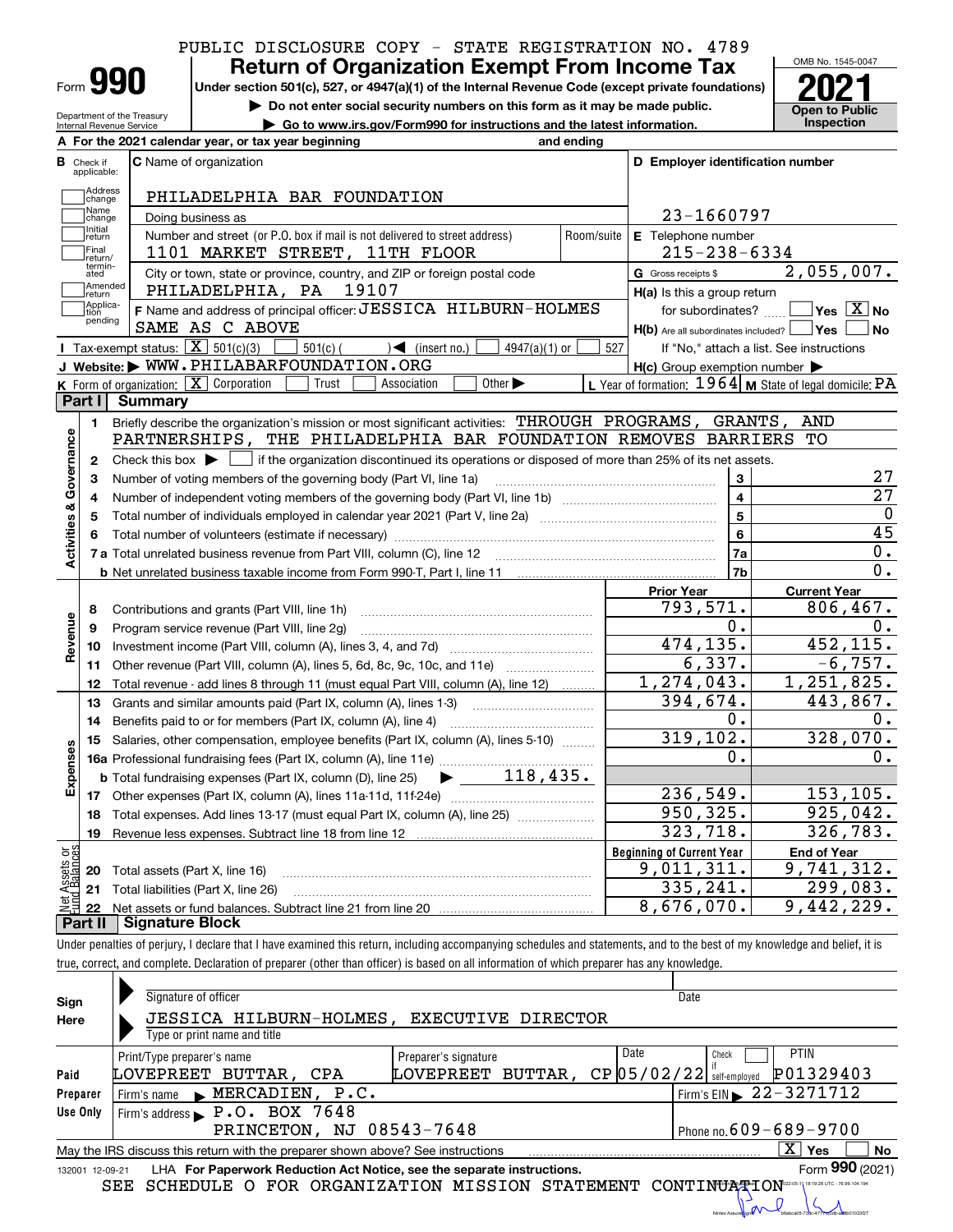|              | PHILADELPHIA BAR FOUNDATION<br>Form 990 (2021)                                                                                               | 23-1660797                  | Page 2                  |
|--------------|----------------------------------------------------------------------------------------------------------------------------------------------|-----------------------------|-------------------------|
|              | <b>Statement of Program Service Accomplishments</b><br>Part III                                                                              |                             |                         |
|              |                                                                                                                                              |                             | $\overline{\mathbf{x}}$ |
| 1            | Briefly describe the organization's mission:                                                                                                 |                             |                         |
|              | THROUGH PROGRAMS, GRANTS, AND PARTNERSHIPS, THE PHILADELPHIA BAR<br>FOUNDATION REMOVES BARRIERS TO JUSTICE, ENGAGES THE COMMUNITY IN         |                             |                         |
|              | SUPPORT OF CIVIL LEGAL AID, AND BUILDS SYSTEM-WIDE CAPACITY IN ORDER                                                                         |                             |                         |
|              | TO STRENGTHEN THE PROVISION OF QUALITY LEGAL SERVICES AND TO ENSURE                                                                          |                             |                         |
| $\mathbf{2}$ | Did the organization undertake any significant program services during the year which were not listed on the                                 |                             |                         |
|              | prior Form 990 or 990-EZ?                                                                                                                    |                             | $Yes \ \boxed{X}$ No    |
|              | If "Yes," describe these new services on Schedule O.                                                                                         |                             |                         |
| 3            | Did the organization cease conducting, or make significant changes in how it conducts, any program services?                                 |                             | $Yes \ \boxed{X}$ No    |
|              | If "Yes," describe these changes on Schedule O.                                                                                              |                             |                         |
| 4            | Describe the organization's program service accomplishments for each of its three largest program services, as measured by expenses.         |                             |                         |
|              | Section 501(c)(3) and 501(c)(4) organizations are required to report the amount of grants and allocations to others, the total expenses, and |                             |                         |
|              | revenue, if any, for each program service reported.                                                                                          |                             |                         |
| 4a l         | $\overline{401,800}$ . ) (Revenue \$<br>401,800.<br>including grants of \$<br>) (Expenses \$<br>(Code:                                       |                             |                         |
|              | GRANT PROGRAMS - SUPPORT FOR LOCAL CHARITABLE ORGANIZATIONS THAT                                                                             |                             |                         |
|              | PROVIDE LEGAL SERVICES TO THE POOR, DISABLED, ELDERLY AND CHILDREN,                                                                          |                             |                         |
|              | WHO, IF NOT FOR THESE AGENCIES, WOULD HAVE NOWHERE ELSE TO TURN.                                                                             |                             |                         |
|              |                                                                                                                                              |                             |                         |
|              |                                                                                                                                              |                             |                         |
|              |                                                                                                                                              |                             |                         |
|              |                                                                                                                                              |                             |                         |
|              |                                                                                                                                              |                             |                         |
|              |                                                                                                                                              |                             |                         |
|              |                                                                                                                                              |                             |                         |
|              |                                                                                                                                              |                             |                         |
| 4b           | 42,067.<br>$\overline{42}$ , 067. ) (Revenue \$<br>including grants of \$<br>) (Expenses \$<br>(Code:                                        |                             |                         |
|              | FELLOWSHIP, AWARD AND RECOGNITION PROGRAMS                                                                                                   | - PROMOTING PUBLIC INTEREST |                         |
|              | LEGAL SERVICE AS A VIABLE CAREER CHOICE FOR STUDENTS AND YOUNG LAWYERS.                                                                      |                             |                         |
|              |                                                                                                                                              |                             |                         |
|              |                                                                                                                                              |                             |                         |
|              |                                                                                                                                              |                             |                         |
|              |                                                                                                                                              |                             |                         |
|              |                                                                                                                                              |                             |                         |
|              |                                                                                                                                              |                             |                         |
|              |                                                                                                                                              |                             |                         |
|              |                                                                                                                                              |                             |                         |
|              |                                                                                                                                              |                             |                         |
|              |                                                                                                                                              |                             |                         |
| 4с           | $101, 308$ . including grants of \$<br>(Expenses \$<br>(Code:                                                                                | ) (Revenue \$               |                         |
|              | ALL OTHER SERVICES INCLUDING PRO BONO NEEDS ASSESSMENT, EVENTS, AND                                                                          |                             |                         |
|              | <b>OUTREACH.</b>                                                                                                                             |                             |                         |
|              |                                                                                                                                              |                             |                         |
|              |                                                                                                                                              |                             |                         |
|              |                                                                                                                                              |                             |                         |
|              |                                                                                                                                              |                             |                         |
|              |                                                                                                                                              |                             |                         |
|              |                                                                                                                                              |                             |                         |
|              |                                                                                                                                              |                             |                         |
|              |                                                                                                                                              |                             |                         |
|              |                                                                                                                                              |                             |                         |
|              |                                                                                                                                              |                             |                         |
| 4d           | Other program services (Describe on Schedule O.)<br>(Expenses \$                                                                             |                             |                         |
| 4e           | (Revenue \$<br>including grants of \$<br>545,175.<br>Total program service expenses                                                          |                             |                         |
|              |                                                                                                                                              |                             | Form 990 (2021)         |
|              | 132002 12-09-21                                                                                                                              |                             |                         |
|              |                                                                                                                                              |                             |                         |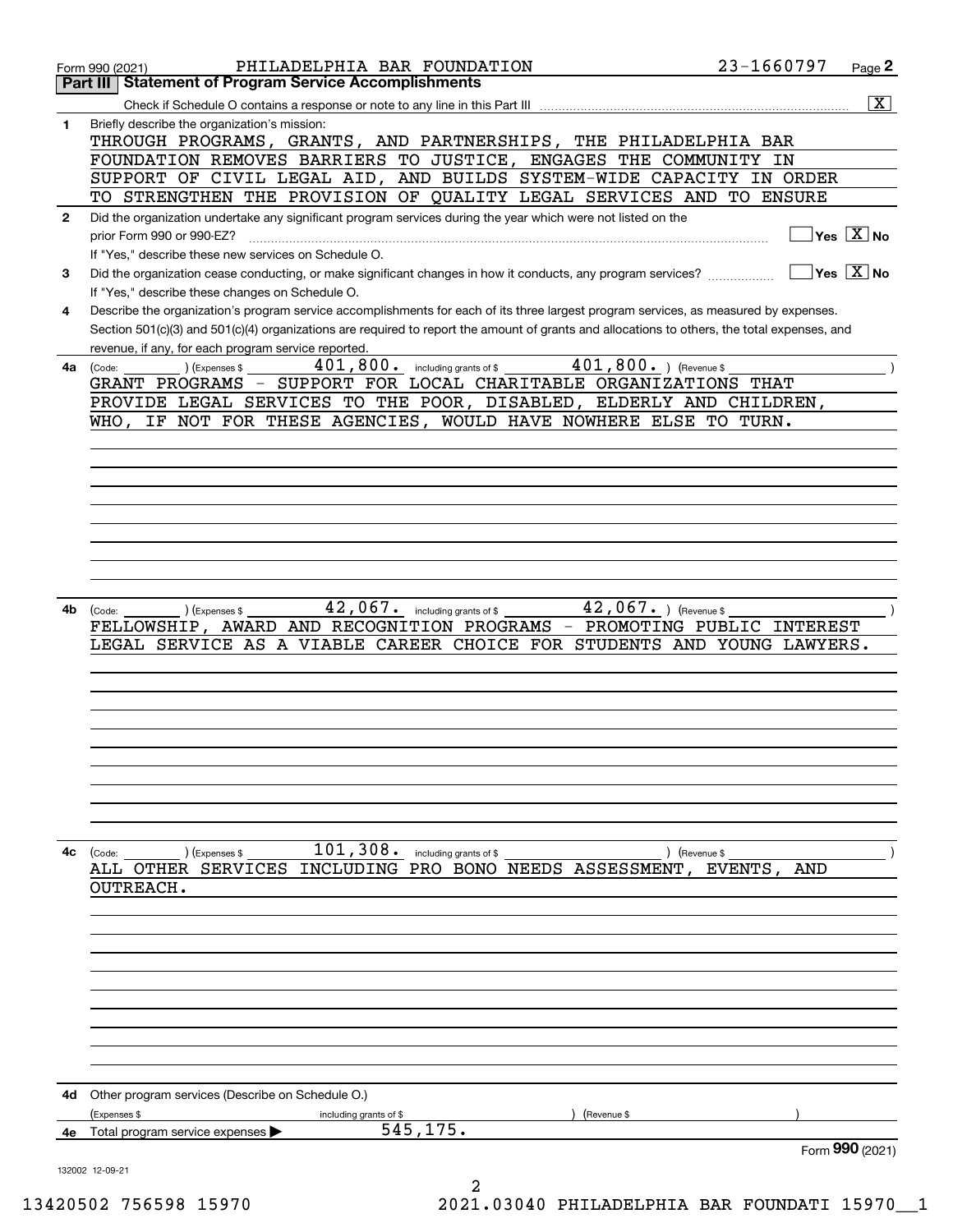|  | Form 990 (2021) |
|--|-----------------|

Form 990 (2021) PHILADELPHIA BAR FOUNDATION 23-1660797 <sub>Page</sub> 3<br>**Part IV | Checklist of Required Schedules** 

|     |                                                                                                                                                     |                 | Yes         | No              |
|-----|-----------------------------------------------------------------------------------------------------------------------------------------------------|-----------------|-------------|-----------------|
| 1.  | Is the organization described in section $501(c)(3)$ or $4947(a)(1)$ (other than a private foundation)?                                             |                 |             |                 |
|     |                                                                                                                                                     | 1.              | X           |                 |
| 2   |                                                                                                                                                     | $\overline{2}$  | $\mathbf X$ |                 |
| 3   | Did the organization engage in direct or indirect political campaign activities on behalf of or in opposition to candidates for                     |                 |             |                 |
|     |                                                                                                                                                     | 3               |             | x               |
| 4   | Section 501(c)(3) organizations. Did the organization engage in lobbying activities, or have a section 501(h) election in effect                    |                 |             |                 |
|     |                                                                                                                                                     | 4               |             | x               |
| 5   | Is the organization a section 501(c)(4), 501(c)(5), or 501(c)(6) organization that receives membership dues, assessments, or                        |                 |             |                 |
|     |                                                                                                                                                     | 5               |             | x               |
| 6   | Did the organization maintain any donor advised funds or any similar funds or accounts for which donors have the right to                           |                 |             |                 |
|     | provide advice on the distribution or investment of amounts in such funds or accounts? If "Yes," complete Schedule D, Part I                        | 6               | X           |                 |
| 7   | Did the organization receive or hold a conservation easement, including easements to preserve open space,                                           |                 |             |                 |
|     |                                                                                                                                                     | $\overline{7}$  |             | x               |
| 8   | Did the organization maintain collections of works of art, historical treasures, or other similar assets? If "Yes," complete                        |                 |             |                 |
|     |                                                                                                                                                     | 8               |             | x               |
| 9   | Did the organization report an amount in Part X, line 21, for escrow or custodial account liability, serve as a custodian for                       |                 |             |                 |
|     | amounts not listed in Part X; or provide credit counseling, debt management, credit repair, or debt negotiation services?                           |                 |             | x               |
|     |                                                                                                                                                     | 9               |             |                 |
| 10  | Did the organization, directly or through a related organization, hold assets in donor-restricted endowments                                        | 10              | X           |                 |
| 11  |                                                                                                                                                     |                 |             |                 |
|     | If the organization's answer to any of the following questions is "Yes," then complete Schedule D, Parts VI, VII, VIII, IX, or X,<br>as applicable. |                 |             |                 |
|     | a Did the organization report an amount for land, buildings, and equipment in Part X, line 10? If "Yes," complete Schedule D,                       |                 |             |                 |
|     |                                                                                                                                                     | 11a             | X           |                 |
|     | b Did the organization report an amount for investments - other securities in Part X, line 12, that is 5% or more of its total                      |                 |             |                 |
|     |                                                                                                                                                     | 11 <sub>b</sub> |             | x               |
|     | c Did the organization report an amount for investments - program related in Part X, line 13, that is 5% or more of its total                       |                 |             |                 |
|     |                                                                                                                                                     | 11c             |             | x               |
|     | d Did the organization report an amount for other assets in Part X, line 15, that is 5% or more of its total assets reported in                     |                 |             |                 |
|     |                                                                                                                                                     | 11d             | х           |                 |
|     | e Did the organization report an amount for other liabilities in Part X, line 25? If "Yes," complete Schedule D, Part X                             | 11e             | $\mathbf X$ |                 |
|     | Did the organization's separate or consolidated financial statements for the tax year include a footnote that addresses                             |                 |             |                 |
|     | the organization's liability for uncertain tax positions under FIN 48 (ASC 740)? If "Yes," complete Schedule D, Part X                              | 11f             | X           |                 |
|     | 12a Did the organization obtain separate, independent audited financial statements for the tax year? If "Yes," complete                             |                 |             |                 |
|     |                                                                                                                                                     | 12a             |             | x               |
|     | <b>b</b> Was the organization included in consolidated, independent audited financial statements for the tax year?                                  |                 |             |                 |
|     | If "Yes," and if the organization answered "No" to line 12a, then completing Schedule D, Parts XI and XII is optional metallion                     | 12b             | X           |                 |
| 13  |                                                                                                                                                     | 13              |             | X               |
| 14a | Did the organization maintain an office, employees, or agents outside of the United States?                                                         | 14a             |             | X               |
|     | <b>b</b> Did the organization have aggregate revenues or expenses of more than \$10,000 from grantmaking, fundraising, business,                    |                 |             |                 |
|     | investment, and program service activities outside the United States, or aggregate foreign investments valued at \$100,000                          |                 |             |                 |
|     |                                                                                                                                                     | 14b             |             | x               |
| 15  | Did the organization report on Part IX, column (A), line 3, more than \$5,000 of grants or other assistance to or for any                           |                 |             |                 |
|     |                                                                                                                                                     | 15              |             | x               |
| 16  | Did the organization report on Part IX, column (A), line 3, more than \$5,000 of aggregate grants or other assistance to                            |                 |             |                 |
|     |                                                                                                                                                     | 16              |             | x               |
| 17  | Did the organization report a total of more than \$15,000 of expenses for professional fundraising services on Part IX,                             |                 |             |                 |
|     |                                                                                                                                                     | 17              |             | x               |
| 18  | Did the organization report more than \$15,000 total of fundraising event gross income and contributions on Part VIII, lines                        |                 |             |                 |
|     |                                                                                                                                                     | 18              | х           |                 |
| 19  | Did the organization report more than \$15,000 of gross income from gaming activities on Part VIII, line 9a? If "Yes."                              |                 |             |                 |
|     |                                                                                                                                                     | 19              |             | X.              |
|     |                                                                                                                                                     | 20a             |             | х               |
|     | b If "Yes" to line 20a, did the organization attach a copy of its audited financial statements to this return?                                      | 20 <sub>b</sub> |             |                 |
| 21  | Did the organization report more than \$5,000 of grants or other assistance to any domestic organization or                                         |                 |             |                 |
|     |                                                                                                                                                     | 21              | х           |                 |
|     | 132003 12-09-21                                                                                                                                     |                 |             | Form 990 (2021) |

132003 12-09-21

3 13420502 756598 15970 2021.03040 PHILADELPHIA BAR FOUNDATI 15970\_\_1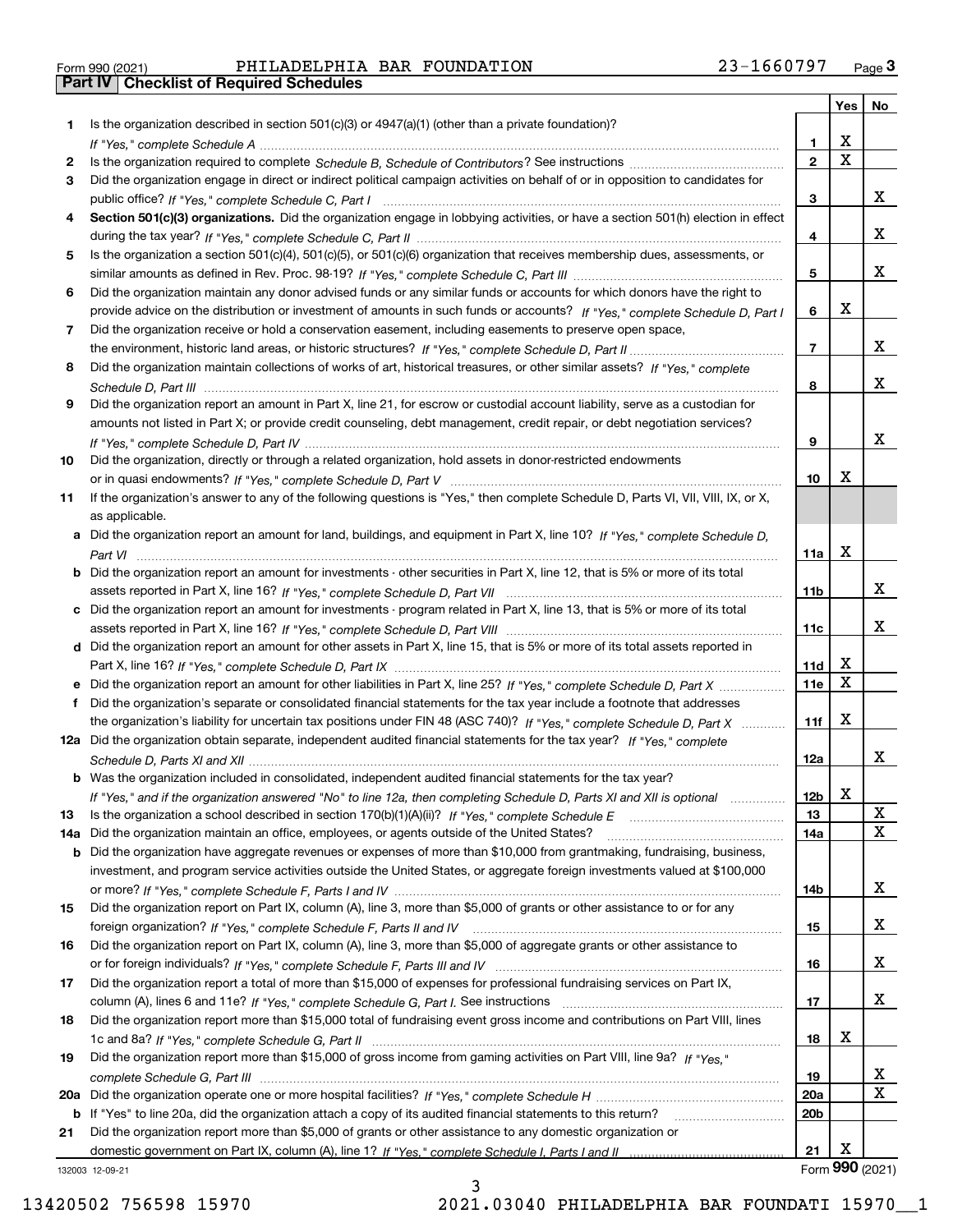|  | Form 990 (2021) |  |
|--|-----------------|--|
|  |                 |  |

# Form 990 (2021) PHILADELPHIA BAR FOUNDATION 23-1660797 <sub>Page</sub> 4<br>**Part IV | Checklist of Required Schedules** <sub>(continued)</sub>

*(continued)*

|               |                                                                                                                                       |                 | Yes | No                      |
|---------------|---------------------------------------------------------------------------------------------------------------------------------------|-----------------|-----|-------------------------|
| 22            | Did the organization report more than \$5,000 of grants or other assistance to or for domestic individuals on                         |                 |     |                         |
|               |                                                                                                                                       | 22              | x   |                         |
| 23            | Did the organization answer "Yes" to Part VII, Section A, line 3, 4, or 5, about compensation of the organization's current           |                 |     |                         |
|               | and former officers, directors, trustees, key employees, and highest compensated employees? If "Yes," complete                        |                 |     |                         |
|               |                                                                                                                                       | 23              |     | x                       |
|               | 24a Did the organization have a tax-exempt bond issue with an outstanding principal amount of more than \$100,000 as of the           |                 |     |                         |
|               | last day of the year, that was issued after December 31, 2002? If "Yes," answer lines 24b through 24d and complete                    |                 |     |                         |
|               |                                                                                                                                       | 24a             |     | x                       |
|               |                                                                                                                                       | 24b             |     |                         |
|               | c Did the organization maintain an escrow account other than a refunding escrow at any time during the year to defease                |                 |     |                         |
|               |                                                                                                                                       | 24c             |     |                         |
|               |                                                                                                                                       | 24d             |     |                         |
|               | 25a Section 501(c)(3), 501(c)(4), and 501(c)(29) organizations. Did the organization engage in an excess benefit                      |                 |     |                         |
|               |                                                                                                                                       | 25a             |     | x                       |
|               | b Is the organization aware that it engaged in an excess benefit transaction with a disqualified person in a prior year, and          |                 |     |                         |
|               | that the transaction has not been reported on any of the organization's prior Forms 990 or 990-EZ? If "Yes," complete                 |                 |     |                         |
|               |                                                                                                                                       | 25 <sub>b</sub> |     | x                       |
|               | Schedule L. Part I<br>Did the organization report any amount on Part X, line 5 or 22, for receivables from or payables to any current |                 |     |                         |
| 26            |                                                                                                                                       |                 |     |                         |
|               | or former officer, director, trustee, key employee, creator or founder, substantial contributor, or 35%                               |                 |     | x                       |
|               |                                                                                                                                       | 26              |     |                         |
| 27            | Did the organization provide a grant or other assistance to any current or former officer, director, trustee, key employee,           |                 |     |                         |
|               | creator or founder, substantial contributor or employee thereof, a grant selection committee member, or to a 35% controlled           |                 |     |                         |
|               | entity (including an employee thereof) or family member of any of these persons? If "Yes," complete Schedule L, Part III              | 27              |     | х                       |
| 28            | Was the organization a party to a business transaction with one of the following parties (see the Schedule L, Part IV,                |                 |     |                         |
|               | instructions for applicable filing thresholds, conditions, and exceptions):                                                           |                 |     |                         |
|               | a A current or former officer, director, trustee, key employee, creator or founder, or substantial contributor? If                    |                 |     |                         |
|               |                                                                                                                                       | 28a             |     | x                       |
|               |                                                                                                                                       | 28b             |     | $\overline{\mathbf{X}}$ |
|               | c A 35% controlled entity of one or more individuals and/or organizations described in line 28a or 28b? If                            |                 |     |                         |
|               |                                                                                                                                       | 28c             |     | х                       |
| 29            |                                                                                                                                       | 29              |     | $\overline{\mathbf{x}}$ |
| 30            | Did the organization receive contributions of art, historical treasures, or other similar assets, or qualified conservation           |                 |     |                         |
|               |                                                                                                                                       | 30              |     | х                       |
| 31            | Did the organization liquidate, terminate, or dissolve and cease operations? If "Yes," complete Schedule N, Part I                    | 31              |     | X                       |
| 32            | Did the organization sell, exchange, dispose of, or transfer more than 25% of its net assets? If "Yes," complete                      |                 |     |                         |
|               |                                                                                                                                       | 32              |     | x                       |
| 33            | Did the organization own 100% of an entity disregarded as separate from the organization under Regulations                            |                 |     |                         |
|               |                                                                                                                                       | 33              |     | X                       |
| 34            | Was the organization related to any tax-exempt or taxable entity? If "Yes," complete Schedule R, Part II, III, or IV, and             |                 |     |                         |
|               |                                                                                                                                       | 34              | х   |                         |
|               | 35a Did the organization have a controlled entity within the meaning of section 512(b)(13)?                                           | <b>35a</b>      | X   |                         |
|               | b If "Yes" to line 35a, did the organization receive any payment from or engage in any transaction with a controlled entity           |                 |     |                         |
|               |                                                                                                                                       | 35b             |     | X.                      |
| 36            | Section 501(c)(3) organizations. Did the organization make any transfers to an exempt non-charitable related organization?            |                 |     |                         |
|               |                                                                                                                                       | 36              |     | X.                      |
| 37            | Did the organization conduct more than 5% of its activities through an entity that is not a related organization                      |                 |     |                         |
|               | and that is treated as a partnership for federal income tax purposes? If "Yes," complete Schedule R, Part VI                          | 37              |     | x                       |
| 38            | Did the organization complete Schedule O and provide explanations on Schedule O for Part VI, lines 11b and 19?                        |                 |     |                         |
|               | Note: All Form 990 filers are required to complete Schedule O                                                                         | 38              | х   |                         |
| <b>Part V</b> | <b>Statements Regarding Other IRS Filings and Tax Compliance</b>                                                                      |                 |     |                         |
|               | Check if Schedule O contains a response or note to any line in this Part V                                                            |                 |     |                         |
|               |                                                                                                                                       |                 | Yes | No                      |
|               | 15<br>1a Enter the number reported in box 3 of Form 1096. Enter -0- if not applicable<br>1a                                           |                 |     |                         |
|               | 0<br><b>b</b> Enter the number of Forms W-2G included on line 1a. Enter -0- if not applicable <i>manumumum</i><br>1b                  |                 |     |                         |
|               | c Did the organization comply with backup withholding rules for reportable payments to vendors and reportable gaming                  |                 |     |                         |
|               | (gambling) winnings to prize winners?                                                                                                 | 1c              | х   |                         |
|               |                                                                                                                                       |                 |     | Form 990 (2021)         |
|               | 132004 12-09-21<br>4                                                                                                                  |                 |     |                         |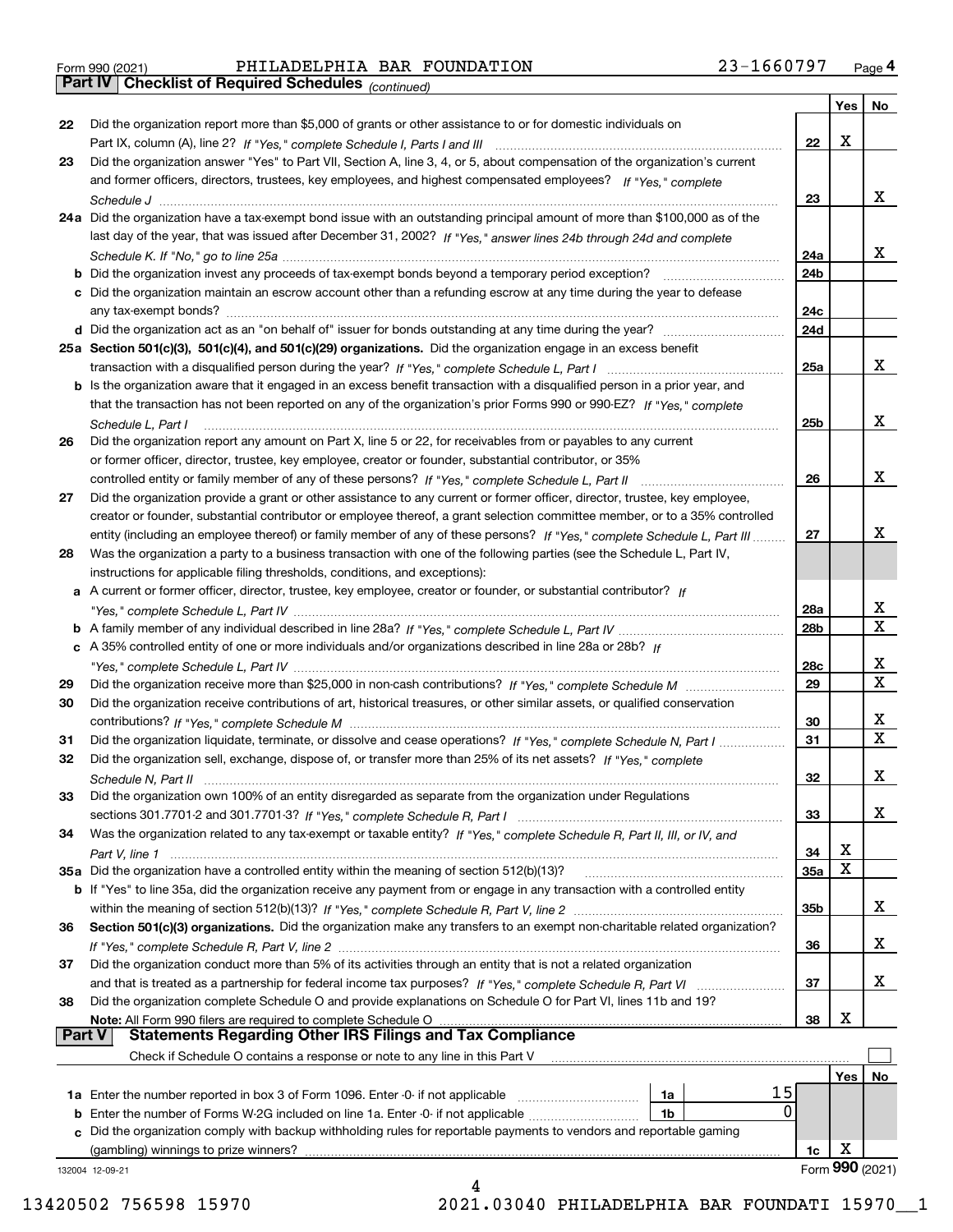|               | 23-1660797<br>PHILADELPHIA BAR FOUNDATION<br>Form 990 (2021)                                                                                    |     |     | $_{\text{Page}}$ 5 |
|---------------|-------------------------------------------------------------------------------------------------------------------------------------------------|-----|-----|--------------------|
| <b>Part V</b> | Statements Regarding Other IRS Filings and Tax Compliance (continued)                                                                           |     |     |                    |
|               |                                                                                                                                                 |     | Yes | No                 |
|               | 2a Enter the number of employees reported on Form W-3, Transmittal of Wage and Tax Statements,                                                  |     |     |                    |
|               | 0<br>filed for the calendar year ending with or within the year covered by this return www.communities<br>2a                                    |     |     |                    |
|               |                                                                                                                                                 | 2b  |     |                    |
|               |                                                                                                                                                 |     |     |                    |
|               |                                                                                                                                                 |     |     | х                  |
|               | 3a Did the organization have unrelated business gross income of \$1,000 or more during the year?                                                | 3a  |     |                    |
|               |                                                                                                                                                 | 3b  |     |                    |
|               | 4a At any time during the calendar year, did the organization have an interest in, or a signature or other authority over, a                    |     |     |                    |
|               |                                                                                                                                                 | 4a  |     | х                  |
|               | <b>b</b> If "Yes," enter the name of the foreign country $\blacktriangleright$                                                                  |     |     |                    |
|               | See instructions for filing requirements for FinCEN Form 114, Report of Foreign Bank and Financial Accounts (FBAR).                             |     |     |                    |
|               |                                                                                                                                                 | 5а  |     | x                  |
|               |                                                                                                                                                 | 5b  |     | х                  |
|               |                                                                                                                                                 | 5c  |     |                    |
|               | 6a Does the organization have annual gross receipts that are normally greater than \$100,000, and did the organization solicit                  |     |     |                    |
|               | any contributions that were not tax deductible as charitable contributions?                                                                     | 6a  |     | x                  |
|               |                                                                                                                                                 |     |     |                    |
|               | <b>b</b> If "Yes," did the organization include with every solicitation an express statement that such contributions or gifts                   |     |     |                    |
|               |                                                                                                                                                 | 6b  |     |                    |
| 7             | Organizations that may receive deductible contributions under section 170(c).                                                                   |     |     |                    |
| а             | Did the organization receive a payment in excess of \$75 made partly as a contribution and partly for goods and services provided to the payor? | 7a  |     | х                  |
|               | <b>b</b> If "Yes," did the organization notify the donor of the value of the goods or services provided?                                        | 7b  |     |                    |
|               | c Did the organization sell, exchange, or otherwise dispose of tangible personal property for which it was required                             |     |     |                    |
|               |                                                                                                                                                 | 7c  |     | х                  |
|               | 7d<br>d If "Yes," indicate the number of Forms 8282 filed during the year [11] [11] No. 2010 [12] Holden III [12] Ho                            |     |     |                    |
| е             | Did the organization receive any funds, directly or indirectly, to pay premiums on a personal benefit contract?                                 | 7е  |     | х                  |
| f             | Did the organization, during the year, pay premiums, directly or indirectly, on a personal benefit contract?                                    | 7f  |     | х                  |
| g             | If the organization received a contribution of qualified intellectual property, did the organization file Form 8899 as required?                | 7g  |     |                    |
| h.            | If the organization received a contribution of cars, boats, airplanes, or other vehicles, did the organization file a Form 1098-C?              | 7h  |     |                    |
|               |                                                                                                                                                 |     |     |                    |
| 8             | Sponsoring organizations maintaining donor advised funds. Did a donor advised fund maintained by the                                            |     |     |                    |
|               | sponsoring organization have excess business holdings at any time during the year?                                                              | 8   |     |                    |
| 9             | Sponsoring organizations maintaining donor advised funds.                                                                                       |     |     |                    |
| а             | Did the sponsoring organization make any taxable distributions under section 4966?                                                              | 9а  |     |                    |
|               |                                                                                                                                                 | 9b  |     |                    |
| 10            | Section 501(c)(7) organizations. Enter:                                                                                                         |     |     |                    |
|               | 10a                                                                                                                                             |     |     |                    |
|               | 10 <sub>b</sub><br>Gross receipts, included on Form 990, Part VIII, line 12, for public use of club facilities                                  |     |     |                    |
| 11            | Section 501(c)(12) organizations. Enter:                                                                                                        |     |     |                    |
|               | <b>a</b> Gross income from members or shareholders<br>11a                                                                                       |     |     |                    |
|               | b Gross income from other sources. (Do not net amounts due or paid to other sources against                                                     |     |     |                    |
|               | 11b                                                                                                                                             |     |     |                    |
|               |                                                                                                                                                 |     |     |                    |
|               | 12a Section 4947(a)(1) non-exempt charitable trusts. Is the organization filing Form 990 in lieu of Form 1041?                                  | 12a |     |                    |
|               | 12b<br><b>b</b> If "Yes," enter the amount of tax-exempt interest received or accrued during the year <i>manument</i>                           |     |     |                    |
| 13            | Section 501(c)(29) qualified nonprofit health insurance issuers.                                                                                |     |     |                    |
|               | a Is the organization licensed to issue qualified health plans in more than one state?                                                          | 13a |     |                    |
|               | Note: See the instructions for additional information the organization must report on Schedule O.                                               |     |     |                    |
|               | <b>b</b> Enter the amount of reserves the organization is required to maintain by the states in which the                                       |     |     |                    |
|               | 13 <sub>b</sub>                                                                                                                                 |     |     |                    |
|               | 13с                                                                                                                                             |     |     |                    |
|               | 14a Did the organization receive any payments for indoor tanning services during the tax year?                                                  | 14a |     | x                  |
|               |                                                                                                                                                 | 14b |     |                    |
| 15            | Is the organization subject to the section 4960 tax on payment(s) of more than \$1,000,000 in remuneration or                                   |     |     |                    |
|               |                                                                                                                                                 | 15  |     | х                  |
|               |                                                                                                                                                 |     |     |                    |
|               | If "Yes," see the instructions and file Form 4720, Schedule N.                                                                                  |     |     |                    |
| 16            | Is the organization an educational institution subject to the section 4968 excise tax on net investment income?                                 | 16  |     | x                  |
|               | If "Yes," complete Form 4720, Schedule O.                                                                                                       |     |     |                    |
| 17            | Section 501(c)(21) organizations. Did the trust, any disqualified person, or mine operator engage in any                                        |     |     |                    |
|               |                                                                                                                                                 | 17  |     |                    |
|               | If "Yes," complete Form 6069.                                                                                                                   |     |     |                    |
|               | 5<br>132005 12-09-21                                                                                                                            |     |     | Form 990 (2021)    |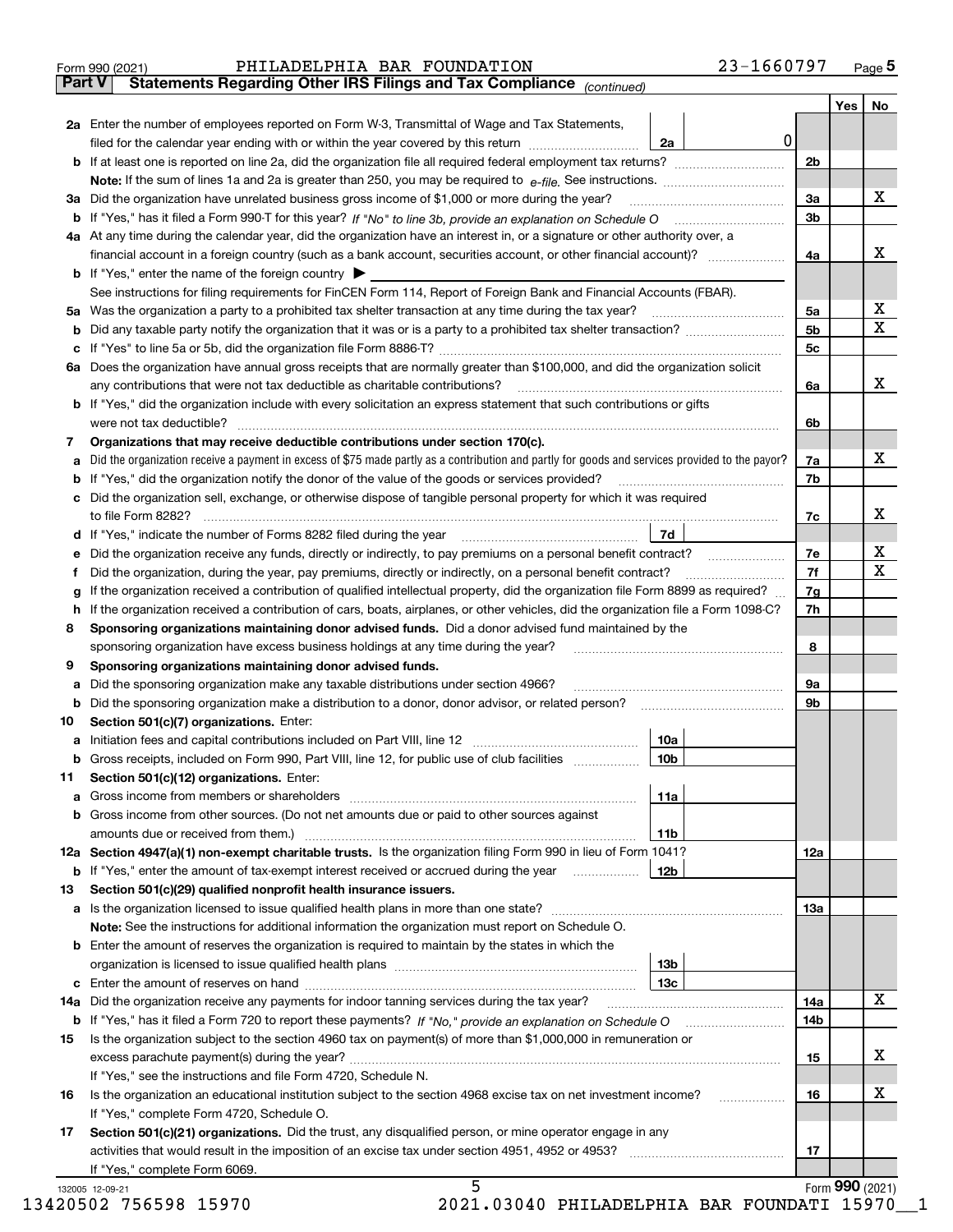|    | officer, director, trustee, or key employee?                                                                                                                                                                                   | $\mathbf{2}$    |                 | X                       |
|----|--------------------------------------------------------------------------------------------------------------------------------------------------------------------------------------------------------------------------------|-----------------|-----------------|-------------------------|
| з  | Did the organization delegate control over management duties customarily performed by or under the direct supervision                                                                                                          |                 |                 |                         |
|    | of officers, directors, trustees, or key employees to a management company or other person?                                                                                                                                    | 3               |                 | X                       |
| 4  | Did the organization make any significant changes to its governing documents since the prior Form 990 was filed?                                                                                                               | 4               |                 | $\overline{\texttt{x}}$ |
| 5  |                                                                                                                                                                                                                                | 5               |                 | $\overline{\mathbf{X}}$ |
| 6  | Did the organization have members or stockholders?                                                                                                                                                                             | 6               |                 | $\overline{\mathbf{X}}$ |
| 7a | Did the organization have members, stockholders, or other persons who had the power to elect or appoint one or                                                                                                                 |                 |                 |                         |
|    |                                                                                                                                                                                                                                | 7a              |                 | X                       |
| b  | Are any governance decisions of the organization reserved to (or subject to approval by) members, stockholders, or                                                                                                             |                 |                 |                         |
|    | persons other than the governing body?                                                                                                                                                                                         | 7b              |                 | х                       |
| 8  | Did the organization contemporaneously document the meetings held or written actions undertaken during the year by the following:                                                                                              |                 |                 |                         |
| a  |                                                                                                                                                                                                                                | 8а              | х               |                         |
| b  | Each committee with authority to act on behalf of the governing body? [10] manufacture manufacture with authority to act on behalf of the governing body? [10] manufacture with authority of the state with an interval and th | 8b              | X               |                         |
| 9  | Is there any officer, director, trustee, or key employee listed in Part VII, Section A, who cannot be reached at the                                                                                                           |                 |                 |                         |
|    |                                                                                                                                                                                                                                | 9               |                 | x                       |
|    | Section B. Policies (This Section B requests information about policies not required by the Internal Revenue Code.)                                                                                                            |                 |                 |                         |
|    |                                                                                                                                                                                                                                |                 | Yes             | No                      |
|    |                                                                                                                                                                                                                                | 10a             |                 | X                       |
|    |                                                                                                                                                                                                                                |                 |                 |                         |
|    | <b>b</b> If "Yes," did the organization have written policies and procedures governing the activities of such chapters, affiliates,                                                                                            |                 |                 |                         |
|    |                                                                                                                                                                                                                                | 10b             | x               |                         |
|    | 11a Has the organization provided a complete copy of this Form 990 to all members of its governing body before filing the form?                                                                                                | 11a             |                 |                         |
|    | <b>b</b> Describe on Schedule O the process, if any, used by the organization to review this Form 990.                                                                                                                         |                 | x               |                         |
|    |                                                                                                                                                                                                                                | 12a             | x               |                         |
| b  |                                                                                                                                                                                                                                | 12 <sub>b</sub> |                 |                         |
| c  | Did the organization regularly and consistently monitor and enforce compliance with the policy? If "Yes," describe                                                                                                             |                 |                 |                         |
|    |                                                                                                                                                                                                                                | 12c             | x<br>X          |                         |
| 13 |                                                                                                                                                                                                                                | 13              | X               |                         |
| 14 | Did the organization have a written document retention and destruction policy? manufactured and the organization have a written document retention and destruction policy?                                                     | 14              |                 |                         |
| 15 | Did the process for determining compensation of the following persons include a review and approval by independent                                                                                                             |                 |                 |                         |
|    | persons, comparability data, and contemporaneous substantiation of the deliberation and decision?                                                                                                                              |                 |                 |                         |
|    | a The organization's CEO, Executive Director, or top management official manufactured content content of the organization's CEO, Executive Director, or top management official manufactured content of the state of the state | 15a             | X               |                         |
|    |                                                                                                                                                                                                                                | 15 <sub>b</sub> | x               |                         |
|    | If "Yes" to line 15a or 15b, describe the process on Schedule O. See instructions.                                                                                                                                             |                 |                 |                         |
|    | 16a Did the organization invest in, contribute assets to, or participate in a joint venture or similar arrangement with a                                                                                                      |                 |                 |                         |
|    | taxable entity during the year?                                                                                                                                                                                                | 16a             |                 | х                       |
|    | <b>b</b> If "Yes," did the organization follow a written policy or procedure requiring the organization to evaluate its participation                                                                                          |                 |                 |                         |
|    | in joint venture arrangements under applicable federal tax law, and take steps to safeguard the organization's                                                                                                                 |                 |                 |                         |
|    | exempt status with respect to such arrangements?                                                                                                                                                                               | 16 <sub>b</sub> |                 |                         |
|    | <b>Section C. Disclosure</b>                                                                                                                                                                                                   |                 |                 |                         |
| 17 | List the states with which a copy of this Form 990 is required to be filed $\blacktriangleright$ PA, NJ                                                                                                                        |                 |                 |                         |
| 18 | Section 6104 requires an organization to make its Forms 1023 (1024 or 1024-A, if applicable), 990, and 990-T (section 501(c)(3)s only) available                                                                               |                 |                 |                         |
|    | for public inspection. Indicate how you made these available. Check all that apply.                                                                                                                                            |                 |                 |                         |
|    | $ X $ Upon request<br>Own website<br>Another's website<br>Other (explain on Schedule O)                                                                                                                                        |                 |                 |                         |
| 19 | Describe on Schedule O whether (and if so, how) the organization made its governing documents, conflict of interest policy, and financial                                                                                      |                 |                 |                         |
|    | statements available to the public during the tax year.                                                                                                                                                                        |                 |                 |                         |
| 20 | State the name, address, and telephone number of the person who possesses the organization's books and records                                                                                                                 |                 |                 |                         |
|    | PAUL KIRK - 215-238-6334                                                                                                                                                                                                       |                 |                 |                         |
|    | 19107<br>1101 MARKET STREET,<br>11TH FLOOR, PHILADELPHIA,<br>PA                                                                                                                                                                |                 |                 |                         |
|    | 132006 12-09-21                                                                                                                                                                                                                |                 | Form 990 (2021) |                         |
|    | 6                                                                                                                                                                                                                              |                 |                 |                         |
|    | 2021.03040 PHILADELPHIA BAR FOUNDATI 15970_1<br>13420502 756598 15970                                                                                                                                                          |                 |                 |                         |
|    |                                                                                                                                                                                                                                |                 |                 |                         |
|    |                                                                                                                                                                                                                                |                 |                 |                         |
|    |                                                                                                                                                                                                                                |                 |                 |                         |
|    |                                                                                                                                                                                                                                |                 |                 |                         |

| Form 990 (2021) | PHILADELPHIA BAR FOUNDATION                                                                                                  |  | 23-1660797 | $P_{\text{aqe}}$ 6 |
|-----------------|------------------------------------------------------------------------------------------------------------------------------|--|------------|--------------------|
|                 | Part VI Governance, Management, and Disclosure. For each "Yes" response to lines 2 through 7b below, and for a "No" response |  |            |                    |
|                 | to line 8a, 8b, or 10b below, describe the circumstances, processes, or changes on Schedule O. See instructions.             |  |            |                    |

**1a** Enter the number of voting members of the governing body at the end of the tax year

**Section A. Governing Body and Management**

Check if Schedule O contains a response or note to any line in this Part VI

**2** Did any officer, director, trustee, or key employee have a family relationship or a business relationship with any other

**b** Enter the number of voting members included on line 1a, above, who are independent  $\ldots$ 

If there are material differences in voting rights among members of the governing body, or if the governing body delegated broad authority to an executive committee or similar committee, explain on Schedule O.

**YesNo**

 $\boxed{\text{X}}$ 

X

27

27

**1a**

~~~~~~

**1b**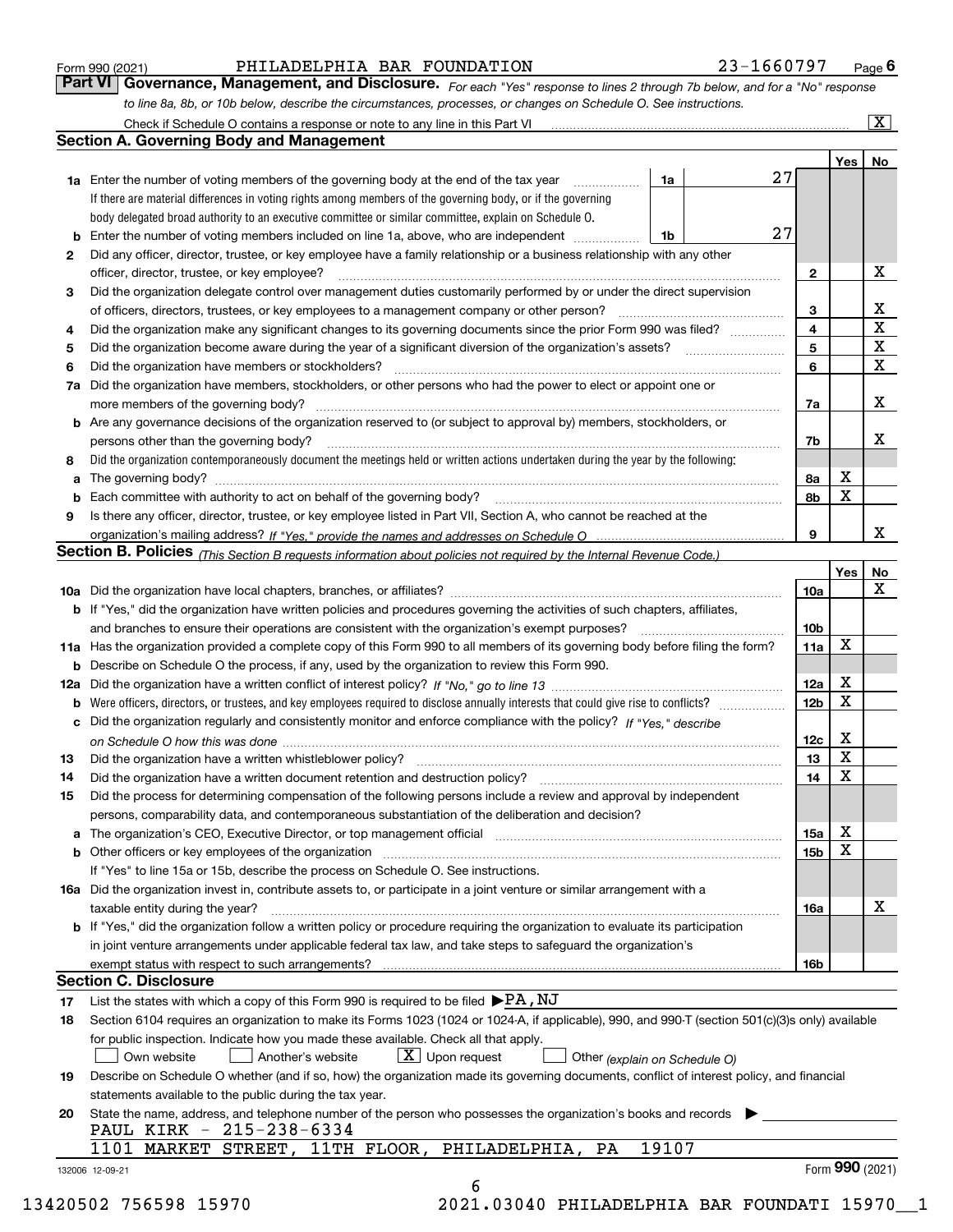$\mathcal{L}^{\text{max}}$ 

### **7Part VII Compensation of Officers, Directors, Trustees, Key Employees, Highest Compensated Employees, and Independent Contractors**

Check if Schedule O contains a response or note to any line in this Part VII

**Section A. Officers, Directors, Trustees, Key Employees, and Highest Compensated Employees**

**1a**  Complete this table for all persons required to be listed. Report compensation for the calendar year ending with or within the organization's tax year. **•** List all of the organization's current officers, directors, trustees (whether individuals or organizations), regardless of amount of compensation.

Enter -0- in columns (D), (E), and (F) if no compensation was paid.

 $\bullet$  List all of the organization's  $\sf current$  key employees, if any. See the instructions for definition of "key employee."

**•** List the organization's five current highest compensated employees (other than an officer, director, trustee, or key employee) who received reportable compensation (box 5 of Form W-2, Form 1099-MISC, and/or box 1 of Form 1099-NEC) of more than \$100,000 from the organization and any related organizations.

**•** List all of the organization's former officers, key employees, and highest compensated employees who received more than \$100,000 of reportable compensation from the organization and any related organizations.

**former directors or trustees**  ¥ List all of the organization's that received, in the capacity as a former director or trustee of the organization, more than \$10,000 of reportable compensation from the organization and any related organizations.

See the instructions for the order in which to list the persons above.

 $\boxed{\textbf{X}}$  Check this box if neither the organization nor any related organization compensated any current officer, director, or trustee.

| (A)                                  | (B)               | (C)                                     |                      |                         |              |                                                                  |        | (D)             | (E)                           | (F)                   |
|--------------------------------------|-------------------|-----------------------------------------|----------------------|-------------------------|--------------|------------------------------------------------------------------|--------|-----------------|-------------------------------|-----------------------|
| Name and title                       | Average           | Position<br>(do not check more than one |                      |                         |              |                                                                  |        | Reportable      | Reportable                    | Estimated             |
|                                      | hours per         |                                         |                      |                         |              | box, unless person is both an<br>officer and a director/trustee) |        | compensation    | compensation                  | amount of             |
|                                      | week<br>(list any |                                         |                      |                         |              |                                                                  |        | from<br>the     | from related<br>organizations | other<br>compensation |
|                                      | hours for         |                                         |                      |                         |              |                                                                  |        | organization    | (W-2/1099-MISC/               | from the              |
|                                      | related           |                                         |                      |                         |              |                                                                  |        | (W-2/1099-MISC/ | 1099-NEC)                     | organization          |
|                                      | organizations     |                                         |                      |                         |              |                                                                  |        | 1099-NEC)       |                               | and related           |
|                                      | below             | ndividual trustee or director           | nstitutional trustee |                         | Key employee |                                                                  |        |                 |                               | organizations         |
|                                      | line)             |                                         |                      | Officer                 |              | Highest compensated<br> employee                                 | Former |                 |                               |                       |
| JESSICA HILBURN-HOLMES<br>(1)        | 35.00             |                                         |                      |                         |              |                                                                  |        |                 |                               |                       |
| EXECUTIVE DIRECTOR                   | 10.00             |                                         |                      | $\overline{\textbf{X}}$ |              |                                                                  |        | $\mathbf 0$ .   | $\mathbf 0$ .                 | $\mathbf 0$ .         |
| PAUL KIRK<br>(2)                     | 30.00             |                                         |                      |                         |              |                                                                  |        |                 |                               |                       |
| DIRECTOR OF OPERATIONS               | 10.00             |                                         |                      | $\overline{\mathbf{X}}$ |              |                                                                  |        | $\mathbf 0$ .   | $\mathbf 0$ .                 | $0$ .                 |
| (3)<br>MEREDITH AUTEN                | 0.50              |                                         |                      |                         |              |                                                                  |        |                 |                               |                       |
| PRESIDENT                            |                   | $\mathbf X$                             |                      | $\overline{\textbf{X}}$ |              |                                                                  |        | $\mathbf 0$ .   | $\mathbf 0$ .                 | $0$ .                 |
| NIKI INGRAM<br>(4)                   | 0.50              |                                         |                      |                         |              |                                                                  |        |                 |                               |                       |
| VICE PRESIDENT AND DIVERSITY, EQUITY |                   | X                                       |                      | $\overline{\textbf{X}}$ |              |                                                                  |        | 0.              | 0.                            | $\mathbf 0$ .         |
| MARK GITTELMAN<br>(5)                | 0.50              |                                         |                      |                         |              |                                                                  |        |                 |                               |                       |
| <b>TREASURER</b>                     |                   | $\mathbf X$                             |                      | $\overline{\textbf{X}}$ |              |                                                                  |        | 0.              | $\mathbf 0$ .                 | $0_{.}$               |
| <b>JOSHUA SNYDER</b><br>(6)          | 0.50              |                                         |                      |                         |              |                                                                  |        |                 |                               |                       |
| ASSISTANT TREASURER                  |                   | X                                       |                      | $\overline{\textbf{X}}$ |              |                                                                  |        | $\mathbf 0$ .   | $\mathbf 0$ .                 | $\mathbf 0$ .         |
| LAWRENCE WALKER<br>(7)               | 0.50              |                                         |                      |                         |              |                                                                  |        |                 |                               |                       |
| <b>SECRETARY</b>                     |                   | $\rm X$                                 |                      | $\overline{\mathbf{X}}$ |              |                                                                  |        | $\mathbf{0}$ .  | $\mathbf 0$ .                 | $\mathbf 0$ .         |
| <b>ALAN PROMER</b><br>(8)            | 0.50              |                                         |                      |                         |              |                                                                  |        |                 |                               |                       |
| ASSISTANT SECRETARY                  |                   | X                                       |                      | $\overline{\mathbf{X}}$ |              |                                                                  |        | 0.              | $\mathbf 0$ .                 | $\mathbf 0$ .         |
| (9)<br>ROBERTA BARSOTTI              | 0.50              |                                         |                      |                         |              |                                                                  |        |                 |                               |                       |
| TRUSTEE                              |                   | $\overline{\textbf{X}}$                 |                      |                         |              |                                                                  |        | 0.              | $\mathbf 0$ .                 | $\mathbf 0$ .         |
| (10) JENNIFER BEIDEL                 | 0.50              |                                         |                      |                         |              |                                                                  |        |                 |                               |                       |
| TRUSTEE                              |                   | $\overline{\textbf{X}}$                 |                      |                         |              |                                                                  |        | 0.              | $\mathbf 0$ .                 | $0$ .                 |
| (11) ANDREW BOCZKOWSKI               | 0.50              |                                         |                      |                         |              |                                                                  |        |                 |                               |                       |
| TRUSTEE                              |                   | $\mathbf X$                             |                      |                         |              |                                                                  |        | $\mathbf 0$ .   | $\mathbf 0$ .                 | $\mathbf 0$ .         |
| (12) WILSON BROWN                    | 0.50              |                                         |                      |                         |              |                                                                  |        |                 |                               |                       |
| <b>TRUSTEE</b>                       |                   | X                                       |                      |                         |              |                                                                  |        | 0.              | $\mathbf 0$ .                 | $\mathbf 0$ .         |
| (13) MELISSA CHANDY                  | 0.50              |                                         |                      |                         |              |                                                                  |        |                 |                               |                       |
| <b>TRUSTEE</b>                       |                   | $\mathbf x$                             |                      |                         |              |                                                                  |        | $\mathbf 0$ .   | $\mathbf 0$ .                 | $\mathbf 0$ .         |
| (14) STEWART COHEN                   | 0.50              |                                         |                      |                         |              |                                                                  |        |                 |                               |                       |
| <b>TRUSTEE</b>                       |                   | X                                       |                      |                         |              |                                                                  |        | 0.              | $\mathbf 0$ .                 | $\mathbf 0$ .         |
| (15) RASHEEN DAVIS MERRITT           | 0.50              |                                         |                      |                         |              |                                                                  |        |                 |                               |                       |
| <b>TRUSTEE</b>                       |                   | $\mathbf X$                             |                      |                         |              |                                                                  |        | 0.              | 0.                            | 0.                    |
| (16) CHRISTOPHER DURHAM              | 0.50              |                                         |                      |                         |              |                                                                  |        |                 |                               |                       |
| <b>TRUSTEE</b>                       |                   | $\overline{\textbf{X}}$                 |                      |                         |              |                                                                  |        | 0.              | $\mathbf 0$ .                 | $\mathbf 0$ .         |
| (17) PAUL GARVEY                     | 0.50              |                                         |                      |                         |              |                                                                  |        |                 |                               |                       |
| <b>TRUSTEE</b>                       |                   | $\rm X$                                 |                      |                         |              |                                                                  |        | 0.              | 0.                            | $0_{.}$               |

132007 12-09-21

Form (2021) **990**

7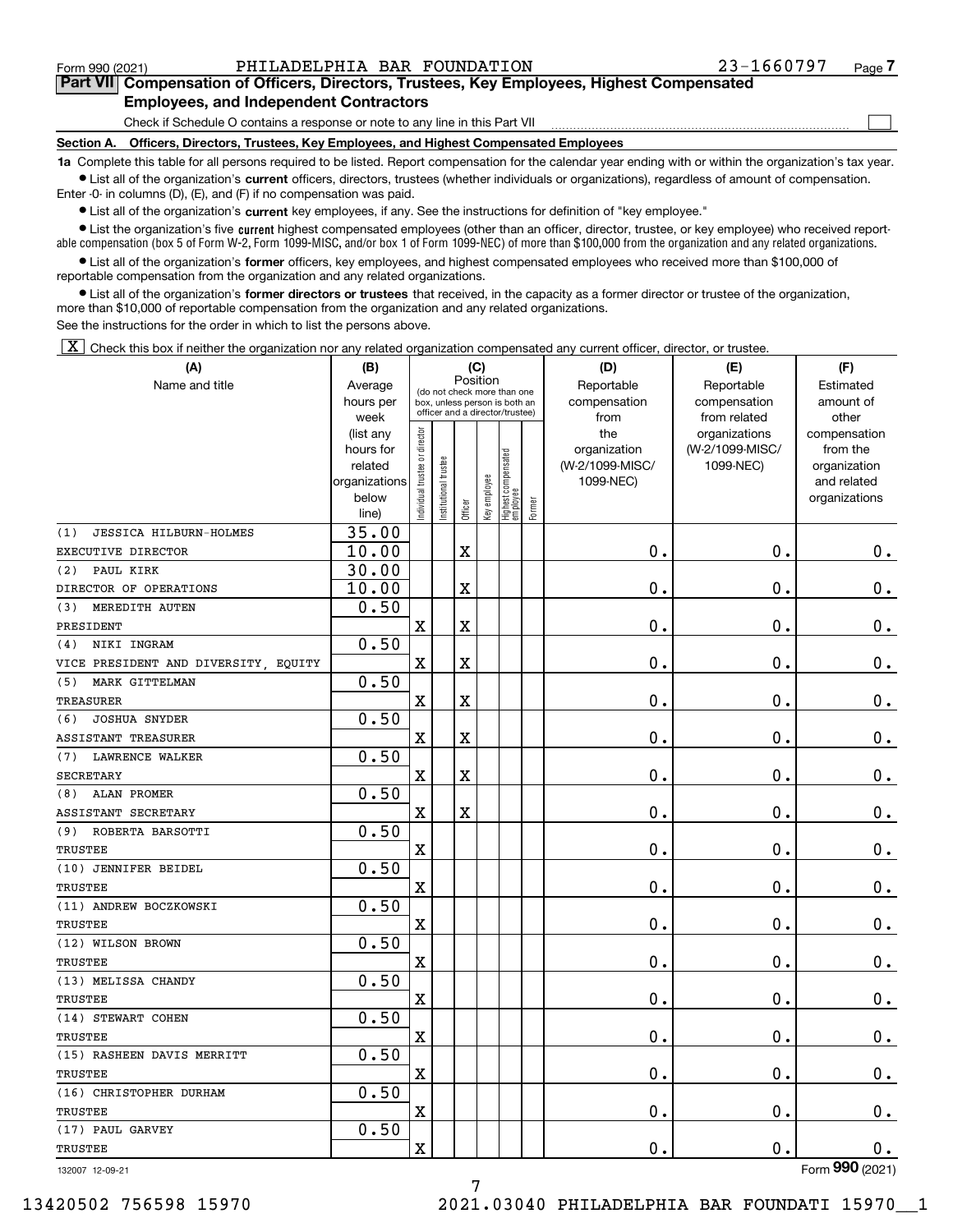|                 | PHILADELPHIA BAR FOUNDATION<br>Form 990 (2021)                                                                                                                                                                                                                              |                                                                      |                                |                      |         |              |                                                                                                 |        |                                                     | 23-1660797                                        |                     |                                                                          | Page 8           |
|-----------------|-----------------------------------------------------------------------------------------------------------------------------------------------------------------------------------------------------------------------------------------------------------------------------|----------------------------------------------------------------------|--------------------------------|----------------------|---------|--------------|-------------------------------------------------------------------------------------------------|--------|-----------------------------------------------------|---------------------------------------------------|---------------------|--------------------------------------------------------------------------|------------------|
| <b>Part VII</b> | Section A. Officers, Directors, Trustees, Key Employees, and Highest Compensated Employees (continued)                                                                                                                                                                      |                                                                      |                                |                      |         |              |                                                                                                 |        |                                                     |                                                   |                     |                                                                          |                  |
|                 | (A)<br>Name and title                                                                                                                                                                                                                                                       | (B)<br>Average<br>hours per<br>week                                  |                                |                      | (C)     | Position     | (do not check more than one<br>box, unless person is both an<br>officer and a director/trustee) |        | (D)<br>Reportable<br>compensation<br>from           | (E)<br>Reportable<br>compensation<br>from related |                     | (F)<br>Estimated<br>amount of<br>other                                   |                  |
|                 |                                                                                                                                                                                                                                                                             | (list any<br>hours for<br>related<br>organizations<br>below<br>line) | Individual trustee or director | nstitutional trustee | Officer | Key employee | Highest compensated<br>employee                                                                 | Former | the<br>organization<br>(W-2/1099-MISC/<br>1099-NEC) | organizations<br>(W-2/1099-MISC/<br>1099-NEC)     |                     | compensation<br>from the<br>organization<br>and related<br>organizations |                  |
| TRUSTEE         | (18) CAROL GERSHON                                                                                                                                                                                                                                                          | 0.50                                                                 | X                              |                      |         |              |                                                                                                 |        | 0.                                                  | 0.                                                |                     |                                                                          | 0.               |
| TRUSTEE         | (19) MATTHEW GRUBMAN                                                                                                                                                                                                                                                        | 0.50                                                                 | X                              |                      |         |              |                                                                                                 |        | 0.                                                  | 0.                                                |                     |                                                                          | 0.               |
| TRUSTEE         | (20) MATTHEW HAMERMESH                                                                                                                                                                                                                                                      | 0.50                                                                 | X                              |                      |         |              |                                                                                                 |        | 0.                                                  | 0.                                                |                     |                                                                          | 0.               |
| TRUSTEE         | (21) MARCY HART                                                                                                                                                                                                                                                             | 0.50                                                                 | X                              |                      |         |              |                                                                                                 |        | 0.                                                  | ο.                                                |                     |                                                                          | 0.               |
| TRUSTEE         | (22) LESLIE JOHN                                                                                                                                                                                                                                                            | 0.50                                                                 | X                              |                      |         |              |                                                                                                 |        | 0.                                                  | ο.                                                |                     |                                                                          | 0.               |
| TRUSTEE         | (23) BRENT LANDAU                                                                                                                                                                                                                                                           | 0.50                                                                 | X                              |                      |         |              |                                                                                                 |        | 0.                                                  | ο.                                                |                     |                                                                          | 0.               |
| TRUSTEE         | (24) CHERYL MADDOX<br>(25) PAULINE MARKEY                                                                                                                                                                                                                                   | 0.50<br>0.50                                                         | X                              |                      |         |              |                                                                                                 |        | 0.                                                  | ο.                                                |                     |                                                                          | 0.               |
| TRUSTEE         |                                                                                                                                                                                                                                                                             |                                                                      | $\mathbf X$                    |                      |         |              |                                                                                                 |        | 0.                                                  | ο.                                                |                     |                                                                          | 0.               |
| TRUSTEE         | (27) JEREMY MENKOWITZ                                                                                                                                                                                                                                                       | 0.50                                                                 | $\mathbf x$                    |                      |         |              |                                                                                                 |        | 0.                                                  | ο.                                                |                     |                                                                          | 0.               |
|                 | 1b Subtotal<br>c Total from continuation sheets to Part VII, Section A                                                                                                                                                                                                      |                                                                      |                                |                      |         |              |                                                                                                 |        | 0.<br>0.                                            | 0.<br>0.                                          |                     |                                                                          | 0.<br>0.         |
|                 |                                                                                                                                                                                                                                                                             |                                                                      |                                |                      |         |              |                                                                                                 |        | 0.                                                  | 0.                                                |                     |                                                                          | $\overline{0}$ . |
| 2               | Total number of individuals (including but not limited to those listed above) who received more than \$100,000 of reportable<br>compensation from the organization $\blacktriangleright$                                                                                    |                                                                      |                                |                      |         |              |                                                                                                 |        |                                                     |                                                   |                     |                                                                          | 0                |
| 3               | Did the organization list any former officer, director, trustee, key employee, or highest compensated employee on                                                                                                                                                           |                                                                      |                                |                      |         |              |                                                                                                 |        |                                                     |                                                   |                     | Yes                                                                      | No               |
| 4               | line 1a? If "Yes," complete Schedule J for such individual manufactured contained and the 1a? If "Yes," complete Schedule J for such individual<br>For any individual listed on line 1a, is the sum of reportable compensation and other compensation from the organization |                                                                      |                                |                      |         |              |                                                                                                 |        |                                                     |                                                   | З                   |                                                                          | х                |
| 5               | Did any person listed on line 1a receive or accrue compensation from any unrelated organization or individual for services                                                                                                                                                  |                                                                      |                                |                      |         |              |                                                                                                 |        |                                                     |                                                   | 4                   |                                                                          | x                |
|                 | <b>Section B. Independent Contractors</b>                                                                                                                                                                                                                                   |                                                                      |                                |                      |         |              |                                                                                                 |        |                                                     |                                                   | 5                   |                                                                          | X                |
| 1               | Complete this table for your five highest compensated independent contractors that received more than \$100,000 of compensation from<br>the organization. Report compensation for the calendar year ending with or within the organization's tax year.                      |                                                                      |                                |                      |         |              |                                                                                                 |        |                                                     |                                                   |                     |                                                                          |                  |
|                 | (A)<br>Name and business address                                                                                                                                                                                                                                            |                                                                      |                                | <b>NONE</b>          |         |              |                                                                                                 |        | (B)<br>Description of services                      |                                                   | (C)<br>Compensation |                                                                          |                  |
|                 |                                                                                                                                                                                                                                                                             |                                                                      |                                |                      |         |              |                                                                                                 |        |                                                     |                                                   |                     |                                                                          |                  |
|                 |                                                                                                                                                                                                                                                                             |                                                                      |                                |                      |         |              |                                                                                                 |        |                                                     |                                                   |                     |                                                                          |                  |
|                 |                                                                                                                                                                                                                                                                             |                                                                      |                                |                      |         |              |                                                                                                 |        |                                                     |                                                   |                     |                                                                          |                  |
|                 |                                                                                                                                                                                                                                                                             |                                                                      |                                |                      |         |              |                                                                                                 |        |                                                     |                                                   |                     |                                                                          |                  |
| 2               | Total number of independent contractors (including but not limited to those listed above) who received more than                                                                                                                                                            |                                                                      |                                |                      |         |              |                                                                                                 |        |                                                     |                                                   |                     |                                                                          |                  |
|                 | \$100,000 of compensation from the organization<br>SEE PART VII, SECTION A CONTINUATION SHEETS                                                                                                                                                                              |                                                                      |                                |                      |         | 0            |                                                                                                 |        |                                                     |                                                   |                     | Form 990 (2021)                                                          |                  |

132008 12-09-21

8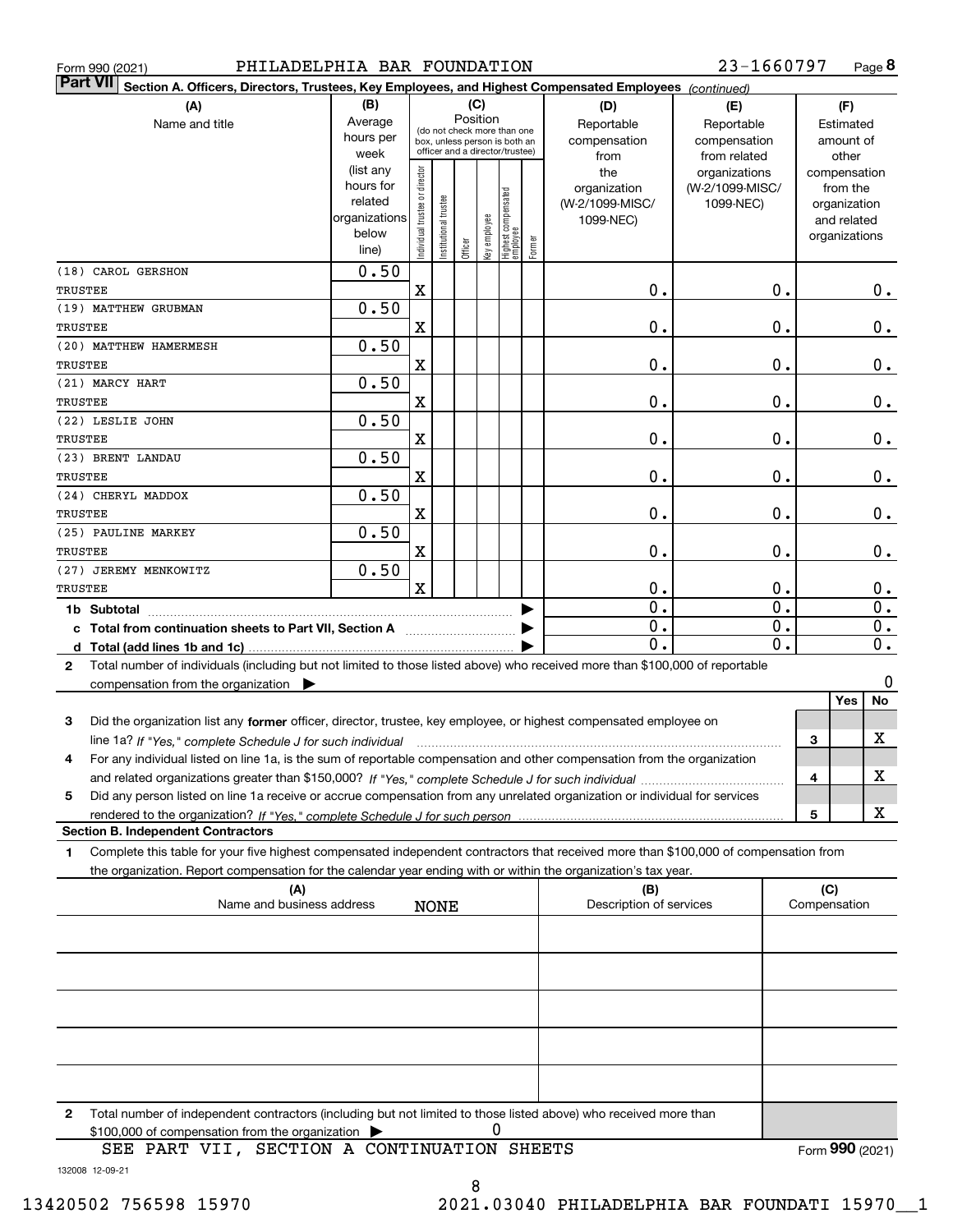| PHILADELPHIA BAR FOUNDATION<br>Form 990 |                   |                                |                                                                                             |         |                        |                              |        |                     | 23-1660797                       |                          |
|-----------------------------------------|-------------------|--------------------------------|---------------------------------------------------------------------------------------------|---------|------------------------|------------------------------|--------|---------------------|----------------------------------|--------------------------|
| <b>Part VII</b><br>Section A.           |                   |                                | Officers, Directors, Trustees, Key Employees, and Highest Compensated Employees (continued) |         |                        |                              |        |                     |                                  |                          |
| (A)                                     | (B)               |                                |                                                                                             |         | (C)                    |                              |        | (D)                 | (E)                              | (F)                      |
| Name and title                          | Average           |                                |                                                                                             |         | Position               |                              |        | Reportable          | Reportable                       | Estimated                |
|                                         | hours             |                                |                                                                                             |         | (check all that apply) |                              |        | compensation        | compensation                     | amount of                |
|                                         | per               |                                |                                                                                             |         |                        |                              |        | from                | from related                     | other                    |
|                                         | week<br>(list any |                                |                                                                                             |         |                        |                              |        | the<br>organization | organizations<br>(W-2/1099-MISC) | compensation<br>from the |
|                                         | hours for         |                                |                                                                                             |         |                        |                              |        | (W-2/1099-MISC)     |                                  | organization             |
|                                         | related           |                                |                                                                                             |         |                        |                              |        |                     |                                  | and related              |
|                                         | organizations     |                                |                                                                                             |         |                        |                              |        |                     |                                  | organizations            |
|                                         | below<br>line)    | Individual trustee or director | Institutional trustee                                                                       | Officer | Key employee           | Highest compensated employee | Former |                     |                                  |                          |
| (28) HARSINIE PANDITARATNE              | 0.50              |                                |                                                                                             |         |                        |                              |        |                     |                                  |                          |
| <b>TRUSTEE</b>                          |                   | $\mathbf x$                    |                                                                                             |         |                        |                              |        | 0.                  | $\mathbf 0$ .                    | 0.                       |
| (29) WILL SACHSE                        | 0.50              |                                |                                                                                             |         |                        |                              |        |                     |                                  |                          |
| <b>TRUSTEE</b>                          |                   | $\mathbf x$                    |                                                                                             |         |                        |                              |        | 0.                  | 0.                               | $\mathbf 0$ .            |
| (30) KAREN SCHNECK                      | 0.50              |                                |                                                                                             |         |                        |                              |        |                     |                                  |                          |
| <b>TRUSTEE</b>                          |                   | $\mathbf x$                    |                                                                                             |         |                        |                              |        | 0.                  | 0.                               | $\mathbf 0$ .            |
| (31) LISA SCIDURLO                      | 0.50              |                                |                                                                                             |         |                        |                              |        |                     |                                  |                          |
| <b>TRUSTEE</b>                          |                   | $\mathbf x$                    |                                                                                             |         |                        |                              |        | 0.                  | 0.                               | $\mathbf 0$ .            |
| (32) LORA SPENCER                       | 0.50              |                                |                                                                                             |         |                        |                              |        |                     |                                  |                          |
| <b>TRUSTEE</b>                          |                   | $\mathbf x$                    |                                                                                             |         |                        |                              |        | 0.                  | 0.                               | $\mathbf 0$ .            |
| (33) ROBIN SUMNER                       | 0.50              |                                |                                                                                             |         |                        |                              |        |                     |                                  |                          |
| <b>TRUSTEE</b>                          |                   | $\mathbf X$                    |                                                                                             |         |                        |                              |        | 0.                  | 0.                               | $\mathbf 0$ .            |
| (34) PATRICE "PUDDY" TOLAND             | 0.50              |                                |                                                                                             |         |                        |                              |        |                     |                                  |                          |
| TRUSTEE                                 |                   | $\mathbf X$                    |                                                                                             |         |                        |                              |        | 0.                  | 0.                               | 0.                       |
|                                         |                   |                                |                                                                                             |         |                        |                              |        |                     |                                  |                          |
|                                         |                   |                                |                                                                                             |         |                        |                              |        |                     |                                  |                          |
|                                         |                   |                                |                                                                                             |         |                        |                              |        |                     |                                  |                          |
|                                         |                   |                                |                                                                                             |         |                        |                              |        |                     |                                  |                          |
|                                         |                   |                                |                                                                                             |         |                        |                              |        |                     |                                  |                          |
|                                         |                   |                                |                                                                                             |         |                        |                              |        |                     |                                  |                          |
|                                         |                   |                                |                                                                                             |         |                        |                              |        |                     |                                  |                          |
|                                         |                   |                                |                                                                                             |         |                        |                              |        |                     |                                  |                          |
|                                         |                   |                                |                                                                                             |         |                        |                              |        |                     |                                  |                          |
|                                         |                   |                                |                                                                                             |         |                        |                              |        |                     |                                  |                          |
|                                         |                   |                                |                                                                                             |         |                        |                              |        |                     |                                  |                          |
|                                         |                   |                                |                                                                                             |         |                        |                              |        |                     |                                  |                          |
|                                         |                   |                                |                                                                                             |         |                        |                              |        |                     |                                  |                          |
|                                         |                   |                                |                                                                                             |         |                        |                              |        |                     |                                  |                          |
|                                         |                   |                                |                                                                                             |         |                        |                              |        |                     |                                  |                          |
|                                         |                   |                                |                                                                                             |         |                        |                              |        |                     |                                  |                          |
|                                         |                   |                                |                                                                                             |         |                        |                              |        |                     |                                  |                          |
|                                         |                   |                                |                                                                                             |         |                        |                              |        |                     |                                  |                          |
|                                         |                   |                                |                                                                                             |         |                        |                              |        |                     |                                  |                          |
|                                         |                   |                                |                                                                                             |         |                        |                              |        |                     |                                  |                          |
|                                         |                   |                                |                                                                                             |         |                        |                              |        |                     |                                  |                          |
|                                         |                   |                                |                                                                                             |         |                        |                              |        |                     |                                  |                          |
|                                         |                   |                                |                                                                                             |         |                        |                              |        |                     |                                  |                          |
|                                         |                   |                                |                                                                                             |         |                        |                              |        |                     |                                  |                          |
|                                         |                   |                                |                                                                                             |         |                        |                              |        |                     |                                  |                          |
| Total to Part VII, Section A, line 1c   |                   |                                |                                                                                             |         |                        |                              |        |                     |                                  |                          |

132201 04-01-21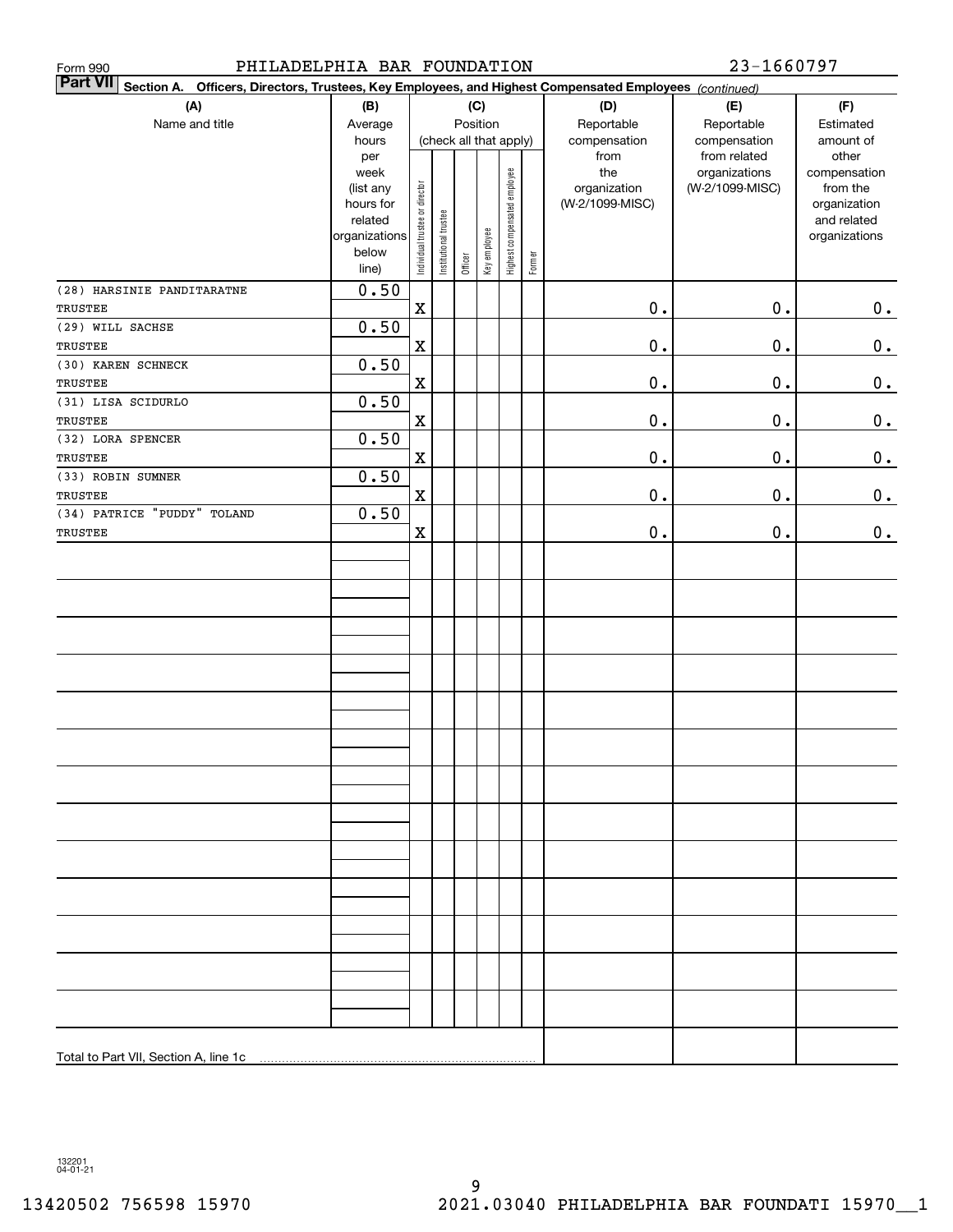| <b>Part VIII</b><br><b>Statement of Revenue</b><br>Check if Schedule O contains a response or note to any line in this Part VIII<br>$\begin{array}{c c c c c} \hline \textbf{(B)} & \textbf{(C)} & \textbf{(D)} & \textbf{(E)} & \textbf{(E)} & \textbf{(E)} & \textbf{(E)} & \textbf{(E)} & \textbf{(E)} & \textbf{(E)} & \textbf{(E)} & \textbf{(E)} & \textbf{(E)} & \textbf{(E)} & \textbf{(E)} & \textbf{(E)} & \textbf{(E)} & \textbf{(E)} & \textbf{(E)} & \textbf{(E)} & \textbf{(E)} & \textbf{(E)} & \textbf{(E)} & \textbf{(E)} & \textbf{(E)} & \textbf{(E)} & \textbf{(E)} & \textbf{(E)} & \textbf{(E)}$<br>(D)<br>(A)<br>Related or exempt<br>Unrelated<br>Total revenue<br>function revenue<br>business revenue<br>1a<br>Contributions, Gifts, Grants<br>and Other Similar Amounts<br>1 a Federated campaigns<br>1 <sub>b</sub><br>Membership dues<br>b<br>$\ldots \ldots \ldots \ldots \ldots$<br>1 <sub>c</sub><br>86,450.<br>c Fundraising events<br>1 <sub>d</sub><br>d Related organizations<br>89,803.<br>1e<br>Government grants (contributions)<br>е<br>All other contributions, gifts, grants, and<br>630,214.<br>similar amounts not included above<br>1f<br> 1g <br>Noncash contributions included in lines 1a-1f<br>806,467.<br><b>Business Code</b><br>Program Service<br>Revenue<br>2 a<br><u> 2000 - John Stein, Amerikaans en Stein van de Fryske kommer</u><br>b<br><u> Alexandria de la contrada de la contrada de la contrada de la contrada de la contrada de la contrada de la c</u><br>с<br><u> 1989 - John Harry Harry Harry Harry Harry Harry Harry Harry Harry Harry Harry Harry Harry Harry Harry Harry H</u><br>d<br><u> 1989 - Johann Stein, mars an de Frankrik (f. 1989)</u><br>e<br>f All other program service revenue<br>▶<br>g<br>3<br>Investment income (including dividends, interest, and<br>161,436.<br>Income from investment of tax-exempt bond proceeds<br>4<br>5<br>(i) Real<br>(ii) Personal<br>6a<br>Gross rents<br>6а<br>6b<br>Less: rental expenses<br>b<br>6c<br>Rental income or (loss)<br>c<br>d Net rental income or (loss)<br>(i) Securities<br>(ii) Other<br>7 a Gross amount from sales of<br>1,087,104.<br>assets other than inventory<br>7a<br><b>b</b> Less: cost or other basis<br>796,425.<br>evenue<br>7 <sub>b</sub><br>and sales expenses<br>290,679.<br>7c<br>c Gain or (loss)<br>290,679.<br>290,679.<br>Œ<br>Other<br>8 a Gross income from fundraising events (not<br>including \$ 6,450. of<br>contributions reported on line 1c). See<br>$\mathbf{0}$ .<br>  8a<br>6,757.<br>8 <sub>b</sub><br><b>b</b> Less: direct expenses <i></i><br>$-6, 757.$<br>c Net income or (loss) from fundraising events<br>▶<br>9 a Gross income from gaming activities. See<br> 9a<br>9 <sub>b</sub><br><b>b</b> Less: direct expenses <b>manually</b><br>c Net income or (loss) from gaming activities _______________<br>10 a Gross sales of inventory, less returns<br> 10a<br>10 <sub>b</sub><br>c Net income or (loss) from sales of inventory<br><b>Business Code</b><br>Miscellaneous<br>11a<br>the contract of the contract of the contract of the contract of the contract of<br>Revenue<br>b<br>the control of the control of the control of the control of the control of the control of<br>с<br>the control of the control of the control of the control of the control of<br>1,251,825.<br>0.<br>0.<br>12<br>▶<br>132009 12-09-21 |  | Form 990 (2021) | PHILADELPHIA BAR FOUNDATION |  | 23-1660797 | Page 9                                                   |
|------------------------------------------------------------------------------------------------------------------------------------------------------------------------------------------------------------------------------------------------------------------------------------------------------------------------------------------------------------------------------------------------------------------------------------------------------------------------------------------------------------------------------------------------------------------------------------------------------------------------------------------------------------------------------------------------------------------------------------------------------------------------------------------------------------------------------------------------------------------------------------------------------------------------------------------------------------------------------------------------------------------------------------------------------------------------------------------------------------------------------------------------------------------------------------------------------------------------------------------------------------------------------------------------------------------------------------------------------------------------------------------------------------------------------------------------------------------------------------------------------------------------------------------------------------------------------------------------------------------------------------------------------------------------------------------------------------------------------------------------------------------------------------------------------------------------------------------------------------------------------------------------------------------------------------------------------------------------------------------------------------------------------------------------------------------------------------------------------------------------------------------------------------------------------------------------------------------------------------------------------------------------------------------------------------------------------------------------------------------------------------------------------------------------------------------------------------------------------------------------------------------------------------------------------------------------------------------------------------------------------------------------------------------------------------------------------------------------------------------------------------------------------------------------------------------------------------------------------------------------------------------------------------------------------------------------------------------------------------------------------------------------------------------------------------------------------------------------------------------------------------------------------------------------------------------------------------------------------------------------------------------------------------------------------------------------------------------------------------------------------------------------------------------|--|-----------------|-----------------------------|--|------------|----------------------------------------------------------|
|                                                                                                                                                                                                                                                                                                                                                                                                                                                                                                                                                                                                                                                                                                                                                                                                                                                                                                                                                                                                                                                                                                                                                                                                                                                                                                                                                                                                                                                                                                                                                                                                                                                                                                                                                                                                                                                                                                                                                                                                                                                                                                                                                                                                                                                                                                                                                                                                                                                                                                                                                                                                                                                                                                                                                                                                                                                                                                                                                                                                                                                                                                                                                                                                                                                                                                                                                                                                                  |  |                 |                             |  |            |                                                          |
|                                                                                                                                                                                                                                                                                                                                                                                                                                                                                                                                                                                                                                                                                                                                                                                                                                                                                                                                                                                                                                                                                                                                                                                                                                                                                                                                                                                                                                                                                                                                                                                                                                                                                                                                                                                                                                                                                                                                                                                                                                                                                                                                                                                                                                                                                                                                                                                                                                                                                                                                                                                                                                                                                                                                                                                                                                                                                                                                                                                                                                                                                                                                                                                                                                                                                                                                                                                                                  |  |                 |                             |  |            |                                                          |
|                                                                                                                                                                                                                                                                                                                                                                                                                                                                                                                                                                                                                                                                                                                                                                                                                                                                                                                                                                                                                                                                                                                                                                                                                                                                                                                                                                                                                                                                                                                                                                                                                                                                                                                                                                                                                                                                                                                                                                                                                                                                                                                                                                                                                                                                                                                                                                                                                                                                                                                                                                                                                                                                                                                                                                                                                                                                                                                                                                                                                                                                                                                                                                                                                                                                                                                                                                                                                  |  |                 |                             |  |            | Revenue excluded<br>from tax under<br>sections 512 - 514 |
|                                                                                                                                                                                                                                                                                                                                                                                                                                                                                                                                                                                                                                                                                                                                                                                                                                                                                                                                                                                                                                                                                                                                                                                                                                                                                                                                                                                                                                                                                                                                                                                                                                                                                                                                                                                                                                                                                                                                                                                                                                                                                                                                                                                                                                                                                                                                                                                                                                                                                                                                                                                                                                                                                                                                                                                                                                                                                                                                                                                                                                                                                                                                                                                                                                                                                                                                                                                                                  |  |                 |                             |  |            |                                                          |
|                                                                                                                                                                                                                                                                                                                                                                                                                                                                                                                                                                                                                                                                                                                                                                                                                                                                                                                                                                                                                                                                                                                                                                                                                                                                                                                                                                                                                                                                                                                                                                                                                                                                                                                                                                                                                                                                                                                                                                                                                                                                                                                                                                                                                                                                                                                                                                                                                                                                                                                                                                                                                                                                                                                                                                                                                                                                                                                                                                                                                                                                                                                                                                                                                                                                                                                                                                                                                  |  |                 |                             |  |            |                                                          |
|                                                                                                                                                                                                                                                                                                                                                                                                                                                                                                                                                                                                                                                                                                                                                                                                                                                                                                                                                                                                                                                                                                                                                                                                                                                                                                                                                                                                                                                                                                                                                                                                                                                                                                                                                                                                                                                                                                                                                                                                                                                                                                                                                                                                                                                                                                                                                                                                                                                                                                                                                                                                                                                                                                                                                                                                                                                                                                                                                                                                                                                                                                                                                                                                                                                                                                                                                                                                                  |  |                 |                             |  |            |                                                          |
|                                                                                                                                                                                                                                                                                                                                                                                                                                                                                                                                                                                                                                                                                                                                                                                                                                                                                                                                                                                                                                                                                                                                                                                                                                                                                                                                                                                                                                                                                                                                                                                                                                                                                                                                                                                                                                                                                                                                                                                                                                                                                                                                                                                                                                                                                                                                                                                                                                                                                                                                                                                                                                                                                                                                                                                                                                                                                                                                                                                                                                                                                                                                                                                                                                                                                                                                                                                                                  |  |                 |                             |  |            |                                                          |
|                                                                                                                                                                                                                                                                                                                                                                                                                                                                                                                                                                                                                                                                                                                                                                                                                                                                                                                                                                                                                                                                                                                                                                                                                                                                                                                                                                                                                                                                                                                                                                                                                                                                                                                                                                                                                                                                                                                                                                                                                                                                                                                                                                                                                                                                                                                                                                                                                                                                                                                                                                                                                                                                                                                                                                                                                                                                                                                                                                                                                                                                                                                                                                                                                                                                                                                                                                                                                  |  |                 |                             |  |            |                                                          |
|                                                                                                                                                                                                                                                                                                                                                                                                                                                                                                                                                                                                                                                                                                                                                                                                                                                                                                                                                                                                                                                                                                                                                                                                                                                                                                                                                                                                                                                                                                                                                                                                                                                                                                                                                                                                                                                                                                                                                                                                                                                                                                                                                                                                                                                                                                                                                                                                                                                                                                                                                                                                                                                                                                                                                                                                                                                                                                                                                                                                                                                                                                                                                                                                                                                                                                                                                                                                                  |  |                 |                             |  |            |                                                          |
|                                                                                                                                                                                                                                                                                                                                                                                                                                                                                                                                                                                                                                                                                                                                                                                                                                                                                                                                                                                                                                                                                                                                                                                                                                                                                                                                                                                                                                                                                                                                                                                                                                                                                                                                                                                                                                                                                                                                                                                                                                                                                                                                                                                                                                                                                                                                                                                                                                                                                                                                                                                                                                                                                                                                                                                                                                                                                                                                                                                                                                                                                                                                                                                                                                                                                                                                                                                                                  |  |                 |                             |  |            |                                                          |
|                                                                                                                                                                                                                                                                                                                                                                                                                                                                                                                                                                                                                                                                                                                                                                                                                                                                                                                                                                                                                                                                                                                                                                                                                                                                                                                                                                                                                                                                                                                                                                                                                                                                                                                                                                                                                                                                                                                                                                                                                                                                                                                                                                                                                                                                                                                                                                                                                                                                                                                                                                                                                                                                                                                                                                                                                                                                                                                                                                                                                                                                                                                                                                                                                                                                                                                                                                                                                  |  |                 |                             |  |            |                                                          |
|                                                                                                                                                                                                                                                                                                                                                                                                                                                                                                                                                                                                                                                                                                                                                                                                                                                                                                                                                                                                                                                                                                                                                                                                                                                                                                                                                                                                                                                                                                                                                                                                                                                                                                                                                                                                                                                                                                                                                                                                                                                                                                                                                                                                                                                                                                                                                                                                                                                                                                                                                                                                                                                                                                                                                                                                                                                                                                                                                                                                                                                                                                                                                                                                                                                                                                                                                                                                                  |  |                 |                             |  |            |                                                          |
|                                                                                                                                                                                                                                                                                                                                                                                                                                                                                                                                                                                                                                                                                                                                                                                                                                                                                                                                                                                                                                                                                                                                                                                                                                                                                                                                                                                                                                                                                                                                                                                                                                                                                                                                                                                                                                                                                                                                                                                                                                                                                                                                                                                                                                                                                                                                                                                                                                                                                                                                                                                                                                                                                                                                                                                                                                                                                                                                                                                                                                                                                                                                                                                                                                                                                                                                                                                                                  |  |                 |                             |  |            |                                                          |
|                                                                                                                                                                                                                                                                                                                                                                                                                                                                                                                                                                                                                                                                                                                                                                                                                                                                                                                                                                                                                                                                                                                                                                                                                                                                                                                                                                                                                                                                                                                                                                                                                                                                                                                                                                                                                                                                                                                                                                                                                                                                                                                                                                                                                                                                                                                                                                                                                                                                                                                                                                                                                                                                                                                                                                                                                                                                                                                                                                                                                                                                                                                                                                                                                                                                                                                                                                                                                  |  |                 |                             |  |            |                                                          |
|                                                                                                                                                                                                                                                                                                                                                                                                                                                                                                                                                                                                                                                                                                                                                                                                                                                                                                                                                                                                                                                                                                                                                                                                                                                                                                                                                                                                                                                                                                                                                                                                                                                                                                                                                                                                                                                                                                                                                                                                                                                                                                                                                                                                                                                                                                                                                                                                                                                                                                                                                                                                                                                                                                                                                                                                                                                                                                                                                                                                                                                                                                                                                                                                                                                                                                                                                                                                                  |  |                 |                             |  |            |                                                          |
|                                                                                                                                                                                                                                                                                                                                                                                                                                                                                                                                                                                                                                                                                                                                                                                                                                                                                                                                                                                                                                                                                                                                                                                                                                                                                                                                                                                                                                                                                                                                                                                                                                                                                                                                                                                                                                                                                                                                                                                                                                                                                                                                                                                                                                                                                                                                                                                                                                                                                                                                                                                                                                                                                                                                                                                                                                                                                                                                                                                                                                                                                                                                                                                                                                                                                                                                                                                                                  |  |                 |                             |  |            |                                                          |
|                                                                                                                                                                                                                                                                                                                                                                                                                                                                                                                                                                                                                                                                                                                                                                                                                                                                                                                                                                                                                                                                                                                                                                                                                                                                                                                                                                                                                                                                                                                                                                                                                                                                                                                                                                                                                                                                                                                                                                                                                                                                                                                                                                                                                                                                                                                                                                                                                                                                                                                                                                                                                                                                                                                                                                                                                                                                                                                                                                                                                                                                                                                                                                                                                                                                                                                                                                                                                  |  |                 |                             |  |            |                                                          |
|                                                                                                                                                                                                                                                                                                                                                                                                                                                                                                                                                                                                                                                                                                                                                                                                                                                                                                                                                                                                                                                                                                                                                                                                                                                                                                                                                                                                                                                                                                                                                                                                                                                                                                                                                                                                                                                                                                                                                                                                                                                                                                                                                                                                                                                                                                                                                                                                                                                                                                                                                                                                                                                                                                                                                                                                                                                                                                                                                                                                                                                                                                                                                                                                                                                                                                                                                                                                                  |  |                 |                             |  |            |                                                          |
|                                                                                                                                                                                                                                                                                                                                                                                                                                                                                                                                                                                                                                                                                                                                                                                                                                                                                                                                                                                                                                                                                                                                                                                                                                                                                                                                                                                                                                                                                                                                                                                                                                                                                                                                                                                                                                                                                                                                                                                                                                                                                                                                                                                                                                                                                                                                                                                                                                                                                                                                                                                                                                                                                                                                                                                                                                                                                                                                                                                                                                                                                                                                                                                                                                                                                                                                                                                                                  |  |                 |                             |  |            |                                                          |
|                                                                                                                                                                                                                                                                                                                                                                                                                                                                                                                                                                                                                                                                                                                                                                                                                                                                                                                                                                                                                                                                                                                                                                                                                                                                                                                                                                                                                                                                                                                                                                                                                                                                                                                                                                                                                                                                                                                                                                                                                                                                                                                                                                                                                                                                                                                                                                                                                                                                                                                                                                                                                                                                                                                                                                                                                                                                                                                                                                                                                                                                                                                                                                                                                                                                                                                                                                                                                  |  |                 |                             |  |            |                                                          |
|                                                                                                                                                                                                                                                                                                                                                                                                                                                                                                                                                                                                                                                                                                                                                                                                                                                                                                                                                                                                                                                                                                                                                                                                                                                                                                                                                                                                                                                                                                                                                                                                                                                                                                                                                                                                                                                                                                                                                                                                                                                                                                                                                                                                                                                                                                                                                                                                                                                                                                                                                                                                                                                                                                                                                                                                                                                                                                                                                                                                                                                                                                                                                                                                                                                                                                                                                                                                                  |  |                 |                             |  |            |                                                          |
|                                                                                                                                                                                                                                                                                                                                                                                                                                                                                                                                                                                                                                                                                                                                                                                                                                                                                                                                                                                                                                                                                                                                                                                                                                                                                                                                                                                                                                                                                                                                                                                                                                                                                                                                                                                                                                                                                                                                                                                                                                                                                                                                                                                                                                                                                                                                                                                                                                                                                                                                                                                                                                                                                                                                                                                                                                                                                                                                                                                                                                                                                                                                                                                                                                                                                                                                                                                                                  |  |                 |                             |  |            | 161,436.                                                 |
|                                                                                                                                                                                                                                                                                                                                                                                                                                                                                                                                                                                                                                                                                                                                                                                                                                                                                                                                                                                                                                                                                                                                                                                                                                                                                                                                                                                                                                                                                                                                                                                                                                                                                                                                                                                                                                                                                                                                                                                                                                                                                                                                                                                                                                                                                                                                                                                                                                                                                                                                                                                                                                                                                                                                                                                                                                                                                                                                                                                                                                                                                                                                                                                                                                                                                                                                                                                                                  |  |                 |                             |  |            |                                                          |
|                                                                                                                                                                                                                                                                                                                                                                                                                                                                                                                                                                                                                                                                                                                                                                                                                                                                                                                                                                                                                                                                                                                                                                                                                                                                                                                                                                                                                                                                                                                                                                                                                                                                                                                                                                                                                                                                                                                                                                                                                                                                                                                                                                                                                                                                                                                                                                                                                                                                                                                                                                                                                                                                                                                                                                                                                                                                                                                                                                                                                                                                                                                                                                                                                                                                                                                                                                                                                  |  |                 |                             |  |            |                                                          |
|                                                                                                                                                                                                                                                                                                                                                                                                                                                                                                                                                                                                                                                                                                                                                                                                                                                                                                                                                                                                                                                                                                                                                                                                                                                                                                                                                                                                                                                                                                                                                                                                                                                                                                                                                                                                                                                                                                                                                                                                                                                                                                                                                                                                                                                                                                                                                                                                                                                                                                                                                                                                                                                                                                                                                                                                                                                                                                                                                                                                                                                                                                                                                                                                                                                                                                                                                                                                                  |  |                 |                             |  |            |                                                          |
|                                                                                                                                                                                                                                                                                                                                                                                                                                                                                                                                                                                                                                                                                                                                                                                                                                                                                                                                                                                                                                                                                                                                                                                                                                                                                                                                                                                                                                                                                                                                                                                                                                                                                                                                                                                                                                                                                                                                                                                                                                                                                                                                                                                                                                                                                                                                                                                                                                                                                                                                                                                                                                                                                                                                                                                                                                                                                                                                                                                                                                                                                                                                                                                                                                                                                                                                                                                                                  |  |                 |                             |  |            |                                                          |
|                                                                                                                                                                                                                                                                                                                                                                                                                                                                                                                                                                                                                                                                                                                                                                                                                                                                                                                                                                                                                                                                                                                                                                                                                                                                                                                                                                                                                                                                                                                                                                                                                                                                                                                                                                                                                                                                                                                                                                                                                                                                                                                                                                                                                                                                                                                                                                                                                                                                                                                                                                                                                                                                                                                                                                                                                                                                                                                                                                                                                                                                                                                                                                                                                                                                                                                                                                                                                  |  |                 |                             |  |            |                                                          |
|                                                                                                                                                                                                                                                                                                                                                                                                                                                                                                                                                                                                                                                                                                                                                                                                                                                                                                                                                                                                                                                                                                                                                                                                                                                                                                                                                                                                                                                                                                                                                                                                                                                                                                                                                                                                                                                                                                                                                                                                                                                                                                                                                                                                                                                                                                                                                                                                                                                                                                                                                                                                                                                                                                                                                                                                                                                                                                                                                                                                                                                                                                                                                                                                                                                                                                                                                                                                                  |  |                 |                             |  |            |                                                          |
|                                                                                                                                                                                                                                                                                                                                                                                                                                                                                                                                                                                                                                                                                                                                                                                                                                                                                                                                                                                                                                                                                                                                                                                                                                                                                                                                                                                                                                                                                                                                                                                                                                                                                                                                                                                                                                                                                                                                                                                                                                                                                                                                                                                                                                                                                                                                                                                                                                                                                                                                                                                                                                                                                                                                                                                                                                                                                                                                                                                                                                                                                                                                                                                                                                                                                                                                                                                                                  |  |                 |                             |  |            |                                                          |
|                                                                                                                                                                                                                                                                                                                                                                                                                                                                                                                                                                                                                                                                                                                                                                                                                                                                                                                                                                                                                                                                                                                                                                                                                                                                                                                                                                                                                                                                                                                                                                                                                                                                                                                                                                                                                                                                                                                                                                                                                                                                                                                                                                                                                                                                                                                                                                                                                                                                                                                                                                                                                                                                                                                                                                                                                                                                                                                                                                                                                                                                                                                                                                                                                                                                                                                                                                                                                  |  |                 |                             |  |            |                                                          |
|                                                                                                                                                                                                                                                                                                                                                                                                                                                                                                                                                                                                                                                                                                                                                                                                                                                                                                                                                                                                                                                                                                                                                                                                                                                                                                                                                                                                                                                                                                                                                                                                                                                                                                                                                                                                                                                                                                                                                                                                                                                                                                                                                                                                                                                                                                                                                                                                                                                                                                                                                                                                                                                                                                                                                                                                                                                                                                                                                                                                                                                                                                                                                                                                                                                                                                                                                                                                                  |  |                 |                             |  |            |                                                          |
|                                                                                                                                                                                                                                                                                                                                                                                                                                                                                                                                                                                                                                                                                                                                                                                                                                                                                                                                                                                                                                                                                                                                                                                                                                                                                                                                                                                                                                                                                                                                                                                                                                                                                                                                                                                                                                                                                                                                                                                                                                                                                                                                                                                                                                                                                                                                                                                                                                                                                                                                                                                                                                                                                                                                                                                                                                                                                                                                                                                                                                                                                                                                                                                                                                                                                                                                                                                                                  |  |                 |                             |  |            |                                                          |
|                                                                                                                                                                                                                                                                                                                                                                                                                                                                                                                                                                                                                                                                                                                                                                                                                                                                                                                                                                                                                                                                                                                                                                                                                                                                                                                                                                                                                                                                                                                                                                                                                                                                                                                                                                                                                                                                                                                                                                                                                                                                                                                                                                                                                                                                                                                                                                                                                                                                                                                                                                                                                                                                                                                                                                                                                                                                                                                                                                                                                                                                                                                                                                                                                                                                                                                                                                                                                  |  |                 |                             |  |            |                                                          |
|                                                                                                                                                                                                                                                                                                                                                                                                                                                                                                                                                                                                                                                                                                                                                                                                                                                                                                                                                                                                                                                                                                                                                                                                                                                                                                                                                                                                                                                                                                                                                                                                                                                                                                                                                                                                                                                                                                                                                                                                                                                                                                                                                                                                                                                                                                                                                                                                                                                                                                                                                                                                                                                                                                                                                                                                                                                                                                                                                                                                                                                                                                                                                                                                                                                                                                                                                                                                                  |  |                 |                             |  |            |                                                          |
|                                                                                                                                                                                                                                                                                                                                                                                                                                                                                                                                                                                                                                                                                                                                                                                                                                                                                                                                                                                                                                                                                                                                                                                                                                                                                                                                                                                                                                                                                                                                                                                                                                                                                                                                                                                                                                                                                                                                                                                                                                                                                                                                                                                                                                                                                                                                                                                                                                                                                                                                                                                                                                                                                                                                                                                                                                                                                                                                                                                                                                                                                                                                                                                                                                                                                                                                                                                                                  |  |                 |                             |  |            |                                                          |
|                                                                                                                                                                                                                                                                                                                                                                                                                                                                                                                                                                                                                                                                                                                                                                                                                                                                                                                                                                                                                                                                                                                                                                                                                                                                                                                                                                                                                                                                                                                                                                                                                                                                                                                                                                                                                                                                                                                                                                                                                                                                                                                                                                                                                                                                                                                                                                                                                                                                                                                                                                                                                                                                                                                                                                                                                                                                                                                                                                                                                                                                                                                                                                                                                                                                                                                                                                                                                  |  |                 |                             |  |            |                                                          |
|                                                                                                                                                                                                                                                                                                                                                                                                                                                                                                                                                                                                                                                                                                                                                                                                                                                                                                                                                                                                                                                                                                                                                                                                                                                                                                                                                                                                                                                                                                                                                                                                                                                                                                                                                                                                                                                                                                                                                                                                                                                                                                                                                                                                                                                                                                                                                                                                                                                                                                                                                                                                                                                                                                                                                                                                                                                                                                                                                                                                                                                                                                                                                                                                                                                                                                                                                                                                                  |  |                 |                             |  |            |                                                          |
|                                                                                                                                                                                                                                                                                                                                                                                                                                                                                                                                                                                                                                                                                                                                                                                                                                                                                                                                                                                                                                                                                                                                                                                                                                                                                                                                                                                                                                                                                                                                                                                                                                                                                                                                                                                                                                                                                                                                                                                                                                                                                                                                                                                                                                                                                                                                                                                                                                                                                                                                                                                                                                                                                                                                                                                                                                                                                                                                                                                                                                                                                                                                                                                                                                                                                                                                                                                                                  |  |                 |                             |  |            |                                                          |
|                                                                                                                                                                                                                                                                                                                                                                                                                                                                                                                                                                                                                                                                                                                                                                                                                                                                                                                                                                                                                                                                                                                                                                                                                                                                                                                                                                                                                                                                                                                                                                                                                                                                                                                                                                                                                                                                                                                                                                                                                                                                                                                                                                                                                                                                                                                                                                                                                                                                                                                                                                                                                                                                                                                                                                                                                                                                                                                                                                                                                                                                                                                                                                                                                                                                                                                                                                                                                  |  |                 |                             |  |            |                                                          |
|                                                                                                                                                                                                                                                                                                                                                                                                                                                                                                                                                                                                                                                                                                                                                                                                                                                                                                                                                                                                                                                                                                                                                                                                                                                                                                                                                                                                                                                                                                                                                                                                                                                                                                                                                                                                                                                                                                                                                                                                                                                                                                                                                                                                                                                                                                                                                                                                                                                                                                                                                                                                                                                                                                                                                                                                                                                                                                                                                                                                                                                                                                                                                                                                                                                                                                                                                                                                                  |  |                 |                             |  |            | $-6,757.$                                                |
|                                                                                                                                                                                                                                                                                                                                                                                                                                                                                                                                                                                                                                                                                                                                                                                                                                                                                                                                                                                                                                                                                                                                                                                                                                                                                                                                                                                                                                                                                                                                                                                                                                                                                                                                                                                                                                                                                                                                                                                                                                                                                                                                                                                                                                                                                                                                                                                                                                                                                                                                                                                                                                                                                                                                                                                                                                                                                                                                                                                                                                                                                                                                                                                                                                                                                                                                                                                                                  |  |                 |                             |  |            |                                                          |
|                                                                                                                                                                                                                                                                                                                                                                                                                                                                                                                                                                                                                                                                                                                                                                                                                                                                                                                                                                                                                                                                                                                                                                                                                                                                                                                                                                                                                                                                                                                                                                                                                                                                                                                                                                                                                                                                                                                                                                                                                                                                                                                                                                                                                                                                                                                                                                                                                                                                                                                                                                                                                                                                                                                                                                                                                                                                                                                                                                                                                                                                                                                                                                                                                                                                                                                                                                                                                  |  |                 |                             |  |            |                                                          |
|                                                                                                                                                                                                                                                                                                                                                                                                                                                                                                                                                                                                                                                                                                                                                                                                                                                                                                                                                                                                                                                                                                                                                                                                                                                                                                                                                                                                                                                                                                                                                                                                                                                                                                                                                                                                                                                                                                                                                                                                                                                                                                                                                                                                                                                                                                                                                                                                                                                                                                                                                                                                                                                                                                                                                                                                                                                                                                                                                                                                                                                                                                                                                                                                                                                                                                                                                                                                                  |  |                 |                             |  |            |                                                          |
|                                                                                                                                                                                                                                                                                                                                                                                                                                                                                                                                                                                                                                                                                                                                                                                                                                                                                                                                                                                                                                                                                                                                                                                                                                                                                                                                                                                                                                                                                                                                                                                                                                                                                                                                                                                                                                                                                                                                                                                                                                                                                                                                                                                                                                                                                                                                                                                                                                                                                                                                                                                                                                                                                                                                                                                                                                                                                                                                                                                                                                                                                                                                                                                                                                                                                                                                                                                                                  |  |                 |                             |  |            |                                                          |
|                                                                                                                                                                                                                                                                                                                                                                                                                                                                                                                                                                                                                                                                                                                                                                                                                                                                                                                                                                                                                                                                                                                                                                                                                                                                                                                                                                                                                                                                                                                                                                                                                                                                                                                                                                                                                                                                                                                                                                                                                                                                                                                                                                                                                                                                                                                                                                                                                                                                                                                                                                                                                                                                                                                                                                                                                                                                                                                                                                                                                                                                                                                                                                                                                                                                                                                                                                                                                  |  |                 |                             |  |            |                                                          |
|                                                                                                                                                                                                                                                                                                                                                                                                                                                                                                                                                                                                                                                                                                                                                                                                                                                                                                                                                                                                                                                                                                                                                                                                                                                                                                                                                                                                                                                                                                                                                                                                                                                                                                                                                                                                                                                                                                                                                                                                                                                                                                                                                                                                                                                                                                                                                                                                                                                                                                                                                                                                                                                                                                                                                                                                                                                                                                                                                                                                                                                                                                                                                                                                                                                                                                                                                                                                                  |  |                 |                             |  |            |                                                          |
|                                                                                                                                                                                                                                                                                                                                                                                                                                                                                                                                                                                                                                                                                                                                                                                                                                                                                                                                                                                                                                                                                                                                                                                                                                                                                                                                                                                                                                                                                                                                                                                                                                                                                                                                                                                                                                                                                                                                                                                                                                                                                                                                                                                                                                                                                                                                                                                                                                                                                                                                                                                                                                                                                                                                                                                                                                                                                                                                                                                                                                                                                                                                                                                                                                                                                                                                                                                                                  |  |                 |                             |  |            |                                                          |
|                                                                                                                                                                                                                                                                                                                                                                                                                                                                                                                                                                                                                                                                                                                                                                                                                                                                                                                                                                                                                                                                                                                                                                                                                                                                                                                                                                                                                                                                                                                                                                                                                                                                                                                                                                                                                                                                                                                                                                                                                                                                                                                                                                                                                                                                                                                                                                                                                                                                                                                                                                                                                                                                                                                                                                                                                                                                                                                                                                                                                                                                                                                                                                                                                                                                                                                                                                                                                  |  |                 |                             |  |            |                                                          |
|                                                                                                                                                                                                                                                                                                                                                                                                                                                                                                                                                                                                                                                                                                                                                                                                                                                                                                                                                                                                                                                                                                                                                                                                                                                                                                                                                                                                                                                                                                                                                                                                                                                                                                                                                                                                                                                                                                                                                                                                                                                                                                                                                                                                                                                                                                                                                                                                                                                                                                                                                                                                                                                                                                                                                                                                                                                                                                                                                                                                                                                                                                                                                                                                                                                                                                                                                                                                                  |  |                 |                             |  |            |                                                          |
|                                                                                                                                                                                                                                                                                                                                                                                                                                                                                                                                                                                                                                                                                                                                                                                                                                                                                                                                                                                                                                                                                                                                                                                                                                                                                                                                                                                                                                                                                                                                                                                                                                                                                                                                                                                                                                                                                                                                                                                                                                                                                                                                                                                                                                                                                                                                                                                                                                                                                                                                                                                                                                                                                                                                                                                                                                                                                                                                                                                                                                                                                                                                                                                                                                                                                                                                                                                                                  |  |                 |                             |  |            |                                                          |
|                                                                                                                                                                                                                                                                                                                                                                                                                                                                                                                                                                                                                                                                                                                                                                                                                                                                                                                                                                                                                                                                                                                                                                                                                                                                                                                                                                                                                                                                                                                                                                                                                                                                                                                                                                                                                                                                                                                                                                                                                                                                                                                                                                                                                                                                                                                                                                                                                                                                                                                                                                                                                                                                                                                                                                                                                                                                                                                                                                                                                                                                                                                                                                                                                                                                                                                                                                                                                  |  |                 |                             |  |            |                                                          |
|                                                                                                                                                                                                                                                                                                                                                                                                                                                                                                                                                                                                                                                                                                                                                                                                                                                                                                                                                                                                                                                                                                                                                                                                                                                                                                                                                                                                                                                                                                                                                                                                                                                                                                                                                                                                                                                                                                                                                                                                                                                                                                                                                                                                                                                                                                                                                                                                                                                                                                                                                                                                                                                                                                                                                                                                                                                                                                                                                                                                                                                                                                                                                                                                                                                                                                                                                                                                                  |  |                 |                             |  |            |                                                          |
|                                                                                                                                                                                                                                                                                                                                                                                                                                                                                                                                                                                                                                                                                                                                                                                                                                                                                                                                                                                                                                                                                                                                                                                                                                                                                                                                                                                                                                                                                                                                                                                                                                                                                                                                                                                                                                                                                                                                                                                                                                                                                                                                                                                                                                                                                                                                                                                                                                                                                                                                                                                                                                                                                                                                                                                                                                                                                                                                                                                                                                                                                                                                                                                                                                                                                                                                                                                                                  |  |                 |                             |  |            |                                                          |
|                                                                                                                                                                                                                                                                                                                                                                                                                                                                                                                                                                                                                                                                                                                                                                                                                                                                                                                                                                                                                                                                                                                                                                                                                                                                                                                                                                                                                                                                                                                                                                                                                                                                                                                                                                                                                                                                                                                                                                                                                                                                                                                                                                                                                                                                                                                                                                                                                                                                                                                                                                                                                                                                                                                                                                                                                                                                                                                                                                                                                                                                                                                                                                                                                                                                                                                                                                                                                  |  |                 |                             |  |            |                                                          |
|                                                                                                                                                                                                                                                                                                                                                                                                                                                                                                                                                                                                                                                                                                                                                                                                                                                                                                                                                                                                                                                                                                                                                                                                                                                                                                                                                                                                                                                                                                                                                                                                                                                                                                                                                                                                                                                                                                                                                                                                                                                                                                                                                                                                                                                                                                                                                                                                                                                                                                                                                                                                                                                                                                                                                                                                                                                                                                                                                                                                                                                                                                                                                                                                                                                                                                                                                                                                                  |  |                 |                             |  |            | 445,358.                                                 |
|                                                                                                                                                                                                                                                                                                                                                                                                                                                                                                                                                                                                                                                                                                                                                                                                                                                                                                                                                                                                                                                                                                                                                                                                                                                                                                                                                                                                                                                                                                                                                                                                                                                                                                                                                                                                                                                                                                                                                                                                                                                                                                                                                                                                                                                                                                                                                                                                                                                                                                                                                                                                                                                                                                                                                                                                                                                                                                                                                                                                                                                                                                                                                                                                                                                                                                                                                                                                                  |  |                 |                             |  |            | Form 990 (2021)                                          |

10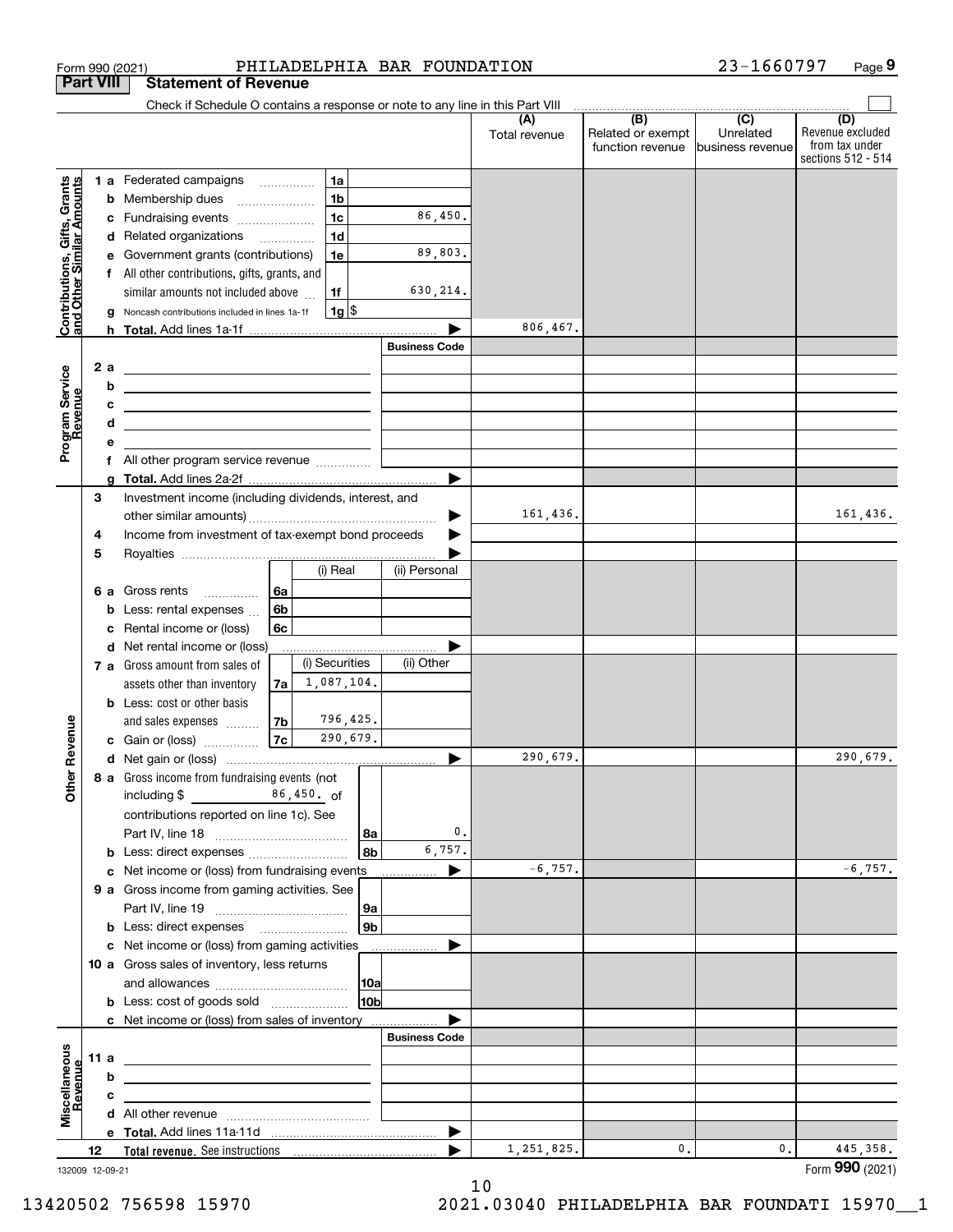Form 990 (2021) PHILADELPHIA BAR FOUNDATION 23-1660797 Page **Part IX Statement of Functional Expenses**

|    | Section 501(c)(3) and 501(c)(4) organizations must complete all columns. All other organizations must complete column (A).                                                                                   |                         |                                    |                                           |                                |
|----|--------------------------------------------------------------------------------------------------------------------------------------------------------------------------------------------------------------|-------------------------|------------------------------------|-------------------------------------------|--------------------------------|
|    |                                                                                                                                                                                                              |                         |                                    |                                           | $\overline{\mathbf{X}}$        |
|    | Do not include amounts reported on lines 6b,<br>7b, 8b, 9b, and 10b of Part VIII.                                                                                                                            | (A)<br>Total expenses   | (B)<br>Program service<br>expenses | (C)<br>Management and<br>general expenses | (D)<br>Fundraising<br>expenses |
| 1  | Grants and other assistance to domestic organizations                                                                                                                                                        |                         |                                    |                                           |                                |
|    | and domestic governments. See Part IV, line 21                                                                                                                                                               | 401,800.                | 401,800.                           |                                           |                                |
| 2  | Grants and other assistance to domestic                                                                                                                                                                      |                         |                                    |                                           |                                |
|    | individuals. See Part IV, line 22                                                                                                                                                                            | 42,067.                 | 42,067.                            |                                           |                                |
| 3  | Grants and other assistance to foreign                                                                                                                                                                       |                         |                                    |                                           |                                |
|    | organizations, foreign governments, and foreign                                                                                                                                                              |                         |                                    |                                           |                                |
|    | individuals. See Part IV, lines 15 and 16                                                                                                                                                                    |                         |                                    |                                           |                                |
| 4  | Benefits paid to or for members                                                                                                                                                                              |                         |                                    |                                           |                                |
| 5  | Compensation of current officers, directors,                                                                                                                                                                 |                         |                                    |                                           |                                |
|    | trustees, and key employees                                                                                                                                                                                  | 166,332.                | 42, 420.                           | 74,991.                                   | 48,921.                        |
| 6  | Compensation not included above to disqualified                                                                                                                                                              |                         |                                    |                                           |                                |
|    | persons (as defined under section 4958(f)(1)) and                                                                                                                                                            |                         |                                    |                                           |                                |
|    | persons described in section 4958(c)(3)(B)                                                                                                                                                                   |                         |                                    |                                           |                                |
| 7  |                                                                                                                                                                                                              | 126, 702.               | 32,176.                            | 57,526.                                   | 37,000.                        |
| 8  | Pension plan accruals and contributions (include                                                                                                                                                             |                         |                                    |                                           |                                |
|    | section 401(k) and 403(b) employer contributions)                                                                                                                                                            | $\frac{7,029.}{8,482.}$ | 1,923.                             | $\frac{3,009}{3,272}$                     | $\frac{2,097.}{2,911.}$        |
| 9  |                                                                                                                                                                                                              |                         | 2,299.                             |                                           |                                |
| 10 |                                                                                                                                                                                                              | 19,525.                 | 4,851.                             | 9,112.                                    | $\overline{5,562.}$            |
| 11 | Fees for services (nonemployees):                                                                                                                                                                            |                         |                                    |                                           |                                |
| a  |                                                                                                                                                                                                              |                         |                                    |                                           |                                |
| b  |                                                                                                                                                                                                              |                         |                                    |                                           |                                |
| c  |                                                                                                                                                                                                              | 13,505.                 | 3,444.                             | 6,089.                                    | 3,972.                         |
| d  |                                                                                                                                                                                                              |                         |                                    |                                           |                                |
| е  | Professional fundraising services. See Part IV, line 17                                                                                                                                                      |                         |                                    |                                           |                                |
| f  | Investment management fees                                                                                                                                                                                   | 49,771.                 |                                    | 49,771.                                   |                                |
| g  | Other. (If line 11g amount exceeds 10% of line 25,                                                                                                                                                           |                         |                                    |                                           |                                |
|    | column (A), amount, list line 11g expenses on Sch 0.)                                                                                                                                                        | 24, 164.                | 555.                               | 22,969.                                   | 640.                           |
| 12 |                                                                                                                                                                                                              |                         |                                    |                                           |                                |
| 13 |                                                                                                                                                                                                              | 40,118.                 | 10, 118.                           | 18, 250.                                  | 11,750.                        |
| 14 |                                                                                                                                                                                                              | $\overline{22,790}$ .   | 2,819.                             | 15,200.                                   | $\overline{4,771.}$            |
| 15 |                                                                                                                                                                                                              |                         |                                    |                                           |                                |
| 16 |                                                                                                                                                                                                              |                         |                                    |                                           |                                |
| 17 |                                                                                                                                                                                                              |                         |                                    |                                           |                                |
| 18 | Payments of travel or entertainment expenses                                                                                                                                                                 |                         |                                    |                                           |                                |
|    | for any federal, state, or local public officials                                                                                                                                                            |                         |                                    |                                           |                                |
| 19 | Conferences, conventions, and meetings                                                                                                                                                                       |                         |                                    |                                           |                                |
| 20 | Interest                                                                                                                                                                                                     |                         |                                    |                                           |                                |
| 21 |                                                                                                                                                                                                              |                         |                                    |                                           |                                |
| 22 | Depreciation, depletion, and amortization                                                                                                                                                                    | $\overline{2,757}$ .    | 703.                               | 1, 243.                                   | 811.                           |
| 23 | Insurance                                                                                                                                                                                                    |                         |                                    |                                           |                                |
| 24 | Other expenses. Itemize expenses not covered<br>above. (List miscellaneous expenses on line 24e. If<br>line 24e amount exceeds 10% of line 25, column (A),<br>amount. list line 24e expenses on Schedule 0.) |                         |                                    |                                           |                                |
| а  | <u> 1989 - Johann Barn, amerikansk politiker (</u>                                                                                                                                                           |                         |                                    |                                           |                                |
| b  | <u> 1989 - Johann Stoff, Amerikaansk politiker (</u>                                                                                                                                                         |                         |                                    |                                           |                                |
| с  | <u> 1989 - Johann Stein, marwolaethau a bhann an t-Amhair an t-Amhair an t-Amhair an t-Amhair an t-Amhair an t-A</u>                                                                                         |                         |                                    |                                           |                                |
| d  | <u> 1989 - Johann Stein, marwolaethau a bhann an t-Amhair an t-Amhair an t-Amhair an t-Amhair an t-Amhair an t-A</u>                                                                                         |                         |                                    |                                           |                                |
|    | e All other expenses                                                                                                                                                                                         |                         |                                    |                                           |                                |
| 25 | Total functional expenses. Add lines 1 through 24e                                                                                                                                                           | 925,042.                | 545, 175.                          | $\overline{261,432}$ .                    | 118,435.                       |
| 26 | <b>Joint costs.</b> Complete this line only if the organization                                                                                                                                              |                         |                                    |                                           |                                |
|    | reported in column (B) joint costs from a combined                                                                                                                                                           |                         |                                    |                                           |                                |
|    | educational campaign and fundraising solicitation.                                                                                                                                                           |                         |                                    |                                           |                                |
|    | Check here         if following SOP 98-2 (ASC 958-720)                                                                                                                                                       |                         |                                    |                                           |                                |

132010 12-09-21

11 13420502 756598 15970 2021.03040 PHILADELPHIA BAR FOUNDATI 15970\_\_1

Form (2021) **990**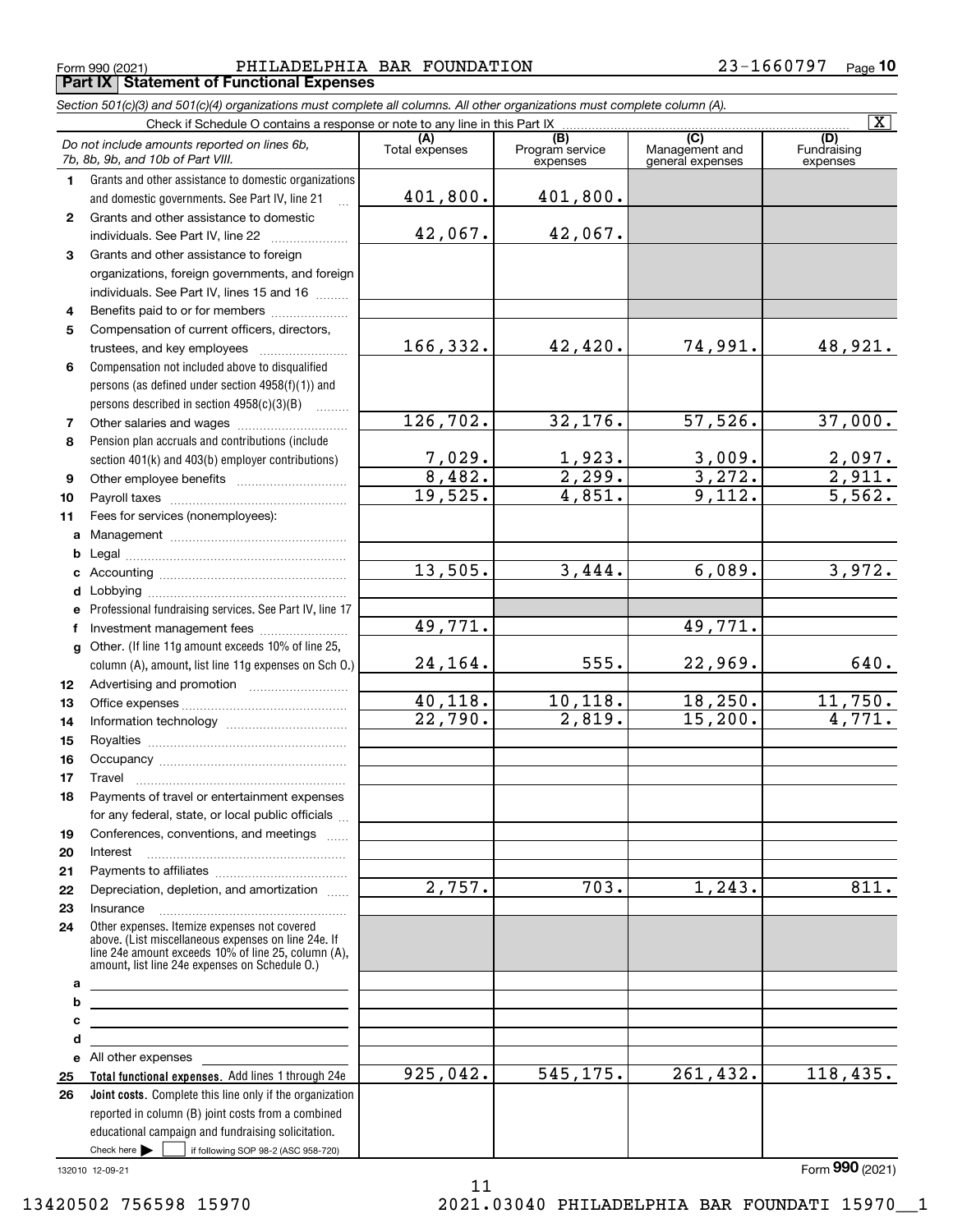**33**

**Net Assets or Fund Balances**

Net Assets or Fund Balances

**Assets**

**Liabilities**

Liabilities

Total liabilities and net assets/fund balances

#### Form 990 (2021) PHILADELPHIA BAR FOUNDATION 23-1660797 Page **Part X Balance Sheet**

Check if Schedule O contains a response or note to any line in this Part X

|    |                                                                                    |                                 | (A)<br>Beginning of year  |                       | (B)<br>End of year          |
|----|------------------------------------------------------------------------------------|---------------------------------|---------------------------|-----------------------|-----------------------------|
| 1  |                                                                                    |                                 | 135,017.                  | $\blacksquare$        | 127,195.                    |
| 2  |                                                                                    | 15,706.                         | $\mathbf 2$               | 16,999.               |                             |
| з  |                                                                                    |                                 |                           | 3                     |                             |
| 4  |                                                                                    |                                 |                           | 4                     | 87, 165.                    |
| 5  | Loans and other receivables from any current or former officer, director,          |                                 |                           |                       |                             |
|    | trustee, key employee, creator or founder, substantial contributor, or 35%         |                                 |                           |                       |                             |
|    | controlled entity or family member of any of these persons                         |                                 |                           | 5                     |                             |
| 6  | Loans and other receivables from other disqualified persons (as defined            |                                 |                           |                       |                             |
|    | under section $4958(f)(1)$ , and persons described in section $4958(c)(3)(B)$      |                                 |                           | 6                     |                             |
| 7  |                                                                                    |                                 |                           | $\overline{7}$        |                             |
| 8  |                                                                                    |                                 |                           | 8                     |                             |
| 9  | Prepaid expenses and deferred charges                                              |                                 | 4,021.                    | $\mathbf{9}$          | 8,626.                      |
|    | 10a Land, buildings, and equipment: cost or other                                  |                                 |                           |                       |                             |
|    | basis. Complete Part VI of Schedule D  10a                                         | $\frac{207,918}{206,753}$       |                           |                       |                             |
| b  |                                                                                    |                                 | $\frac{3,921}{6,697,018}$ | 10 <sub>c</sub>       | $\frac{1,165}{7,260,804}$   |
| 11 |                                                                                    |                                 |                           | 11                    |                             |
| 12 |                                                                                    |                                 |                           | 12                    |                             |
| 13 |                                                                                    |                                 |                           | 13                    |                             |
| 14 | Intangible assets                                                                  |                                 |                           | 14                    |                             |
| 15 |                                                                                    |                                 | 15                        | 2,239,358.            |                             |
| 16 |                                                                                    | $\frac{2,155,628.}{9,011,311.}$ | 16                        | 9,741,312.            |                             |
| 17 |                                                                                    | 90,386.                         | 17                        | $\overline{67,138}$ . |                             |
| 18 |                                                                                    |                                 |                           | 18                    |                             |
| 19 |                                                                                    |                                 | 5,855.                    | 19                    | 0.                          |
| 20 |                                                                                    |                                 |                           | 20                    |                             |
| 21 | Escrow or custodial account liability. Complete Part IV of Schedule D              | 1.1.1.1.1.1.1.1.1               |                           | 21                    |                             |
| 22 | Loans and other payables to any current or former officer, director,               |                                 |                           |                       |                             |
|    | trustee, key employee, creator or founder, substantial contributor, or 35%         |                                 |                           |                       |                             |
|    | controlled entity or family member of any of these persons                         |                                 |                           | 22                    |                             |
| 23 |                                                                                    |                                 |                           | 23                    |                             |
| 24 | Unsecured notes and loans payable to unrelated third parties                       |                                 | 150,000.                  | 24                    | 150,000.                    |
| 25 | Other liabilities (including federal income tax, payables to related third         |                                 |                           |                       |                             |
|    | parties, and other liabilities not included on lines 17-24). Complete Part X       |                                 |                           |                       |                             |
|    | of Schedule D                                                                      |                                 | 89,000.                   | 25                    | 81,945.                     |
| 26 |                                                                                    |                                 | 335, 241.                 | 26                    | 299,083.                    |
|    | Organizations that follow FASB ASC 958, check here $\blacktriangleright \boxed{X}$ |                                 |                           |                       |                             |
|    | and complete lines 27, 28, 32, and 33.                                             |                                 |                           |                       |                             |
| 27 | Net assets without donor restrictions                                              |                                 | <u>8,037,687.</u>         | 27                    | $\frac{8,771,416}{670,813}$ |
| 28 | Net assets with donor restrictions                                                 |                                 | 638,383.                  | 28                    |                             |
|    | Organizations that do not follow FASB ASC 958, check here ▶ □                      |                                 |                           |                       |                             |
|    | and complete lines 29 through 33.                                                  |                                 |                           |                       |                             |
| 29 |                                                                                    |                                 |                           | 29                    |                             |
| 30 | Paid-in or capital surplus, or land, building, or equipment fund                   |                                 |                           | 30                    |                             |
| 31 | Retained earnings, endowment, accumulated income, or other funds                   |                                 |                           | 31                    |                             |
| 32 |                                                                                    |                                 | 8,676,070.                | 32                    | 9,442,229.                  |

 $\mathcal{L}^{\text{max}}$ 

**33**

 $9,011,311. |33 | 9,741,312.$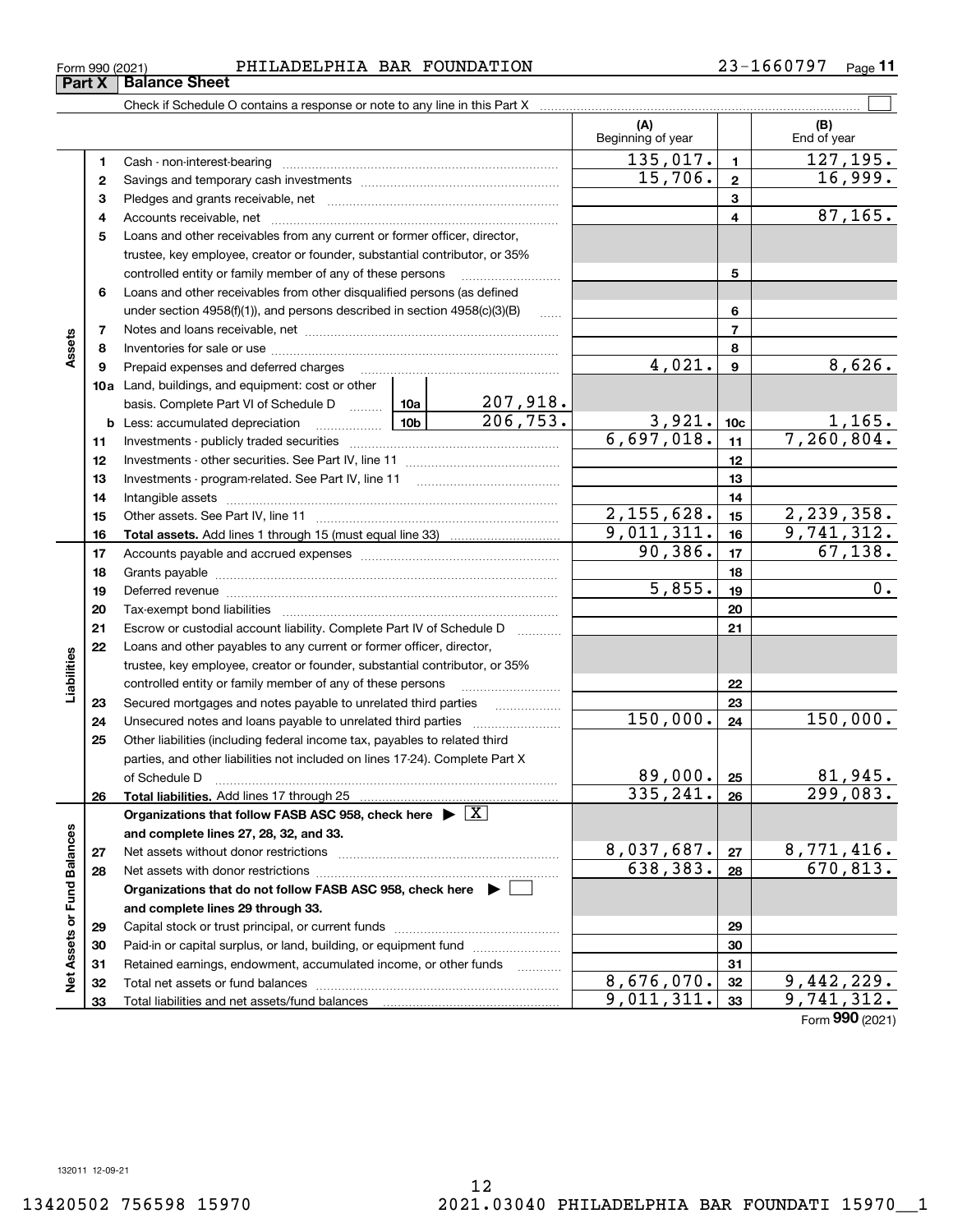|    | PHILADELPHIA BAR FOUNDATION<br>Form 990 (2021)                                                                                  |                         | 23-1660797     |            | Page $12$              |
|----|---------------------------------------------------------------------------------------------------------------------------------|-------------------------|----------------|------------|------------------------|
|    | Part XI<br><b>Reconciliation of Net Assets</b>                                                                                  |                         |                |            |                        |
|    |                                                                                                                                 |                         |                |            |                        |
|    |                                                                                                                                 |                         |                |            |                        |
| 1  |                                                                                                                                 | $\mathbf{1}$            | 1,251,825.     |            |                        |
| 2  | Total expenses (must equal Part IX, column (A), line 25)                                                                        | $\mathbf{2}$            |                | 925,042.   |                        |
| 3  | Revenue less expenses. Subtract line 2 from line 1                                                                              | 3                       |                |            | 326,783.               |
| 4  |                                                                                                                                 | $\overline{\mathbf{4}}$ | 8,676,070.     |            |                        |
| 5  | Net unrealized gains (losses) on investments                                                                                    | 5                       |                |            | 439,376.               |
| 6  |                                                                                                                                 | 6                       |                |            |                        |
| 7  | Investment expenses                                                                                                             | $\overline{7}$          |                |            |                        |
| 8  | Prior period adjustments                                                                                                        | 8                       |                |            |                        |
| 9  | Other changes in net assets or fund balances (explain on Schedule O)                                                            | $\mathbf{9}$            |                |            | 0.                     |
| 10 | Net assets or fund balances at end of year. Combine lines 3 through 9 (must equal Part X, line 32,                              |                         |                |            |                        |
|    |                                                                                                                                 | 10                      | 9,442,229.     |            |                        |
|    | <b>Part XII Financial Statements and Reporting</b>                                                                              |                         |                |            |                        |
|    |                                                                                                                                 |                         |                |            | $\vert \text{X} \vert$ |
|    |                                                                                                                                 |                         |                | Yes        | <b>No</b>              |
| 1  | $\boxed{\mathbf{X}}$ Accrual<br>Accounting method used to prepare the Form 990: <u>June</u> Cash<br>Other                       |                         |                |            |                        |
|    | If the organization changed its method of accounting from a prior year or checked "Other," explain on Schedule O.               |                         |                |            |                        |
|    | 2a Were the organization's financial statements compiled or reviewed by an independent accountant?                              |                         | 2a             |            | X                      |
|    | If "Yes," check a box below to indicate whether the financial statements for the year were compiled or reviewed on a            |                         |                |            |                        |
|    | separate basis, consolidated basis, or both:                                                                                    |                         |                |            |                        |
|    | Separate basis<br>Both consolidated and separate basis<br>Consolidated basis                                                    |                         |                |            |                        |
|    | <b>b</b> Were the organization's financial statements audited by an independent accountant?                                     |                         | 2 <sub>b</sub> | X          |                        |
|    | If "Yes," check a box below to indicate whether the financial statements for the year were audited on a separate basis,         |                         |                |            |                        |
|    | consolidated basis, or both:                                                                                                    |                         |                |            |                        |
|    | $\boxed{\mathbf{X}}$ Consolidated basis<br>Separate basis<br>Both consolidated and separate basis                               |                         |                |            |                        |
|    | c If "Yes" to line 2a or 2b, does the organization have a committee that assumes responsibility for oversight of the audit,     |                         |                |            |                        |
|    |                                                                                                                                 |                         | 2c             | х          |                        |
|    | If the organization changed either its oversight process or selection process during the tax year, explain on Schedule O.       |                         |                |            |                        |
|    | 3a As a result of a federal award, was the organization required to undergo an audit or audits as set forth in the Single Audit |                         |                |            |                        |
|    | Act and OMB Circular A-133?                                                                                                     |                         | За             |            | x                      |
|    | b If "Yes," did the organization undergo the required audit or audits? If the organization did not undergo the required audit   |                         |                |            |                        |
|    |                                                                                                                                 |                         | 3b             | <b>nnn</b> |                        |

Form (2021) **990**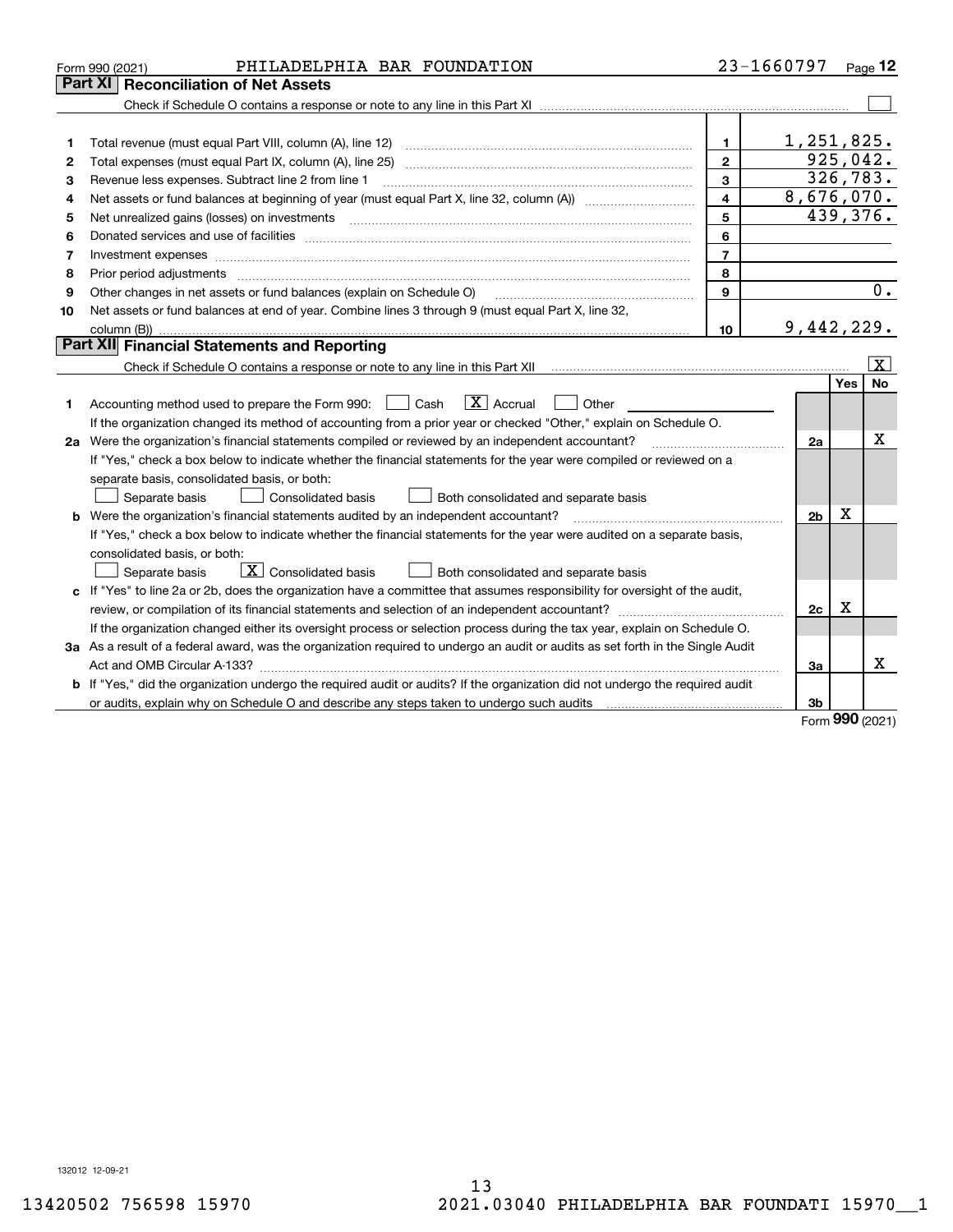Department of the Treasury Internal Revenue Service

**(Form 990)**

### **Public Charity Status and Public Support**

**Complete if the organization is a section 501(c)(3) organization or a section 4947(a)(1) nonexempt charitable trust.**

**| Attach to Form 990 or Form 990-EZ.** 

**| Go to www.irs.gov/Form990 for instructions and the latest information.**

|  | OMB No. 1545-0047                   |  |  |  |  |  |  |
|--|-------------------------------------|--|--|--|--|--|--|
|  | 12<br>L                             |  |  |  |  |  |  |
|  | <b>Open to Public</b><br>Inspection |  |  |  |  |  |  |
|  |                                     |  |  |  |  |  |  |

|  | Name of the organization |
|--|--------------------------|
|--|--------------------------|

|                                                                                                                                 |                     | Name of the organization                                                                                                                                                                                                                           |          |                            |                             |                                 |                            |            | <b>Employer identification number</b> |  |  |  |  |
|---------------------------------------------------------------------------------------------------------------------------------|---------------------|----------------------------------------------------------------------------------------------------------------------------------------------------------------------------------------------------------------------------------------------------|----------|----------------------------|-----------------------------|---------------------------------|----------------------------|------------|---------------------------------------|--|--|--|--|
| PHILADELPHIA BAR FOUNDATION<br>Reason for Public Charity Status. (All organizations must complete this part.) See instructions. |                     |                                                                                                                                                                                                                                                    |          |                            |                             |                                 |                            | 23-1660797 |                                       |  |  |  |  |
|                                                                                                                                 | Part I              |                                                                                                                                                                                                                                                    |          |                            |                             |                                 |                            |            |                                       |  |  |  |  |
|                                                                                                                                 |                     | The organization is not a private foundation because it is: (For lines 1 through 12, check only one box.)                                                                                                                                          |          |                            |                             |                                 |                            |            |                                       |  |  |  |  |
| 1.                                                                                                                              |                     | A church, convention of churches, or association of churches described in section 170(b)(1)(A)(i).                                                                                                                                                 |          |                            |                             |                                 |                            |            |                                       |  |  |  |  |
| 2                                                                                                                               |                     | A school described in section 170(b)(1)(A)(ii). (Attach Schedule E (Form 990).)                                                                                                                                                                    |          |                            |                             |                                 |                            |            |                                       |  |  |  |  |
| 3                                                                                                                               |                     | A hospital or a cooperative hospital service organization described in section $170(b)(1)(A)(iii)$ .                                                                                                                                               |          |                            |                             |                                 |                            |            |                                       |  |  |  |  |
| 4                                                                                                                               |                     | A medical research organization operated in conjunction with a hospital described in section 170(b)(1)(A)(iii). Enter the hospital's name,                                                                                                         |          |                            |                             |                                 |                            |            |                                       |  |  |  |  |
|                                                                                                                                 |                     | city, and state:                                                                                                                                                                                                                                   |          |                            |                             |                                 |                            |            |                                       |  |  |  |  |
| 5                                                                                                                               |                     | An organization operated for the benefit of a college or university owned or operated by a governmental unit described in                                                                                                                          |          |                            |                             |                                 |                            |            |                                       |  |  |  |  |
|                                                                                                                                 |                     | section 170(b)(1)(A)(iv). (Complete Part II.)                                                                                                                                                                                                      |          |                            |                             |                                 |                            |            |                                       |  |  |  |  |
| 6                                                                                                                               |                     | A federal, state, or local government or governmental unit described in section 170(b)(1)(A)(v).                                                                                                                                                   |          |                            |                             |                                 |                            |            |                                       |  |  |  |  |
| $\overline{7}$                                                                                                                  | $\lfloor x \rfloor$ | An organization that normally receives a substantial part of its support from a governmental unit or from the general public described in                                                                                                          |          |                            |                             |                                 |                            |            |                                       |  |  |  |  |
|                                                                                                                                 |                     | section 170(b)(1)(A)(vi). (Complete Part II.)                                                                                                                                                                                                      |          |                            |                             |                                 |                            |            |                                       |  |  |  |  |
| 8                                                                                                                               |                     | A community trust described in section 170(b)(1)(A)(vi). (Complete Part II.)                                                                                                                                                                       |          |                            |                             |                                 |                            |            |                                       |  |  |  |  |
| 9                                                                                                                               |                     | An agricultural research organization described in section 170(b)(1)(A)(ix) operated in conjunction with a land-grant college                                                                                                                      |          |                            |                             |                                 |                            |            |                                       |  |  |  |  |
|                                                                                                                                 |                     | or university or a non-land-grant college of agriculture (see instructions). Enter the name, city, and state of the college or                                                                                                                     |          |                            |                             |                                 |                            |            |                                       |  |  |  |  |
|                                                                                                                                 |                     | university:                                                                                                                                                                                                                                        |          |                            |                             |                                 |                            |            |                                       |  |  |  |  |
| 10                                                                                                                              |                     | An organization that normally receives (1) more than 33 1/3% of its support from contributions, membership fees, and gross receipts from                                                                                                           |          |                            |                             |                                 |                            |            |                                       |  |  |  |  |
|                                                                                                                                 |                     | activities related to its exempt functions, subject to certain exceptions; and (2) no more than 33 1/3% of its support from gross investment                                                                                                       |          |                            |                             |                                 |                            |            |                                       |  |  |  |  |
|                                                                                                                                 |                     | income and unrelated business taxable income (less section 511 tax) from businesses acquired by the organization after June 30, 1975.                                                                                                              |          |                            |                             |                                 |                            |            |                                       |  |  |  |  |
|                                                                                                                                 |                     | See section 509(a)(2). (Complete Part III.)                                                                                                                                                                                                        |          |                            |                             |                                 |                            |            |                                       |  |  |  |  |
| 11<br>12                                                                                                                        |                     | An organization organized and operated exclusively to test for public safety. See section 509(a)(4).<br>An organization organized and operated exclusively for the benefit of, to perform the functions of, or to carry out the purposes of one or |          |                            |                             |                                 |                            |            |                                       |  |  |  |  |
|                                                                                                                                 |                     | more publicly supported organizations described in section 509(a)(1) or section 509(a)(2). See section 509(a)(3). Check the box on                                                                                                                 |          |                            |                             |                                 |                            |            |                                       |  |  |  |  |
|                                                                                                                                 |                     | lines 12a through 12d that describes the type of supporting organization and complete lines 12e, 12f, and 12g.                                                                                                                                     |          |                            |                             |                                 |                            |            |                                       |  |  |  |  |
| а                                                                                                                               |                     | Type I. A supporting organization operated, supervised, or controlled by its supported organization(s), typically by giving                                                                                                                        |          |                            |                             |                                 |                            |            |                                       |  |  |  |  |
|                                                                                                                                 |                     | the supported organization(s) the power to regularly appoint or elect a majority of the directors or trustees of the supporting                                                                                                                    |          |                            |                             |                                 |                            |            |                                       |  |  |  |  |
|                                                                                                                                 |                     | organization. You must complete Part IV, Sections A and B.                                                                                                                                                                                         |          |                            |                             |                                 |                            |            |                                       |  |  |  |  |
| b                                                                                                                               |                     | Type II. A supporting organization supervised or controlled in connection with its supported organization(s), by having                                                                                                                            |          |                            |                             |                                 |                            |            |                                       |  |  |  |  |
|                                                                                                                                 |                     | control or management of the supporting organization vested in the same persons that control or manage the supported                                                                                                                               |          |                            |                             |                                 |                            |            |                                       |  |  |  |  |
|                                                                                                                                 |                     | organization(s). You must complete Part IV, Sections A and C.                                                                                                                                                                                      |          |                            |                             |                                 |                            |            |                                       |  |  |  |  |
| с                                                                                                                               |                     | Type III functionally integrated. A supporting organization operated in connection with, and functionally integrated with,                                                                                                                         |          |                            |                             |                                 |                            |            |                                       |  |  |  |  |
|                                                                                                                                 |                     | its supported organization(s) (see instructions). You must complete Part IV, Sections A, D, and E.                                                                                                                                                 |          |                            |                             |                                 |                            |            |                                       |  |  |  |  |
| d                                                                                                                               |                     | Type III non-functionally integrated. A supporting organization operated in connection with its supported organization(s)                                                                                                                          |          |                            |                             |                                 |                            |            |                                       |  |  |  |  |
|                                                                                                                                 |                     | that is not functionally integrated. The organization generally must satisfy a distribution requirement and an attentiveness                                                                                                                       |          |                            |                             |                                 |                            |            |                                       |  |  |  |  |
|                                                                                                                                 |                     | requirement (see instructions). You must complete Part IV, Sections A and D, and Part V.                                                                                                                                                           |          |                            |                             |                                 |                            |            |                                       |  |  |  |  |
|                                                                                                                                 |                     | Check this box if the organization received a written determination from the IRS that it is a Type I, Type II, Type III                                                                                                                            |          |                            |                             |                                 |                            |            |                                       |  |  |  |  |
|                                                                                                                                 |                     | functionally integrated, or Type III non-functionally integrated supporting organization.                                                                                                                                                          |          |                            |                             |                                 |                            |            |                                       |  |  |  |  |
|                                                                                                                                 |                     | f Enter the number of supported organizations                                                                                                                                                                                                      |          |                            |                             |                                 |                            |            |                                       |  |  |  |  |
|                                                                                                                                 |                     | g Provide the following information about the supported organization(s).<br>(i) Name of supported                                                                                                                                                  | (ii) EIN | (iii) Type of organization |                             | (iv) Is the organization listed | (v) Amount of monetary     |            | (vi) Amount of other                  |  |  |  |  |
|                                                                                                                                 |                     | organization                                                                                                                                                                                                                                       |          | (described on lines 1-10   | in your governing document? |                                 | support (see instructions) |            | support (see instructions)            |  |  |  |  |
|                                                                                                                                 |                     |                                                                                                                                                                                                                                                    |          | above (see instructions))  | Yes                         | No                              |                            |            |                                       |  |  |  |  |
|                                                                                                                                 |                     |                                                                                                                                                                                                                                                    |          |                            |                             |                                 |                            |            |                                       |  |  |  |  |
|                                                                                                                                 |                     |                                                                                                                                                                                                                                                    |          |                            |                             |                                 |                            |            |                                       |  |  |  |  |
|                                                                                                                                 |                     |                                                                                                                                                                                                                                                    |          |                            |                             |                                 |                            |            |                                       |  |  |  |  |
|                                                                                                                                 |                     |                                                                                                                                                                                                                                                    |          |                            |                             |                                 |                            |            |                                       |  |  |  |  |
|                                                                                                                                 |                     |                                                                                                                                                                                                                                                    |          |                            |                             |                                 |                            |            |                                       |  |  |  |  |
|                                                                                                                                 |                     |                                                                                                                                                                                                                                                    |          |                            |                             |                                 |                            |            |                                       |  |  |  |  |
|                                                                                                                                 |                     |                                                                                                                                                                                                                                                    |          |                            |                             |                                 |                            |            |                                       |  |  |  |  |
|                                                                                                                                 |                     |                                                                                                                                                                                                                                                    |          |                            |                             |                                 |                            |            |                                       |  |  |  |  |
|                                                                                                                                 |                     |                                                                                                                                                                                                                                                    |          |                            |                             |                                 |                            |            |                                       |  |  |  |  |
| <b>Total</b>                                                                                                                    |                     |                                                                                                                                                                                                                                                    |          |                            |                             |                                 |                            |            |                                       |  |  |  |  |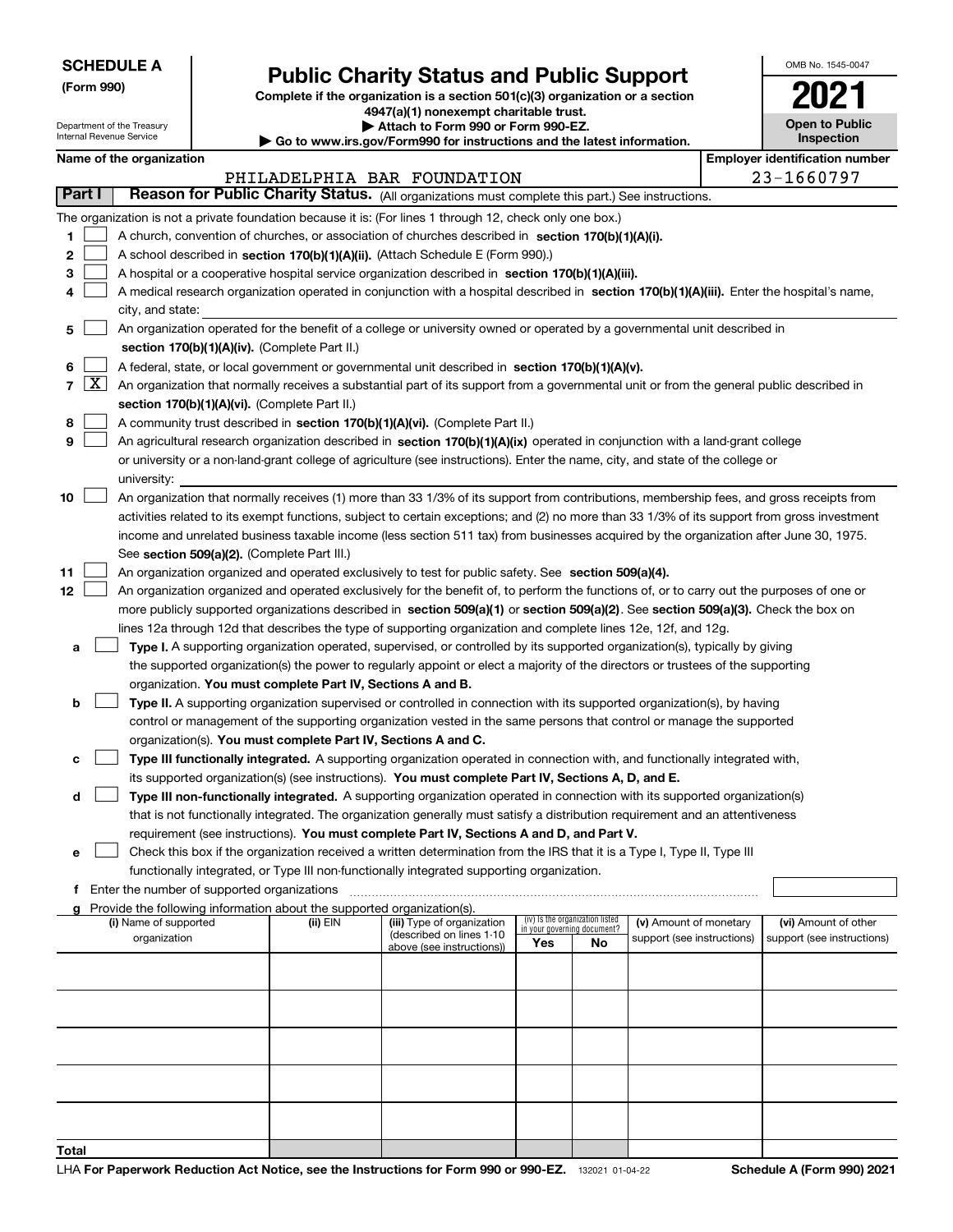Schedule A (Form 990) 2021 PHILADELPHIA BAR FOUNDATION 23-1660797 Page

23-1660797 Page 2

(Complete only if you checked the box on line 5, 7, or 8 of Part I or if the organization failed to qualify under Part III. If the organization fails to qualify under the tests listed below, please complete Part III.) **Part II Support Schedule for Organizations Described in Sections 170(b)(1)(A)(iv) and 170(b)(1)(A)(vi)**

|    | <b>Section A. Public Support</b>                                                                                                               |          |            |            |            |           |                                          |
|----|------------------------------------------------------------------------------------------------------------------------------------------------|----------|------------|------------|------------|-----------|------------------------------------------|
|    | Calendar year (or fiscal year beginning in) $\blacktriangleright$                                                                              | (a) 2017 | $(b)$ 2018 | $(c)$ 2019 | $(d)$ 2020 | (e) 2021  | (f) Total                                |
|    | 1 Gifts, grants, contributions, and                                                                                                            |          |            |            |            |           |                                          |
|    | membership fees received. (Do not                                                                                                              |          |            |            |            |           |                                          |
|    | include any "unusual grants.")                                                                                                                 | 837,827. | 498,693.   | 615,616.   | 793,571.   | 806, 667. | 3552374.                                 |
|    | 2 Tax revenues levied for the organ-                                                                                                           |          |            |            |            |           |                                          |
|    | ization's benefit and either paid to                                                                                                           |          |            |            |            |           |                                          |
|    | or expended on its behalf                                                                                                                      |          |            |            |            |           |                                          |
|    | 3 The value of services or facilities                                                                                                          |          |            |            |            |           |                                          |
|    | furnished by a governmental unit to                                                                                                            |          |            |            |            |           |                                          |
|    | the organization without charge                                                                                                                |          |            |            |            |           |                                          |
|    | 4 Total. Add lines 1 through 3                                                                                                                 | 837,827. | 498,693.   | 615,616.   | 793,571.   | 806, 667. | 3552374.                                 |
| 5. | The portion of total contributions                                                                                                             |          |            |            |            |           |                                          |
|    | by each person (other than a                                                                                                                   |          |            |            |            |           |                                          |
|    | governmental unit or publicly                                                                                                                  |          |            |            |            |           |                                          |
|    | supported organization) included                                                                                                               |          |            |            |            |           |                                          |
|    | on line 1 that exceeds 2% of the                                                                                                               |          |            |            |            |           |                                          |
|    | amount shown on line 11,                                                                                                                       |          |            |            |            |           |                                          |
|    | column (f)                                                                                                                                     |          |            |            |            |           |                                          |
|    | 6 Public support. Subtract line 5 from line 4.                                                                                                 |          |            |            |            |           | 3552374.                                 |
|    | <b>Section B. Total Support</b>                                                                                                                |          |            |            |            |           |                                          |
|    | Calendar year (or fiscal year beginning in)                                                                                                    | (a) 2017 | $(b)$ 2018 | $(c)$ 2019 | $(d)$ 2020 | (e) 2021  | (f) Total                                |
|    | <b>7</b> Amounts from line 4                                                                                                                   | 837,827. | 498,693.   | 615,616.   | 793,571.   | 806,667.  | 3552374.                                 |
|    | 8 Gross income from interest,                                                                                                                  |          |            |            |            |           |                                          |
|    | dividends, payments received on                                                                                                                |          |            |            |            |           |                                          |
|    | securities loans, rents, royalties,                                                                                                            |          |            |            |            |           |                                          |
|    | and income from similar sources                                                                                                                | 199,484. | 203,991.   | 191,068.   | 137,083.   | 161,436.  | 893,062.                                 |
|    | 9 Net income from unrelated business                                                                                                           |          |            |            |            |           |                                          |
|    | activities, whether or not the                                                                                                                 |          |            |            |            |           |                                          |
|    | business is regularly carried on                                                                                                               |          |            |            |            |           |                                          |
|    | 10 Other income. Do not include gain                                                                                                           |          |            |            |            |           |                                          |
|    | or loss from the sale of capital                                                                                                               |          |            |            |            |           |                                          |
|    | assets (Explain in Part VI.)                                                                                                                   |          |            |            |            |           |                                          |
|    | 11 Total support. Add lines 7 through 10                                                                                                       |          |            |            |            |           | 4445436.                                 |
|    | 12 Gross receipts from related activities, etc. (see instructions)                                                                             |          |            |            |            | 12        |                                          |
|    | 13 First 5 years. If the Form 990 is for the organization's first, second, third, fourth, or fifth tax year as a section 501(c)(3)             |          |            |            |            |           |                                          |
|    |                                                                                                                                                |          |            |            |            |           |                                          |
|    | <b>Section C. Computation of Public Support Percentage</b>                                                                                     |          |            |            |            |           |                                          |
|    |                                                                                                                                                |          |            |            |            | 14        | 79.91<br>%                               |
|    |                                                                                                                                                |          |            |            |            | 15        | 78.42<br>$\%$                            |
|    | 16a 33 1/3% support test - 2021. If the organization did not check the box on line 13, and line 14 is 33 1/3% or more, check this box and      |          |            |            |            |           |                                          |
|    | stop here. The organization qualifies as a publicly supported organization                                                                     |          |            |            |            |           | $\blacktriangleright$ $\boxed{\text{X}}$ |
|    | b 33 1/3% support test - 2020. If the organization did not check a box on line 13 or 16a, and line 15 is 33 1/3% or more, check this box       |          |            |            |            |           |                                          |
|    | and stop here. The organization qualifies as a publicly supported organization                                                                 |          |            |            |            |           |                                          |
|    | 17a 10% -facts-and-circumstances test - 2021. If the organization did not check a box on line 13, 16a, or 16b, and line 14 is 10% or more,     |          |            |            |            |           |                                          |
|    | and if the organization meets the facts-and-circumstances test, check this box and stop here. Explain in Part VI how the organization          |          |            |            |            |           |                                          |
|    | meets the facts-and-circumstances test. The organization qualifies as a publicly supported organization                                        |          |            |            |            |           |                                          |
|    | <b>b 10% -facts-and-circumstances test - 2020.</b> If the organization did not check a box on line 13, 16a, 16b, or 17a, and line 15 is 10% or |          |            |            |            |           |                                          |
|    | more, and if the organization meets the facts-and-circumstances test, check this box and stop here. Explain in Part VI how the                 |          |            |            |            |           |                                          |
|    | organization meets the facts-and-circumstances test. The organization qualifies as a publicly supported organization                           |          |            |            |            |           |                                          |
| 18 | Private foundation. If the organization did not check a box on line 13, 16a, 16b, 17a, or 17b, check this box and see instructions             |          |            |            |            |           |                                          |
|    |                                                                                                                                                |          |            |            |            |           | Schedule A (Form 990) 2021               |

132022 01-04-22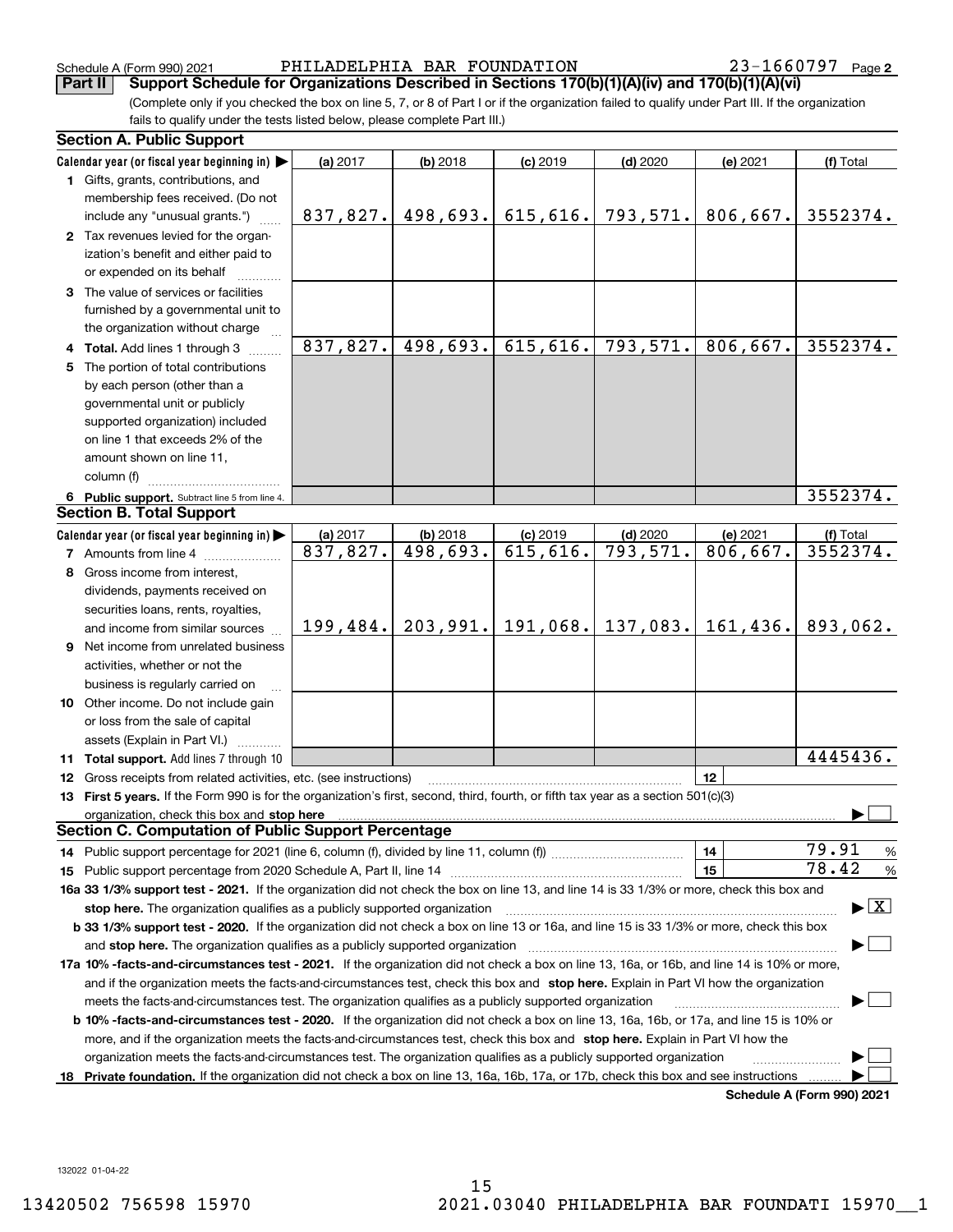#### Schedule A (Form 990) 2021 PHILADELPHIA BAR FOUNDATION 23-1660797 Page **Part III | Support Schedule for Organizations Described in Section 509(a)(2)**

(Complete only if you checked the box on line 10 of Part I or if the organization failed to qualify under Part II. If the organization fails to qualify under the tests listed below, please complete Part II.)

|    | <b>Section A. Public Support</b>                                                                                                                                                                |          |          |            |            |          |                            |
|----|-------------------------------------------------------------------------------------------------------------------------------------------------------------------------------------------------|----------|----------|------------|------------|----------|----------------------------|
|    | Calendar year (or fiscal year beginning in) $\blacktriangleright$                                                                                                                               | (a) 2017 | (b) 2018 | $(c)$ 2019 | $(d)$ 2020 | (e) 2021 | (f) Total                  |
|    | 1 Gifts, grants, contributions, and                                                                                                                                                             |          |          |            |            |          |                            |
|    | membership fees received. (Do not                                                                                                                                                               |          |          |            |            |          |                            |
|    | include any "unusual grants.")                                                                                                                                                                  |          |          |            |            |          |                            |
|    | <b>2</b> Gross receipts from admissions,<br>merchandise sold or services per-<br>formed, or facilities furnished in<br>any activity that is related to the<br>organization's tax-exempt purpose |          |          |            |            |          |                            |
|    | 3 Gross receipts from activities that<br>are not an unrelated trade or bus-                                                                                                                     |          |          |            |            |          |                            |
|    | iness under section 513                                                                                                                                                                         |          |          |            |            |          |                            |
|    | 4 Tax revenues levied for the organ-<br>ization's benefit and either paid to<br>or expended on its behalf                                                                                       |          |          |            |            |          |                            |
|    | 5 The value of services or facilities<br>furnished by a governmental unit to                                                                                                                    |          |          |            |            |          |                            |
|    | the organization without charge                                                                                                                                                                 |          |          |            |            |          |                            |
|    | <b>6 Total.</b> Add lines 1 through 5                                                                                                                                                           |          |          |            |            |          |                            |
|    | 7a Amounts included on lines 1, 2, and<br>3 received from disqualified persons                                                                                                                  |          |          |            |            |          |                            |
|    | <b>b</b> Amounts included on lines 2 and 3 received<br>from other than disqualified persons that<br>exceed the greater of \$5,000 or 1% of the<br>amount on line 13 for the year                |          |          |            |            |          |                            |
|    | c Add lines 7a and 7b                                                                                                                                                                           |          |          |            |            |          |                            |
|    | 8 Public support. (Subtract line 7c from line 6.)<br><b>Section B. Total Support</b>                                                                                                            |          |          |            |            |          |                            |
|    | Calendar year (or fiscal year beginning in)                                                                                                                                                     | (a) 2017 | (b) 2018 | $(c)$ 2019 | $(d)$ 2020 | (e) 2021 | (f) Total                  |
|    | 9 Amounts from line 6                                                                                                                                                                           |          |          |            |            |          |                            |
|    | 10a Gross income from interest,<br>dividends, payments received on<br>securities loans, rents, royalties,<br>and income from similar sources                                                    |          |          |            |            |          |                            |
|    | <b>b</b> Unrelated business taxable income<br>(less section 511 taxes) from businesses<br>acquired after June 30, 1975                                                                          |          |          |            |            |          |                            |
|    | c Add lines 10a and 10b                                                                                                                                                                         |          |          |            |            |          |                            |
|    | <b>11</b> Net income from unrelated business<br>activities not included on line 10b.<br>whether or not the business is<br>regularly carried on                                                  |          |          |            |            |          |                            |
|    | <b>12</b> Other income. Do not include gain<br>or loss from the sale of capital<br>assets (Explain in Part VI.)                                                                                 |          |          |            |            |          |                            |
|    | <b>13 Total support.</b> (Add lines 9, 10c, 11, and 12.)                                                                                                                                        |          |          |            |            |          |                            |
|    | 14 First 5 years. If the Form 990 is for the organization's first, second, third, fourth, or fifth tax year as a section 501(c)(3) organization,                                                |          |          |            |            |          |                            |
|    | check this box and stop here with the continuum control to the state of the state of the state of the state of                                                                                  |          |          |            |            |          |                            |
|    | <b>Section C. Computation of Public Support Percentage</b>                                                                                                                                      |          |          |            |            |          |                            |
|    |                                                                                                                                                                                                 |          |          |            |            | 15       | %                          |
|    | 16 Public support percentage from 2020 Schedule A, Part III, line 15                                                                                                                            |          |          |            |            | 16       | %                          |
|    | <b>Section D. Computation of Investment Income Percentage</b>                                                                                                                                   |          |          |            |            |          |                            |
|    | 17 Investment income percentage for 2021 (line 10c, column (f), divided by line 13, column (f))<br>18 Investment income percentage from 2020 Schedule A, Part III, line 17                      |          |          |            |            | 17<br>18 | %<br>%                     |
|    | 19a 33 1/3% support tests - 2021. If the organization did not check the box on line 14, and line 15 is more than 33 1/3%, and line 17 is not                                                    |          |          |            |            |          |                            |
|    | more than 33 1/3%, check this box and stop here. The organization qualifies as a publicly supported organization                                                                                |          |          |            |            |          |                            |
|    | b 33 1/3% support tests - 2020. If the organization did not check a box on line 14 or line 19a, and line 16 is more than 33 1/3%, and                                                           |          |          |            |            |          |                            |
|    | line 18 is not more than 33 1/3%, check this box and stop here. The organization qualifies as a publicly supported organization                                                                 |          |          |            |            |          |                            |
| 20 | Private foundation. If the organization did not check a box on line 14, 19a, or 19b, check this box and see instructions                                                                        |          |          |            |            |          |                            |
|    | 132023 01-04-22                                                                                                                                                                                 |          |          |            |            |          | Schedule A (Form 990) 2021 |
|    |                                                                                                                                                                                                 |          | 16       |            |            |          |                            |

13420502 756598 15970 2021.03040 PHILADELPHIA BAR FOUNDATI 15970\_\_1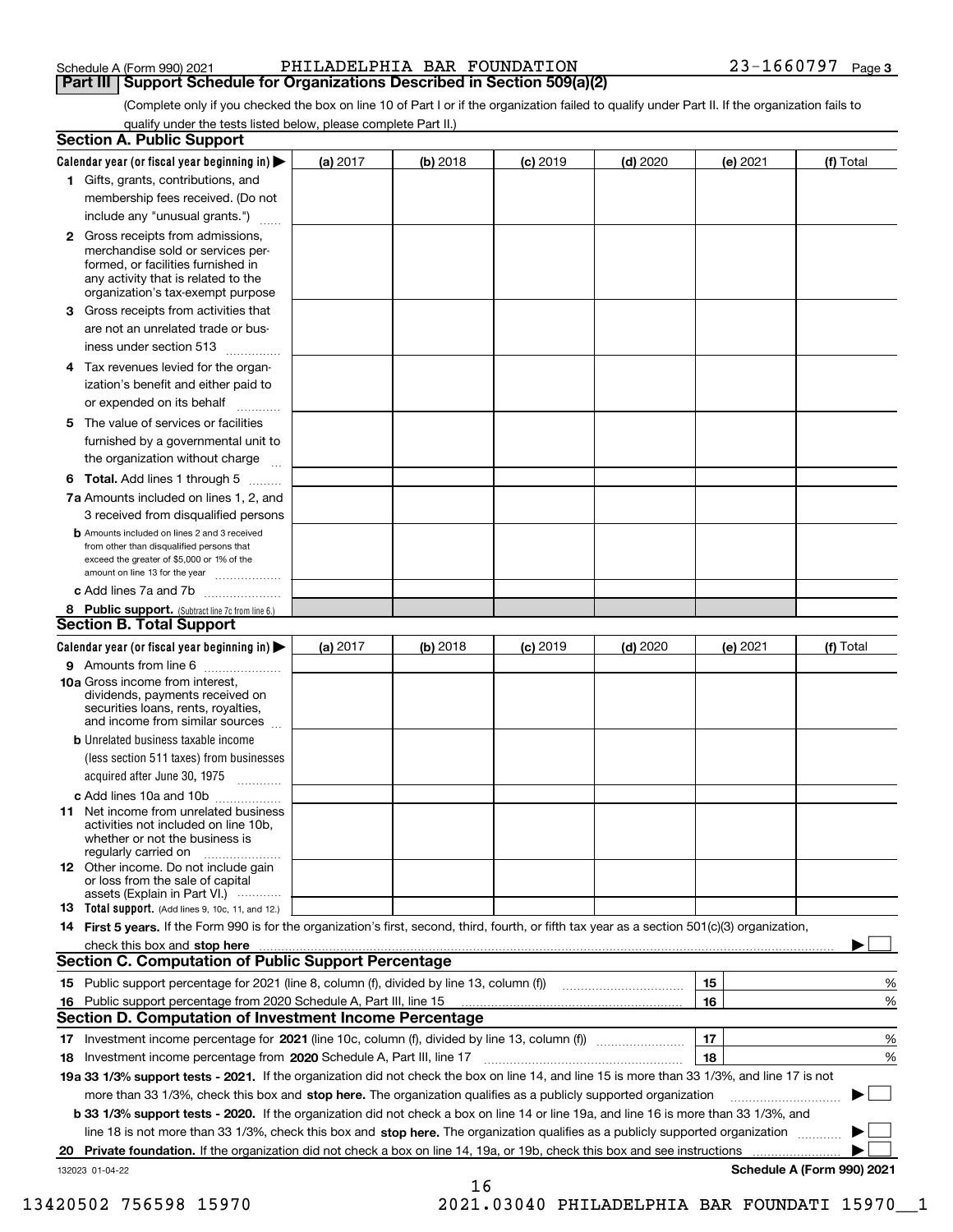#### Schedule A (Form 990) 2021 PHILADELPHIA BAR FOUNDATION 23-1660797 Page

**1**

**2**

**YesNo**

### **Part IV Supporting Organizations**

(Complete only if you checked a box in line 12 on Part I. If you checked box 12a, Part I, complete Sections A and B. If you checked box 12b, Part I, complete Sections A and C. If you checked box 12c, Part I, complete Sections A, D, and E. If you checked box 12d, Part I, complete Sections A and D, and complete Part V.)

#### **Section A. All Supporting Organizations**

- **1** Are all of the organization's supported organizations listed by name in the organization's governing documents? If "No," describe in **Part VI** how the supported organizations are designated. If designated by *class or purpose, describe the designation. If historic and continuing relationship, explain.*
- **2** Did the organization have any supported organization that does not have an IRS determination of status under section 509(a)(1) or (2)? If "Yes," explain in Part VI how the organization determined that the supported *organization was described in section 509(a)(1) or (2).*
- **3a** Did the organization have a supported organization described in section 501(c)(4), (5), or (6)? If "Yes," answer *lines 3b and 3c below.*
- **b** Did the organization confirm that each supported organization qualified under section 501(c)(4), (5), or (6) and satisfied the public support tests under section 509(a)(2)? If "Yes," describe in **Part VI** when and how the *organization made the determination.*
- **c**Did the organization ensure that all support to such organizations was used exclusively for section 170(c)(2)(B) purposes? If "Yes," explain in **Part VI** what controls the organization put in place to ensure such use.
- **4a***If* Was any supported organization not organized in the United States ("foreign supported organization")? *"Yes," and if you checked box 12a or 12b in Part I, answer lines 4b and 4c below.*
- **b** Did the organization have ultimate control and discretion in deciding whether to make grants to the foreign supported organization? If "Yes," describe in **Part VI** how the organization had such control and discretion *despite being controlled or supervised by or in connection with its supported organizations.*
- **c** Did the organization support any foreign supported organization that does not have an IRS determination under sections 501(c)(3) and 509(a)(1) or (2)? If "Yes," explain in **Part VI** what controls the organization used *to ensure that all support to the foreign supported organization was used exclusively for section 170(c)(2)(B) purposes.*
- **5a** Did the organization add, substitute, or remove any supported organizations during the tax year? If "Yes," answer lines 5b and 5c below (if applicable). Also, provide detail in **Part VI,** including (i) the names and EIN *numbers of the supported organizations added, substituted, or removed; (ii) the reasons for each such action; (iii) the authority under the organization's organizing document authorizing such action; and (iv) how the action was accomplished (such as by amendment to the organizing document).*
- **b** Type I or Type II only. Was any added or substituted supported organization part of a class already designated in the organization's organizing document?
- **cSubstitutions only.**  Was the substitution the result of an event beyond the organization's control?
- **6** Did the organization provide support (whether in the form of grants or the provision of services or facilities) to **Part VI.** *If "Yes," provide detail in* support or benefit one or more of the filing organization's supported organizations? anyone other than (i) its supported organizations, (ii) individuals that are part of the charitable class benefited by one or more of its supported organizations, or (iii) other supporting organizations that also
- **7**Did the organization provide a grant, loan, compensation, or other similar payment to a substantial contributor regard to a substantial contributor? If "Yes," complete Part I of Schedule L (Form 990). (as defined in section 4958(c)(3)(C)), a family member of a substantial contributor, or a 35% controlled entity with
- **8** Did the organization make a loan to a disqualified person (as defined in section 4958) not described on line 7? *If "Yes," complete Part I of Schedule L (Form 990).*
- **9a** Was the organization controlled directly or indirectly at any time during the tax year by one or more in section 509(a)(1) or (2))? If "Yes," *provide detail in* <code>Part VI.</code> disqualified persons, as defined in section 4946 (other than foundation managers and organizations described
- **b** Did one or more disqualified persons (as defined on line 9a) hold a controlling interest in any entity in which the supporting organization had an interest? If "Yes," provide detail in P**art VI**.
- **c**Did a disqualified person (as defined on line 9a) have an ownership interest in, or derive any personal benefit from, assets in which the supporting organization also had an interest? If "Yes," provide detail in P**art VI.**
- **10a** Was the organization subject to the excess business holdings rules of section 4943 because of section supporting organizations)? If "Yes," answer line 10b below. 4943(f) (regarding certain Type II supporting organizations, and all Type III non-functionally integrated
- **b** Did the organization have any excess business holdings in the tax year? (Use Schedule C, Form 4720, to *determine whether the organization had excess business holdings.)*

17

132024 01-04-21

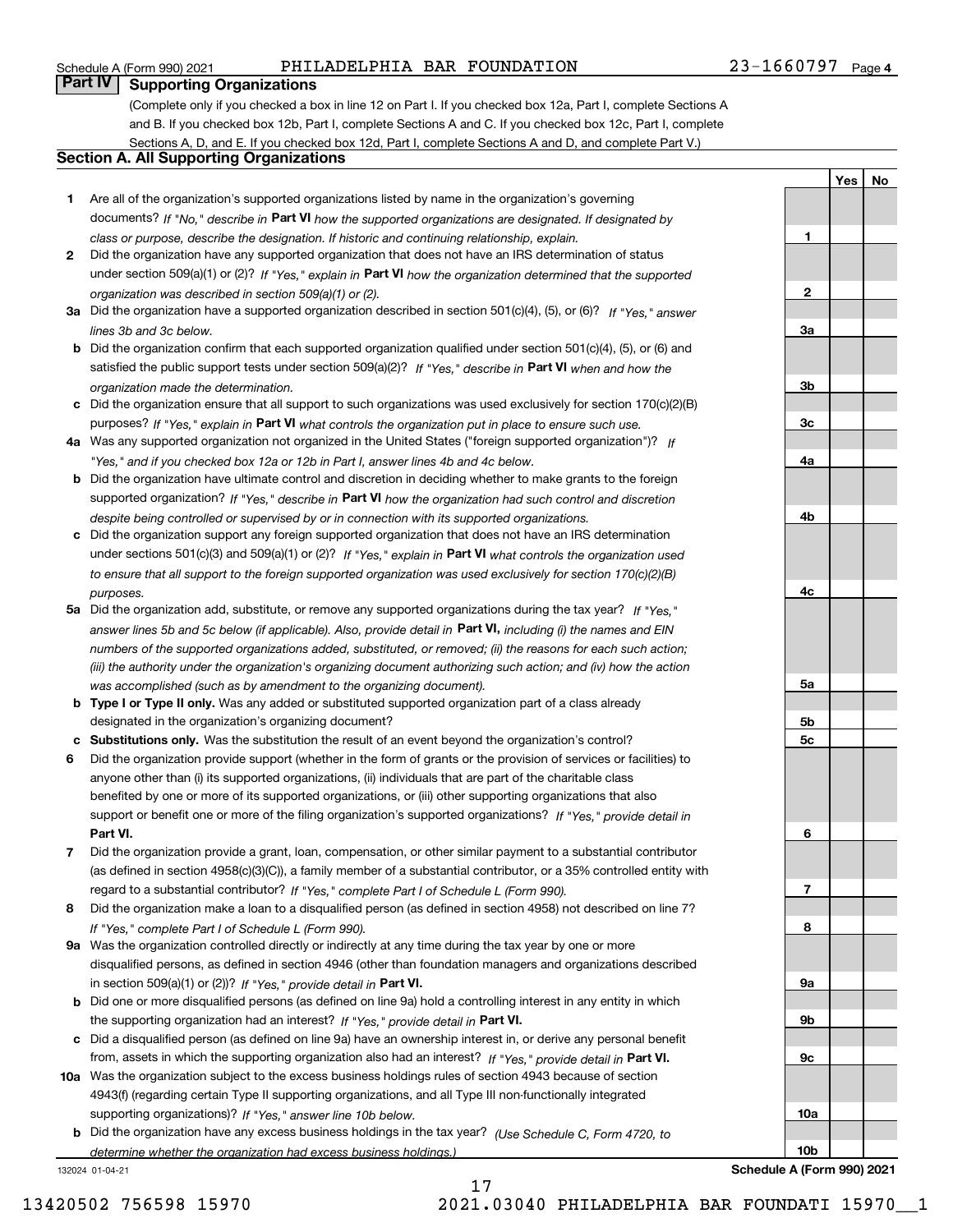|  | A (Form 990) 2021 |  | PHILADELPHIA BAR FOUNDATION |  |  |  |
|--|-------------------|--|-----------------------------|--|--|--|
|--|-------------------|--|-----------------------------|--|--|--|

|              | PHILADELPHIA BAR FOUNDATION<br>Schedule A (Form 990) 2021                                                                                                                                                                                                                                                                                                                                                                                                                                                                                                                                                                                            | $23 - 1660797$ Page 5 |            |     |
|--------------|------------------------------------------------------------------------------------------------------------------------------------------------------------------------------------------------------------------------------------------------------------------------------------------------------------------------------------------------------------------------------------------------------------------------------------------------------------------------------------------------------------------------------------------------------------------------------------------------------------------------------------------------------|-----------------------|------------|-----|
|              | <b>Supporting Organizations (continued)</b><br><b>Part IV</b>                                                                                                                                                                                                                                                                                                                                                                                                                                                                                                                                                                                        |                       |            |     |
|              |                                                                                                                                                                                                                                                                                                                                                                                                                                                                                                                                                                                                                                                      |                       | Yes        | No. |
| 11           | Has the organization accepted a gift or contribution from any of the following persons?                                                                                                                                                                                                                                                                                                                                                                                                                                                                                                                                                              |                       |            |     |
|              | a A person who directly or indirectly controls, either alone or together with persons described on lines 11b and                                                                                                                                                                                                                                                                                                                                                                                                                                                                                                                                     |                       |            |     |
|              | 11c below, the governing body of a supported organization?                                                                                                                                                                                                                                                                                                                                                                                                                                                                                                                                                                                           | 11a                   |            |     |
|              | <b>b</b> A family member of a person described on line 11a above?                                                                                                                                                                                                                                                                                                                                                                                                                                                                                                                                                                                    | 11 <sub>b</sub>       |            |     |
|              | c A 35% controlled entity of a person described on line 11a or 11b above? If "Yes" to line 11a, 11b, or 11c, provide                                                                                                                                                                                                                                                                                                                                                                                                                                                                                                                                 |                       |            |     |
|              | detail in Part VI.                                                                                                                                                                                                                                                                                                                                                                                                                                                                                                                                                                                                                                   | 11c                   |            |     |
|              | <b>Section B. Type I Supporting Organizations</b>                                                                                                                                                                                                                                                                                                                                                                                                                                                                                                                                                                                                    |                       |            |     |
|              |                                                                                                                                                                                                                                                                                                                                                                                                                                                                                                                                                                                                                                                      |                       | Yes        | No. |
| 1            | Did the governing body, members of the governing body, officers acting in their official capacity, or membership of one or<br>more supported organizations have the power to regularly appoint or elect at least a majority of the organization's officers,<br>directors, or trustees at all times during the tax year? If "No," describe in Part VI how the supported organization(s)<br>effectively operated, supervised, or controlled the organization's activities. If the organization had more than one supported<br>organization, describe how the powers to appoint and/or remove officers, directors, or trustees were allocated among the |                       |            |     |
|              | supported organizations and what conditions or restrictions, if any, applied to such powers during the tax year.                                                                                                                                                                                                                                                                                                                                                                                                                                                                                                                                     | 1                     |            |     |
| $\mathbf{2}$ | Did the organization operate for the benefit of any supported organization other than the supported                                                                                                                                                                                                                                                                                                                                                                                                                                                                                                                                                  |                       |            |     |
|              | organization(s) that operated, supervised, or controlled the supporting organization? If "Yes," explain in                                                                                                                                                                                                                                                                                                                                                                                                                                                                                                                                           |                       |            |     |
|              | Part VI how providing such benefit carried out the purposes of the supported organization(s) that operated,                                                                                                                                                                                                                                                                                                                                                                                                                                                                                                                                          |                       |            |     |
|              | supervised, or controlled the supporting organization.                                                                                                                                                                                                                                                                                                                                                                                                                                                                                                                                                                                               | $\mathbf{2}$          |            |     |
|              | Section C. Type II Supporting Organizations                                                                                                                                                                                                                                                                                                                                                                                                                                                                                                                                                                                                          |                       |            |     |
|              |                                                                                                                                                                                                                                                                                                                                                                                                                                                                                                                                                                                                                                                      |                       | <b>Yes</b> | No  |
| 1.           | Were a majority of the organization's directors or trustees during the tax year also a majority of the directors                                                                                                                                                                                                                                                                                                                                                                                                                                                                                                                                     |                       |            |     |
|              | or trustees of each of the organization's supported organization(s)? If "No," describe in Part VI how control                                                                                                                                                                                                                                                                                                                                                                                                                                                                                                                                        |                       |            |     |
|              | or management of the supporting organization was vested in the same persons that controlled or managed                                                                                                                                                                                                                                                                                                                                                                                                                                                                                                                                               |                       |            |     |
|              | the supported organization(s).                                                                                                                                                                                                                                                                                                                                                                                                                                                                                                                                                                                                                       | 1                     |            |     |
|              | Section D. All Type III Supporting Organizations                                                                                                                                                                                                                                                                                                                                                                                                                                                                                                                                                                                                     |                       |            |     |
|              |                                                                                                                                                                                                                                                                                                                                                                                                                                                                                                                                                                                                                                                      |                       | Yes        | No  |
| 1            | Did the organization provide to each of its supported organizations, by the last day of the fifth month of the                                                                                                                                                                                                                                                                                                                                                                                                                                                                                                                                       |                       |            |     |
|              | organization's tax year, (i) a written notice describing the type and amount of support provided during the prior tax                                                                                                                                                                                                                                                                                                                                                                                                                                                                                                                                |                       |            |     |
|              | year, (ii) a copy of the Form 990 that was most recently filed as of the date of notification, and (iii) copies of the                                                                                                                                                                                                                                                                                                                                                                                                                                                                                                                               |                       |            |     |
|              | organization's governing documents in effect on the date of notification, to the extent not previously provided?                                                                                                                                                                                                                                                                                                                                                                                                                                                                                                                                     | 1                     |            |     |
| 2            | Were any of the organization's officers, directors, or trustees either (i) appointed or elected by the supported                                                                                                                                                                                                                                                                                                                                                                                                                                                                                                                                     |                       |            |     |
|              | organization(s) or (ii) serving on the governing body of a supported organization? If "No," explain in Part VI how                                                                                                                                                                                                                                                                                                                                                                                                                                                                                                                                   |                       |            |     |
|              | the organization maintained a close and continuous working relationship with the supported organization(s).                                                                                                                                                                                                                                                                                                                                                                                                                                                                                                                                          | $\mathbf{2}$          |            |     |
| 3            | By reason of the relationship described on line 2, above, did the organization's supported organizations have a                                                                                                                                                                                                                                                                                                                                                                                                                                                                                                                                      |                       |            |     |
|              | significant voice in the organization's investment policies and in directing the use of the organization's                                                                                                                                                                                                                                                                                                                                                                                                                                                                                                                                           |                       |            |     |
|              | income or assets at all times during the tax year? If "Yes," describe in Part VI the role the organization's                                                                                                                                                                                                                                                                                                                                                                                                                                                                                                                                         |                       |            |     |
|              | supported organizations played in this regard.                                                                                                                                                                                                                                                                                                                                                                                                                                                                                                                                                                                                       | 3                     |            |     |
|              | Section E. Type III Functionally Integrated Supporting Organizations                                                                                                                                                                                                                                                                                                                                                                                                                                                                                                                                                                                 |                       |            |     |
| 1            | Check the box next to the method that the organization used to satisfy the Integral Part Test during the year (see instructions).                                                                                                                                                                                                                                                                                                                                                                                                                                                                                                                    |                       |            |     |
| a            | The organization satisfied the Activities Test. Complete line 2 below.                                                                                                                                                                                                                                                                                                                                                                                                                                                                                                                                                                               |                       |            |     |
| b            | The organization is the parent of each of its supported organizations. Complete line 3 below.                                                                                                                                                                                                                                                                                                                                                                                                                                                                                                                                                        |                       |            |     |

|  | $\therefore$ The organization supported a governmental entity. Describe in Part VI how you supported a governmental entity (see instructions). |  |  |
|--|------------------------------------------------------------------------------------------------------------------------------------------------|--|--|
|  |                                                                                                                                                |  |  |

| 2 Activities Test. Answer lines 2a and 2b below. | Yes. | ` No |
|--------------------------------------------------|------|------|
|                                                  |      |      |

- **a** Did substantially all of the organization's activities during the tax year directly further the exempt purposes of **b** Did the activities described on line 2a, above, constitute activities that, but for the organization's involvement, the supported organization(s) to which the organization was responsive? If "Yes," then in **Part VI identify those supported organizations and explain**  *how these activities directly furthered their exempt purposes, how the organization was responsive to those supported organizations, and how the organization determined that these activities constituted substantially all of its activities.*
- **Part VI**  *the reasons for the organization's position that its supported organization(s) would have engaged in* one or more of the organization's supported organization(s) would have been engaged in? If "Yes," e*xplain in these activities but for the organization's involvement.*
- **3** Parent of Supported Organizations. Answer lines 3a and 3b below.
- **a** Did the organization have the power to regularly appoint or elect a majority of the officers, directors, or trustees of each of the supported organizations? If "Yes" or "No" provide details in **Part VI.**

132025 01-04-22 **b** Did the organization exercise a substantial degree of direction over the policies, programs, and activities of each of its supported organizations? If "Yes," describe in Part VI the role played by the organization in this regard.

**3bSchedule A (Form 990) 2021**

**2a**

**2b**

**3a**

18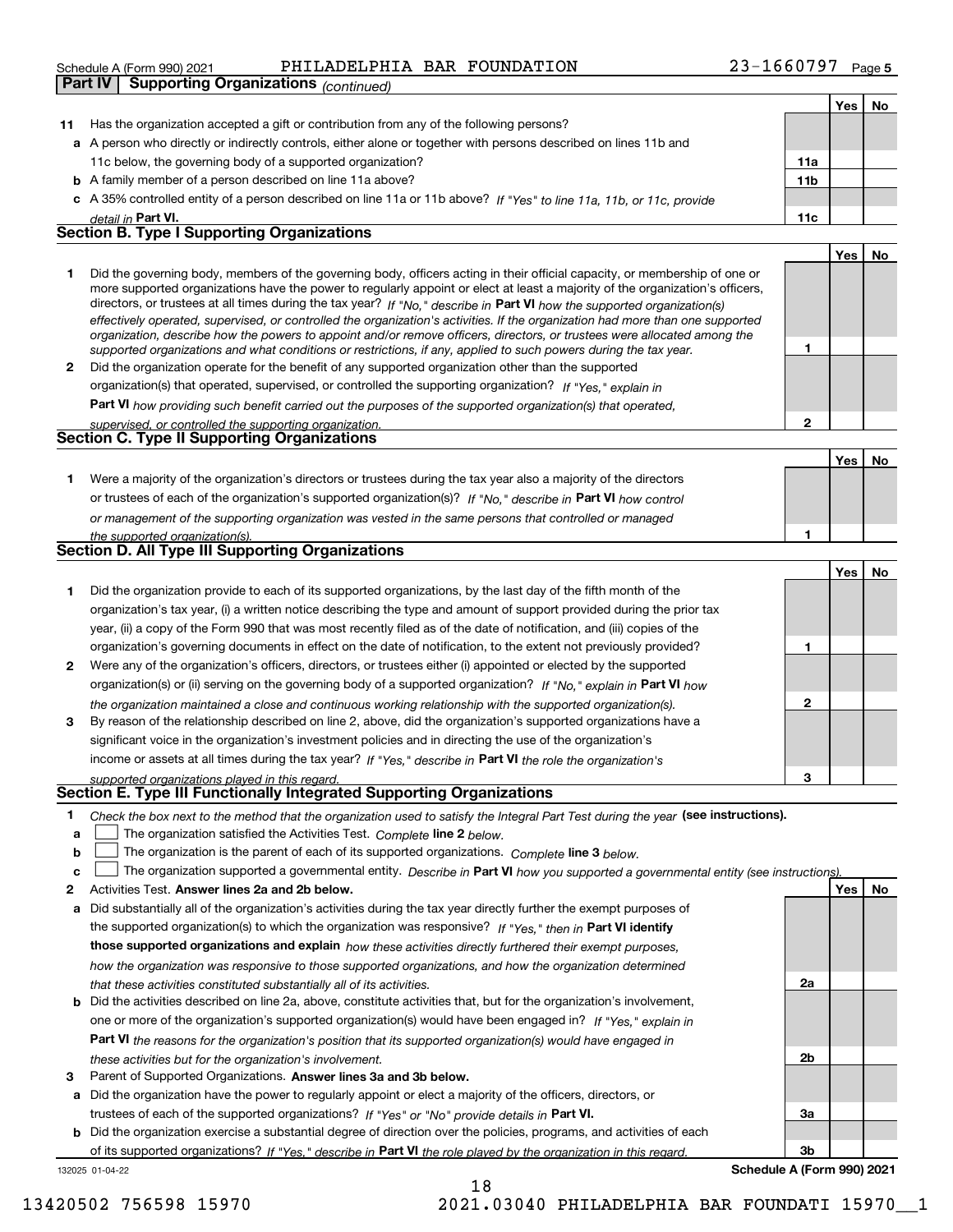| Schedule A (Form 990) 202 |  |  |  |
|---------------------------|--|--|--|
|---------------------------|--|--|--|

| Schedule A (Form 990) 2021 | PHILADELPHIA BAR FOUNDATION |  | $-1660797$<br>23– | Page 6 |
|----------------------------|-----------------------------|--|-------------------|--------|
|                            |                             |  |                   |        |

|              | <b>Part V</b><br>Type III Non-Functionally Integrated 509(a)(3) Supporting Organizations                                                       |                |                |                                |  |  |  |  |
|--------------|------------------------------------------------------------------------------------------------------------------------------------------------|----------------|----------------|--------------------------------|--|--|--|--|
| 1            | Check here if the organization satisfied the Integral Part Test as a qualifying trust on Nov. 20, 1970 (explain in Part VI). See instructions. |                |                |                                |  |  |  |  |
|              | All other Type III non-functionally integrated supporting organizations must complete Sections A through E.                                    |                |                |                                |  |  |  |  |
|              | Section A - Adjusted Net Income                                                                                                                |                | (A) Prior Year | (B) Current Year<br>(optional) |  |  |  |  |
| 1            | Net short-term capital gain                                                                                                                    | 1              |                |                                |  |  |  |  |
| 2            | Recoveries of prior-year distributions                                                                                                         | $\overline{2}$ |                |                                |  |  |  |  |
| 3            | Other gross income (see instructions)                                                                                                          | 3              |                |                                |  |  |  |  |
| 4            | Add lines 1 through 3.                                                                                                                         | 4              |                |                                |  |  |  |  |
| 5            | Depreciation and depletion                                                                                                                     | 5              |                |                                |  |  |  |  |
| 6            | Portion of operating expenses paid or incurred for production or                                                                               |                |                |                                |  |  |  |  |
|              | collection of gross income or for management, conservation, or                                                                                 |                |                |                                |  |  |  |  |
|              | maintenance of property held for production of income (see instructions)                                                                       | 6              |                |                                |  |  |  |  |
| 7            | Other expenses (see instructions)                                                                                                              | $\overline{7}$ |                |                                |  |  |  |  |
| 8            | <b>Adjusted Net Income</b> (subtract lines 5, 6, and 7 from line 4)                                                                            | 8              |                |                                |  |  |  |  |
|              | <b>Section B - Minimum Asset Amount</b>                                                                                                        |                | (A) Prior Year | (B) Current Year<br>(optional) |  |  |  |  |
| 1            | Aggregate fair market value of all non-exempt-use assets (see                                                                                  |                |                |                                |  |  |  |  |
|              | instructions for short tax year or assets held for part of year):                                                                              |                |                |                                |  |  |  |  |
|              | a Average monthly value of securities                                                                                                          | 1a             |                |                                |  |  |  |  |
|              | <b>b</b> Average monthly cash balances                                                                                                         | 1b             |                |                                |  |  |  |  |
|              | c Fair market value of other non-exempt-use assets                                                                                             | 1c             |                |                                |  |  |  |  |
|              | <b>d</b> Total (add lines 1a, 1b, and 1c)                                                                                                      | 1d             |                |                                |  |  |  |  |
|              | e Discount claimed for blockage or other factors                                                                                               |                |                |                                |  |  |  |  |
|              | (explain in detail in Part VI):                                                                                                                |                |                |                                |  |  |  |  |
| $\mathbf{2}$ | Acquisition indebtedness applicable to non-exempt-use assets                                                                                   | $\mathbf 2$    |                |                                |  |  |  |  |
| 3            | Subtract line 2 from line 1d.                                                                                                                  | 3              |                |                                |  |  |  |  |
| 4            | Cash deemed held for exempt use. Enter 0.015 of line 3 (for greater amount,                                                                    |                |                |                                |  |  |  |  |
|              | see instructions).                                                                                                                             | 4              |                |                                |  |  |  |  |
| 5            | Net value of non-exempt-use assets (subtract line 4 from line 3)                                                                               | 5              |                |                                |  |  |  |  |
| 6            | Multiply line 5 by 0.035.                                                                                                                      | 6              |                |                                |  |  |  |  |
| 7            | Recoveries of prior-year distributions                                                                                                         | $\overline{7}$ |                |                                |  |  |  |  |
| 8            | Minimum Asset Amount (add line 7 to line 6)                                                                                                    | 8              |                |                                |  |  |  |  |
|              | <b>Section C - Distributable Amount</b>                                                                                                        |                |                | <b>Current Year</b>            |  |  |  |  |
| 1            | Adjusted net income for prior year (from Section A, line 8, column A)                                                                          | 1              |                |                                |  |  |  |  |
| 2            | Enter 0.85 of line 1.                                                                                                                          | $\overline{2}$ |                |                                |  |  |  |  |
| 3            | Minimum asset amount for prior year (from Section B, line 8, column A)                                                                         | 3              |                |                                |  |  |  |  |
| 4            | Enter greater of line 2 or line 3.                                                                                                             | 4              |                |                                |  |  |  |  |
| 5            | Income tax imposed in prior year                                                                                                               | 5              |                |                                |  |  |  |  |
| 6            | <b>Distributable Amount.</b> Subtract line 5 from line 4, unless subject to                                                                    |                |                |                                |  |  |  |  |
|              | emergency temporary reduction (see instructions).                                                                                              | 6              |                |                                |  |  |  |  |
| 7            | Check here if the current year is the organization's first as a non-functionally integrated Type III supporting organization (see              |                |                |                                |  |  |  |  |

**7** instructions).

**Schedule A (Form 990) 2021**

132026 01-04-22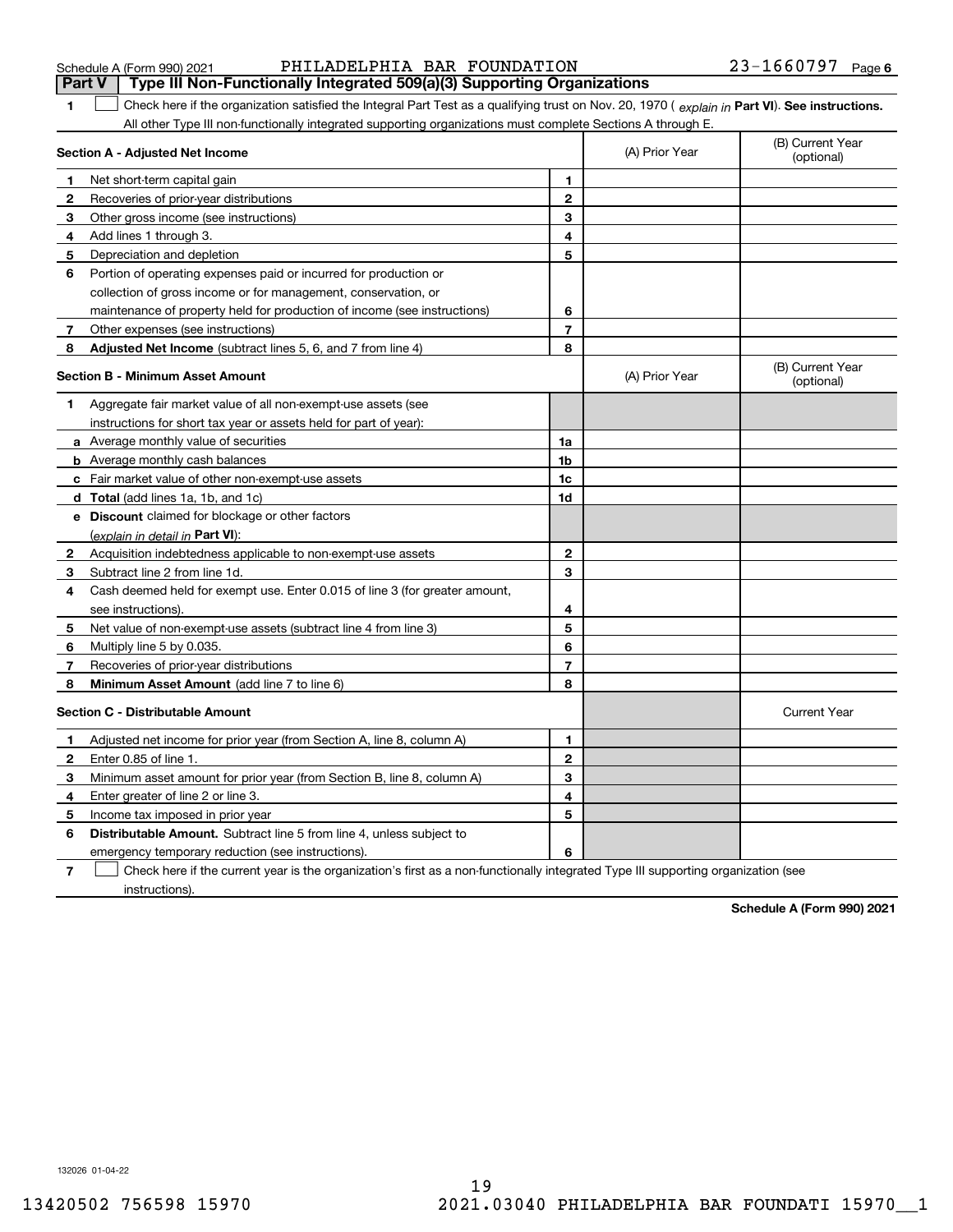**2**

**910**

**1**

**3**

**6**

#### Schedule A (Form 990) 2021 PHILADELPHIA BAR FOUNDATION 23-1660797 Page

**Section D - Distributions Current Year 1**Amounts paid to supported organizations to accomplish exempt purposes **12345678910**Qualified set-aside amounts (prior IRS approval required - *provide details in* Part VI) Other distributions ( *describe in* Part VI). See instructions. **Total annual distributions.** Add lines 1 through 6. (*provide details in* Part VI). See instructions. **(i)Excess Distributions (ii) UnderdistributionsPre-2021(iii) Distributable Amount for 2021 Section E - Distribution Allocations**  (see instructions) **2**Underdistributions, if any, for years prior to 2021 (reason-<u>able cause required - *explain in* Part VI). See instructions.</u> Amounts paid to perform activity that directly furthers exempt purposes of supported organizations, in excess of income from activity Administrative expenses paid to accomplish exempt purposes of supported organizations Amounts paid to acquire exempt-use assets Distributions to attentive supported organizations to which the organization is responsive Distributable amount for 2021 from Section C, line 6 Line 8 amount divided by line 9 amount Distributable amount for 2021 from Section C, line 6 Excess distributions carryover, if any, to 2021 of lines 3a through 3e **Part V Type III Non-Functionally Integrated 509(a)(3) Supporting Organizations** *(continued)* 

|   | Excess distributions carricle it, if any, to zoz i            |  |  |
|---|---------------------------------------------------------------|--|--|
|   | a From 2016                                                   |  |  |
|   | <b>b</b> From 2017                                            |  |  |
|   | c From 2018                                                   |  |  |
|   | d From 2019                                                   |  |  |
|   | e From 2020                                                   |  |  |
|   | f Total of lines 3a through 3e                                |  |  |
|   | g Applied to underdistributions of prior years                |  |  |
|   | h Applied to 2021 distributable amount                        |  |  |
|   | Carryover from 2016 not applied (see instructions)            |  |  |
|   | Remainder. Subtract lines 3g, 3h, and 3i from line 3f.        |  |  |
| 4 | Distributions for 2021 from Section D.                        |  |  |
|   | line $7:$<br>\$                                               |  |  |
|   | a Applied to underdistributions of prior years                |  |  |
|   | <b>b</b> Applied to 2021 distributable amount                 |  |  |
|   | c Remainder. Subtract lines 4a and 4b from line 4.            |  |  |
| 5 | Remaining underdistributions for years prior to 2021, if      |  |  |
|   | any. Subtract lines 3g and 4a from line 2. For result greater |  |  |
|   | than zero, explain in Part VI. See instructions.              |  |  |
| 6 | Remaining underdistributions for 2021. Subtract lines 3h      |  |  |
|   | and 4b from line 1. For result greater than zero, explain in  |  |  |
|   | <b>Part VI.</b> See instructions.                             |  |  |
| 7 | Excess distributions carryover to 2022. Add lines 3j          |  |  |
|   | and 4c.                                                       |  |  |
| 8 | Breakdown of line 7:                                          |  |  |
|   | a Excess from 2017                                            |  |  |
|   | <b>b</b> Excess from 2018                                     |  |  |
|   | c Excess from 2019                                            |  |  |
|   | d Excess from 2020                                            |  |  |
|   | e Excess from 2021                                            |  |  |

**Schedule A (Form 990) 2021**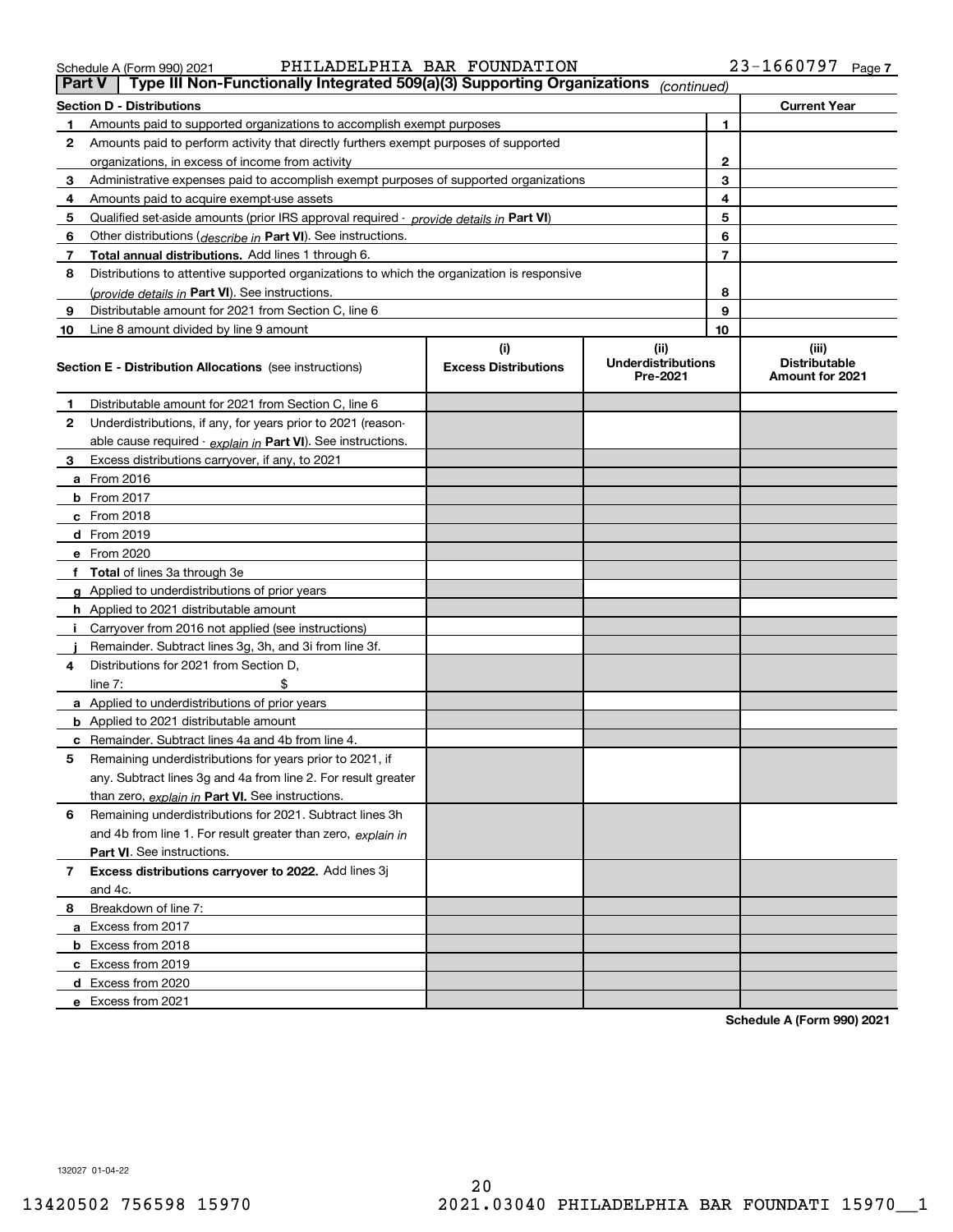| <b>Part VI</b>  | Supplemental Information. Provide the explanations required by Part II, line 10; Part II, line 17a or 17b; Part III, line 12;<br>Part IV, Section A, lines 1, 2, 3b, 3c, 4b, 4c, 5a, 6, 9a, 9b, 9c, 11a, 11b, and 11c; Part IV, Section B, lines 1 and 2; Part IV, Section C,<br>line 1; Part IV, Section D, lines 2 and 3; Part IV, Section E, lines 1c, 2a, 2b, 3a, and 3b; Part V, line 1; Part V, Section B, line 1e; Part V,<br>Section D, lines 5, 6, and 8; and Part V, Section E, lines 2, 5, and 6. Also complete this part for any additional information.<br>(See instructions.) |  |
|-----------------|---------------------------------------------------------------------------------------------------------------------------------------------------------------------------------------------------------------------------------------------------------------------------------------------------------------------------------------------------------------------------------------------------------------------------------------------------------------------------------------------------------------------------------------------------------------------------------------------|--|
|                 |                                                                                                                                                                                                                                                                                                                                                                                                                                                                                                                                                                                             |  |
|                 |                                                                                                                                                                                                                                                                                                                                                                                                                                                                                                                                                                                             |  |
|                 |                                                                                                                                                                                                                                                                                                                                                                                                                                                                                                                                                                                             |  |
|                 |                                                                                                                                                                                                                                                                                                                                                                                                                                                                                                                                                                                             |  |
|                 |                                                                                                                                                                                                                                                                                                                                                                                                                                                                                                                                                                                             |  |
|                 |                                                                                                                                                                                                                                                                                                                                                                                                                                                                                                                                                                                             |  |
|                 |                                                                                                                                                                                                                                                                                                                                                                                                                                                                                                                                                                                             |  |
|                 |                                                                                                                                                                                                                                                                                                                                                                                                                                                                                                                                                                                             |  |
|                 |                                                                                                                                                                                                                                                                                                                                                                                                                                                                                                                                                                                             |  |
|                 |                                                                                                                                                                                                                                                                                                                                                                                                                                                                                                                                                                                             |  |
|                 |                                                                                                                                                                                                                                                                                                                                                                                                                                                                                                                                                                                             |  |
|                 |                                                                                                                                                                                                                                                                                                                                                                                                                                                                                                                                                                                             |  |
|                 |                                                                                                                                                                                                                                                                                                                                                                                                                                                                                                                                                                                             |  |
|                 |                                                                                                                                                                                                                                                                                                                                                                                                                                                                                                                                                                                             |  |
|                 |                                                                                                                                                                                                                                                                                                                                                                                                                                                                                                                                                                                             |  |
|                 |                                                                                                                                                                                                                                                                                                                                                                                                                                                                                                                                                                                             |  |
|                 |                                                                                                                                                                                                                                                                                                                                                                                                                                                                                                                                                                                             |  |
|                 |                                                                                                                                                                                                                                                                                                                                                                                                                                                                                                                                                                                             |  |
|                 |                                                                                                                                                                                                                                                                                                                                                                                                                                                                                                                                                                                             |  |
|                 |                                                                                                                                                                                                                                                                                                                                                                                                                                                                                                                                                                                             |  |
|                 |                                                                                                                                                                                                                                                                                                                                                                                                                                                                                                                                                                                             |  |
|                 |                                                                                                                                                                                                                                                                                                                                                                                                                                                                                                                                                                                             |  |
|                 |                                                                                                                                                                                                                                                                                                                                                                                                                                                                                                                                                                                             |  |
|                 |                                                                                                                                                                                                                                                                                                                                                                                                                                                                                                                                                                                             |  |
|                 |                                                                                                                                                                                                                                                                                                                                                                                                                                                                                                                                                                                             |  |
|                 |                                                                                                                                                                                                                                                                                                                                                                                                                                                                                                                                                                                             |  |
|                 |                                                                                                                                                                                                                                                                                                                                                                                                                                                                                                                                                                                             |  |
|                 |                                                                                                                                                                                                                                                                                                                                                                                                                                                                                                                                                                                             |  |
|                 |                                                                                                                                                                                                                                                                                                                                                                                                                                                                                                                                                                                             |  |
|                 |                                                                                                                                                                                                                                                                                                                                                                                                                                                                                                                                                                                             |  |
|                 |                                                                                                                                                                                                                                                                                                                                                                                                                                                                                                                                                                                             |  |
|                 |                                                                                                                                                                                                                                                                                                                                                                                                                                                                                                                                                                                             |  |
|                 |                                                                                                                                                                                                                                                                                                                                                                                                                                                                                                                                                                                             |  |
|                 |                                                                                                                                                                                                                                                                                                                                                                                                                                                                                                                                                                                             |  |
| 132028 01-04-22 | Schedule A (Form 990) 2021                                                                                                                                                                                                                                                                                                                                                                                                                                                                                                                                                                  |  |
|                 | 21                                                                                                                                                                                                                                                                                                                                                                                                                                                                                                                                                                                          |  |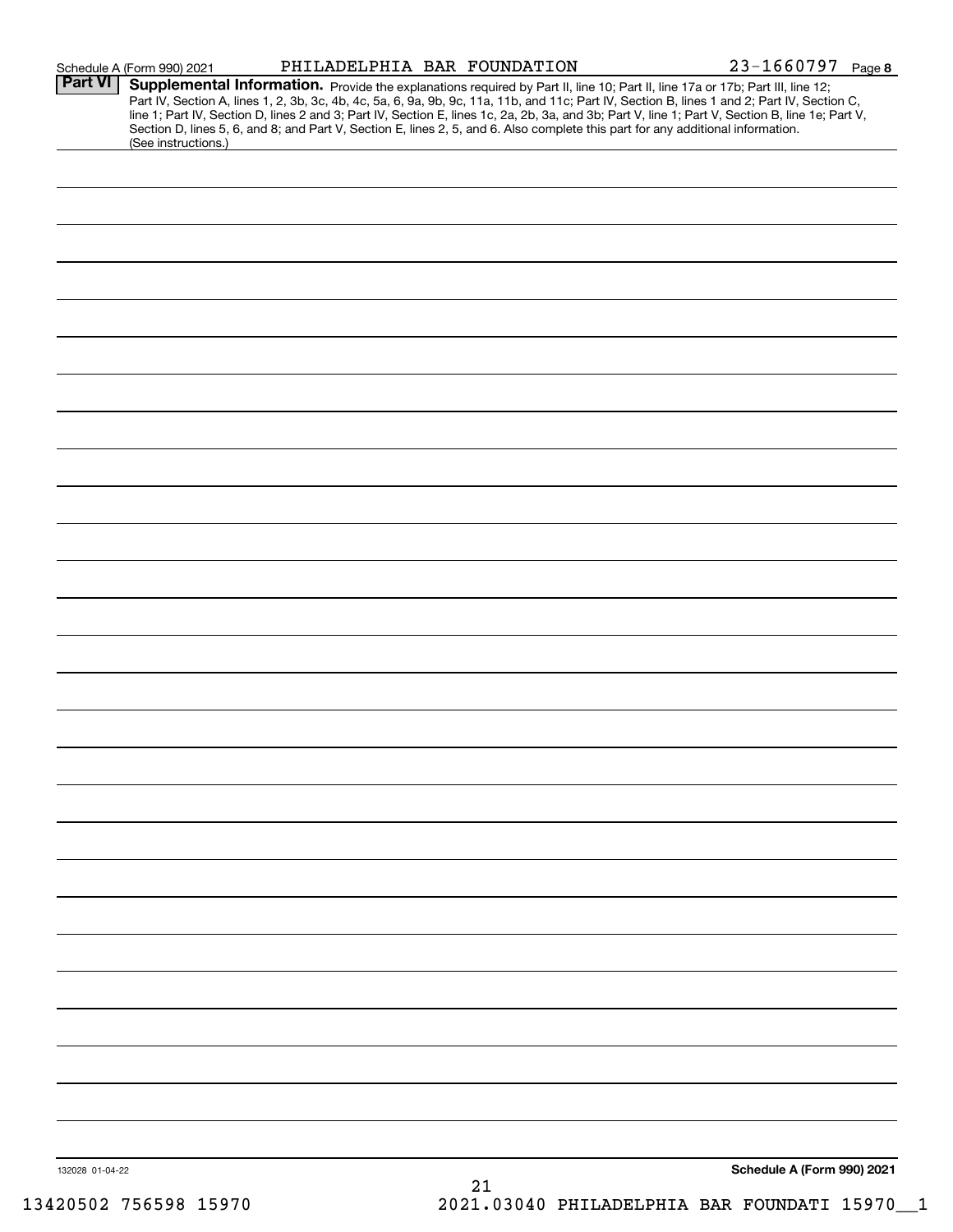Department of the Treasury Internal Revenue Service

Name of the organization

#### \*\* PUBLIC DISCLOSURE COPY \*\*

## **Schedule B Schedule of Contributors**

**(Form 990) | Attach to Form 990 or Form 990-PF. | Go to www.irs.gov/Form990 for the latest information.** OMB No. 1545-0047

**2021**

**Employer identification number**

|--|

| PHILADELPHIA BAR FOUNDATION           | 23-1660797 |
|---------------------------------------|------------|
| <b>Organization type (check one):</b> |            |
|                                       |            |

| Filers of:         | Section:                                                                    |  |  |  |  |
|--------------------|-----------------------------------------------------------------------------|--|--|--|--|
| Form 990 or 990-EZ | $\lfloor x \rfloor$ 501(c)( 3) (enter number) organization                  |  |  |  |  |
|                    | $4947(a)(1)$ nonexempt charitable trust not treated as a private foundation |  |  |  |  |
|                    | 527 political organization                                                  |  |  |  |  |
| Form 990-PF        | 501(c)(3) exempt private foundation                                         |  |  |  |  |
|                    | 4947(a)(1) nonexempt charitable trust treated as a private foundation       |  |  |  |  |
|                    | 501(c)(3) taxable private foundation                                        |  |  |  |  |

Check if your organization is covered by the **General Rule** or a **Special Rule. Note:**  Only a section 501(c)(7), (8), or (10) organization can check boxes for both the General Rule and a Special Rule. See instructions.

#### **General Rule**

 $\mathcal{L}^{\text{max}}$ 

For an organization filing Form 990, 990-EZ, or 990-PF that received, during the year, contributions totaling \$5,000 or more (in money or property) from any one contributor. Complete Parts I and II. See instructions for determining a contributor's total contributions.

#### **Special Rules**

contributor, during the year, total contributions of the greater of (1**)** \$5,000; or (2) 2% of the amount on (i) Form 990, Part VIII, line 1h;  $\boxed{\textbf{X}}$  For an organization described in section 501(c)(3) filing Form 990 or 990-EZ that met the 33 1/3% support test of the regulations under sections 509(a)(1) and 170(b)(1)(A)(vi), that checked Schedule A (Form 990), Part II, line 13, 16a, or 16b, and that received from any one or (ii) Form 990-EZ, line 1. Complete Parts I and II.

For an organization described in section 501(c)(7), (8), or (10) filing Form 990 or 990-EZ that received from any one contributor, during the year, total contributions of more than \$1,000 exclusively for religious, charitable, scientific, literary, or educational purposes, or for the prevention of cruelty to children or animals. Complete Parts I (entering "N/A" in column (b) instead of the contributor name and address), II, and III.  $\mathcal{L}^{\text{max}}$ 

purpose. Don't complete any of the parts unless the **General Rule** applies to this organization because it received *nonexclusively* year, contributions <sub>exclusively</sub> for religious, charitable, etc., purposes, but no such contributions totaled more than \$1,000. If this box is checked, enter here the total contributions that were received during the year for an  $\;$ exclusively religious, charitable, etc., For an organization described in section 501(c)(7), (8), or (10) filing Form 990 or 990-EZ that received from any one contributor, during the religious, charitable, etc., contributions totaling \$5,000 or more during the year  $\Box$ — $\Box$   $\Box$  $\mathcal{L}^{\text{max}}$ 

Caution: An organization that isn't covered by the General Rule and/or the Special Rules doesn't file Schedule B (Form 990), but it **must** answer "No" on Part IV, line 2, of its Form 990; or check the box on line H of its Form 990-EZ or on its Form 990-PF, Part I, line 2, to certify that it doesn't meet the filing requirements of Schedule B (Form 990).

LHA For Paperwork Reduction Act Notice, see the instructions for Form 990, 990-EZ, or 990-PF. **In the act and Schedule B** (Form 990) (2021)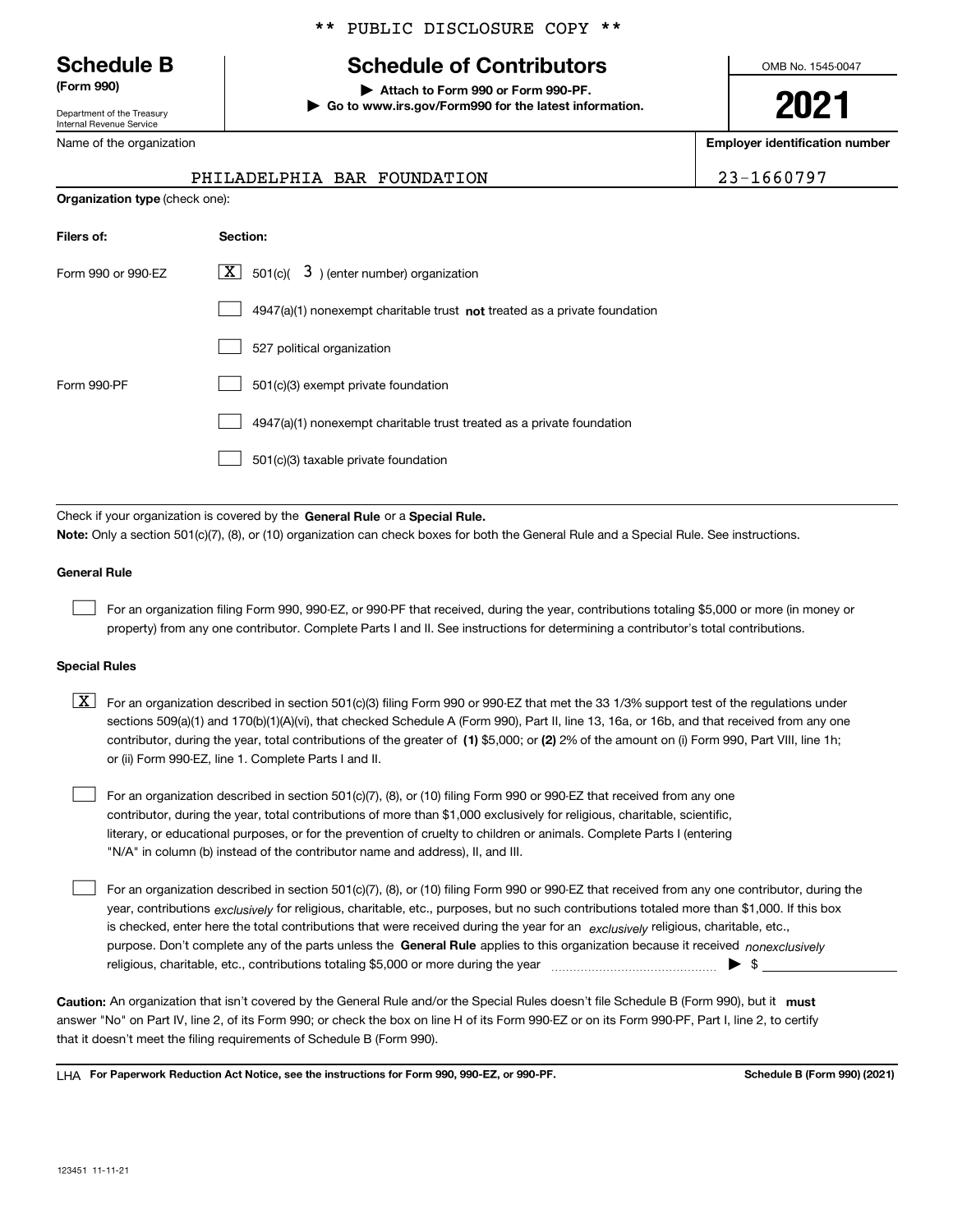PHILADELPHIA BAR FOUNDATION 23-1660797

123452 11-11-21 **Schedule B (Form 990) (2021) (a)No.(b)Name, address, and ZIP + 4 (c)Total contributions (d)Type of contribution PersonPayrollNoncash (a)No.(b)Name, address, and ZIP + 4 (c)Total contributions (d)Type of contribution PersonPayrollNoncash (a)No.(b)Name, address, and ZIP + 4 (c)Total contributions (d)Type of contribution PersonPayrollNoncash (a) No.(b) Name, address, and ZIP + 4 (c) Total contributions (d) Type of contribution PersonPayrollNoncash (a) No.(b) Name, address, and ZIP + 4 (c) Total contributions (d) Type of contribution PersonPayrollNoncash (a) No.(b)Name, address, and ZIP + 4 (c) Total contributions (d)Type of contribution PersonPayrollNoncash Contributors** (see instructions). Use duplicate copies of Part I if additional space is needed. \$(Complete Part II for noncash contributions.) \$(Complete Part II for noncash contributions.) \$(Complete Part II for noncash contributions.) \$(Complete Part II for noncash contributions.) \$(Complete Part II for noncash contributions.) \$(Complete Part II for noncash contributions.) Chedule B (Form 990) (2021)<br> **2Page 2**<br>
PAILADELPHIA BAR FOUNDATION<br>
Part I Contributors (see instructions). Use duplicate copies of Part I if additional space is needed.  $|X|$  $\mathcal{L}^{\text{max}}$  $\mathcal{L}^{\text{max}}$  $\boxed{\text{X}}$  $\mathcal{L}^{\text{max}}$  $\mathcal{L}^{\text{max}}$  $|X|$  $\mathcal{L}^{\text{max}}$  $\mathcal{L}^{\text{max}}$  $\boxed{\text{X}}$  $\mathcal{L}^{\text{max}}$  $\mathcal{L}^{\text{max}}$  $\boxed{\text{X}}$  $\mathcal{L}^{\text{max}}$  $\mathcal{L}^{\text{max}}$  $\boxed{\text{X}}$  $\mathcal{L}^{\text{max}}$  $\mathcal{L}^{\text{max}}$ 1 X 17,500.  $2$  | Person  $\overline{\text{X}}$ 20,000.  $\overline{3}$  | Person  $\overline{X}$ 20,000.  $\begin{array}{c|c|c|c|c|c} 4 & \hspace{2.2cm} & \hspace{2.2cm} & \hspace{2.2cm} & \hspace{2.2cm} & \hspace{2.2cm} & \hspace{2.2cm} & \hspace{2.2cm} & \hspace{2.2cm} & \hspace{2.2cm} & \hspace{2.2cm} & \hspace{2.2cm} & \hspace{2.2cm} & \hspace{2.2cm} & \hspace{2.2cm} & \hspace{2.2cm} & \hspace{2.2cm} & \hspace{2.2cm} & \hspace{2.2cm} & \hspace{2.2cm} & \hspace{2.2cm} &$ 26,000.  $\sim$  5 | Person X 61,816.  $\sim$  6 | Person X 89,803.

23

**Employer identification number**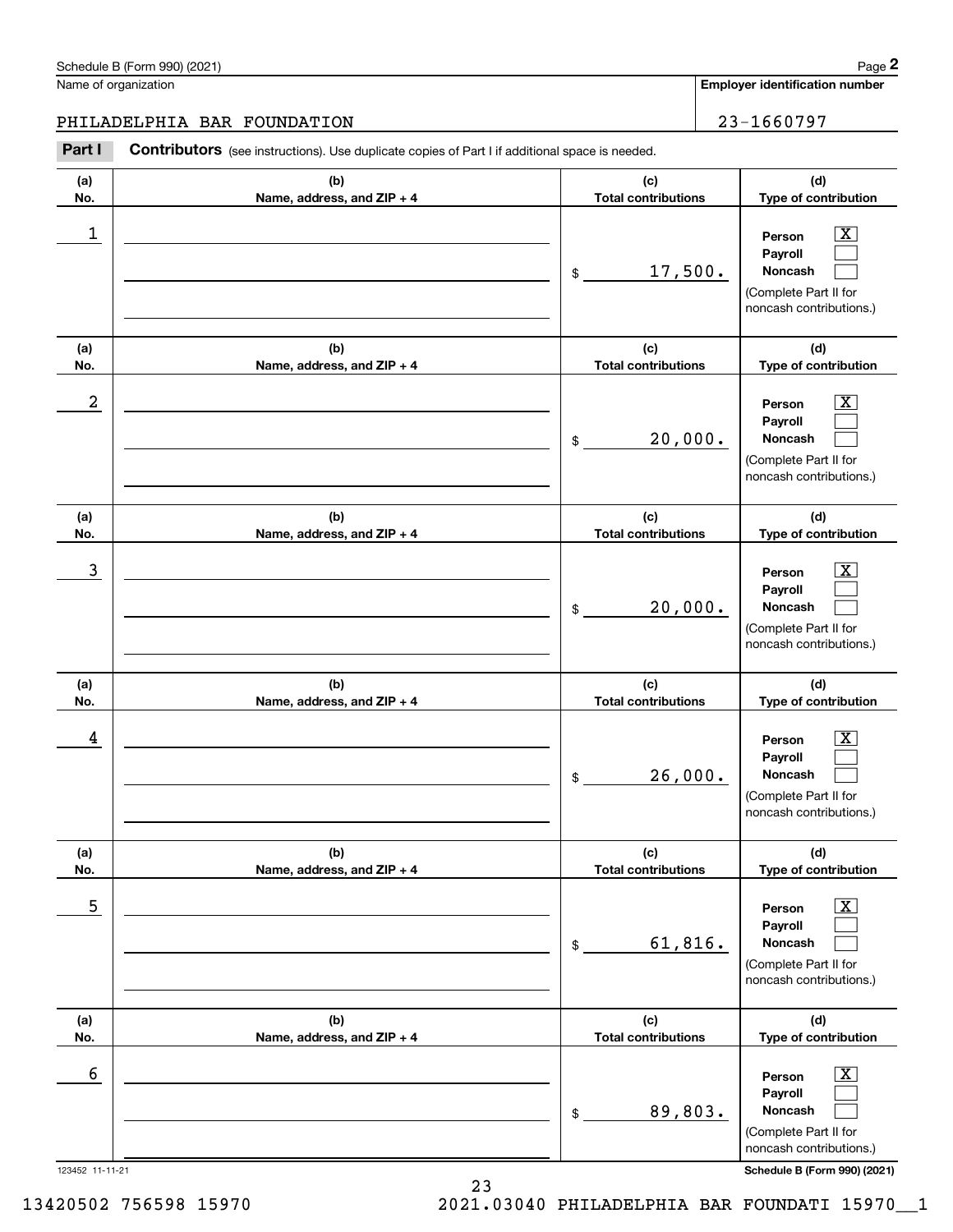|                              | Schedule B (Form 990) (2021)                                                                        |                                                 | Page 3                                |
|------------------------------|-----------------------------------------------------------------------------------------------------|-------------------------------------------------|---------------------------------------|
|                              | Name of organization                                                                                |                                                 | <b>Employer identification number</b> |
|                              | PHILADELPHIA BAR FOUNDATION                                                                         |                                                 | 23-1660797                            |
| Part II                      | Noncash Property (see instructions). Use duplicate copies of Part II if additional space is needed. |                                                 |                                       |
| (a)<br>No.<br>from<br>Part I | (b)<br>Description of noncash property given                                                        | (c)<br>FMV (or estimate)<br>(See instructions.) | (d)<br>Date received                  |
|                              |                                                                                                     | \$                                              |                                       |
| (a)<br>No.<br>from<br>Part I | (b)<br>Description of noncash property given                                                        | (c)<br>FMV (or estimate)<br>(See instructions.) | (d)<br>Date received                  |
|                              |                                                                                                     | \$                                              |                                       |
| (a)<br>No.<br>from<br>Part I | (b)<br>Description of noncash property given                                                        | (c)<br>FMV (or estimate)<br>(See instructions.) | (d)<br>Date received                  |
|                              |                                                                                                     | \$                                              |                                       |
| (a)<br>No.<br>from<br>Part I | (b)<br>Description of noncash property given                                                        | (c)<br>FMV (or estimate)<br>(See instructions.) | (d)<br>Date received                  |
|                              |                                                                                                     | \$                                              |                                       |
| (a)<br>No.<br>from<br>Part I | (b)<br>Description of noncash property given                                                        | (c)<br>FMV (or estimate)<br>(See instructions.) | (d)<br>Date received                  |
|                              |                                                                                                     | \$                                              |                                       |
| (a)<br>No.<br>from<br>Part I | (b)<br>Description of noncash property given                                                        | (c)<br>FMV (or estimate)<br>(See instructions.) | (d)<br>Date received                  |
|                              |                                                                                                     | \$                                              |                                       |
| 123453 11-11-21              |                                                                                                     |                                                 | Schedule B (Form 990) (2021)          |

24

13420502 756598 15970 2021.03040 PHILADELPHIA BAR FOUNDATI 15970\_\_1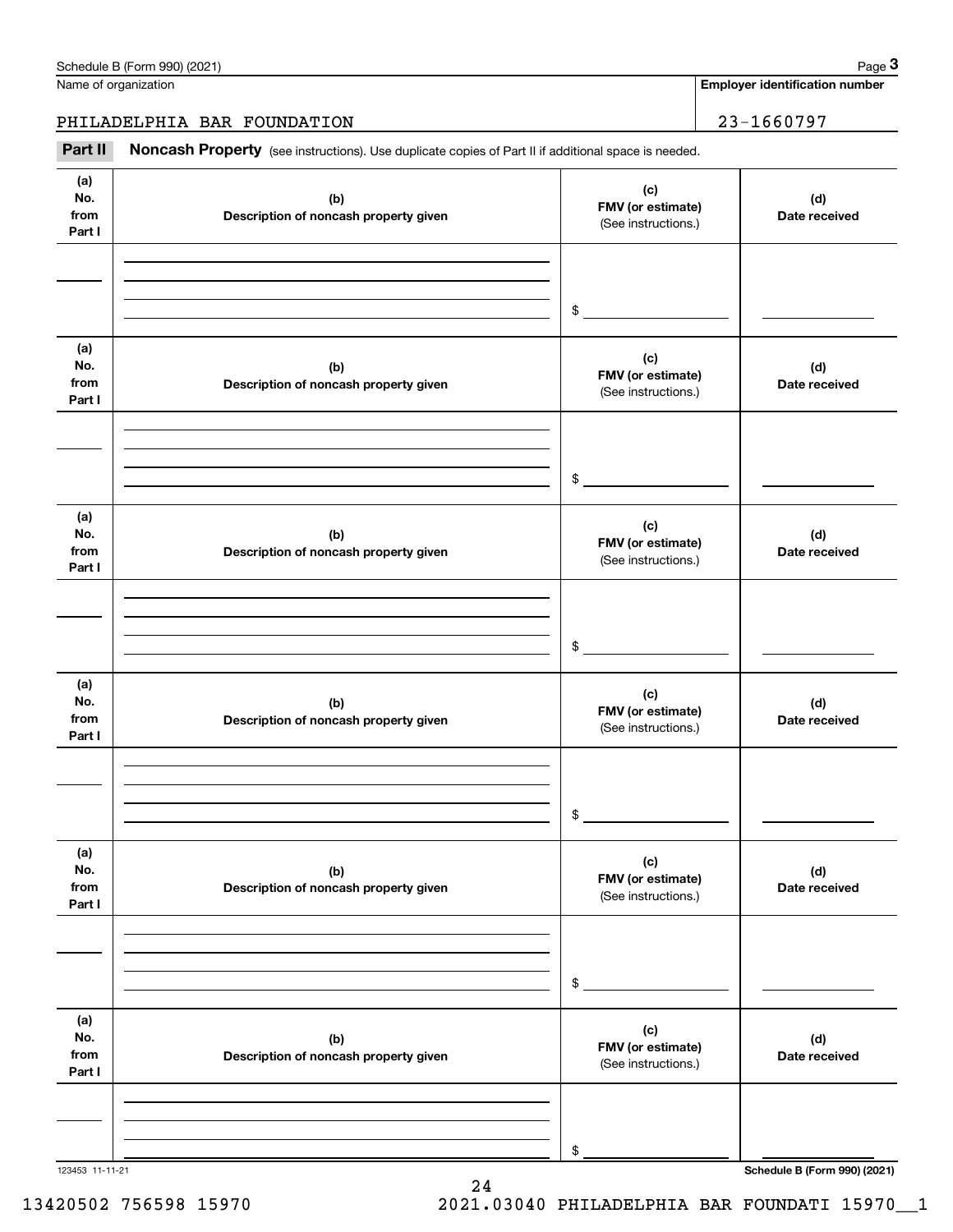|                      | Schedule B (Form 990) (2021)                                                                                                                                                                                                                                                                    |                      |  |  | Page 4                                   |  |  |  |
|----------------------|-------------------------------------------------------------------------------------------------------------------------------------------------------------------------------------------------------------------------------------------------------------------------------------------------|----------------------|--|--|------------------------------------------|--|--|--|
| Name of organization |                                                                                                                                                                                                                                                                                                 |                      |  |  | <b>Employer identification number</b>    |  |  |  |
|                      | PHILADELPHIA BAR FOUNDATION                                                                                                                                                                                                                                                                     |                      |  |  | 23-1660797                               |  |  |  |
| Part III             | Exclusively religious, charitable, etc., contributions to organizations described in section 501(c)(7), (8), or (10) that total more than \$1,000 for the year                                                                                                                                  |                      |  |  |                                          |  |  |  |
|                      | from any one contributor. Complete columns (a) through (e) and the following line entry. For organizations<br>completing Part III, enter the total of exclusively religious, charitable, etc., contributions of \$1,000 or less for the year. (Enter this info. once.) $\blacktriangleright$ \$ |                      |  |  |                                          |  |  |  |
|                      | Use duplicate copies of Part III if additional space is needed.                                                                                                                                                                                                                                 |                      |  |  |                                          |  |  |  |
| (a) No.<br>from      | (b) Purpose of gift                                                                                                                                                                                                                                                                             | (c) Use of gift      |  |  | (d) Description of how gift is held      |  |  |  |
| Part I               |                                                                                                                                                                                                                                                                                                 |                      |  |  |                                          |  |  |  |
|                      |                                                                                                                                                                                                                                                                                                 |                      |  |  |                                          |  |  |  |
|                      |                                                                                                                                                                                                                                                                                                 |                      |  |  |                                          |  |  |  |
|                      |                                                                                                                                                                                                                                                                                                 |                      |  |  |                                          |  |  |  |
|                      |                                                                                                                                                                                                                                                                                                 | (e) Transfer of gift |  |  |                                          |  |  |  |
|                      |                                                                                                                                                                                                                                                                                                 |                      |  |  |                                          |  |  |  |
|                      | Transferee's name, address, and ZIP + 4                                                                                                                                                                                                                                                         |                      |  |  | Relationship of transferor to transferee |  |  |  |
|                      |                                                                                                                                                                                                                                                                                                 |                      |  |  |                                          |  |  |  |
|                      |                                                                                                                                                                                                                                                                                                 |                      |  |  |                                          |  |  |  |
|                      |                                                                                                                                                                                                                                                                                                 |                      |  |  |                                          |  |  |  |
| (a) No.              |                                                                                                                                                                                                                                                                                                 |                      |  |  |                                          |  |  |  |
| from<br>Part I       | (b) Purpose of gift                                                                                                                                                                                                                                                                             | (c) Use of gift      |  |  | (d) Description of how gift is held      |  |  |  |
|                      |                                                                                                                                                                                                                                                                                                 |                      |  |  |                                          |  |  |  |
|                      |                                                                                                                                                                                                                                                                                                 |                      |  |  |                                          |  |  |  |
|                      |                                                                                                                                                                                                                                                                                                 |                      |  |  |                                          |  |  |  |
|                      |                                                                                                                                                                                                                                                                                                 |                      |  |  |                                          |  |  |  |
|                      | (e) Transfer of gift                                                                                                                                                                                                                                                                            |                      |  |  |                                          |  |  |  |
|                      |                                                                                                                                                                                                                                                                                                 |                      |  |  |                                          |  |  |  |
|                      | Transferee's name, address, and ZIP + 4                                                                                                                                                                                                                                                         |                      |  |  | Relationship of transferor to transferee |  |  |  |
|                      |                                                                                                                                                                                                                                                                                                 |                      |  |  |                                          |  |  |  |
|                      |                                                                                                                                                                                                                                                                                                 |                      |  |  |                                          |  |  |  |
|                      |                                                                                                                                                                                                                                                                                                 |                      |  |  |                                          |  |  |  |
| (a) No.              |                                                                                                                                                                                                                                                                                                 |                      |  |  |                                          |  |  |  |
| from<br>Part I       | (b) Purpose of gift                                                                                                                                                                                                                                                                             | (c) Use of gift      |  |  | (d) Description of how gift is held      |  |  |  |
|                      |                                                                                                                                                                                                                                                                                                 |                      |  |  |                                          |  |  |  |
|                      |                                                                                                                                                                                                                                                                                                 |                      |  |  |                                          |  |  |  |
|                      |                                                                                                                                                                                                                                                                                                 |                      |  |  |                                          |  |  |  |
|                      |                                                                                                                                                                                                                                                                                                 |                      |  |  |                                          |  |  |  |
|                      | (e) Transfer of gift                                                                                                                                                                                                                                                                            |                      |  |  |                                          |  |  |  |
|                      | Transferee's name, address, and $ZIP + 4$                                                                                                                                                                                                                                                       |                      |  |  | Relationship of transferor to transferee |  |  |  |
|                      |                                                                                                                                                                                                                                                                                                 |                      |  |  |                                          |  |  |  |
|                      |                                                                                                                                                                                                                                                                                                 |                      |  |  |                                          |  |  |  |
|                      |                                                                                                                                                                                                                                                                                                 |                      |  |  |                                          |  |  |  |
|                      |                                                                                                                                                                                                                                                                                                 |                      |  |  |                                          |  |  |  |
| (a) No.<br>from      | (b) Purpose of gift                                                                                                                                                                                                                                                                             | (c) Use of gift      |  |  | (d) Description of how gift is held      |  |  |  |
| Part I               |                                                                                                                                                                                                                                                                                                 |                      |  |  |                                          |  |  |  |
|                      |                                                                                                                                                                                                                                                                                                 |                      |  |  |                                          |  |  |  |
|                      |                                                                                                                                                                                                                                                                                                 |                      |  |  |                                          |  |  |  |
|                      |                                                                                                                                                                                                                                                                                                 |                      |  |  |                                          |  |  |  |
|                      | (e) Transfer of gift                                                                                                                                                                                                                                                                            |                      |  |  |                                          |  |  |  |
|                      |                                                                                                                                                                                                                                                                                                 |                      |  |  |                                          |  |  |  |
|                      | Transferee's name, address, and $ZIP + 4$<br>Relationship of transferor to transferee                                                                                                                                                                                                           |                      |  |  |                                          |  |  |  |
|                      |                                                                                                                                                                                                                                                                                                 |                      |  |  |                                          |  |  |  |
|                      |                                                                                                                                                                                                                                                                                                 |                      |  |  |                                          |  |  |  |
|                      |                                                                                                                                                                                                                                                                                                 |                      |  |  |                                          |  |  |  |
|                      |                                                                                                                                                                                                                                                                                                 |                      |  |  |                                          |  |  |  |

25

**Schedule B (Form 990) (2021)**

13420502 756598 15970 2021.03040 PHILADELPHIA BAR FOUNDATI 15970\_\_1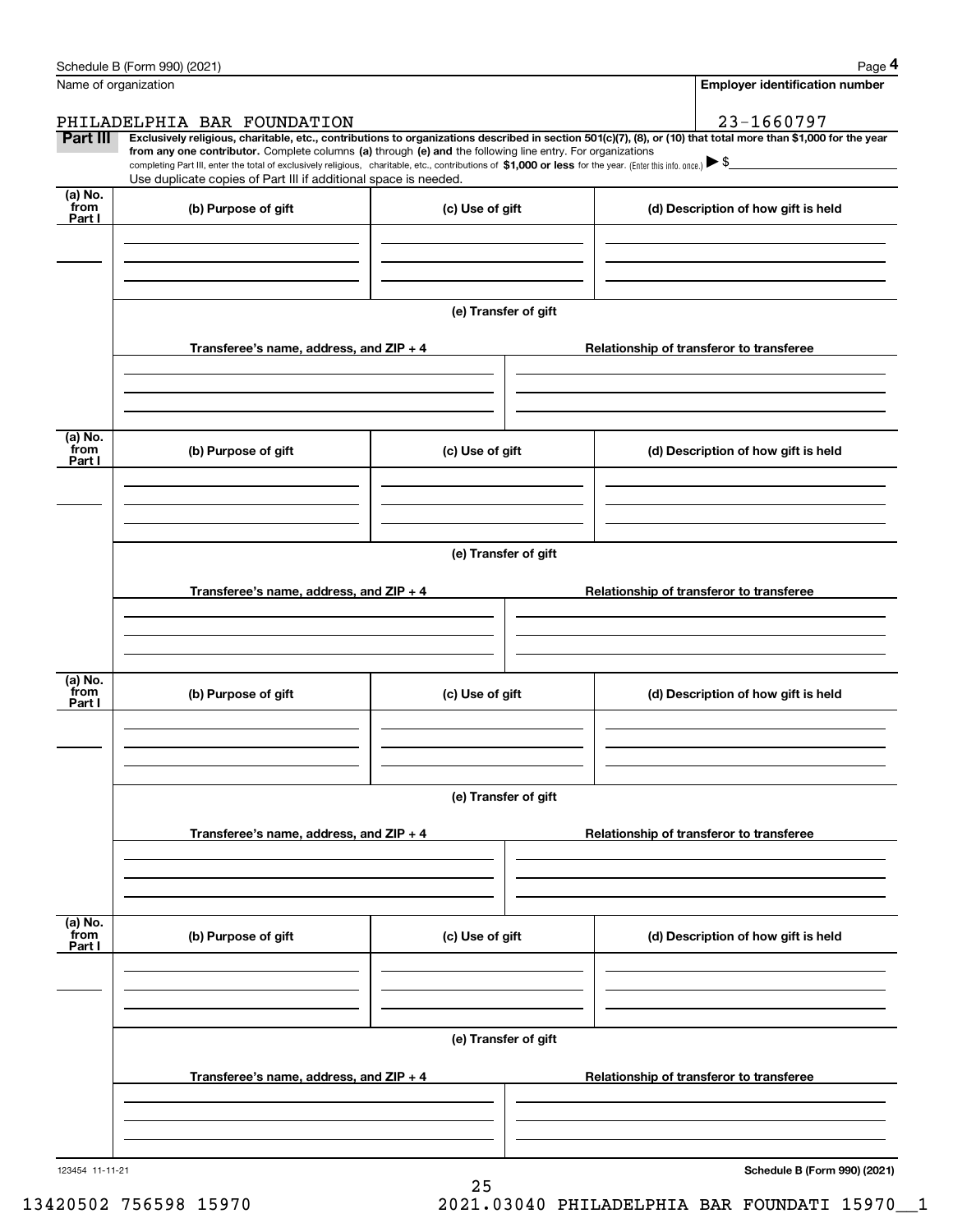| <b>SCHEDULE D</b> |  |
|-------------------|--|
|-------------------|--|

Department of the Treasury

| (Form 990) |
|------------|
|            |

## **Supplemental Financial Statements**

**| Complete if the organization answered "Yes" on Form 990, Part IV, line 6, 7, 8, 9, 10, 11a, 11b, 11c, 11d, 11e, 11f, 12a, or 12b. | Attach to Form 990.**

| OMB No. 1545-0047     |
|-----------------------|
|                       |
| 2021                  |
| <b>Open to Public</b> |
| Inspection            |

Internal Revenue Service

**|Go to www.irs.gov/Form990 for instructions and the latest information. Name of the organization Employer identification number**

|         | <b>Name of the organization</b><br>PHILADELPHIA BAR FOUNDATION                                                                                                                                                                                                                                                                                                    |                         | Linpiover identification number<br>23-1660797      |  |  |  |
|---------|-------------------------------------------------------------------------------------------------------------------------------------------------------------------------------------------------------------------------------------------------------------------------------------------------------------------------------------------------------------------|-------------------------|----------------------------------------------------|--|--|--|
|         | Organizations Maintaining Donor Advised Funds or Other Similar Funds or Accounts. Complete if the<br>Part I                                                                                                                                                                                                                                                       |                         |                                                    |  |  |  |
|         | organization answered "Yes" on Form 990, Part IV, line 6.                                                                                                                                                                                                                                                                                                         |                         |                                                    |  |  |  |
|         |                                                                                                                                                                                                                                                                                                                                                                   | (a) Donor advised funds | (b) Funds and other accounts                       |  |  |  |
| 1.      |                                                                                                                                                                                                                                                                                                                                                                   |                         |                                                    |  |  |  |
| 2       | Aggregate value of contributions to (during year)                                                                                                                                                                                                                                                                                                                 |                         |                                                    |  |  |  |
| з       | Aggregate value of grants from (during year)                                                                                                                                                                                                                                                                                                                      |                         |                                                    |  |  |  |
| 4       |                                                                                                                                                                                                                                                                                                                                                                   |                         |                                                    |  |  |  |
| 5       | Did the organization inform all donors and donor advisors in writing that the assets held in donor advised funds                                                                                                                                                                                                                                                  |                         |                                                    |  |  |  |
|         |                                                                                                                                                                                                                                                                                                                                                                   |                         | $\boxed{\text{X}}$ Yes<br>No                       |  |  |  |
| 6       | Did the organization inform all grantees, donors, and donor advisors in writing that grant funds can be used only                                                                                                                                                                                                                                                 |                         |                                                    |  |  |  |
|         | for charitable purposes and not for the benefit of the donor or donor advisor, or for any other purpose conferring                                                                                                                                                                                                                                                |                         |                                                    |  |  |  |
|         | impermissible private benefit?                                                                                                                                                                                                                                                                                                                                    |                         | $\overline{X}$ No<br>Yes                           |  |  |  |
| Part II | Conservation Easements. Complete if the organization answered "Yes" on Form 990, Part IV, line 7.                                                                                                                                                                                                                                                                 |                         |                                                    |  |  |  |
| 1       | Purpose(s) of conservation easements held by the organization (check all that apply).                                                                                                                                                                                                                                                                             |                         |                                                    |  |  |  |
|         | Preservation of land for public use (for example, recreation or education)                                                                                                                                                                                                                                                                                        |                         | Preservation of a historically important land area |  |  |  |
|         | Protection of natural habitat                                                                                                                                                                                                                                                                                                                                     |                         | Preservation of a certified historic structure     |  |  |  |
|         | Preservation of open space                                                                                                                                                                                                                                                                                                                                        |                         |                                                    |  |  |  |
| 2       | Complete lines 2a through 2d if the organization held a qualified conservation contribution in the form of a conservation easement on the last                                                                                                                                                                                                                    |                         |                                                    |  |  |  |
|         | day of the tax year.                                                                                                                                                                                                                                                                                                                                              |                         | Held at the End of the Tax Year                    |  |  |  |
| a       | Total number of conservation easements                                                                                                                                                                                                                                                                                                                            |                         | 2a                                                 |  |  |  |
| b       | Total acreage restricted by conservation easements                                                                                                                                                                                                                                                                                                                |                         | 2b                                                 |  |  |  |
| c       | Number of conservation easements on a certified historic structure included in (a) manufacture included in (a)                                                                                                                                                                                                                                                    |                         | 2c                                                 |  |  |  |
| d       | Number of conservation easements included in (c) acquired after 7/25/06, and not on a historic structure                                                                                                                                                                                                                                                          |                         |                                                    |  |  |  |
|         | listed in the National Register [111] Marshall Register [11] Marshall Register [11] Marshall Register [11] Marshall Register [11] Marshall Register [11] Marshall Register [11] Marshall Register [11] Marshall Register [11]<br>Number of conservation easements modified, transferred, released, extinguished, or terminated by the organization during the tax |                         | 2d                                                 |  |  |  |
| З       | year                                                                                                                                                                                                                                                                                                                                                              |                         |                                                    |  |  |  |
| 4       | Number of states where property subject to conservation easement is located >                                                                                                                                                                                                                                                                                     |                         |                                                    |  |  |  |
| 5       |                                                                                                                                                                                                                                                                                                                                                                   |                         |                                                    |  |  |  |
|         | Does the organization have a written policy regarding the periodic monitoring, inspection, handling of<br>violations, and enforcement of the conservation easements it holds?<br>Yes<br>No                                                                                                                                                                        |                         |                                                    |  |  |  |
| 6       |                                                                                                                                                                                                                                                                                                                                                                   |                         |                                                    |  |  |  |
|         | Staff and volunteer hours devoted to monitoring, inspecting, handling of violations, and enforcing conservation easements during the year                                                                                                                                                                                                                         |                         |                                                    |  |  |  |
| 7       | Amount of expenses incurred in monitoring, inspecting, handling of violations, and enforcing conservation easements during the year                                                                                                                                                                                                                               |                         |                                                    |  |  |  |
|         | ▶ \$                                                                                                                                                                                                                                                                                                                                                              |                         |                                                    |  |  |  |
| 8       | Does each conservation easement reported on line 2(d) above satisfy the requirements of section 170(h)(4)(B)(i)                                                                                                                                                                                                                                                   |                         |                                                    |  |  |  |
|         | and section $170(h)(4)(B)(ii)?$                                                                                                                                                                                                                                                                                                                                   |                         | Yes<br>No                                          |  |  |  |
| 9       | In Part XIII, describe how the organization reports conservation easements in its revenue and expense statement and                                                                                                                                                                                                                                               |                         |                                                    |  |  |  |
|         | balance sheet, and include, if applicable, the text of the footnote to the organization's financial statements that describes the                                                                                                                                                                                                                                 |                         |                                                    |  |  |  |
|         | organization's accounting for conservation easements.                                                                                                                                                                                                                                                                                                             |                         |                                                    |  |  |  |
|         | Organizations Maintaining Collections of Art, Historical Treasures, or Other Similar Assets.<br>Part III                                                                                                                                                                                                                                                          |                         |                                                    |  |  |  |
|         | Complete if the organization answered "Yes" on Form 990, Part IV, line 8.                                                                                                                                                                                                                                                                                         |                         |                                                    |  |  |  |
|         | 1a If the organization elected, as permitted under FASB ASC 958, not to report in its revenue statement and balance sheet works                                                                                                                                                                                                                                   |                         |                                                    |  |  |  |
|         | of art, historical treasures, or other similar assets held for public exhibition, education, or research in furtherance of public                                                                                                                                                                                                                                 |                         |                                                    |  |  |  |
|         | service, provide in Part XIII the text of the footnote to its financial statements that describes these items.                                                                                                                                                                                                                                                    |                         |                                                    |  |  |  |
| b       | If the organization elected, as permitted under FASB ASC 958, to report in its revenue statement and balance sheet works of                                                                                                                                                                                                                                       |                         |                                                    |  |  |  |
|         | art, historical treasures, or other similar assets held for public exhibition, education, or research in furtherance of public service,                                                                                                                                                                                                                           |                         |                                                    |  |  |  |
|         | provide the following amounts relating to these items:                                                                                                                                                                                                                                                                                                            |                         |                                                    |  |  |  |
|         |                                                                                                                                                                                                                                                                                                                                                                   |                         | \$                                                 |  |  |  |
|         | (ii) Assets included in Form 990, Part X                                                                                                                                                                                                                                                                                                                          |                         | $\blacktriangleright$ s                            |  |  |  |
| 2       | If the organization received or held works of art, historical treasures, or other similar assets for financial gain, provide                                                                                                                                                                                                                                      |                         |                                                    |  |  |  |
| а       | the following amounts required to be reported under FASB ASC 958 relating to these items:                                                                                                                                                                                                                                                                         |                         | - \$                                               |  |  |  |
| b       |                                                                                                                                                                                                                                                                                                                                                                   |                         | $\blacktriangleright$ s                            |  |  |  |
|         |                                                                                                                                                                                                                                                                                                                                                                   |                         |                                                    |  |  |  |

| LHA For Paperwork Reduction Act Notice, see the Instructions for Form 9 |
|-------------------------------------------------------------------------|
| 132051 10-28-21                                                         |

26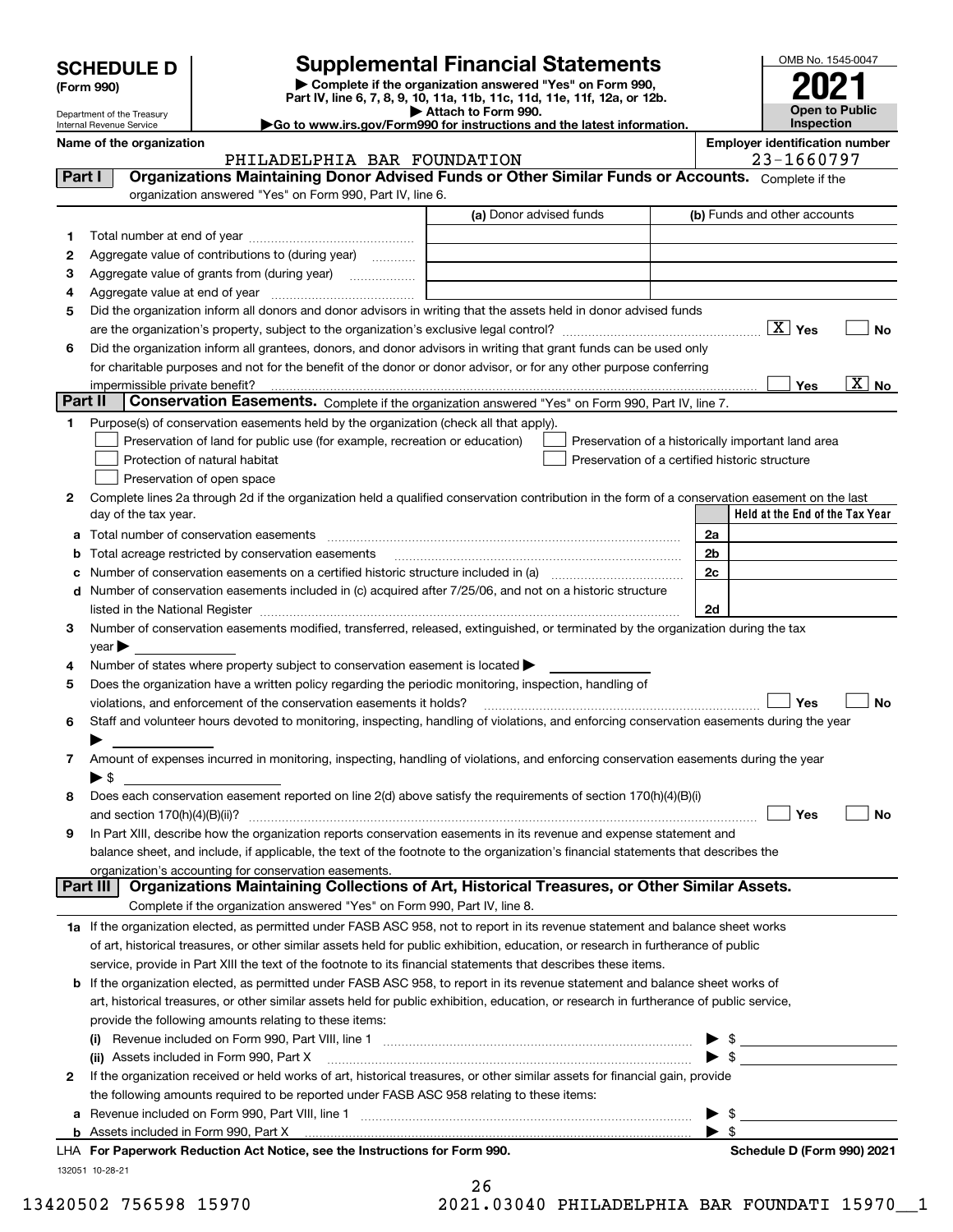|        | PHILADELPHIA BAR FOUNDATION<br>$23 - 1660797$ Page 2<br>Schedule D (Form 990) 2021                                                                                                                                             |                                         |                |                                                                                                                                                                                                                               |  |                                 |                                            |                |            |    |
|--------|--------------------------------------------------------------------------------------------------------------------------------------------------------------------------------------------------------------------------------|-----------------------------------------|----------------|-------------------------------------------------------------------------------------------------------------------------------------------------------------------------------------------------------------------------------|--|---------------------------------|--------------------------------------------|----------------|------------|----|
|        | Organizations Maintaining Collections of Art, Historical Treasures, or Other Similar Assets (continued)<br>Part III                                                                                                            |                                         |                |                                                                                                                                                                                                                               |  |                                 |                                            |                |            |    |
| з      | Using the organization's acquisition, accession, and other records, check any of the following that make significant use of its                                                                                                |                                         |                |                                                                                                                                                                                                                               |  |                                 |                                            |                |            |    |
|        | collection items (check all that apply):                                                                                                                                                                                       |                                         |                |                                                                                                                                                                                                                               |  |                                 |                                            |                |            |    |
| a      | Public exhibition                                                                                                                                                                                                              |                                         |                | Loan or exchange program                                                                                                                                                                                                      |  |                                 |                                            |                |            |    |
| b      | Scholarly research                                                                                                                                                                                                             |                                         |                | Other and the contract of the contract of the contract of the contract of the contract of the contract of the contract of the contract of the contract of the contract of the contract of the contract of the contract of the |  |                                 |                                            |                |            |    |
| c      | Preservation for future generations                                                                                                                                                                                            |                                         |                |                                                                                                                                                                                                                               |  |                                 |                                            |                |            |    |
| 4      | Provide a description of the organization's collections and explain how they further the organization's exempt purpose in Part XIII.                                                                                           |                                         |                |                                                                                                                                                                                                                               |  |                                 |                                            |                |            |    |
| 5      | During the year, did the organization solicit or receive donations of art, historical treasures, or other similar assets                                                                                                       |                                         |                |                                                                                                                                                                                                                               |  |                                 |                                            |                |            |    |
|        | to be sold to raise funds rather than to be maintained as part of the organization's collection?                                                                                                                               |                                         |                |                                                                                                                                                                                                                               |  |                                 |                                            | Yes            |            | No |
|        | <b>Part IV</b><br>Escrow and Custodial Arrangements. Complete if the organization answered "Yes" on Form 990, Part IV, line 9, or                                                                                              |                                         |                |                                                                                                                                                                                                                               |  |                                 |                                            |                |            |    |
|        | reported an amount on Form 990, Part X, line 21.                                                                                                                                                                               |                                         |                |                                                                                                                                                                                                                               |  |                                 |                                            |                |            |    |
|        | 1a Is the organization an agent, trustee, custodian or other intermediary for contributions or other assets not included                                                                                                       |                                         |                |                                                                                                                                                                                                                               |  |                                 |                                            |                |            |    |
|        |                                                                                                                                                                                                                                |                                         |                |                                                                                                                                                                                                                               |  |                                 |                                            | Yes            |            | No |
|        | b If "Yes," explain the arrangement in Part XIII and complete the following table:                                                                                                                                             |                                         |                |                                                                                                                                                                                                                               |  |                                 |                                            |                |            |    |
|        |                                                                                                                                                                                                                                |                                         |                |                                                                                                                                                                                                                               |  |                                 |                                            | Amount         |            |    |
| c      | Beginning balance measurements and the contract measurement of the contract measurement of the contract measurement                                                                                                            |                                         |                |                                                                                                                                                                                                                               |  | 1c                              |                                            |                |            |    |
|        |                                                                                                                                                                                                                                |                                         |                |                                                                                                                                                                                                                               |  | 1d                              |                                            |                |            |    |
|        | e Distributions during the year manufactured and continuum and contained and the year manufactured and contained and the year manufactured and contained and contained and contained and contained and contained and contained |                                         |                |                                                                                                                                                                                                                               |  | 1e                              |                                            |                |            |    |
| Ť.,    | Ending balance measurements are all the contract of the contract of the contract of the contract of the contract of the contract of the contract of the contract of the contract of the contract of the contract of the contra |                                         |                |                                                                                                                                                                                                                               |  | 1f                              |                                            |                |            |    |
|        | 2a Did the organization include an amount on Form 990, Part X, line 21, for escrow or custodial account liability?                                                                                                             |                                         |                |                                                                                                                                                                                                                               |  |                                 |                                            | Yes            |            | No |
| Part V | <b>b</b> If "Yes," explain the arrangement in Part XIII. Check here if the explanation has been provided on Part XIII<br>Endowment Funds. Complete if the organization answered "Yes" on Form 990, Part IV, line 10.           |                                         |                |                                                                                                                                                                                                                               |  |                                 |                                            |                |            |    |
|        |                                                                                                                                                                                                                                | (a) Current year                        | (b) Prior year | (c) Two years back                                                                                                                                                                                                            |  |                                 | (d) Three years back   (e) Four years back |                |            |    |
|        |                                                                                                                                                                                                                                | 7,894,414.                              | 6,819,934.     | 6,819,934.                                                                                                                                                                                                                    |  |                                 | 7,791,183.                                 |                | 7,064,597. |    |
|        | 1a Beginning of year balance                                                                                                                                                                                                   | 131,342.                                | 974, 153.      |                                                                                                                                                                                                                               |  |                                 | 252,216.                                   |                | 304,024.   |    |
|        |                                                                                                                                                                                                                                | 817,825.                                | 598,815.       |                                                                                                                                                                                                                               |  |                                 | $-707, 321.$                               |                | 740,217.   |    |
|        | Net investment earnings, gains, and losses                                                                                                                                                                                     | 505,713.                                | 498,488.       |                                                                                                                                                                                                                               |  |                                 | 516,144.                                   |                | 317,655.   |    |
|        |                                                                                                                                                                                                                                |                                         |                |                                                                                                                                                                                                                               |  |                                 |                                            |                |            |    |
|        | e Other expenditures for facilities                                                                                                                                                                                            |                                         |                |                                                                                                                                                                                                                               |  |                                 |                                            |                |            |    |
|        | and programs                                                                                                                                                                                                                   |                                         |                |                                                                                                                                                                                                                               |  |                                 |                                            |                |            |    |
|        | f Administrative expenses<br>End of year balance                                                                                                                                                                               | 8,337,868.                              | 7,894,414.     | 6,819,934.                                                                                                                                                                                                                    |  |                                 | 6,819,934.                                 |                | 7,791,183. |    |
| g<br>2 | Provide the estimated percentage of the current year end balance (line 1g, column (a)) held as:                                                                                                                                |                                         |                |                                                                                                                                                                                                                               |  |                                 |                                            |                |            |    |
| а      | Board designated or quasi-endowment >                                                                                                                                                                                          | 100                                     | %              |                                                                                                                                                                                                                               |  |                                 |                                            |                |            |    |
|        |                                                                                                                                                                                                                                | %                                       |                |                                                                                                                                                                                                                               |  |                                 |                                            |                |            |    |
|        | <b>c</b> Term endowment $\blacktriangleright$                                                                                                                                                                                  | %                                       |                |                                                                                                                                                                                                                               |  |                                 |                                            |                |            |    |
|        | The percentages on lines 2a, 2b, and 2c should equal 100%.                                                                                                                                                                     |                                         |                |                                                                                                                                                                                                                               |  |                                 |                                            |                |            |    |
|        | 3a Are there endowment funds not in the possession of the organization that are held and administered for the organization                                                                                                     |                                         |                |                                                                                                                                                                                                                               |  |                                 |                                            |                |            |    |
|        | by:                                                                                                                                                                                                                            |                                         |                |                                                                                                                                                                                                                               |  |                                 |                                            |                | Yes        | No |
|        | X<br>3a(i)<br>(i)                                                                                                                                                                                                              |                                         |                |                                                                                                                                                                                                                               |  |                                 |                                            |                |            |    |
|        | X<br>3a(ii)                                                                                                                                                                                                                    |                                         |                |                                                                                                                                                                                                                               |  |                                 |                                            |                |            |    |
|        |                                                                                                                                                                                                                                |                                         |                |                                                                                                                                                                                                                               |  |                                 |                                            | 3b             |            |    |
| 4      | Describe in Part XIII the intended uses of the organization's endowment funds.                                                                                                                                                 |                                         |                |                                                                                                                                                                                                                               |  |                                 |                                            |                |            |    |
|        | Land, Buildings, and Equipment.<br>Part VI                                                                                                                                                                                     |                                         |                |                                                                                                                                                                                                                               |  |                                 |                                            |                |            |    |
|        | Complete if the organization answered "Yes" on Form 990, Part IV, line 11a. See Form 990, Part X, line 10.                                                                                                                     |                                         |                |                                                                                                                                                                                                                               |  |                                 |                                            |                |            |    |
|        | Description of property                                                                                                                                                                                                        | (a) Cost or other<br>basis (investment) |                | (b) Cost or other<br>basis (other)                                                                                                                                                                                            |  | (c) Accumulated<br>depreciation |                                            | (d) Book value |            |    |
|        |                                                                                                                                                                                                                                |                                         |                |                                                                                                                                                                                                                               |  |                                 |                                            |                |            |    |
| b      |                                                                                                                                                                                                                                |                                         |                |                                                                                                                                                                                                                               |  |                                 |                                            |                |            |    |
|        |                                                                                                                                                                                                                                |                                         |                |                                                                                                                                                                                                                               |  |                                 |                                            |                |            |    |
|        | 207,918.<br>206,753.<br>1,165.                                                                                                                                                                                                 |                                         |                |                                                                                                                                                                                                                               |  |                                 |                                            |                |            |    |
|        |                                                                                                                                                                                                                                |                                         |                |                                                                                                                                                                                                                               |  |                                 |                                            |                |            |    |
|        |                                                                                                                                                                                                                                |                                         |                |                                                                                                                                                                                                                               |  |                                 |                                            |                | 1,165.     |    |
|        |                                                                                                                                                                                                                                |                                         |                |                                                                                                                                                                                                                               |  |                                 |                                            |                |            |    |

**Schedule D (Form 990) 2021**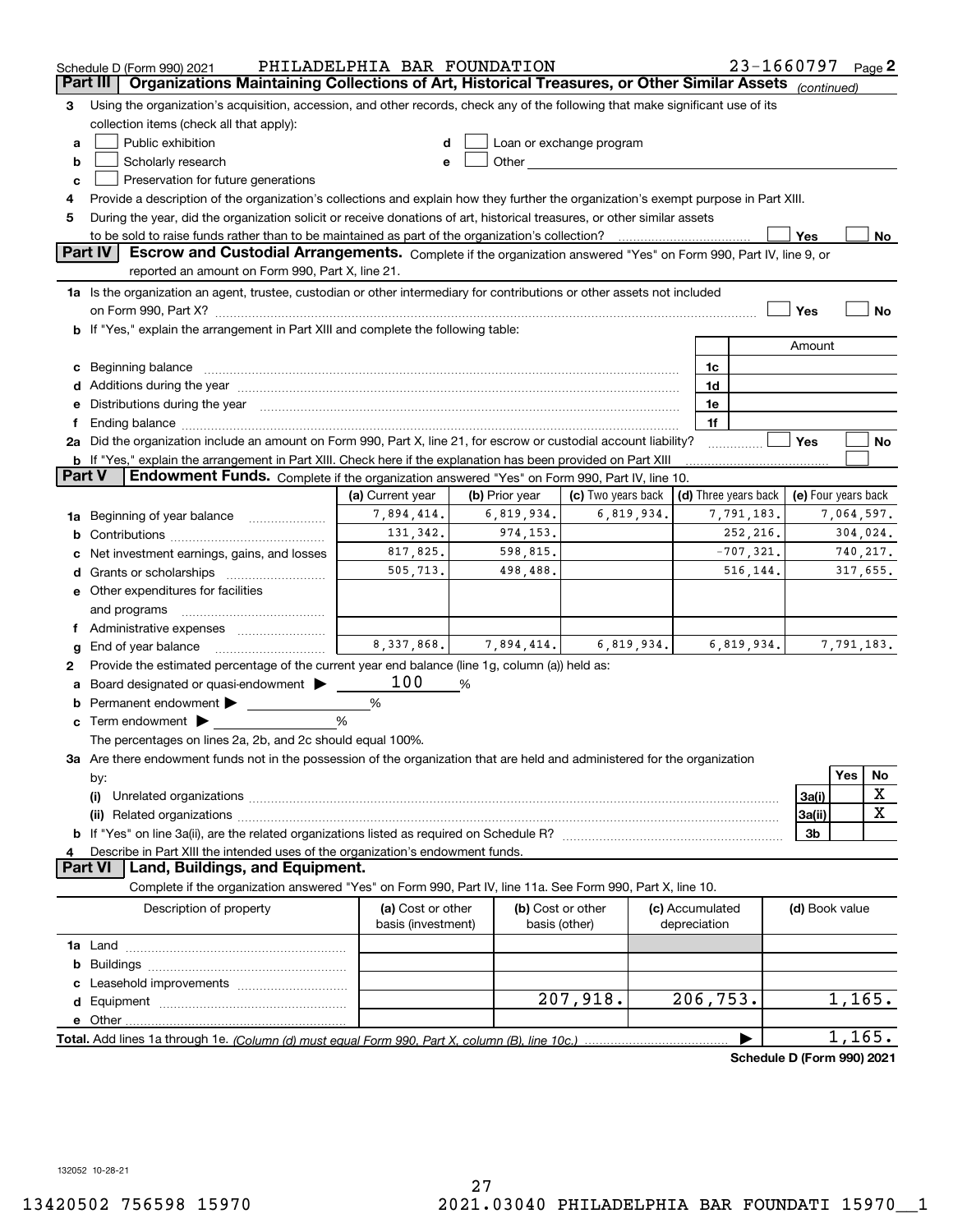| Schedule D (Form 990) 2021 | PHILADELPHIA BAR FOUNDATION              |  | 23-1660797 | $P$ age $3$ |
|----------------------------|------------------------------------------|--|------------|-------------|
|                            | Part VII Investments - Other Securities. |  |            |             |

| Part VII Investments - Other Securities. |
|------------------------------------------|
|------------------------------------------|

Complete if the organization answered "Yes" on Form 990, Part IV, line 11b. See Form 990, Part X, line 12.

| (a) Description of security or category (including name of security)                   | (b) Book value | (c) Method of valuation: Cost or end-of-year market value |
|----------------------------------------------------------------------------------------|----------------|-----------------------------------------------------------|
| (1) Financial derivatives                                                              |                |                                                           |
| (2) Closely held equity interests                                                      |                |                                                           |
| $(3)$ Other                                                                            |                |                                                           |
| (A)                                                                                    |                |                                                           |
| (B)                                                                                    |                |                                                           |
| (C)                                                                                    |                |                                                           |
| (D)                                                                                    |                |                                                           |
| (E)                                                                                    |                |                                                           |
| (F)                                                                                    |                |                                                           |
| (G)                                                                                    |                |                                                           |
| (H)                                                                                    |                |                                                           |
| Total. (Col. (b) must equal Form 990, Part X, col. (B) line 12.) $\blacktriangleright$ |                |                                                           |

#### **Part VIII Investments - Program Related.**

Complete if the organization answered "Yes" on Form 990, Part IV, line 11c. See Form 990, Part X, line 13.

| (a) Description of investment                                    | (b) Book value | (c) Method of valuation: Cost or end-of-year market value |
|------------------------------------------------------------------|----------------|-----------------------------------------------------------|
| (1)                                                              |                |                                                           |
| (2)                                                              |                |                                                           |
| (3)                                                              |                |                                                           |
| (4)                                                              |                |                                                           |
| $\frac{1}{2}$                                                    |                |                                                           |
| (6)                                                              |                |                                                           |
| (7)                                                              |                |                                                           |
| (8)                                                              |                |                                                           |
| (9)                                                              |                |                                                           |
| Total. (Col. (b) must equal Form 990, Part X, col. (B) line 13.) |                |                                                           |

#### **Part IX Other Assets.**

Complete if the organization answered "Yes" on Form 990, Part IV, line 11d. See Form 990, Part X, line 15.

| (a) Description                                                                                                   | (b) Book value |
|-------------------------------------------------------------------------------------------------------------------|----------------|
| DUE FROM HOLDINGS<br>(1)                                                                                          | 2, 239, 358.   |
| (2)                                                                                                               |                |
| (3)                                                                                                               |                |
| (4)                                                                                                               |                |
| (5)                                                                                                               |                |
| (6)                                                                                                               |                |
| (7)                                                                                                               |                |
| (8)                                                                                                               |                |
| (9)                                                                                                               |                |
| Total. (Column (b) must equal Form 990, Part X, col. (B) line 15.)<br>.                                           | 2, 239, 358.   |
| <b>Other Liabilities.</b><br>Part X                                                                               |                |
| Complete if the organization answered "Yes" on Form 990, Part IV, line 11e or 11f. See Form 990, Part X, line 25. |                |
| (a) Description of liability<br>1.                                                                                | (b) Book value |
| (1)<br>Federal income taxes                                                                                       |                |
| LINE OF<br>CREDIT<br>(2)                                                                                          | 66,500.        |
| PHILADELPHIA BAR<br>DUE TO<br>(3)                                                                                 |                |
| ASSOCIATION<br>(4)                                                                                                | 15,445.        |
| (5)                                                                                                               |                |
| (6)                                                                                                               |                |
| (7)                                                                                                               |                |
| (8)                                                                                                               |                |

**Total.**  *(Column (b) must equal Form 990, Part X, col. (B) line 25.)* 

**2.**Liability for uncertain tax positions. In Part XIII, provide the text of the footnote to the organization's financial statements that reports the

organization's liability for uncertain tax positions under FASB ASC 740. Check here if the text of the footnote has been provided in Part XIII  $\boxed{\text{X}}$ 

**Schedule D (Form 990) 2021**

81,945.

 $\blacktriangleright$ 

132053 10-28-21

(9)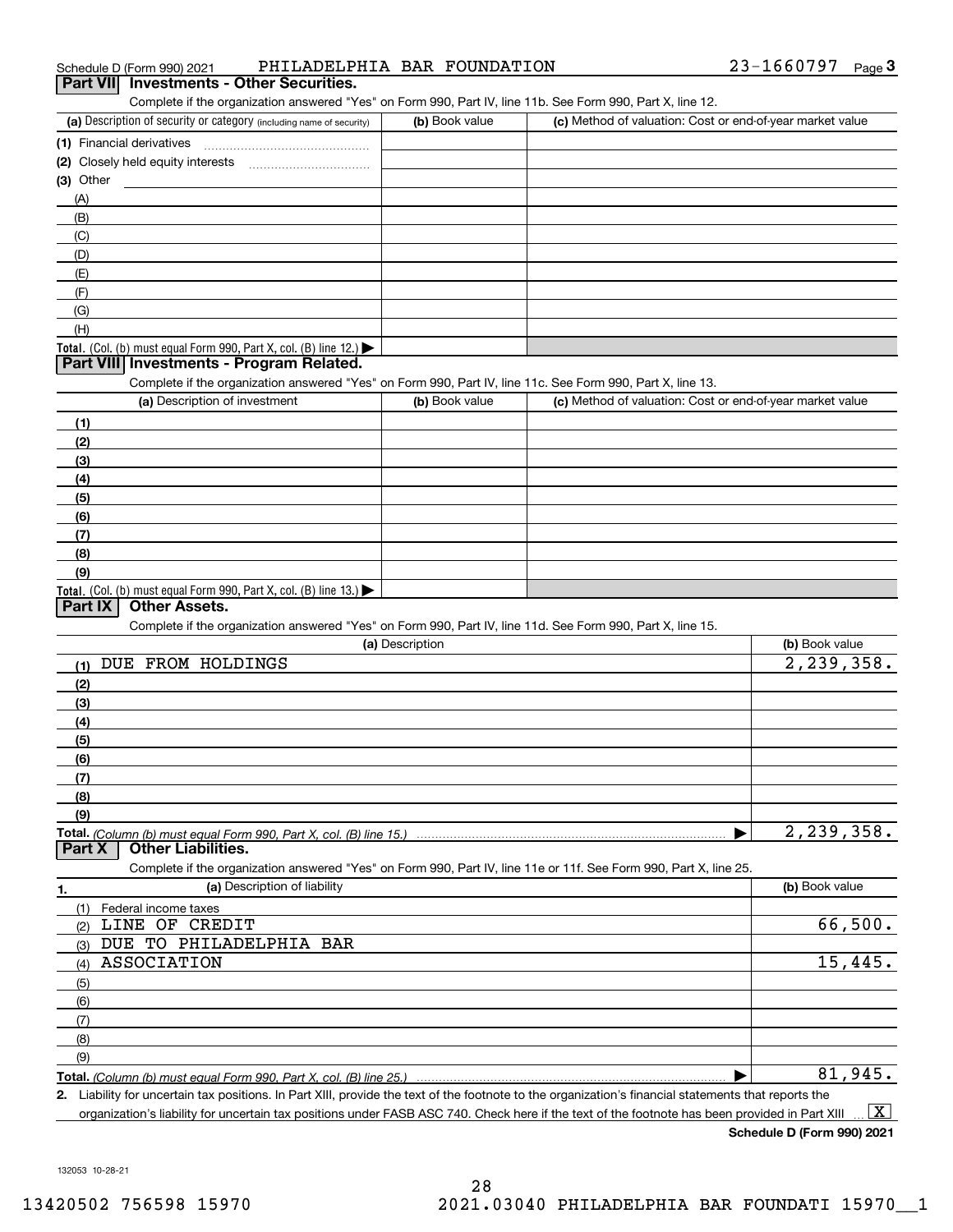|   | PHILADELPHIA BAR FOUNDATION<br>Schedule D (Form 990) 2021                                                                                                                                                                           |                |          |                | $23 - 1660797$ Page 4 |
|---|-------------------------------------------------------------------------------------------------------------------------------------------------------------------------------------------------------------------------------------|----------------|----------|----------------|-----------------------|
|   | Reconciliation of Revenue per Audited Financial Statements With Revenue per Return.<br><b>Part XI</b>                                                                                                                               |                |          |                |                       |
|   | Complete if the organization answered "Yes" on Form 990, Part IV, line 12a.                                                                                                                                                         |                |          |                |                       |
| 1 | Total revenue, gains, and other support per audited financial statements                                                                                                                                                            |                |          | 1 <sup>1</sup> | 1,656,306.            |
| 2 | Amounts included on line 1 but not on Form 990, Part VIII, line 12:                                                                                                                                                                 |                |          |                |                       |
| a |                                                                                                                                                                                                                                     | 2a             | 439,376. |                |                       |
| b |                                                                                                                                                                                                                                     | 2 <sub>b</sub> | 8,119.   |                |                       |
| c |                                                                                                                                                                                                                                     | 2c             |          |                |                       |
| d | Other (Describe in Part XIII.)                                                                                                                                                                                                      | 2d             | 6,757.   |                |                       |
| е | Add lines 2a through 2d <b>must be a constructed as the constant of the construction of the construction</b> and the construction of the construction of the construction of the construction of the construction of the constructi |                |          | 2e             | 454,252.              |
| з |                                                                                                                                                                                                                                     |                |          | 3              | 1, 202, 054.          |
| 4 | Amounts included on Form 990. Part VIII. line 12, but not on line 1:                                                                                                                                                                |                |          |                |                       |
|   |                                                                                                                                                                                                                                     | 4a             | 49,771.  |                |                       |
| b |                                                                                                                                                                                                                                     | 4 <sub>b</sub> |          |                |                       |
|   | c Add lines 4a and 4b                                                                                                                                                                                                               |                |          | 4с             | 49,771.               |
|   |                                                                                                                                                                                                                                     |                |          | $5^{\circ}$    | 1, 251, 825.          |
|   |                                                                                                                                                                                                                                     |                |          |                |                       |
|   | Part XII   Reconciliation of Expenses per Audited Financial Statements With Expenses per Return.                                                                                                                                    |                |          |                |                       |
|   | Complete if the organization answered "Yes" on Form 990, Part IV, line 12a.                                                                                                                                                         |                |          |                |                       |
| 1 | Total expenses and losses per audited financial statements [11,11] [11] Total expenses and losses per audited financial statements [11] [11] Total expenses and losses per audited financial statements                             |                |          | $\blacksquare$ | 890,147.              |
| 2 | Amounts included on line 1 but not on Form 990, Part IX, line 25:                                                                                                                                                                   |                |          |                |                       |
| a |                                                                                                                                                                                                                                     | 2a             | 8,119.   |                |                       |
| b |                                                                                                                                                                                                                                     | 2 <sub>b</sub> |          |                |                       |
|   |                                                                                                                                                                                                                                     | 2c             | 6,757.   |                |                       |
| d |                                                                                                                                                                                                                                     | 2d             |          |                |                       |
| e | Add lines 2a through 2d <b>contained a contained a contained a contained a</b> contained a contained a contained a contained a contained a contained a contained a contained a contained a contained a contained a contained a cont |                |          | 2e             | <u>14,876.</u>        |
| 3 | Subtract line 2e from line 1 <b>manufacture in the contract of the 2e</b> from line 1                                                                                                                                               |                |          | $\mathbf{3}$   | 875, 271.             |
| 4 | Amounts included on Form 990, Part IX, line 25, but not on line 1:                                                                                                                                                                  |                |          |                |                       |
| a | Investment expenses not included on Form 990, Part VIII, line 7b [1000000000000000000000000000000000                                                                                                                                | 4a             | 49,771.  |                |                       |
| b | Other (Describe in Part XIII.)                                                                                                                                                                                                      | 4 <sub>h</sub> |          |                |                       |
|   | c Add lines 4a and 4b                                                                                                                                                                                                               |                |          | 4с             | 49,771.               |
|   | Part XIII Supplemental Information.                                                                                                                                                                                                 |                |          | 5              | 925,042.              |

Provide the descriptions required for Part II, lines 3, 5, and 9; Part III, lines 1a and 4; Part IV, lines 1b and 2b; Part V, line 4; Part X, line 2; Part XI, lines 2d and 4b; and Part XII, lines 2d and 4b. Also complete this part to provide any additional information.

#### PART V, LINE 4:

|  |  |                                                                       |  |  |  |  | THE FOUNDATION'S BY-LAWS AND WRITTEN INVESTMENT POLICY LIMITS WITHDRAWALS  |  |
|--|--|-----------------------------------------------------------------------|--|--|--|--|----------------------------------------------------------------------------|--|
|  |  |                                                                       |  |  |  |  | FROM THE FUND FOR GRANT MAKING PURPOSES DEPENDING ON THE AVAILABILITY OF   |  |
|  |  |                                                                       |  |  |  |  | GENERAL OPERATING FUNDS. THE BY-LAWS AND INVESTMENT POLICY WERE AMENDED IN |  |
|  |  |                                                                       |  |  |  |  | 2014 TO PERMIT AN EXTRAORDINARY WITHDRAWAL OF UP TO \$500,000 IN A FISCAL  |  |
|  |  | YEAR, TO COVER PAYMENT OF OPERATIONAL EXPENSES OR OTHER SPECIAL BOARD |  |  |  |  |                                                                            |  |
|  |  | APPROVED RESTRICTED PURPOSES.                                         |  |  |  |  |                                                                            |  |
|  |  |                                                                       |  |  |  |  |                                                                            |  |

PART X, LINE 2:

### U.S. GAAP REQUIRES MANAGEMENT TO EVALUATE TAX POSITIONS TAKEN BY THE

ORGANIZATION AND RECOGNIZE A TAX LIABILITY IF THE ORGANIZATION HAS TAKEN

AN UNCERTAIN POSITION THAT MORE LIKELY THAN NOT WOULD BE SUSTAINED UPON

**Schedule D (Form 990) 2021**

132054 10-28-21

29

13420502 756598 15970 2021.03040 PHILADELPHIA BAR FOUNDATI 15970\_\_1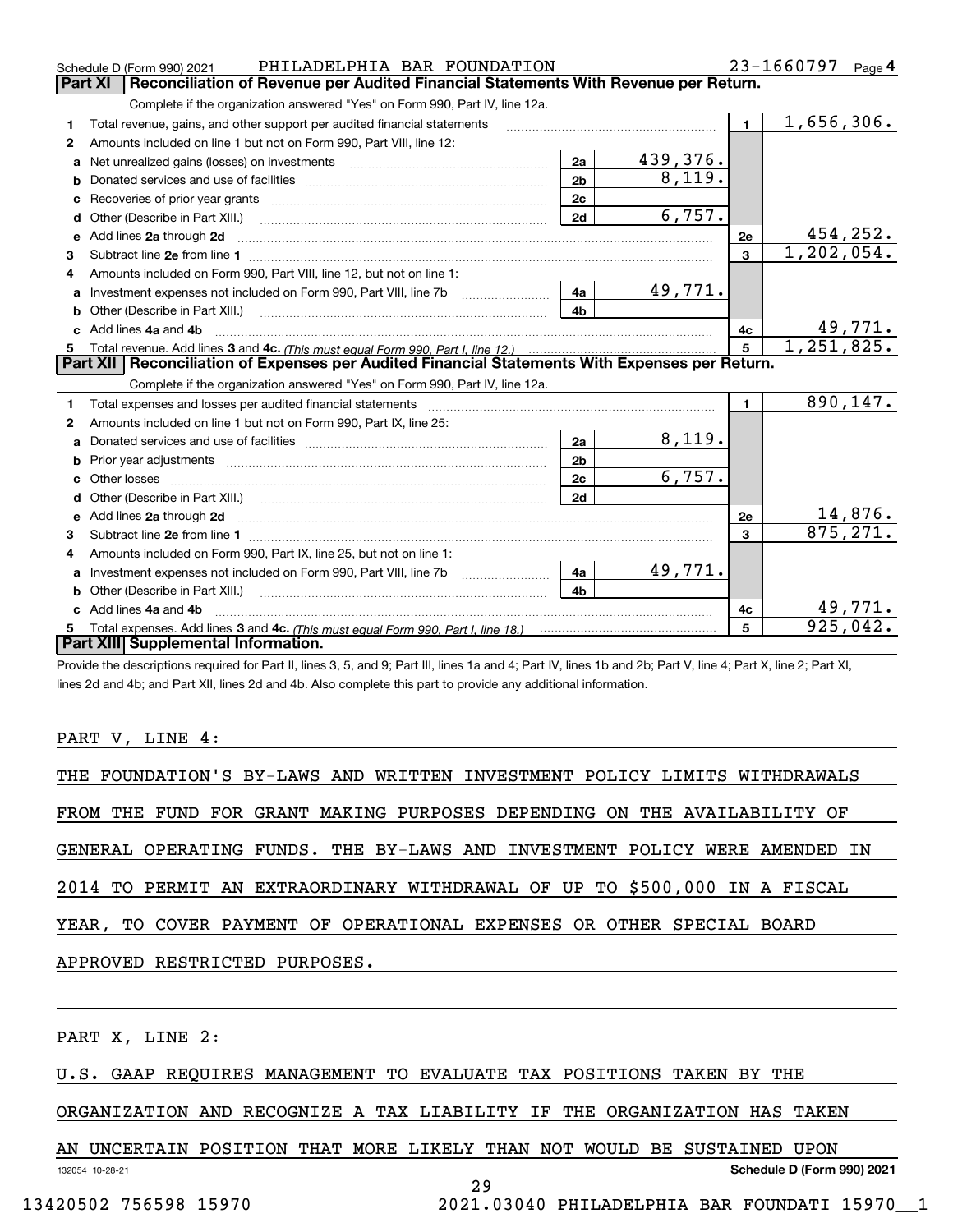| PHILADELPHIA BAR FOUNDATION<br>Schedule D (Form 990) 2021<br><b>Part XIII Supplemental Information</b> (continued) | 23-1660797 Page 5          |
|--------------------------------------------------------------------------------------------------------------------|----------------------------|
|                                                                                                                    |                            |
| EXAMINATION BY TAXING AUTHORITIES. MANAGEMENT EVALUATED THE ORGANIZATION'S                                         |                            |
| TAX POSITIONS AND CONCLUDED THAT THE ORGANIZATION HAD TAKEN NO UNCERTAIN                                           |                            |
| TAX POSITIONS THAT REQUIRE ADJUSTMENT TO THE FINANCIAL STATEMENTS TO                                               |                            |
| COMPLY WITH THE PROVISIONS OF THIS GUIDANCE.                                                                       |                            |
|                                                                                                                    |                            |
| PART XI, LINE 2D - OTHER ADJUSTMENTS:                                                                              |                            |
| SPECIAL EVENT EXPENSES                                                                                             | 6,757.                     |
|                                                                                                                    |                            |
|                                                                                                                    |                            |
|                                                                                                                    |                            |
|                                                                                                                    |                            |
|                                                                                                                    |                            |
|                                                                                                                    |                            |
|                                                                                                                    |                            |
|                                                                                                                    |                            |
|                                                                                                                    |                            |
|                                                                                                                    |                            |
|                                                                                                                    |                            |
|                                                                                                                    |                            |
|                                                                                                                    |                            |
|                                                                                                                    |                            |
|                                                                                                                    |                            |
|                                                                                                                    |                            |
|                                                                                                                    |                            |
|                                                                                                                    |                            |
|                                                                                                                    |                            |
|                                                                                                                    |                            |
|                                                                                                                    |                            |
|                                                                                                                    |                            |
|                                                                                                                    |                            |
|                                                                                                                    |                            |
|                                                                                                                    | Schedule D (Form 990) 2021 |

132055 10-28-21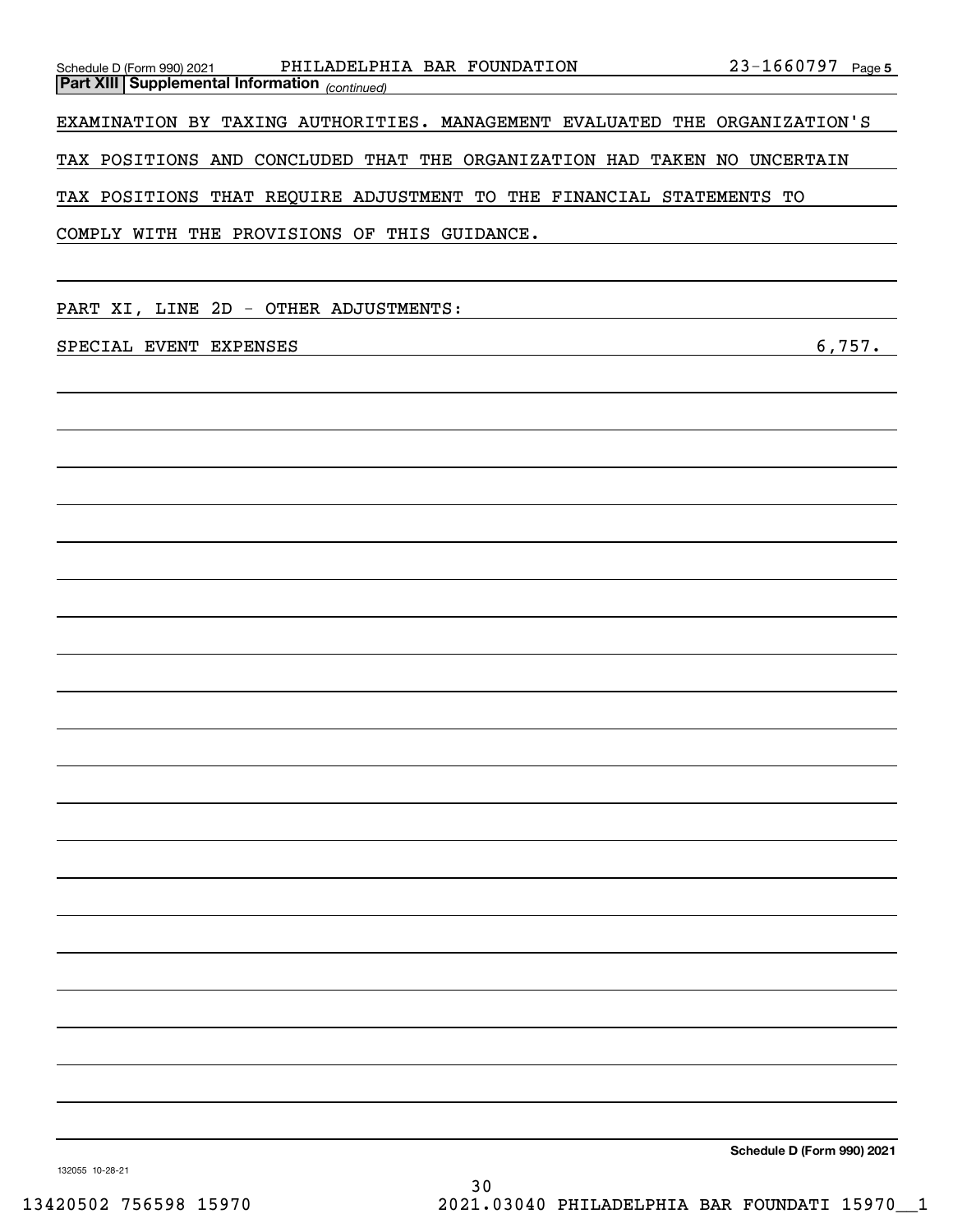| <b>SCHEDULE G</b>                                            |                                  | Supplemental Information Regarding Fundraising or Gaming Activities                                                                                                                                                                       |                         |                               |                                       |                                   | OMB No. 1545-0047                       |
|--------------------------------------------------------------|----------------------------------|-------------------------------------------------------------------------------------------------------------------------------------------------------------------------------------------------------------------------------------------|-------------------------|-------------------------------|---------------------------------------|-----------------------------------|-----------------------------------------|
| (Form 990)                                                   |                                  | Complete if the organization answered "Yes" on Form 990, Part IV, line 17, 18, or 19, or if the<br>organization entered more than \$15,000 on Form 990-EZ, line 6a.                                                                       |                         |                               |                                       |                                   | 2021                                    |
| Department of the Treasury                                   |                                  | Attach to Form 990 or Form 990-EZ.                                                                                                                                                                                                        |                         |                               |                                       |                                   | <b>Open to Public</b>                   |
| Internal Revenue Service                                     |                                  | ► Go to www.irs.gov/Form990 for instructions and the latest information.                                                                                                                                                                  |                         |                               |                                       |                                   | Inspection                              |
| Name of the organization                                     |                                  | PHILADELPHIA BAR FOUNDATION                                                                                                                                                                                                               |                         |                               |                                       | 23-1660797                        | <b>Employer identification number</b>   |
| Part I                                                       |                                  | Fundraising Activities. Complete if the organization answered "Yes" on Form 990, Part IV, line 17. Form 990-EZ filers are not                                                                                                             |                         |                               |                                       |                                   |                                         |
|                                                              | required to complete this part.  |                                                                                                                                                                                                                                           |                         |                               |                                       |                                   |                                         |
| Mail solicitations<br>a                                      |                                  | 1 Indicate whether the organization raised funds through any of the following activities. Check all that apply.<br>e                                                                                                                      |                         |                               | Solicitation of non-government grants |                                   |                                         |
| b                                                            | Internet and email solicitations | f                                                                                                                                                                                                                                         |                         |                               | Solicitation of government grants     |                                   |                                         |
| Phone solicitations<br>с                                     |                                  | Special fundraising events<br>g                                                                                                                                                                                                           |                         |                               |                                       |                                   |                                         |
| In-person solicitations<br>d                                 |                                  |                                                                                                                                                                                                                                           |                         |                               |                                       |                                   |                                         |
|                                                              |                                  | 2 a Did the organization have a written or oral agreement with any individual (including officers, directors, trustees, or<br>key employees listed in Form 990, Part VII) or entity in connection with professional fundraising services? |                         |                               |                                       | Yes                               | No                                      |
|                                                              |                                  | b If "Yes," list the 10 highest paid individuals or entities (fundraisers) pursuant to agreements under which the fundraiser is to be                                                                                                     |                         |                               |                                       |                                   |                                         |
| compensated at least \$5,000 by the organization.            |                                  |                                                                                                                                                                                                                                           |                         |                               |                                       |                                   |                                         |
|                                                              |                                  |                                                                                                                                                                                                                                           |                         |                               |                                       | (v) Amount paid                   |                                         |
| (i) Name and address of individual<br>or entity (fundraiser) |                                  | (ii) Activity                                                                                                                                                                                                                             | (iii) Did<br>fundraiser | have custody<br>or control of | (iv) Gross receipts<br>from activity  | to (or retained by)<br>fundraiser | (vi) Amount paid<br>to (or retained by) |
|                                                              |                                  |                                                                                                                                                                                                                                           |                         | contributions?                |                                       | listed in col. (i)                | organization                            |
|                                                              |                                  |                                                                                                                                                                                                                                           | Yes                     | No.                           |                                       |                                   |                                         |
|                                                              |                                  |                                                                                                                                                                                                                                           |                         |                               |                                       |                                   |                                         |
|                                                              |                                  |                                                                                                                                                                                                                                           |                         |                               |                                       |                                   |                                         |
|                                                              |                                  |                                                                                                                                                                                                                                           |                         |                               |                                       |                                   |                                         |
|                                                              |                                  |                                                                                                                                                                                                                                           |                         |                               |                                       |                                   |                                         |
|                                                              |                                  |                                                                                                                                                                                                                                           |                         |                               |                                       |                                   |                                         |
|                                                              |                                  |                                                                                                                                                                                                                                           |                         |                               |                                       |                                   |                                         |
|                                                              |                                  |                                                                                                                                                                                                                                           |                         |                               |                                       |                                   |                                         |
|                                                              |                                  |                                                                                                                                                                                                                                           |                         |                               |                                       |                                   |                                         |
|                                                              |                                  |                                                                                                                                                                                                                                           |                         |                               |                                       |                                   |                                         |
|                                                              |                                  |                                                                                                                                                                                                                                           |                         |                               |                                       |                                   |                                         |
|                                                              |                                  |                                                                                                                                                                                                                                           |                         |                               |                                       |                                   |                                         |
|                                                              |                                  |                                                                                                                                                                                                                                           |                         |                               |                                       |                                   |                                         |
|                                                              |                                  |                                                                                                                                                                                                                                           |                         |                               |                                       |                                   |                                         |
| Total                                                        |                                  |                                                                                                                                                                                                                                           |                         |                               |                                       |                                   |                                         |
| or licensing.                                                |                                  | 3 List all states in which the organization is registered or licensed to solicit contributions or has been notified it is exempt from registration                                                                                        |                         |                               |                                       |                                   |                                         |
|                                                              |                                  |                                                                                                                                                                                                                                           |                         |                               |                                       |                                   |                                         |
|                                                              |                                  |                                                                                                                                                                                                                                           |                         |                               |                                       |                                   |                                         |
|                                                              |                                  |                                                                                                                                                                                                                                           |                         |                               |                                       |                                   |                                         |
|                                                              |                                  |                                                                                                                                                                                                                                           |                         |                               |                                       |                                   |                                         |
|                                                              |                                  |                                                                                                                                                                                                                                           |                         |                               |                                       |                                   |                                         |
|                                                              |                                  |                                                                                                                                                                                                                                           |                         |                               |                                       |                                   |                                         |
|                                                              |                                  |                                                                                                                                                                                                                                           |                         |                               |                                       |                                   |                                         |
|                                                              |                                  |                                                                                                                                                                                                                                           |                         |                               |                                       |                                   |                                         |
|                                                              |                                  | LHA For Paperwork Reduction Act Notice, see the Instructions for Form 990 or 990-EZ.                                                                                                                                                      |                         |                               |                                       |                                   | Schedule G (Form 990) 2021              |
|                                                              |                                  |                                                                                                                                                                                                                                           |                         |                               |                                       |                                   |                                         |

132081 10-21-21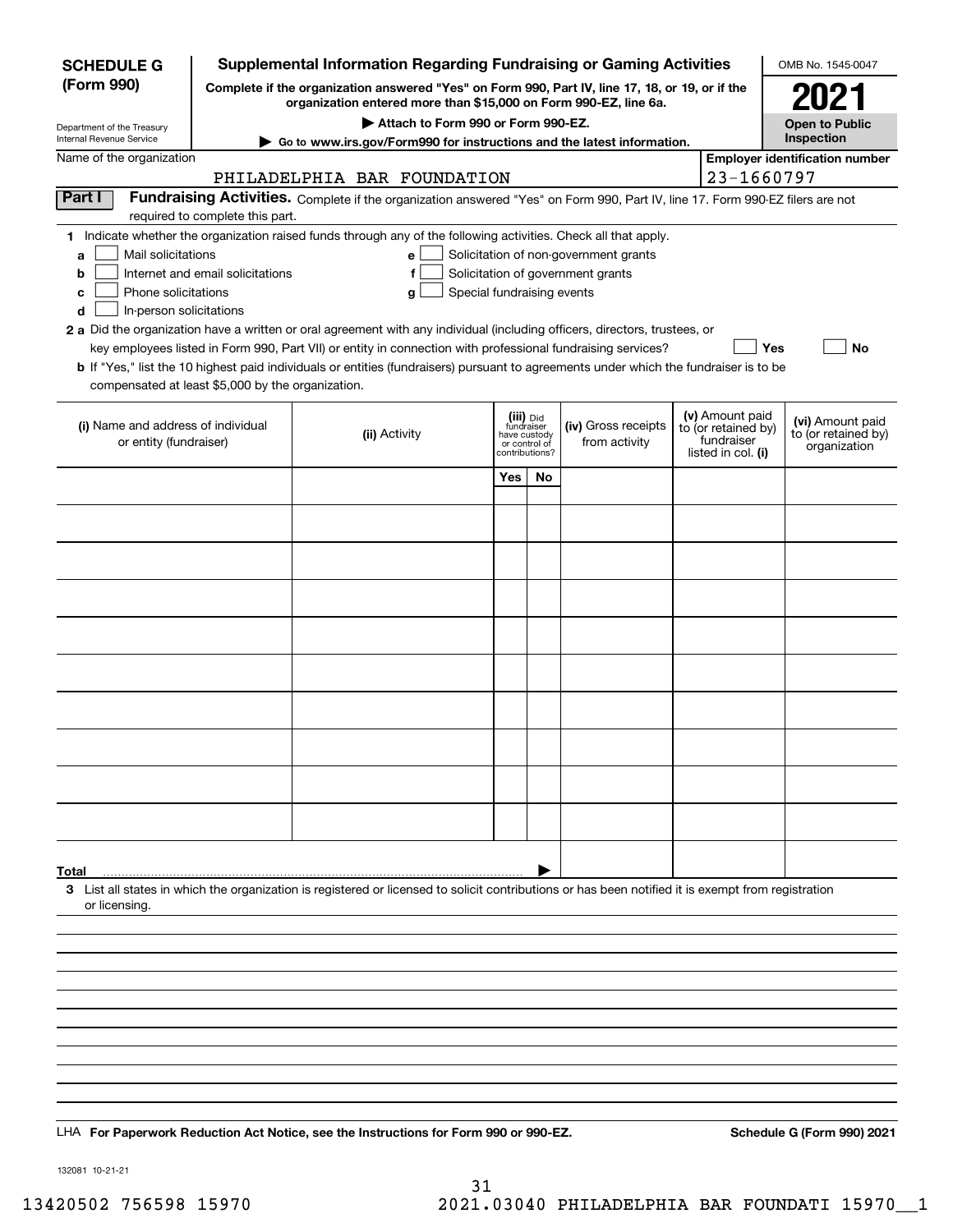Schedule G (Form 990) 2021 PHILADELPHIA BAR FOUNDATION 23-1660797 Page

**2**

**Part II** | Fundraising Events. Complete if the organization answered "Yes" on Form 990, Part IV, line 18, or reported more than \$15,000

|                 |          | of fundraising event contributions and gross income on Form 990-EZ, lines 1 and 6b. List events with gross receipts greater than \$5,000.     |                                        |                         |                                 |                                                       |
|-----------------|----------|-----------------------------------------------------------------------------------------------------------------------------------------------|----------------------------------------|-------------------------|---------------------------------|-------------------------------------------------------|
|                 |          |                                                                                                                                               | (a) Event $#1$<br>ACCESS TO<br>JUSTICE | (b) Event #2            | (c) Other events<br><b>NONE</b> | (d) Total events<br>(add col. (a) through<br>col. (c) |
|                 |          |                                                                                                                                               | (event type)                           | (event type)            | (total number)                  |                                                       |
| Revenue         | 1.       |                                                                                                                                               | 86,450.                                |                         |                                 | 86,450.                                               |
|                 |          |                                                                                                                                               | 86,450.                                |                         |                                 | 86,450.                                               |
|                 |          | 3 Gross income (line 1 minus line 2)<br>.                                                                                                     |                                        |                         |                                 |                                                       |
|                 |          |                                                                                                                                               |                                        |                         |                                 |                                                       |
|                 | 5        |                                                                                                                                               |                                        |                         |                                 |                                                       |
| Direct Expenses | 6        |                                                                                                                                               |                                        |                         |                                 |                                                       |
|                 |          | 7 Food and beverages                                                                                                                          |                                        |                         |                                 |                                                       |
|                 | 8        |                                                                                                                                               |                                        |                         |                                 |                                                       |
|                 | 9        |                                                                                                                                               | $\frac{6,000}{757}$                    |                         |                                 | $\frac{6,000}{757}$                                   |
|                 | 10       | Direct expense summary. Add lines 4 through 9 in column (d)                                                                                   |                                        |                         |                                 | 6,757.                                                |
|                 |          | 11 Net income summary. Subtract line 10 from line 3, column (d)                                                                               |                                        |                         |                                 | $-6, 757.$                                            |
|                 | Part III | Gaming. Complete if the organization answered "Yes" on Form 990, Part IV, line 19, or reported more than<br>\$15,000 on Form 990-EZ, line 6a. |                                        |                         |                                 |                                                       |
|                 |          |                                                                                                                                               |                                        | (b) Pull tabs/instant   |                                 | (d) Total gaming (add                                 |
|                 |          |                                                                                                                                               | (a) Bingo                              | bingo/progressive bingo | (c) Other gaming                | col. (a) through col. (c))                            |
| Revenue         |          |                                                                                                                                               |                                        |                         |                                 |                                                       |
|                 |          |                                                                                                                                               |                                        |                         |                                 |                                                       |
|                 |          |                                                                                                                                               |                                        |                         |                                 |                                                       |
|                 |          |                                                                                                                                               |                                        |                         |                                 |                                                       |
| Direct Expenses | 3        |                                                                                                                                               |                                        |                         |                                 |                                                       |
|                 | 4        |                                                                                                                                               |                                        |                         |                                 |                                                       |
|                 | 5        |                                                                                                                                               |                                        |                         |                                 |                                                       |
|                 |          |                                                                                                                                               | Yes<br>%                               | Yes<br>%                | Yes<br>%                        |                                                       |
|                 |          | 6 Volunteer labor                                                                                                                             | No                                     | No                      | No                              |                                                       |
|                 |          | 7 Direct expense summary. Add lines 2 through 5 in column (d)                                                                                 |                                        |                         |                                 |                                                       |
|                 |          |                                                                                                                                               |                                        |                         |                                 |                                                       |
|                 |          |                                                                                                                                               |                                        |                         |                                 |                                                       |
|                 |          | 9 Enter the state(s) in which the organization conducts gaming activities:                                                                    |                                        |                         |                                 |                                                       |
|                 |          |                                                                                                                                               |                                        |                         |                                 | Yes<br>No                                             |
|                 |          |                                                                                                                                               |                                        |                         |                                 |                                                       |
|                 |          |                                                                                                                                               |                                        |                         |                                 |                                                       |
|                 |          |                                                                                                                                               |                                        |                         |                                 | Yes<br>No                                             |

132082 10-21-21

**Schedule G (Form 990) 2021**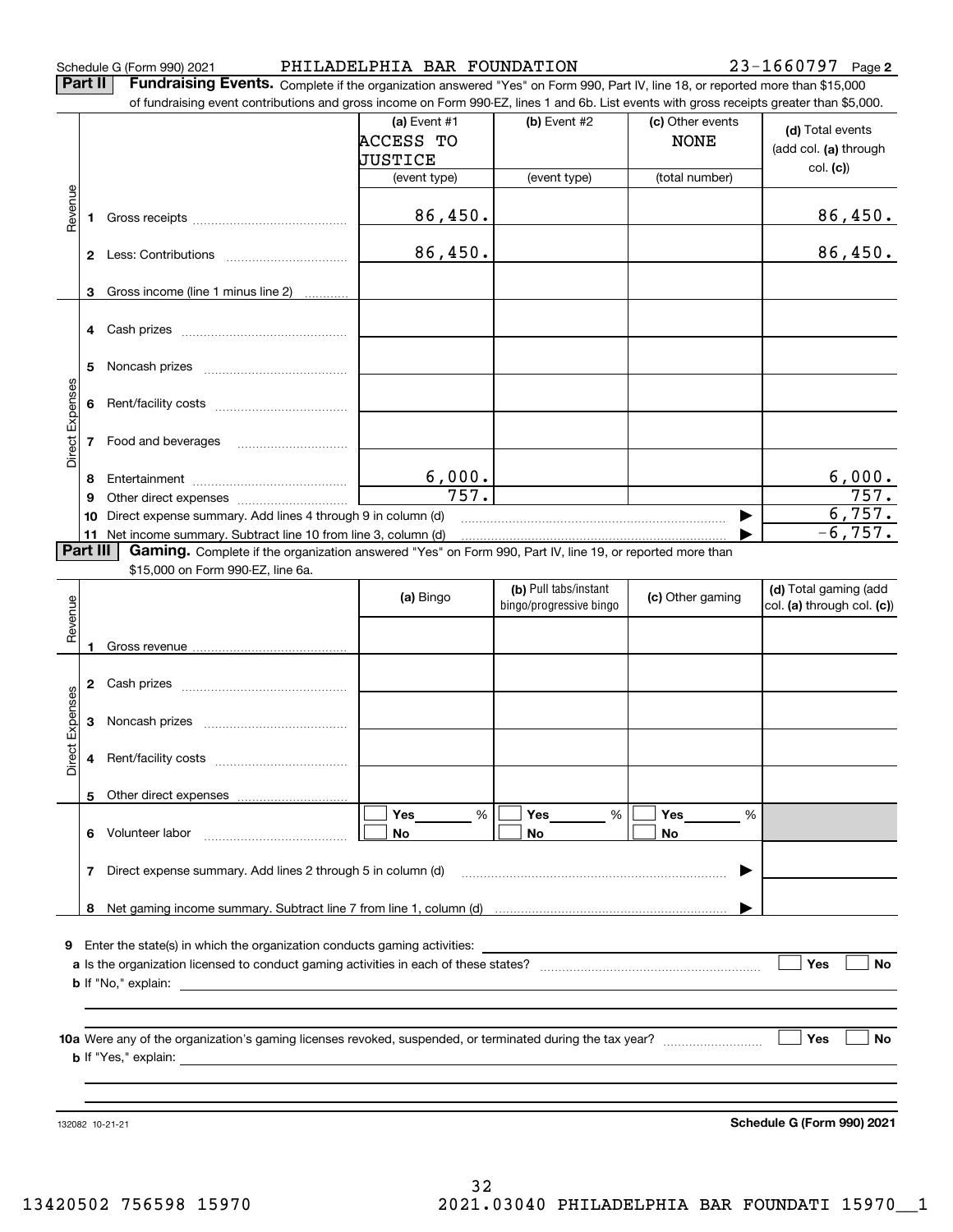|                 | Schedule G (Form 990) 2021                                                   | PHILADELPHIA BAR FOUNDATION |                                                                                                                                                                                                                                            | 23-1660797                 | Page 3    |
|-----------------|------------------------------------------------------------------------------|-----------------------------|--------------------------------------------------------------------------------------------------------------------------------------------------------------------------------------------------------------------------------------------|----------------------------|-----------|
|                 |                                                                              |                             | 12 Is the organization a grantor, beneficiary or trustee of a trust, or a member of a partnership or other entity formed                                                                                                                   | Yes<br>$\mathbf{I}$        | No        |
|                 |                                                                              |                             |                                                                                                                                                                                                                                            | $\Box$ Yes                 | No        |
|                 | 13 Indicate the percentage of gaming activity conducted in:                  |                             |                                                                                                                                                                                                                                            | 13a                        | %         |
|                 |                                                                              |                             | <b>b</b> An outside facility <b>contained a contract and a contract of the contract of the contract of the contract of the contract of the contract of the contract of the contract of the contract of the contract of the contract o</b>  | 13b l                      | %         |
|                 |                                                                              |                             | 14 Enter the name and address of the person who prepares the organization's gaming/special events books and records:                                                                                                                       |                            |           |
|                 |                                                                              |                             |                                                                                                                                                                                                                                            |                            |           |
|                 |                                                                              |                             |                                                                                                                                                                                                                                            |                            |           |
|                 |                                                                              |                             |                                                                                                                                                                                                                                            |                            | No        |
|                 |                                                                              |                             | <b>b</b> If "Yes," enter the amount of gaming revenue received by the organization $\triangleright$ \$                                                                                                                                     |                            |           |
|                 | c If "Yes," enter name and address of the third party:                       |                             |                                                                                                                                                                                                                                            |                            |           |
|                 |                                                                              |                             |                                                                                                                                                                                                                                            |                            |           |
|                 |                                                                              |                             |                                                                                                                                                                                                                                            |                            |           |
|                 | 16 Gaming manager information:                                               |                             |                                                                                                                                                                                                                                            |                            |           |
|                 | Name $\blacktriangleright$ $\lrcorner$                                       |                             |                                                                                                                                                                                                                                            |                            |           |
|                 | Gaming manager compensation > \$                                             |                             |                                                                                                                                                                                                                                            |                            |           |
|                 |                                                                              |                             | $Description of services provided$ $\triangleright$                                                                                                                                                                                        |                            |           |
|                 |                                                                              |                             |                                                                                                                                                                                                                                            |                            |           |
|                 | Director/officer                                                             | Employee                    | Independent contractor                                                                                                                                                                                                                     |                            |           |
|                 | 17 Mandatory distributions:                                                  |                             |                                                                                                                                                                                                                                            |                            |           |
|                 |                                                                              |                             | a Is the organization required under state law to make charitable distributions from the gaming proceeds to                                                                                                                                | $\Box$ Yes                 | $\Box$ No |
|                 | retain the state gaming license?                                             |                             |                                                                                                                                                                                                                                            |                            |           |
|                 | organization's own exempt activities during the tax year $\triangleright$ \$ |                             | <b>b</b> Enter the amount of distributions required under state law to be distributed to other exempt organizations or spent in the                                                                                                        |                            |           |
| <b>Part IV</b>  |                                                                              |                             | Supplemental Information. Provide the explanations required by Part I, line 2b, columns (iii) and (v); and Part III, lines 9, 9b, 10b,<br>15b, 15c, 16, and 17b, as applicable. Also provide any additional information. See instructions. |                            |           |
|                 |                                                                              |                             |                                                                                                                                                                                                                                            |                            |           |
|                 |                                                                              |                             |                                                                                                                                                                                                                                            |                            |           |
|                 |                                                                              |                             |                                                                                                                                                                                                                                            |                            |           |
|                 |                                                                              |                             |                                                                                                                                                                                                                                            |                            |           |
|                 |                                                                              |                             |                                                                                                                                                                                                                                            |                            |           |
|                 |                                                                              |                             |                                                                                                                                                                                                                                            |                            |           |
|                 |                                                                              |                             |                                                                                                                                                                                                                                            |                            |           |
|                 |                                                                              |                             |                                                                                                                                                                                                                                            |                            |           |
|                 |                                                                              |                             |                                                                                                                                                                                                                                            |                            |           |
| 132083 10-21-21 |                                                                              |                             | 33                                                                                                                                                                                                                                         | Schedule G (Form 990) 2021 |           |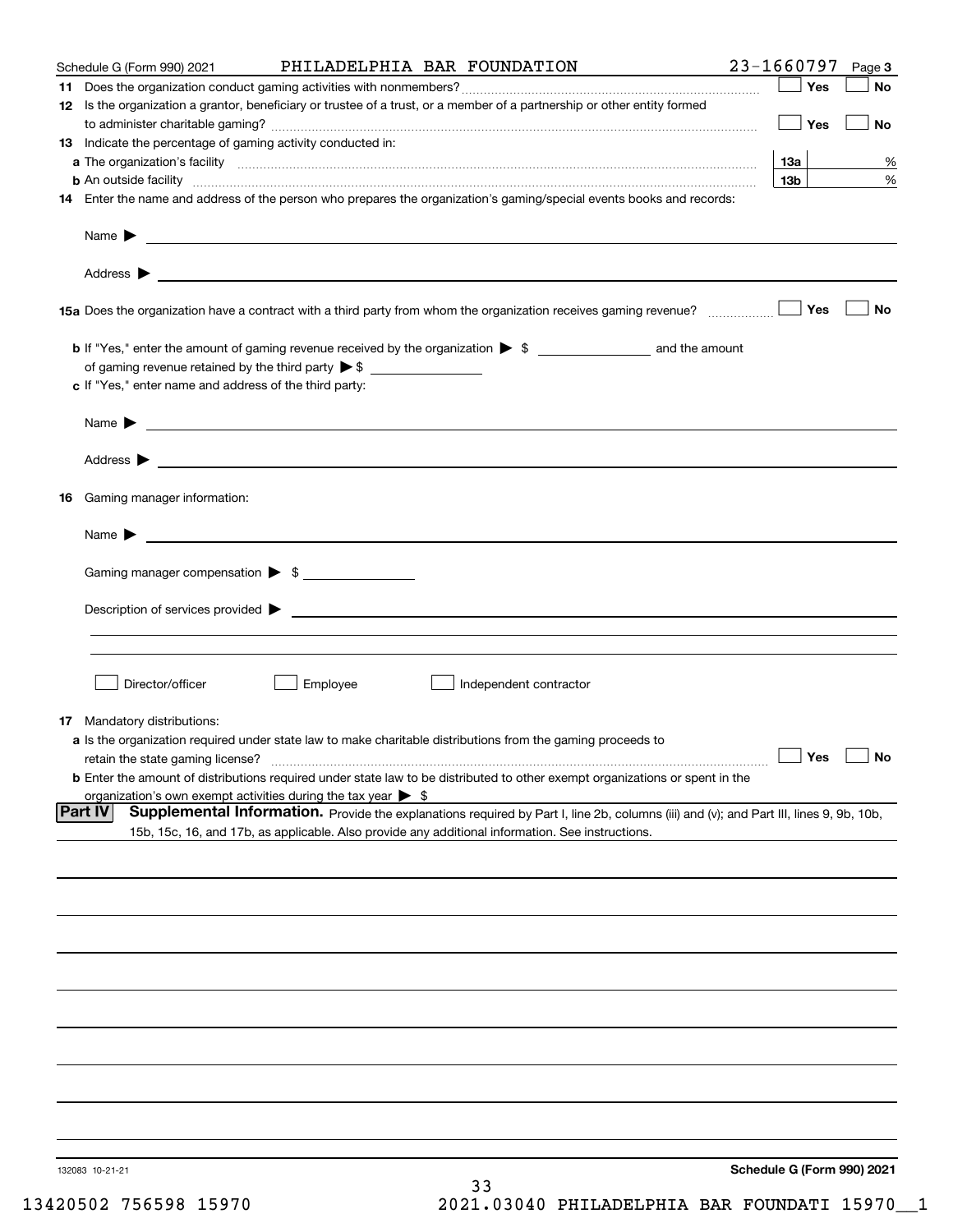| Schedule G (Form 990 |  |
|----------------------|--|
|                      |  |

| <b>Part IV   Supplemental Information</b> (continued) |
|-------------------------------------------------------|
|                                                       |
|                                                       |
|                                                       |
|                                                       |
|                                                       |
|                                                       |
|                                                       |
|                                                       |
|                                                       |
|                                                       |
|                                                       |
|                                                       |
|                                                       |
|                                                       |
|                                                       |
|                                                       |
|                                                       |
|                                                       |
|                                                       |
|                                                       |
|                                                       |
|                                                       |
|                                                       |
|                                                       |
|                                                       |
|                                                       |
|                                                       |
|                                                       |
| Schedule G (Form 990)                                 |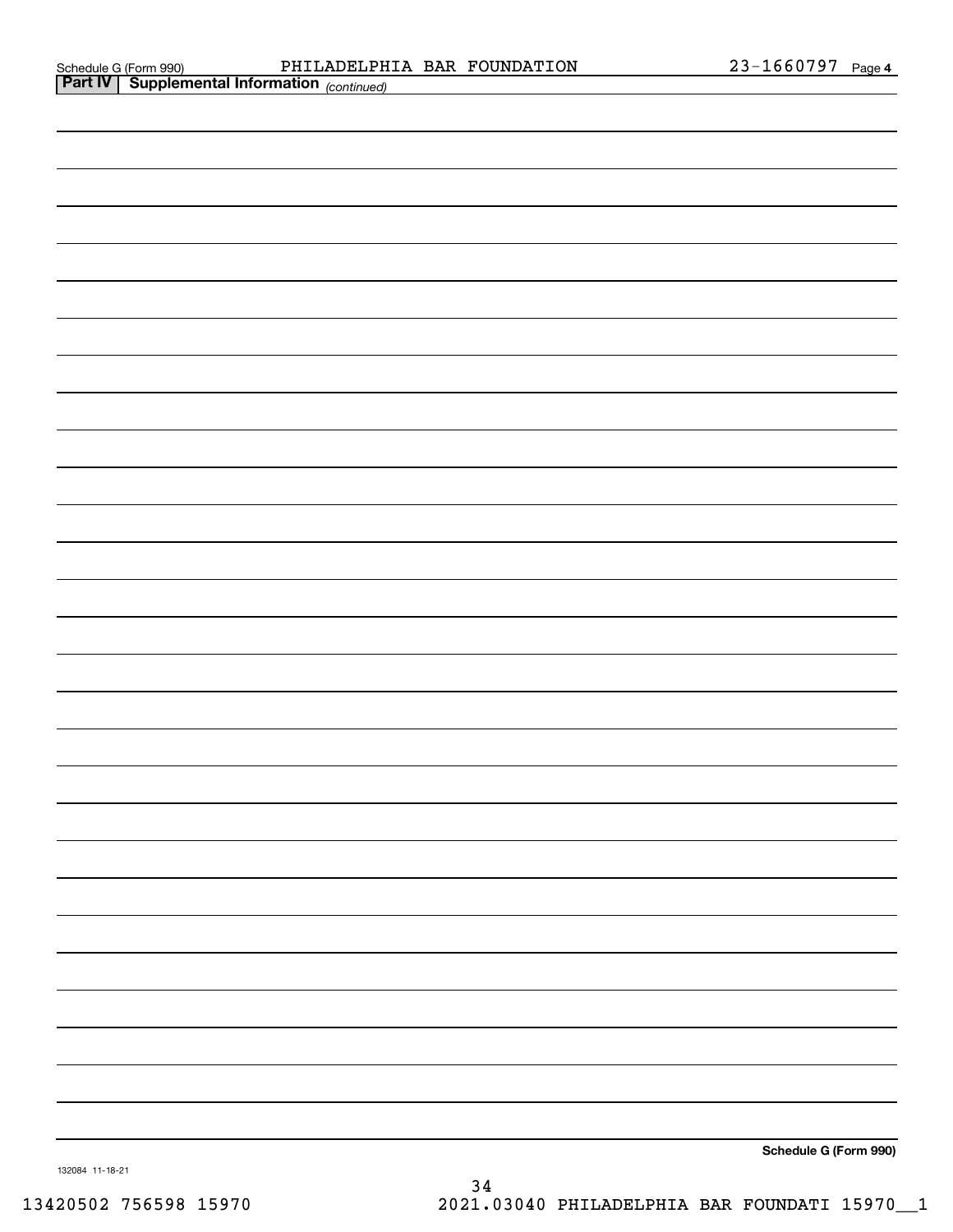| <b>SCHEDULE I</b>                                                                                                                                                                                                                                                                    |                          | <b>Grants and Other Assistance to Organizations,</b>                                                                                  |                                                       |                                        |                                                                |                                          | OMB No. 1545-0047                                   |
|--------------------------------------------------------------------------------------------------------------------------------------------------------------------------------------------------------------------------------------------------------------------------------------|--------------------------|---------------------------------------------------------------------------------------------------------------------------------------|-------------------------------------------------------|----------------------------------------|----------------------------------------------------------------|------------------------------------------|-----------------------------------------------------|
| (Form 990)                                                                                                                                                                                                                                                                           |                          | Governments, and Individuals in the United States<br>Complete if the organization answered "Yes" on Form 990, Part IV, line 21 or 22. |                                                       |                                        |                                                                |                                          | 2021                                                |
| Department of the Treasury                                                                                                                                                                                                                                                           |                          |                                                                                                                                       | Attach to Form 990.                                   |                                        |                                                                |                                          | <b>Open to Public</b>                               |
| <b>Internal Revenue Service</b>                                                                                                                                                                                                                                                      |                          |                                                                                                                                       | Go to www.irs.gov/Form990 for the latest information. |                                        |                                                                |                                          | Inspection                                          |
| Name of the organization<br>PHILADELPHIA BAR FOUNDATION                                                                                                                                                                                                                              |                          |                                                                                                                                       |                                                       |                                        |                                                                |                                          | <b>Employer identification number</b><br>23-1660797 |
| Part I<br>General Information on Grants and Assistance                                                                                                                                                                                                                               |                          |                                                                                                                                       |                                                       |                                        |                                                                |                                          |                                                     |
| Does the organization maintain records to substantiate the amount of the grants or assistance, the grantees' eligibility for the grants or assistance, and the selection<br>$\mathbf 1$                                                                                              |                          |                                                                                                                                       |                                                       |                                        |                                                                |                                          |                                                     |
|                                                                                                                                                                                                                                                                                      |                          |                                                                                                                                       |                                                       |                                        |                                                                |                                          | $\sqrt{X}$ Yes<br>$\overline{\phantom{a}}$ No       |
| 2 Describe in Part IV the organization's procedures for monitoring the use of grant funds in the United States.                                                                                                                                                                      |                          |                                                                                                                                       |                                                       |                                        |                                                                |                                          |                                                     |
| Grants and Other Assistance to Domestic Organizations and Domestic Governments. Complete if the organization answered "Yes" on Form 990, Part IV, line 21, for any<br>Part II<br>recipient that received more than \$5,000. Part II can be duplicated if additional space is needed. |                          |                                                                                                                                       |                                                       |                                        |                                                                |                                          |                                                     |
| 1 (a) Name and address of organization<br>or government                                                                                                                                                                                                                              | $(b)$ EIN                | (c) IRC section<br>(if applicable)                                                                                                    | (d) Amount of<br>cash grant                           | (e) Amount of<br>noncash<br>assistance | (f) Method of<br>valuation (book,<br>FMV, appraisal,<br>other) | (g) Description of<br>noncash assistance | (h) Purpose of grant<br>or assistance               |
| ACLU OF PENNSYLVANIA                                                                                                                                                                                                                                                                 |                          |                                                                                                                                       |                                                       |                                        |                                                                |                                          |                                                     |
| 1800 JOHN F KENNEDY BLVD                                                                                                                                                                                                                                                             |                          |                                                                                                                                       |                                                       |                                        |                                                                |                                          |                                                     |
| PHILADELPHIA, PA 19103                                                                                                                                                                                                                                                               | $23-1742013$ 501(C)(3)   |                                                                                                                                       | 5,300,                                                | $\mathbf{0}$ .                         |                                                                |                                          | NON-PROFIT LEGAL AID                                |
| AIDS LAW PROJECT<br>1211 CHESTNUT STREET #600<br>PHILADELPHIA, PA 19107                                                                                                                                                                                                              | $23 - 2576149$ 501(C)(3) |                                                                                                                                       | 10,000,                                               | $\mathbf{0}$ .                         |                                                                |                                          | NON-PROFIT LEGAL AID                                |
|                                                                                                                                                                                                                                                                                      |                          |                                                                                                                                       |                                                       |                                        |                                                                |                                          |                                                     |
| COMMUNITY LEGAL SERVICES OF<br>PHILADELPHIA - 1424 CHESTNUT<br>STREET - PHILADELPHIA, PA 19102                                                                                                                                                                                       | $23-1671562$ 501(C)(3)   |                                                                                                                                       | 83,700.                                               | 0.                                     |                                                                |                                          | NON-PROFIT LEGAL AID                                |
| CONSUMER BANKRUPTCY ASSISTANCE<br>PROJECT - THE CAST IRON BUILDING<br>718 ARCH STREET, SUITE 300N -                                                                                                                                                                                  |                          |                                                                                                                                       |                                                       |                                        |                                                                |                                          |                                                     |
| PHILADELPHIA, PA 19106                                                                                                                                                                                                                                                               | $23 - 2694116$ 501(C)(3) |                                                                                                                                       | 12,100,                                               | $\mathbf{0}$ .                         |                                                                |                                          | NON-PROFIT LEGAL AID                                |
| DISABILITY RIGHTS PENNSYLVANIA<br>PHILADELPHIA BLDG - 1315 WALNUT<br>STREET - PHILADELPHIA, PA 19107                                                                                                                                                                                 | $23 - 2041538$ 501(C)(3) |                                                                                                                                       | 5,600,                                                | 0.                                     |                                                                |                                          | NON-PROFIT LEGAL AID                                |
| EDUCATION LAW CENTER PHILADELPHIA<br>BLDG - 1315 WALNUT STREET -<br>PHILADELPHIA, PA 19107                                                                                                                                                                                           | $23 - 2581102$ 501(C)(3) |                                                                                                                                       | 12,800.                                               | 0.                                     |                                                                |                                          | NON-PROFIT LEGAL AID                                |
| Enter total number of section 501(c)(3) and government organizations listed in the line 1 table<br>$\mathbf{2}$                                                                                                                                                                      |                          |                                                                                                                                       |                                                       |                                        |                                                                |                                          | 25.                                                 |
| Enter total number of other organizations listed in the line 1 table<br>3.                                                                                                                                                                                                           |                          |                                                                                                                                       |                                                       |                                        |                                                                |                                          | 0.                                                  |

**For Paperwork Reduction Act Notice, see the Instructions for Form 990. Schedule I (Form 990) 2021** LHA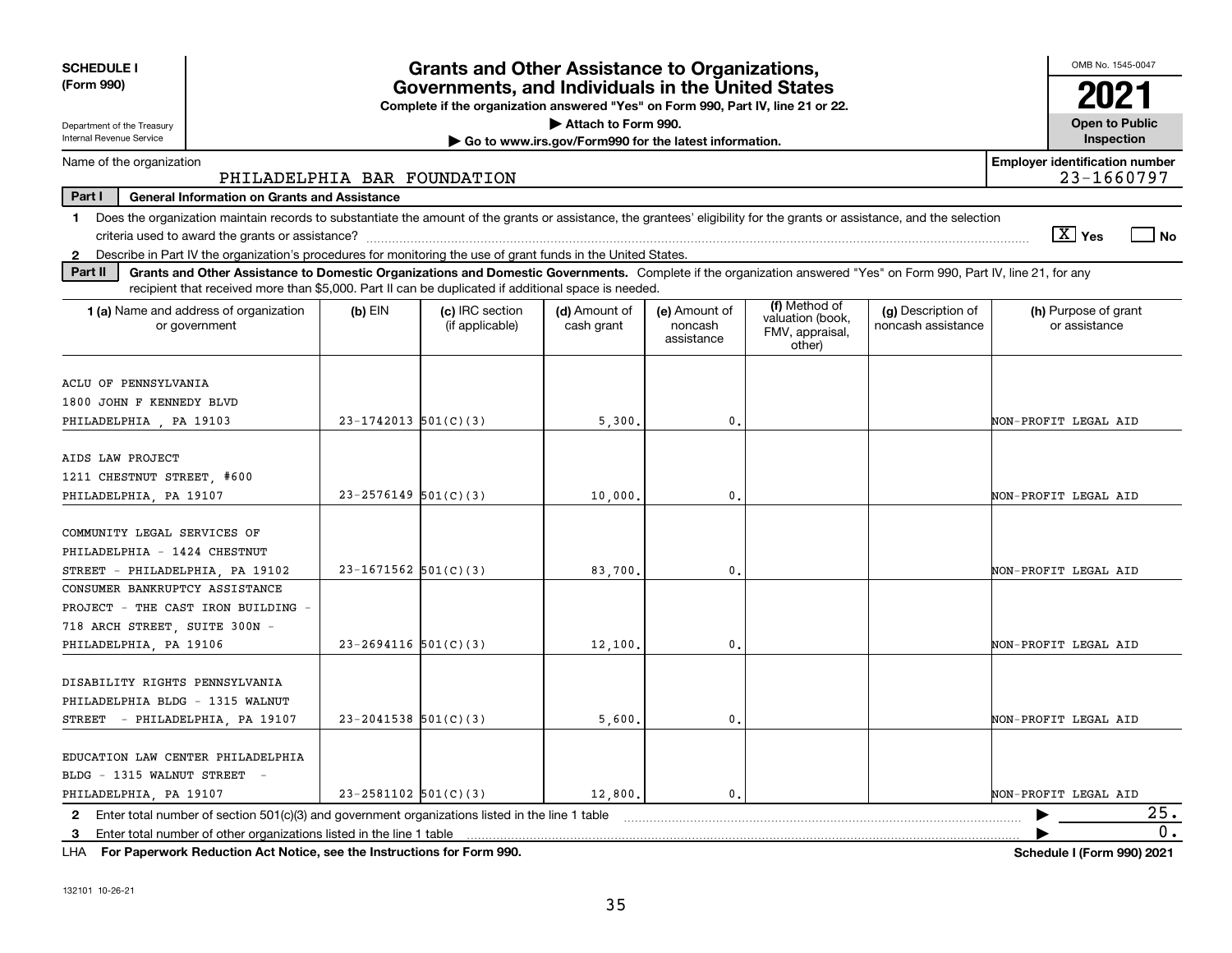#### Schedule I (Form 990) Page 1 PHILADELPHIA BAR FOUNDATION 23-1660797

| Part II   Continuation of Grants and Other Assistance to Domestic Organizations and Domestic Governments (Schedule I (Form 990), Part II.) |                            |                                  |                             |                                        |                                                                |                                           |                                       |
|--------------------------------------------------------------------------------------------------------------------------------------------|----------------------------|----------------------------------|-----------------------------|----------------------------------------|----------------------------------------------------------------|-------------------------------------------|---------------------------------------|
| (a) Name and address of<br>organization or government                                                                                      | $(b)$ EIN                  | (c) IRC section<br>if applicable | (d) Amount of<br>cash grant | (e) Amount of<br>noncash<br>assistance | (f) Method of<br>valuation<br>(book, FMV,<br>appraisal, other) | (g) Description of<br>non-cash assistance | (h) Purpose of grant<br>or assistance |
| FACE TO FACE LEGAL CENTER                                                                                                                  |                            |                                  |                             |                                        |                                                                |                                           |                                       |
| 109 EAST PRICE STREET                                                                                                                      |                            |                                  |                             |                                        |                                                                |                                           |                                       |
| PHILADELPHIA, PA 19144                                                                                                                     | $23 - 2862064$ $501(C)(3)$ |                                  | 5,250.                      | $\mathfrak{o}$ .                       |                                                                |                                           | NON-PROFIT LEGAL AID                  |
| PENNSYLVANIA HIAS INDIGENT                                                                                                                 |                            |                                  |                             |                                        |                                                                |                                           |                                       |
| IMMIGRATION LEGAL SERVICES - 2100                                                                                                          |                            |                                  |                             |                                        |                                                                |                                           |                                       |
| ARCH STREET - PHILADELPHIA, PA                                                                                                             |                            |                                  |                             |                                        |                                                                |                                           |                                       |
| 19103                                                                                                                                      | $23 - 1405597$ $501(C)(3)$ |                                  | 12,800,                     | 0.                                     |                                                                |                                           | NON-PROFIT LEGAL AID                  |
|                                                                                                                                            |                            |                                  |                             |                                        |                                                                |                                           |                                       |
| HOMELESS ADVOCACY PROJECT                                                                                                                  |                            |                                  |                             |                                        |                                                                |                                           |                                       |
| 1429 WALNUT STREET, FL 15                                                                                                                  |                            |                                  |                             |                                        |                                                                |                                           |                                       |
| PHILADELPHIA, PA 19102                                                                                                                     | $23 - 2619480$ 501(C)(3)   |                                  | 14,700.                     | $\mathbf{0}$ .                         |                                                                |                                           | NON-PROFIT LEGAL AID                  |
| <b>JUSTICE AT WORK</b>                                                                                                                     |                            |                                  |                             |                                        |                                                                |                                           |                                       |
| 990 SPRING GARDEN STREET, SUITE 300                                                                                                        |                            |                                  |                             |                                        |                                                                |                                           |                                       |
| PHILADELPHIA, PA 19123                                                                                                                     | $51-0214321$ $501(C)(3)$   |                                  | 14,000.                     | 0.                                     |                                                                |                                           | NON-PROFIT LEGAL AID                  |
|                                                                                                                                            |                            |                                  |                             |                                        |                                                                |                                           |                                       |
| <b>JUVENILE LAW CENTER</b>                                                                                                                 |                            |                                  |                             |                                        |                                                                |                                           |                                       |
| 1315 WALNUT STREET                                                                                                                         |                            |                                  |                             |                                        |                                                                |                                           |                                       |
| PHILADELPHIA, PA 19107                                                                                                                     | $23-1976386$ 501(C)(3)     |                                  | 6,500,                      | $\mathbf{0}$                           |                                                                |                                           | NON-PROFIT LEGAL AID                  |
|                                                                                                                                            |                            |                                  |                             |                                        |                                                                |                                           |                                       |
| LEGAL CLINIC FOR THE DISABLED                                                                                                              |                            |                                  |                             |                                        |                                                                |                                           |                                       |
| 1513 RACE STREET, MAGEE REHAB HOSPI                                                                                                        |                            |                                  |                             |                                        |                                                                |                                           |                                       |
| PHILADELPHIA, PA 19102                                                                                                                     | $23 - 2460392$ 501(C)(3)   |                                  | 7,300.                      | $\mathfrak{o}$ .                       |                                                                |                                           | NON-PROFIT LEGAL AID                  |
|                                                                                                                                            |                            |                                  |                             |                                        |                                                                |                                           |                                       |
| MAZZONI CENTER FOR LEGAL SERVICES                                                                                                          |                            |                                  |                             |                                        |                                                                |                                           |                                       |
| 21 S. 12 STREET, 8TH FLOOR                                                                                                                 |                            |                                  |                             |                                        |                                                                |                                           |                                       |
| PHILADELPHIA, PA 19107                                                                                                                     | $23 - 2176338$ 501(C)(3)   |                                  | 7,500,                      | $\mathfrak{o}$ .                       |                                                                |                                           | NON-PROFIT LEGAL AID                  |
|                                                                                                                                            |                            |                                  |                             |                                        |                                                                |                                           |                                       |
| NATIONALITIES SERVICE CENTER                                                                                                               |                            |                                  |                             |                                        |                                                                |                                           |                                       |
| 1216 ARCH STREET, 4TH FLOOR                                                                                                                | $23-1352336$ $501(C)(3)$   |                                  |                             | $\mathfrak o$ .                        |                                                                |                                           |                                       |
| PHILADELPHIA, PA 19107                                                                                                                     |                            |                                  | 8,100.                      |                                        |                                                                |                                           | NON-PROFIT LEGAL AID                  |
| PENNSYLVANIA HEALTH LAW PROJECT                                                                                                            |                            |                                  |                             |                                        |                                                                |                                           |                                       |
| 123 CHESTNUT STREET, SUITE 400                                                                                                             |                            |                                  |                             |                                        |                                                                |                                           |                                       |
| PHILADELPHIA, PA 19106                                                                                                                     | $23 - 2749089$ 501(C)(3)   |                                  | 10,000.                     | $\mathfrak{o}$ .                       |                                                                |                                           | NON-PROFIT LEGAL AID                  |

**Schedule I (Form 990)**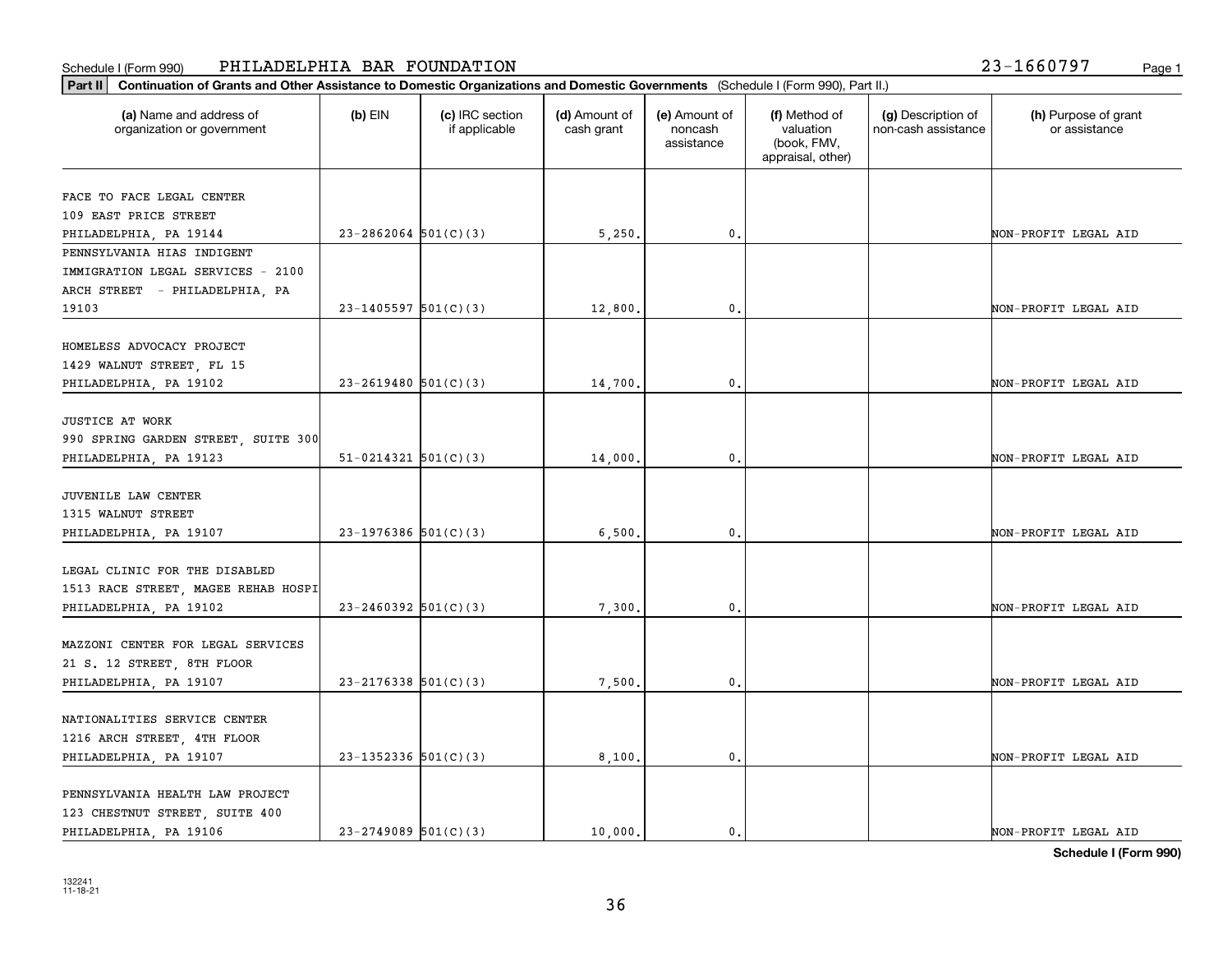#### Schedule I (Form 990) PHILADELPHIA BAR FOUNDATION 23-1660797 Page 1

| Continuation of Grants and Other Assistance to Domestic Organizations and Domestic Governments (Schedule I (Form 990), Part II.)<br>Part II |                            |                                  |                             |                                        |                                                                |                                           |                                       |  |  |  |
|---------------------------------------------------------------------------------------------------------------------------------------------|----------------------------|----------------------------------|-----------------------------|----------------------------------------|----------------------------------------------------------------|-------------------------------------------|---------------------------------------|--|--|--|
| (a) Name and address of<br>organization or government                                                                                       | $(b)$ EIN                  | (c) IRC section<br>if applicable | (d) Amount of<br>cash grant | (e) Amount of<br>noncash<br>assistance | (f) Method of<br>valuation<br>(book, FMV,<br>appraisal, other) | (g) Description of<br>non-cash assistance | (h) Purpose of grant<br>or assistance |  |  |  |
| PENNSYLVANIA IMMIGRATION RESOURCE<br>CENTER - 112 PLEASANT ACRES ROAD.<br>SUITE $I - YORK$ , PA 17402                                       | $23 - 2851213$ $501(C)(3)$ |                                  | 8,200,                      | 0.                                     |                                                                |                                           | NON-PROFIT LEGAL AID                  |  |  |  |
| PENNSYLVANIA INSTITUTIONAL LAW<br>PROJECT - 718 ARCH STREET, #304S<br>- PHILADELPHIA, PA 19106                                              | $23 - 2811857$ 501(C)(3)   |                                  | 6, 200.                     | 0.                                     |                                                                |                                           | NON-PROFIT LEGAL AID                  |  |  |  |
| PHILADELPHIA LEGAL ASSITANCE<br>718 ARCH STREET, #300N<br>PHILADELPHIA, PA 19106                                                            | $23 - 2823744$ 501(C)(3)   |                                  | 18,400.                     | 0.                                     |                                                                |                                           | NON-PROFIT LEGAL AID                  |  |  |  |
| PHILADELPHIA VIP<br>1500 WALNUT STREET, #400<br>PHILADELPHIA, PA 19102                                                                      | $23 - 2210390$ 501(C)(3)   |                                  | 42,000.                     | 0.                                     |                                                                |                                           | NON-PROFIT LEGAL AID                  |  |  |  |
| PUBLIC INTEREST LAW CENTER<br>1709 BENJAMIN FRANKLIN PKWY<br>PHILADELPHIA, PA 19103                                                         | $23-1923398$ 501(C)(3)     |                                  | 8,800,                      | 0.                                     |                                                                |                                           | NON-PROFIT LEGAL AID                  |  |  |  |
| REGIONAL HOUSING LEGAL SERVICES<br>2 S. EASTON ROAD<br>GLENSIDE, PA 19038                                                                   | $23-1901416$ 501(C)(3)     |                                  | 9,100                       | 0.                                     |                                                                |                                           | NON-PROFIT LEGAL AID                  |  |  |  |
| SENIORLAW CENTER<br>TWO PENN CENTER, 1500 JOHN F<br>KENNEDY BLVD, #1501 -<br>PHILADELPHIA, PA 19102                                         | $23 - 2169936$ 501(C)(3)   |                                  | 20,500.                     | 0.                                     |                                                                |                                           | NON-PROFIT LEGAL AID                  |  |  |  |
| SUPPORT CENTER FOR CHILD ADVOCATES<br>ONE PENN CENTER, 1617 JOHN F<br>KENNEDY BLVD, #1200 -<br>PHILADELPHIA, PA 19103                       | $23 - 2048664$ 501(C)(3)   |                                  | 21,900.                     | 0.                                     |                                                                |                                           | NON-PROFIT LEGAL AID                  |  |  |  |
| WOMEN AGAINST ABUSE LEGAL CENTER<br>100 S. BROAD ST.<br>PHILADELPHIA, PA 19110                                                              | $23-1984838$ 501(C)(3)     |                                  | 5.250.                      | $\mathfrak{o}$ .                       |                                                                |                                           | NON-PROFIT LEGAL AID                  |  |  |  |

**Schedule I (Form 990)**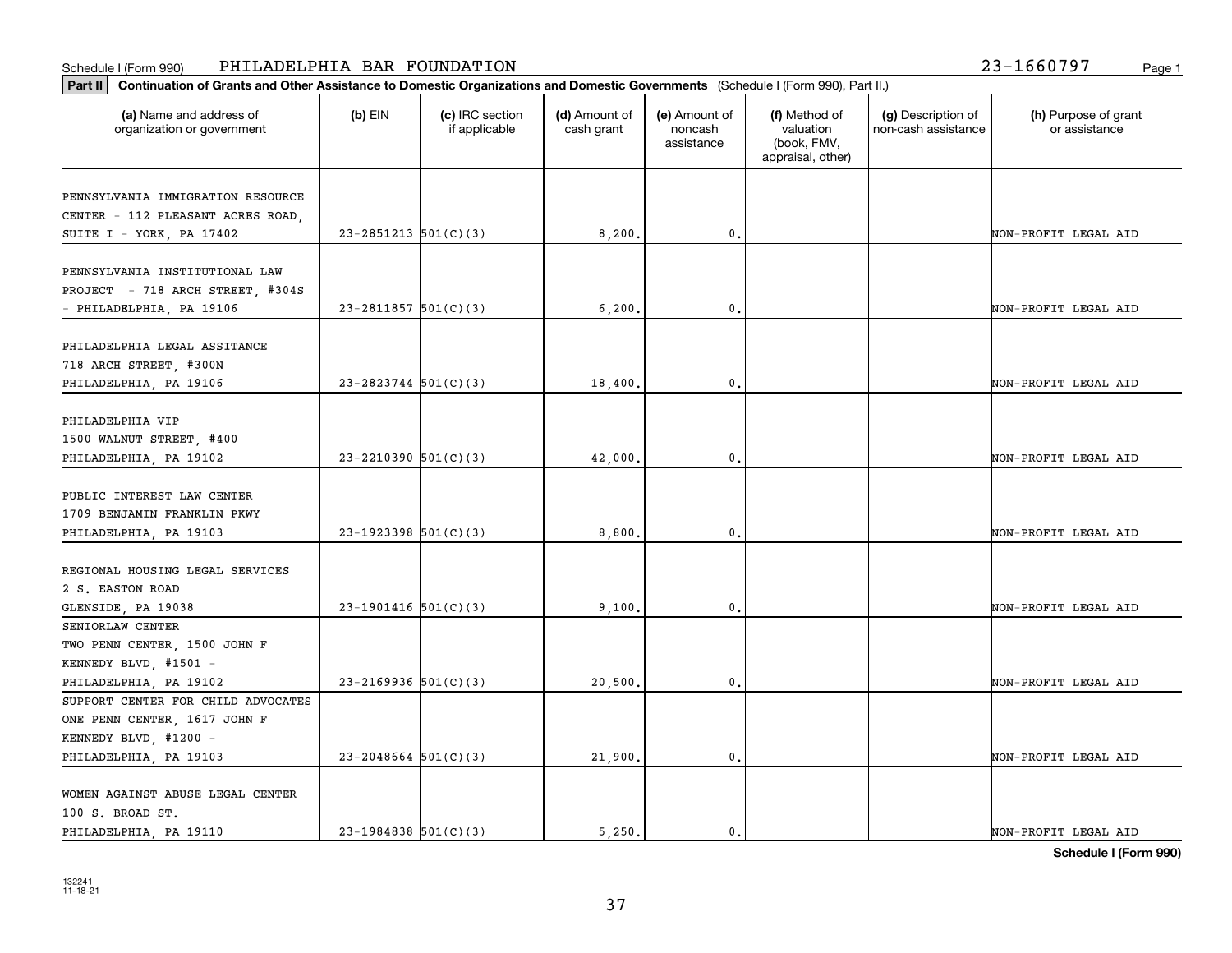#### Schedule I (Form 990) PHILADELPHIA BAR FOUNDATION 23-1660797 <sub>Page 1</sub>

**Part II Continuation of Grants and Other Assistance to Domestic Organizations and Domestic Governments**  (Schedule I (Form 990), Part II.)

| (a) Name and address of<br>organization or government                   | $(b)$ EIN                | (c) IRC section<br>(d) Amount of<br>(e) Amount of<br>if applicable<br>cash grant<br>noncash<br>valuation<br>assistance |         | (f) Method of<br>(book, FMV,<br>appraisal, other) | (g) Description of<br>non-cash assistance | (h) Purpose of grant<br>or assistance |                      |
|-------------------------------------------------------------------------|--------------------------|------------------------------------------------------------------------------------------------------------------------|---------|---------------------------------------------------|-------------------------------------------|---------------------------------------|----------------------|
| WOMEN'S LAW PROJECT<br>125 S 9TH STREET, #300<br>PHILADELPHIA, PA 19107 | $23 - 7354667$ 501(C)(3) |                                                                                                                        | 15,300. | $\mathfrak o$ .                                   |                                           |                                       | NON-PROFIT LEGAL AID |
|                                                                         |                          |                                                                                                                        |         |                                                   |                                           |                                       |                      |
|                                                                         |                          |                                                                                                                        |         |                                                   |                                           |                                       |                      |
|                                                                         |                          |                                                                                                                        |         |                                                   |                                           |                                       |                      |
|                                                                         |                          |                                                                                                                        |         |                                                   |                                           |                                       |                      |
|                                                                         |                          |                                                                                                                        |         |                                                   |                                           |                                       |                      |
|                                                                         |                          |                                                                                                                        |         |                                                   |                                           |                                       |                      |
|                                                                         |                          |                                                                                                                        |         |                                                   |                                           |                                       |                      |
|                                                                         |                          |                                                                                                                        |         |                                                   |                                           |                                       |                      |

**Schedule I (Form 990)**

23-1660797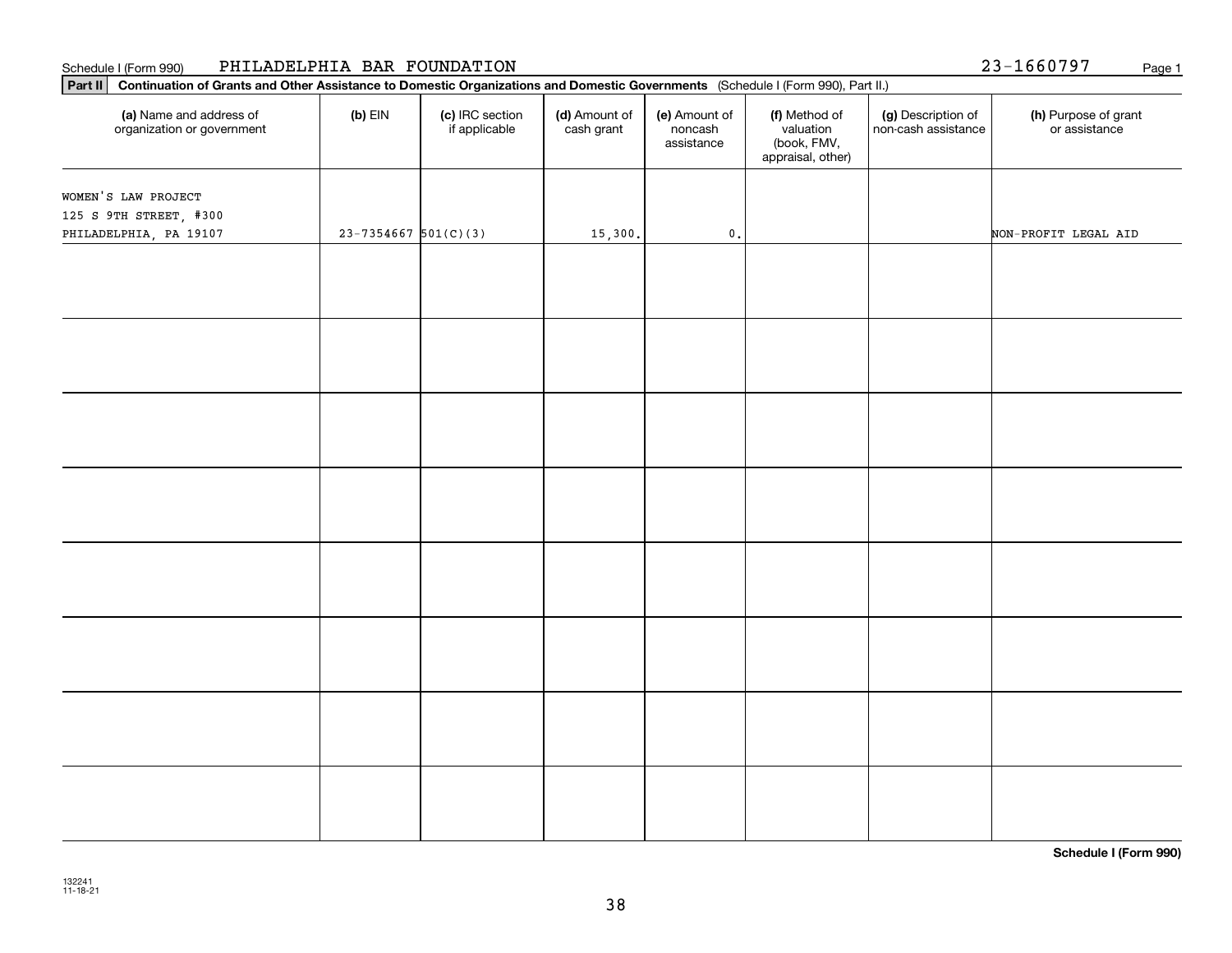#### **Part III Grants and Other Assistance to Domestic Individuals.**  Complete if the organization answered "Yes" on Form 990, Part IV, line 22. Schedule I (Form 990) 2021 PHILADELPHIA BAR FOUNDATION 2 3-1 6 6 0 7 9 7 Page

(a) Type of grant or assistance **(b)** Number of **(c)** Amount of **(d)** Amount of non-**(e)** Method of valuation (f)<br>cash are continuous cash are cash assistance (book, FMV, appraisal, other) Part III can be duplicated if additional space is needed. (a) Type of grant or assistance (b) Number of recipients(c) Amount of cash grant (d) Amount of noncash assistance (f) Description of noncash assistance AWARDSDS  $28 \mid 42,067. \mid 0.$ 

Part IV | Supplemental Information. Provide the information required in Part I, line 2; Part III, column (b); and any other additional information.

PART I, LINE 2:

### GRANTS ARE MADE GENERALLY FOR THE GRANTEE ORGANIZATION'S UNRESTRICTED USE

AND THEREFORE ARE NOT REGULARLY MONITORED.

**2**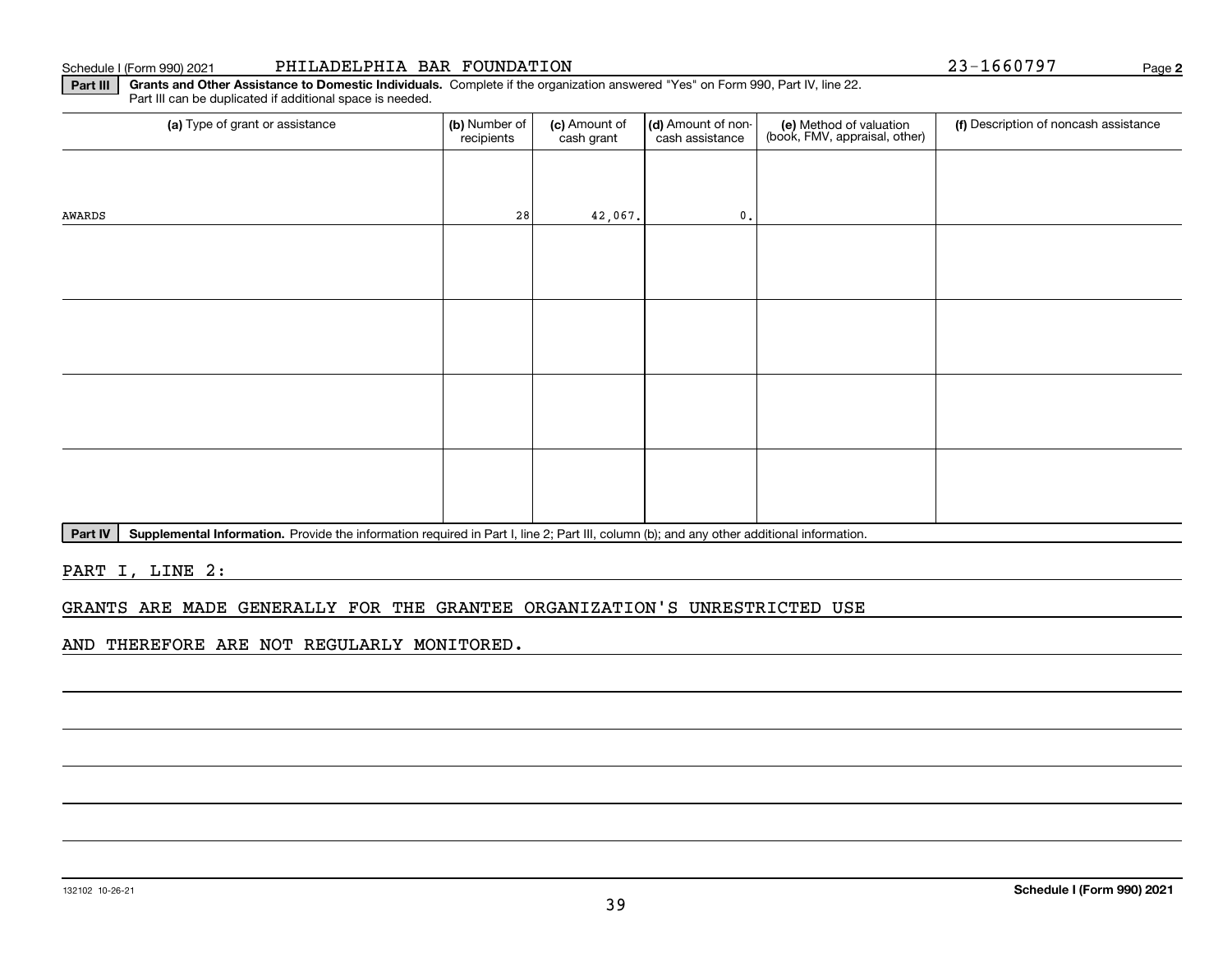**(Form 990)**

# **SCHEDULE O Supplemental Information to Form 990 or 990-EZ**

Department of the Treasury Internal Revenue Service Name of the organization

**Complete to provide information for responses to specific questions on Form 990 or 990-EZ or to provide any additional information. | Attach to Form 990 or Form 990-EZ. | Go to www.irs.gov/Form990 for the latest information.**



PHILADELPHIA BAR FOUNDATION 23-1660797

**Employer identification number**

FORM 990, PART I, LINE 1, DESCRIPTION OF ORGANIZATION MISSION:

JUSTICE, ENGAGES THE COMMUNITY IN SUPPORT OF CIVIL LEGAL AID, AND

BUILDS SYSTEM-WIDE CAPACITY IN ORDER TO STRENGTHEN THE PROVISION OF

QUALITY LEGAL SERVICES AND TO ENSURE THAT ALL INDIVIDUALS UNDERSTAND

THEIR RIGHTS TO EQUAL JUSTICE UNDER LAW.

FORM 990, PART III, LINE 1, DESCRIPTION OF ORGANIZATION MISSION:

THAT ALL INDIVIDUALS UNDERSTAND THEIR RIGHTS TO EQUAL JUSTICE UNDER

LAW.

FORM 990, PART VI, SECTION A, LINE 1A:

HONORARY AND DESIGNATED TRUSTEES ARE NON-VOTING MEMBERS OF THE BOARD

THEREFORE THESE INDIVIDUALS ARE NOT INCLUDED ON THE BOARD LISTING.

FORM 990, PART VI, SECTION B, LINE 11B:

THE GOVERNING BODY (BOARD OF DIRECTORS) WILL REVIEW THE PREPARED 990 IN

CONJUNCTION WITH THE FOUNDATION'S AUDITORS, PRIOR TO ITS FILING WITH THE

IRS.

FORM 990, PART VI, SECTION B, LINE 12C:

CONFLICTS ARE REQUIRED TO BE DISCLOSED. IF A CONFLICT IS DEEMED MATERIAL

(I.E., RISES TO A LEVEL THAT REQUIRES RECUSAL FROM DECISION-MAKING) , THE

TRUSTEE (OR KEY EMPLOYEE) WILL RECUSE HER/HIMSELF FROM THE DECISION. AND

ALL DECISION-MAKERS AND OTHER STAKEHOLDERS WILL BE INFORMED OF THE CONFLICT

40

AND ANY REMEDIAL ACTIONS TAKEN.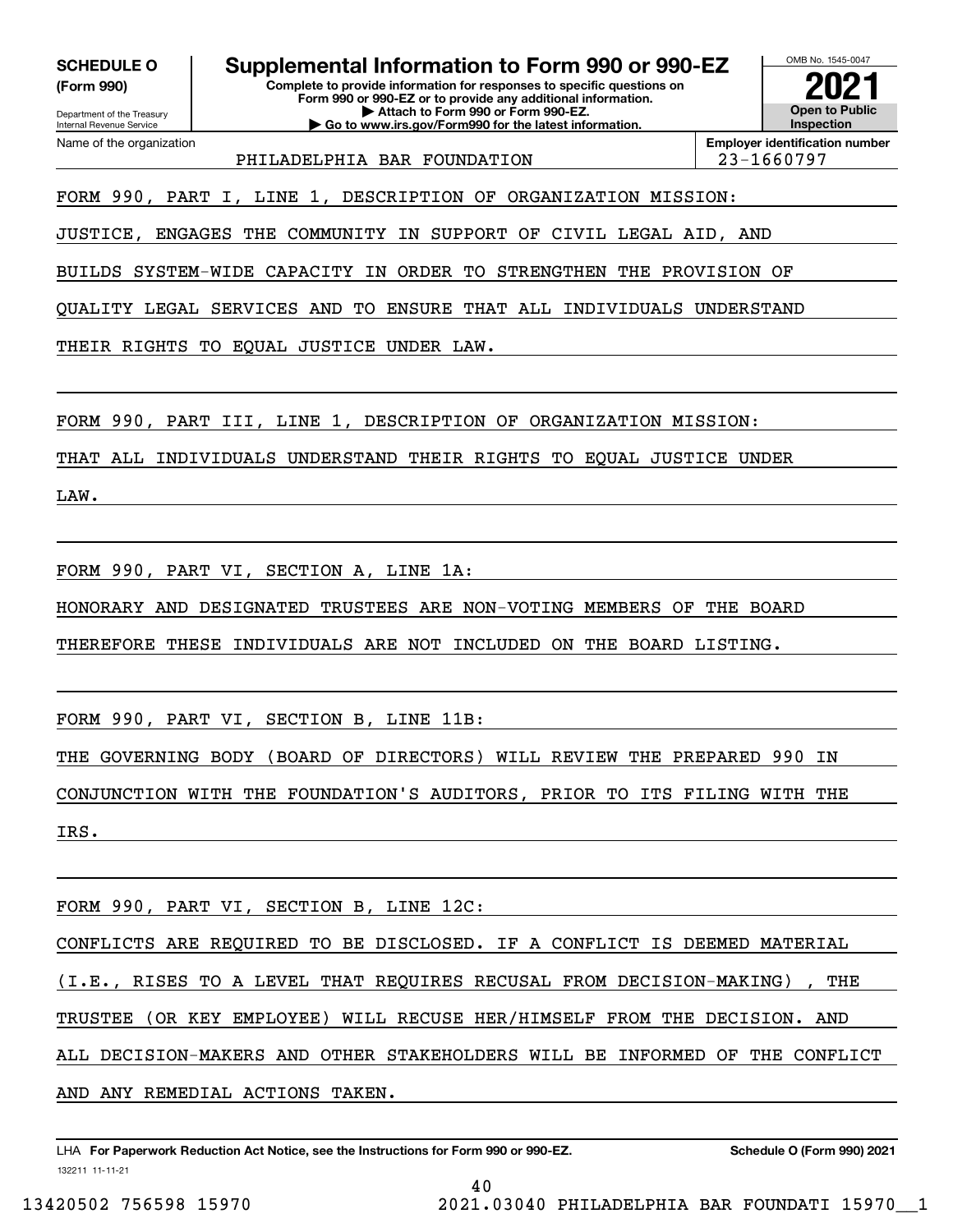FORM 990, PART VI, SECTION B, LINE 15:

THE BOARD ESTABLISHES AND REVIEWS THE COMPENSATION OF THE TOP MANAGEMENT

OFFICIAL (EXECUTIVE DIRECTOR) USING ALL NECESSARY REGIONAL NONPROFIT

ORGANIZATION DATA TO SET A FAIR AND APPROPRIATE SALARY IN AN AGENCY THE

SIZE AND COMPLEXITY OF THE PHILADELPHIA BAR FOUNDATION.

FORM 990, PART VI, SECTION C, LINE 19:

THE FORM 990, BYLAWS AND AUDITED FINANCIAL STATEMENTS ARE ALL POSTED TO OUR WEBSITE.

FORM 990, PART IX, LINES 6-10

ALL SALARIES OF THE FOUNDATION ARE THOSE OF EMPLOYEES OF PHILADELPHIA

BAR ASSOCIATION. THE FOUNDATION REIMBURSES THE PHILADELPHIA BAR

ASSOCIATION FOR SALARIES AND RELATED EXPENSES.

FORM 990 PART XII, LINE 2C

THE PROCESS HAS NOT CHANGED FROM THE PRIOR YEAR.

FORM 990 PART VII

THE FOLLOWING BOARD MEMBERS WERE DESIGNATED TRUSTEES AND DID NOT HAVE

VOTING RIGHTS: JENNIFER COATSWORTH, HARVEY HURDLE, P. JONES, WESLEY

PAYNE, IV AND MARK ZUCKER.

#### SHEDULE R: RELATED PARTY CLARIFICATION INFORMATION

ALTHOUGH THE PHILADELPHIA BAR ASSOCIATION AND PHILADELPHIA BAR

FOUNDATION DO NOT MEET THE IRS DEFINITION, PER THE FORM 990

132212 11-11-21

41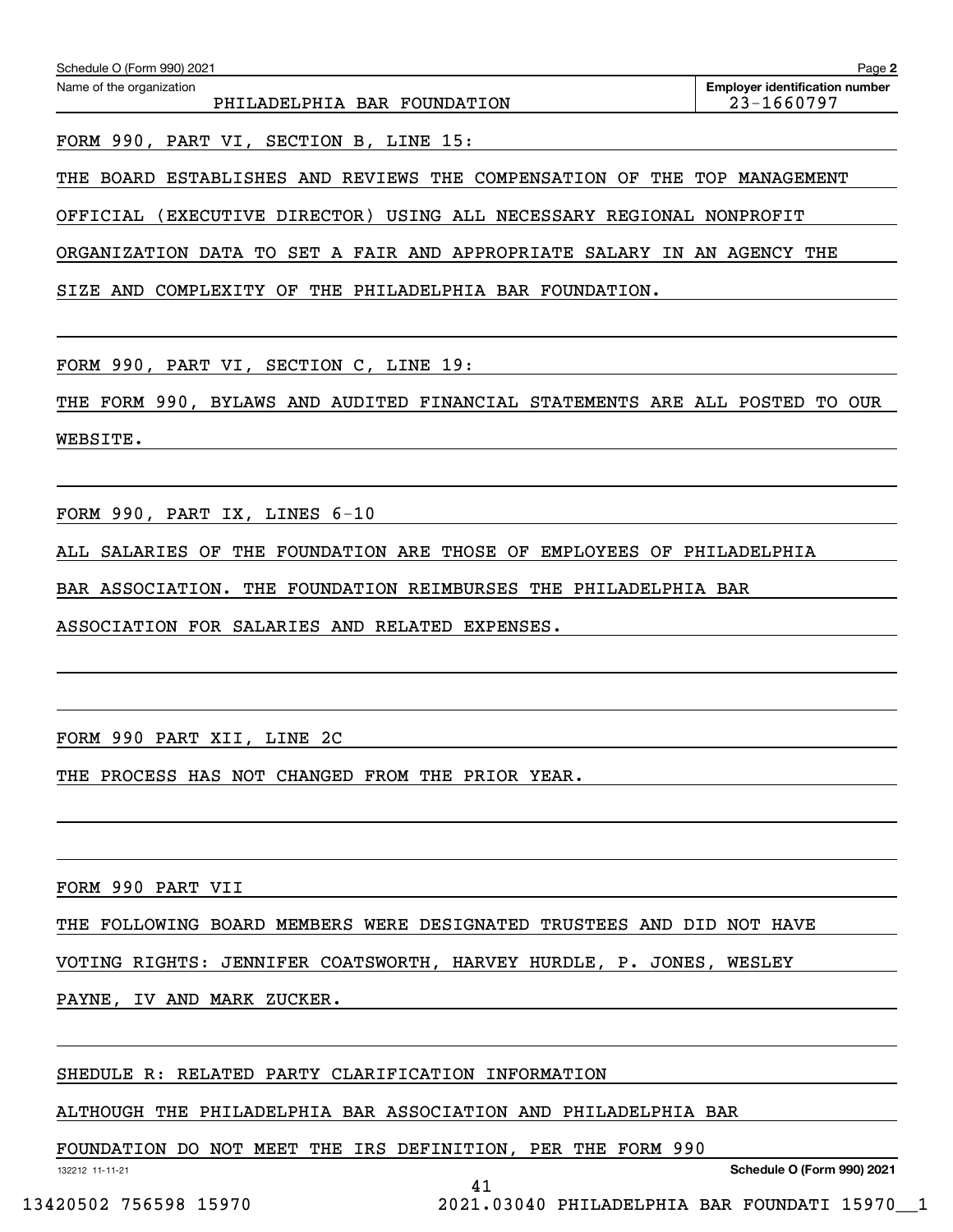| Schedule O (Form 990) 2021<br>Name of the organization |                                                                           |    | Page 2<br><b>Employer identification number</b> |
|--------------------------------------------------------|---------------------------------------------------------------------------|----|-------------------------------------------------|
|                                                        | PHILADELPHIA BAR FOUNDATION                                               |    | 23-1660797                                      |
|                                                        | INSTRUCTIONS, OF BEING "RELATED", THE ORGANIZATIONS ARE CLOSELY           |    |                                                 |
|                                                        | AFFILIATED AND CONSIDER THEMSELVES CLOSELY RELATED. THE ORGANIZATIONS     |    |                                                 |
|                                                        | SHARE OFFICE SPACE, EMPLOYEES AND MANY OTHER RESOURCES TO ACCOMPLISH      |    |                                                 |
|                                                        | EACH ORGANIZATION'S MISSION. SINCE THIS IS A RELATIONSHIP BETWEEN A       |    |                                                 |
|                                                        | $501(C)(3)$ AND A $501(C)(6)$ ORGANIZATION THERE ARE GOVERNING STRUCTURES |    |                                                 |
|                                                        | IN PLACE TO ENSURE THAT THE FINANCIAL ASSETS OF THE TWO ORGANIZATIONS     |    |                                                 |
|                                                        | ARE SEPARATE AND DISTINCT.                                                |    |                                                 |
|                                                        |                                                                           |    |                                                 |
|                                                        |                                                                           |    |                                                 |
|                                                        |                                                                           |    |                                                 |
|                                                        |                                                                           |    |                                                 |
|                                                        |                                                                           |    |                                                 |
|                                                        |                                                                           |    |                                                 |
|                                                        |                                                                           |    |                                                 |
|                                                        |                                                                           |    |                                                 |
|                                                        |                                                                           |    |                                                 |
|                                                        |                                                                           |    |                                                 |
|                                                        |                                                                           |    |                                                 |
|                                                        |                                                                           |    |                                                 |
|                                                        |                                                                           |    |                                                 |
|                                                        |                                                                           |    |                                                 |
|                                                        |                                                                           |    |                                                 |
|                                                        |                                                                           |    |                                                 |
|                                                        |                                                                           |    |                                                 |
|                                                        |                                                                           |    |                                                 |
|                                                        |                                                                           |    |                                                 |
|                                                        |                                                                           |    |                                                 |
|                                                        |                                                                           |    |                                                 |
| 132212 11-11-21                                        |                                                                           | 42 | Schedule O (Form 990) 2021                      |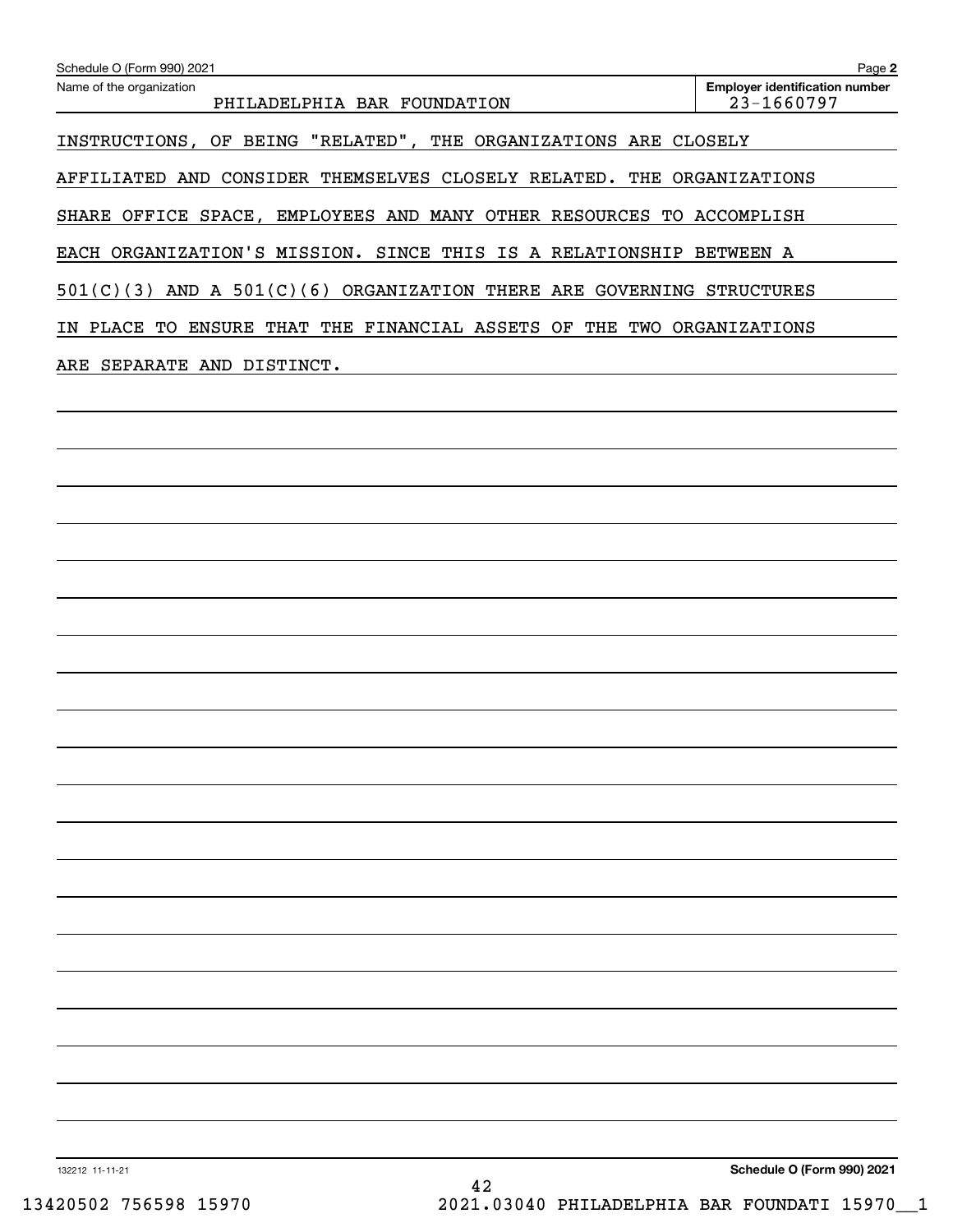| <b>SCHEDULE R</b>            |  |
|------------------------------|--|
| $(T_{\text{max}} \cap \cap)$ |  |

#### **(Form 990)**

### **Related Organizations and Unrelated Partnerships**

**Complete if the organization answered "Yes" on Form 990, Part IV, line 33, 34, 35b, 36, or 37.** |

**Attach to Form 990.**  |

OMB No. 1545-0047

**Open to Public 2021**

**Employer identification number**

23-1660797

Department of the Treasury Internal Revenue Service

### **| Go to www.irs.gov/Form990 for instructions and the latest information. Inspection**

Name of the organization

#### PHILADELPHIA BAR FOUNDATION

**Part I Identification of Disregarded Entities.**  Complete if the organization answered "Yes" on Form 990, Part IV, line 33.

| (a)<br>Name, address, and EIN (if applicable)<br>of disregarded entity | (b)<br>Primary activity | (c)<br>Legal domicile (state or<br>foreign country) | (d)<br>Total income | (e)<br>End-of-year assets | (f)<br>Direct controlling<br>entity |
|------------------------------------------------------------------------|-------------------------|-----------------------------------------------------|---------------------|---------------------------|-------------------------------------|
|                                                                        |                         |                                                     |                     |                           |                                     |
|                                                                        |                         |                                                     |                     |                           |                                     |
|                                                                        |                         |                                                     |                     |                           |                                     |
|                                                                        |                         |                                                     |                     |                           |                                     |

#### **Identification of Related Tax-Exempt Organizations.** Complete if the organization answered "Yes" on Form 990, Part IV, line 34, because it had one or more related tax-exempt **Part II** organizations during the tax year.

| (a)<br>Name, address, and EIN<br>of related organization | (b)<br>Primary activity | (c)<br>Legal domicile (state or<br>foreign country) | (d)<br><b>Exempt Code</b><br>section | (e)<br>Public charity<br>status (if section | (f)<br>Direct controlling<br>entity |     | $(g)$<br>Section 512(b)(13)<br>controlled<br>entity? |
|----------------------------------------------------------|-------------------------|-----------------------------------------------------|--------------------------------------|---------------------------------------------|-------------------------------------|-----|------------------------------------------------------|
|                                                          |                         |                                                     |                                      | 501(c)(3))                                  |                                     | Yes | No                                                   |
| PBF HOLDINGS, INC. - 82-4734669                          |                         |                                                     |                                      |                                             |                                     |     |                                                      |
| 1101 MARKET STREET, 11TH FLOOR                           |                         |                                                     |                                      |                                             | PHILADELPHIA BAR                    |     |                                                      |
| PHILADELPHIA, PA 19107                                   | SUPPORTING ORGANIZATION | PENNSYLVANIA                                        | 501(C)(3)                            | LINE 7                                      | FOUNDATION                          | X   |                                                      |
|                                                          |                         |                                                     |                                      |                                             |                                     |     |                                                      |
|                                                          |                         |                                                     |                                      |                                             |                                     |     |                                                      |
|                                                          |                         |                                                     |                                      |                                             |                                     |     |                                                      |

**For Paperwork Reduction Act Notice, see the Instructions for Form 990. Schedule R (Form 990) 2021**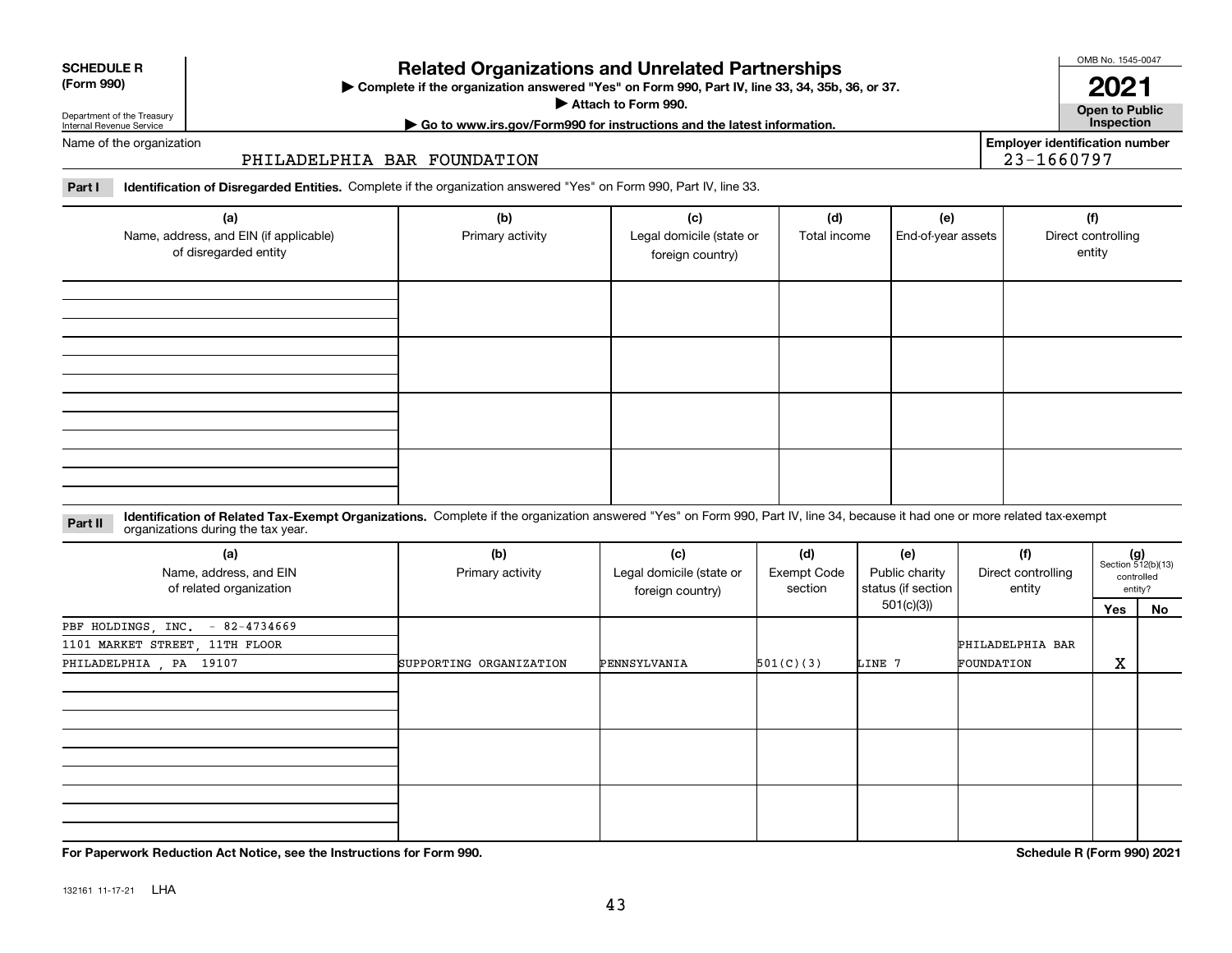#### Schedule R (Form 990) 2021 Page PHILADELPHIA BAR FOUNDATION 23-1660797

**2**

**Identification of Related Organizations Taxable as a Partnership.** Complete if the organization answered "Yes" on Form 990, Part IV, line 34, because it had one or more related **Part III** organizations treated as a partnership during the tax year.

| (a)                                               | (b)              | (c)                  | (d)                          | (e)                                                                  | (f)                      | (g)                     |              | (h)              | (i)                                                       | (i) | (k)                                                       |
|---------------------------------------------------|------------------|----------------------|------------------------------|----------------------------------------------------------------------|--------------------------|-------------------------|--------------|------------------|-----------------------------------------------------------|-----|-----------------------------------------------------------|
| Name, address, and EIN<br>of related organization | Primary activity | Legal<br>domicile    | Direct controlling<br>entity | Predominant income                                                   | Share of total<br>income | Share of<br>end-of-year |              | Disproportionate | Code V-UBI                                                |     | General or Percentage<br>managing<br>partner?<br>partner? |
|                                                   |                  | (state or<br>foreign |                              |                                                                      |                          | assets                  | allocations? |                  |                                                           |     |                                                           |
|                                                   |                  | country)             |                              | (related, unrelated,<br>excluded from tax under<br>sections 512-514) |                          |                         | Yes $ $      | No               | amount in box<br>20 of Schedule<br>K-1 (Form 1065) Yes No |     |                                                           |
|                                                   |                  |                      |                              |                                                                      |                          |                         |              |                  |                                                           |     |                                                           |
|                                                   |                  |                      |                              |                                                                      |                          |                         |              |                  |                                                           |     |                                                           |
|                                                   |                  |                      |                              |                                                                      |                          |                         |              |                  |                                                           |     |                                                           |
|                                                   |                  |                      |                              |                                                                      |                          |                         |              |                  |                                                           |     |                                                           |
|                                                   |                  |                      |                              |                                                                      |                          |                         |              |                  |                                                           |     |                                                           |
|                                                   |                  |                      |                              |                                                                      |                          |                         |              |                  |                                                           |     |                                                           |
|                                                   |                  |                      |                              |                                                                      |                          |                         |              |                  |                                                           |     |                                                           |
|                                                   |                  |                      |                              |                                                                      |                          |                         |              |                  |                                                           |     |                                                           |
|                                                   |                  |                      |                              |                                                                      |                          |                         |              |                  |                                                           |     |                                                           |
|                                                   |                  |                      |                              |                                                                      |                          |                         |              |                  |                                                           |     |                                                           |
|                                                   |                  |                      |                              |                                                                      |                          |                         |              |                  |                                                           |     |                                                           |
|                                                   |                  |                      |                              |                                                                      |                          |                         |              |                  |                                                           |     |                                                           |
|                                                   |                  |                      |                              |                                                                      |                          |                         |              |                  |                                                           |     |                                                           |
|                                                   |                  |                      |                              |                                                                      |                          |                         |              |                  |                                                           |     |                                                           |
|                                                   |                  |                      |                              |                                                                      |                          |                         |              |                  |                                                           |     |                                                           |
|                                                   |                  |                      |                              |                                                                      |                          |                         |              |                  |                                                           |     |                                                           |
|                                                   |                  |                      |                              |                                                                      |                          |                         |              |                  |                                                           |     |                                                           |

**Identification of Related Organizations Taxable as a Corporation or Trust.** Complete if the organization answered "Yes" on Form 990, Part IV, line 34, because it had one or more related **Part IV** organizations treated as a corporation or trust during the tax year.

| (a)<br>Name, address, and EIN<br>of related organization | (b)<br>Primary activity | (c)<br>Legal domicile<br>(state or<br>foreign | (d)<br>Direct controlling<br>entity | (e)<br>Type of entity<br>(C corp, S corp,<br>or trust) | (f)<br>Share of total<br>income | (g)<br>Share of<br>end-of-year<br>assets | (h)<br>Percentage<br>ownership |  | (i)<br>Section<br>512(b)(13)<br>controlled<br>entity? |
|----------------------------------------------------------|-------------------------|-----------------------------------------------|-------------------------------------|--------------------------------------------------------|---------------------------------|------------------------------------------|--------------------------------|--|-------------------------------------------------------|
|                                                          |                         | country)                                      |                                     |                                                        |                                 |                                          |                                |  | Yes No                                                |
|                                                          |                         |                                               |                                     |                                                        |                                 |                                          |                                |  |                                                       |
|                                                          |                         |                                               |                                     |                                                        |                                 |                                          |                                |  |                                                       |
|                                                          |                         |                                               |                                     |                                                        |                                 |                                          |                                |  |                                                       |
|                                                          |                         |                                               |                                     |                                                        |                                 |                                          |                                |  |                                                       |
|                                                          |                         |                                               |                                     |                                                        |                                 |                                          |                                |  |                                                       |
|                                                          |                         |                                               |                                     |                                                        |                                 |                                          |                                |  |                                                       |
|                                                          |                         |                                               |                                     |                                                        |                                 |                                          |                                |  |                                                       |
|                                                          |                         |                                               |                                     |                                                        |                                 |                                          |                                |  |                                                       |
|                                                          |                         |                                               |                                     |                                                        |                                 |                                          |                                |  |                                                       |
|                                                          |                         |                                               |                                     |                                                        |                                 |                                          |                                |  |                                                       |
|                                                          |                         |                                               |                                     |                                                        |                                 |                                          |                                |  |                                                       |
|                                                          |                         |                                               |                                     |                                                        |                                 |                                          |                                |  |                                                       |
|                                                          |                         |                                               |                                     |                                                        |                                 |                                          |                                |  |                                                       |
|                                                          |                         |                                               |                                     |                                                        |                                 |                                          |                                |  |                                                       |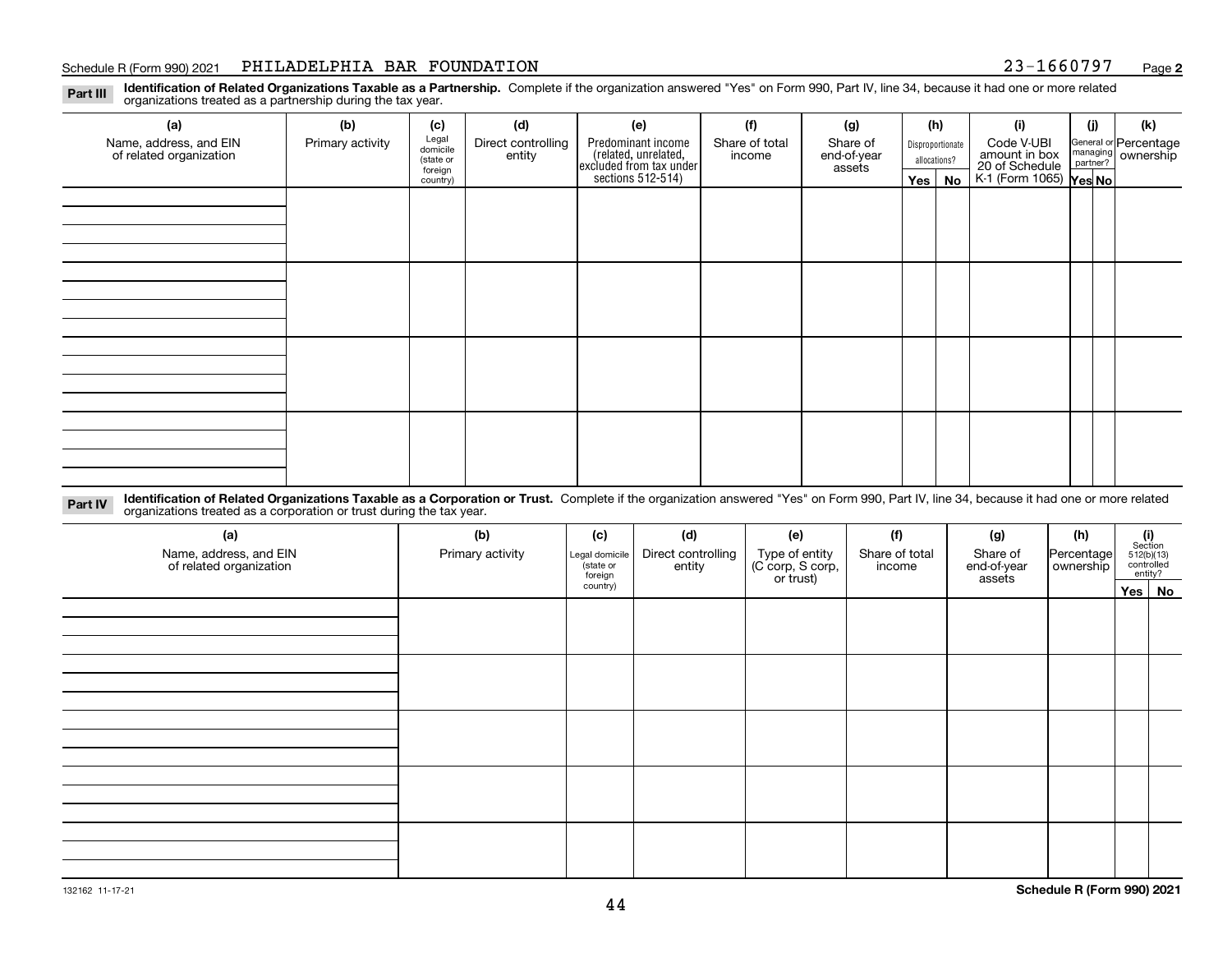#### Schedule R (Form 990) 2021 Page PHILADELPHIA BAR FOUNDATION 23-1660797

| Part V Transactions With Related Organizations. Complete if the organization answered "Yes" on Form 990, Part IV, line 34, 35b, or 36. |  |
|----------------------------------------------------------------------------------------------------------------------------------------|--|
|                                                                                                                                        |  |

|    | Note: Complete line 1 if any entity is listed in Parts II, III, or IV of this schedule.                                                                                                                                        |                 | <b>Yes</b> | No                      |
|----|--------------------------------------------------------------------------------------------------------------------------------------------------------------------------------------------------------------------------------|-----------------|------------|-------------------------|
| 1. | During the tax year, did the organization engage in any of the following transactions with one or more related organizations listed in Parts II-IV?                                                                            |                 |            |                         |
|    |                                                                                                                                                                                                                                | 1a              |            | $\overline{\mathbf{x}}$ |
|    | b Gift, grant, or capital contribution to related organization(s) manufactured and contribution to related organization(s)                                                                                                     | 1 <sub>b</sub>  | X          |                         |
|    | c Gift, grant, or capital contribution from related organization(s) material content and contribution from related organization(s) material content and content and contribution from related organization(s) material content | 1 <sub>c</sub>  |            | $\mathbf X$             |
|    |                                                                                                                                                                                                                                | 1 <sub>d</sub>  | X          |                         |
|    |                                                                                                                                                                                                                                | 1e              |            | $\mathbf{x}$            |
|    |                                                                                                                                                                                                                                |                 |            |                         |
|    | Dividends from related organization(s) material contents and content and content of the content of the content of the content of the content of the content of the content of the content of the content of the content of the | 1f              |            | X                       |
|    |                                                                                                                                                                                                                                | 1g              |            | х                       |
|    | h Purchase of assets from related organization(s) manufactured and content to content the content of assets from related organization(s)                                                                                       | 1h              |            | $\mathbf X$             |
|    | Exchange of assets with related organization(s) www.wallen.com/www.wallen.com/www.wallen.com/www.wallen.com/www.wallen.com/www.wallen.com/www.wallen.com/www.wallen.com/www.wallen.com/www.wallen.com/www.wallen.com/www.walle | 11              |            | X                       |
|    | Lease of facilities, equipment, or other assets to related organization(s) manufactured content and content and content and content and content and content and content and content and content and content and content and co | 1i.             |            | X                       |
|    |                                                                                                                                                                                                                                |                 |            |                         |
|    |                                                                                                                                                                                                                                | 1k              |            | X                       |
|    | Performance of services or membership or fundraising solicitations for related organization(s) [10] process content to the services or membership or fundraising solicitations for related organization(s) [10] process conten | 11              |            | X                       |
|    | m Performance of services or membership or fundraising solicitations by related organization(s)                                                                                                                                | 1 <sub>m</sub>  | X          |                         |
|    |                                                                                                                                                                                                                                | 1n              | X          |                         |
|    | <b>o</b> Sharing of paid employees with related organization(s)                                                                                                                                                                | 10 <sub>o</sub> | x          |                         |
|    |                                                                                                                                                                                                                                |                 |            |                         |
|    | p Reimbursement paid to related organization(s) for expenses [11111] and the content of the content of the content of the content of the content of the content of the content of the content of the content of the content of | 1p              | X          |                         |
|    |                                                                                                                                                                                                                                | 1 <sub>q</sub>  | X          |                         |
|    |                                                                                                                                                                                                                                |                 |            |                         |
|    | Other transfer of cash or property to related organization(s)                                                                                                                                                                  | 1r              |            | X                       |
|    |                                                                                                                                                                                                                                | 1s              |            | X                       |
|    | 2 If the answer to any of the above is "Yes," see the instructions for information on who must complete this line, including covered relationships and transaction thresholds.                                                 |                 |            |                         |

| (a)<br>Name of related organization | (b)<br>Transaction<br>type (a-s) | (c)<br>Amount involved | (d)<br>Method of determining amount involved |
|-------------------------------------|----------------------------------|------------------------|----------------------------------------------|
| (1)                                 |                                  |                        |                                              |
| (2)                                 |                                  |                        |                                              |
| (3)                                 |                                  |                        |                                              |
| (4)                                 |                                  |                        |                                              |
| (5)                                 |                                  |                        |                                              |
| (6)                                 |                                  |                        | --------                                     |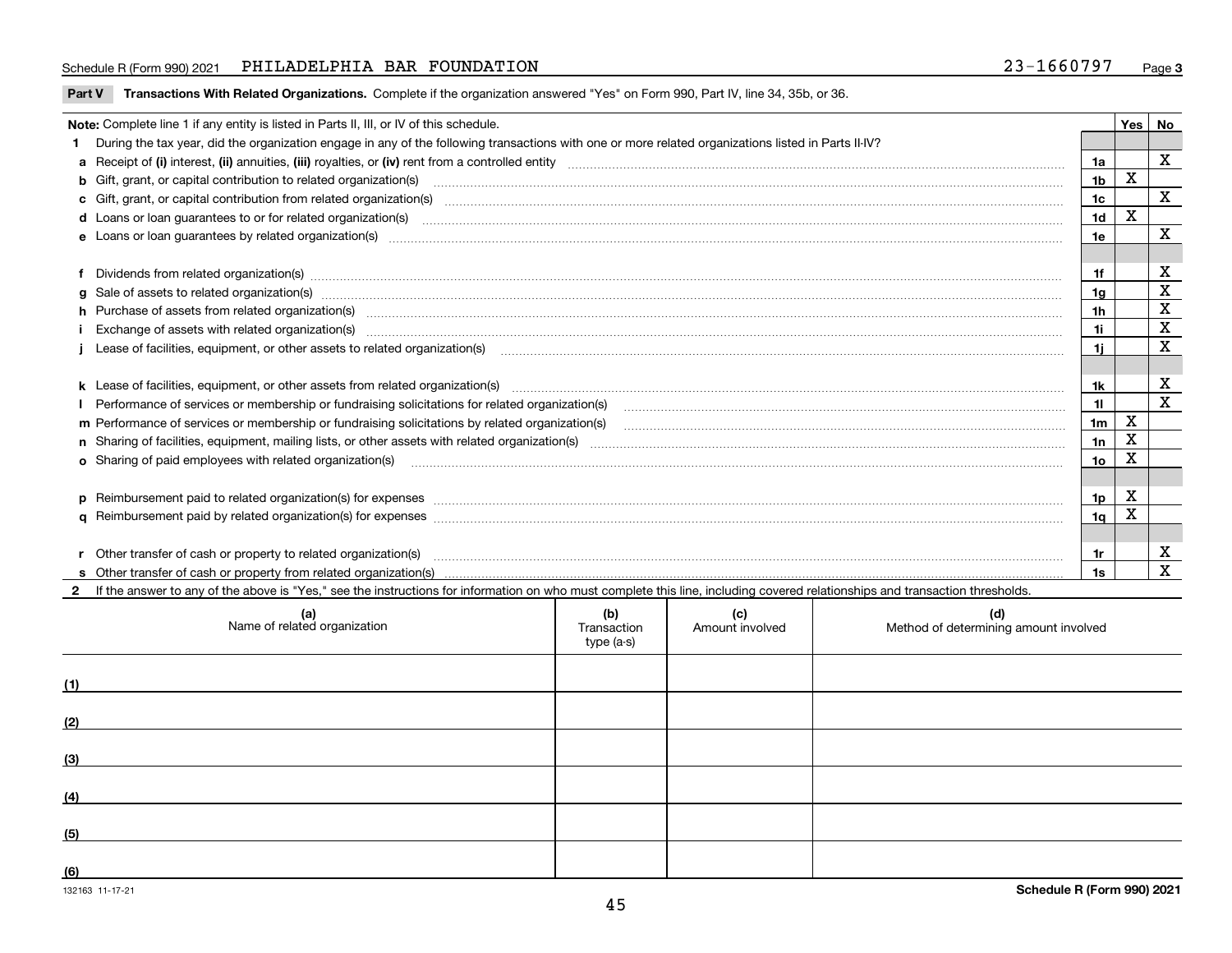#### Schedule R (Form 990) 2021 Page PHILADELPHIA BAR FOUNDATION 23-1660797

**Part VI Unrelated Organizations Taxable as a Partnership. Complete if the organization answered "Yes" on Form 990, Part IV, line 37.** 

Provide the following information for each entity taxed as a partnership through which the organization conducted more than five percent of its activities (measured by total assets or gross revenue) that was not a related organization. See instructions regarding exclusion for certain investment partnerships.

| - - - - -<br>(a)<br>Name, address, and EIN<br>of entity | ----- <del>-</del> -------<br>(b)<br>Primary activity | (c)<br>Legal domicile<br>(state or foreign<br>country) | (d)<br>Predominant income<br>(related, unrelated,<br>excluded from tax under<br>sections 512-514) | (e)<br>Are all<br>partners sec.<br>$501(c)(3)$<br>orgs.?<br>Yes No | (f)<br>Share of<br>total<br>income | (g)<br>Share of<br>end-of-year<br>assets | allocations? | (h)<br>Dispropor-<br>tionate<br>Yes No | (i)<br>Code V-UBI<br>amount in box 20 managing<br>of Schedule K-1<br>(Form 1065)<br>$\overline{Yes}$ No | (i)<br>Yes No | (k) |
|---------------------------------------------------------|-------------------------------------------------------|--------------------------------------------------------|---------------------------------------------------------------------------------------------------|--------------------------------------------------------------------|------------------------------------|------------------------------------------|--------------|----------------------------------------|---------------------------------------------------------------------------------------------------------|---------------|-----|
|                                                         |                                                       |                                                        |                                                                                                   |                                                                    |                                    |                                          |              |                                        |                                                                                                         |               |     |
|                                                         |                                                       |                                                        |                                                                                                   |                                                                    |                                    |                                          |              |                                        |                                                                                                         |               |     |
|                                                         |                                                       |                                                        |                                                                                                   |                                                                    |                                    |                                          |              |                                        |                                                                                                         |               |     |
|                                                         |                                                       |                                                        |                                                                                                   |                                                                    |                                    |                                          |              |                                        |                                                                                                         |               |     |
|                                                         |                                                       |                                                        |                                                                                                   |                                                                    |                                    |                                          |              |                                        |                                                                                                         |               |     |
|                                                         |                                                       |                                                        |                                                                                                   |                                                                    |                                    |                                          |              |                                        |                                                                                                         |               |     |
|                                                         |                                                       |                                                        |                                                                                                   |                                                                    |                                    |                                          |              |                                        |                                                                                                         |               |     |
|                                                         |                                                       |                                                        |                                                                                                   |                                                                    |                                    |                                          |              |                                        |                                                                                                         |               |     |

**Schedule R (Form 990) 2021**